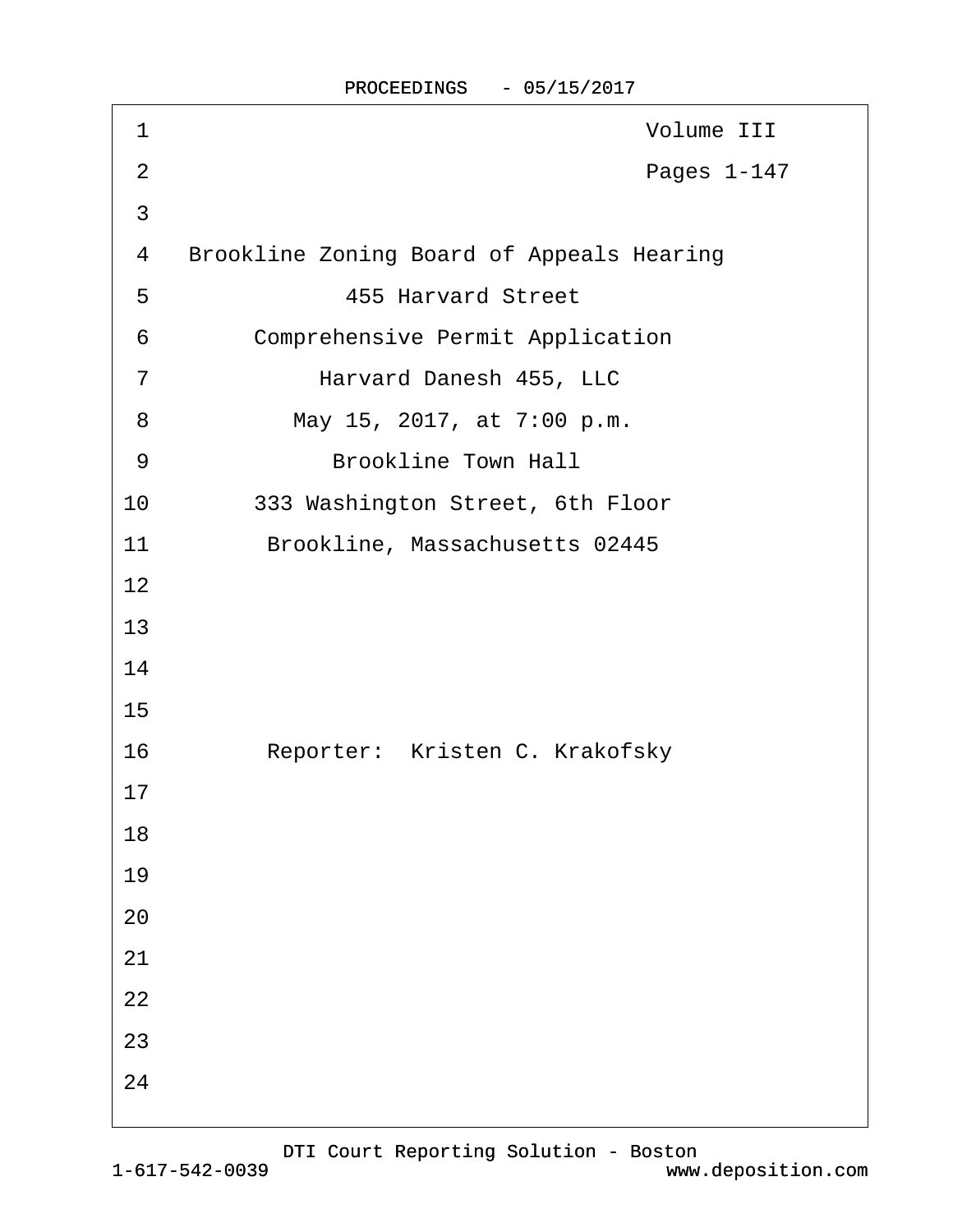PROCEEDINGS - 05/15/2017 Pages 2..5

| Page 2                                                |                                                                                                                |        |
|-------------------------------------------------------|----------------------------------------------------------------------------------------------------------------|--------|
| APPEARANCES<br>1                                      | 1<br>PROCEEDINGS:                                                                                              | Page 4 |
| 2 Board Members:                                      | 2<br>7:04 p.m.                                                                                                 |        |
| 3 Kate Poverman, Chair                                | 3<br>MS. POVERMAN: We're going to begin and                                                                    |        |
| 4 Lark Palermo                                        | 4 reconvene the 40B hearing on the comprehensive                                                               |        |
| 5 Christopher Hussey                                  | 5 permit application for 455 Harvard Street.                                                                   |        |
| 6                                                     | If people could not talk while I'm talking,<br>6                                                               |        |
| 7 Town Staff:                                         | 7 that would be fabulous.                                                                                      |        |
| 8 Alison Steinfeld, Planning Director                 | 8<br>As you may recall, this is an application                                                                 |        |
| 9 Karen Martin, Planner                               | 9 to construct 17 residential units, including four                                                            |        |
| 10 Polly Selkoe, Assistant Director for Regional      | 10 affordable units and about 17,000 square feet of                                                            |        |
| 11 Planning                                           | 11 retail space.                                                                                               |        |
| 12                                                    | 12<br>MR. DAVID DANESH: 1,700.                                                                                 |        |
| 13 Environmental Peer Reviewer:                       | 13<br>MS. POVERMAN: Okay. 1,700 square feet of                                                                 |        |
| 14 John Chambers, PG, LSP, Senior Vice President,     | 14 retail space.                                                                                               |        |
| 15 Fuss & O'Neill, Inc.                               | 15<br>There was an initial presentation by the                                                                 |        |
| 16                                                    | 16 developer at the first hearing, and at the second                                                           |        |
| 17 Urban Design Peer Reviewer:                        | 17 one, we heard some comments by the planning board                                                           |        |
| 18 Clifford J. Boehmer, AIA, President & Principal,   | 18 and the preservation commission and took some public                                                        |        |
| 19 Davis Square Architects                            | 19 testimony. There was also a site visit made on                                                              |        |
| 20                                                    | 20 April 19th. The applicant was asked to provide                                                              |        |
| 21 Applicant:                                         | 21 additional materials, and tonight the developer's                                                           |        |
| 22 David Danesh, Harvard Danesh 455, LLC              | 22 team will present those.                                                                                    |        |
| 23 Danny Danesh Harvard Danesh 455, LLC               | 23<br>After that, we're going to get a report by                                                               |        |
| 24 Geoff Engler, Vice President, SEB, LLC             |                                                                                                                |        |
|                                                       | 24 Cliff Boehmer, who is the design peer reviewer for                                                          |        |
| Page 3                                                |                                                                                                                | Page 5 |
| 1 Nick Griffin, CUBE 3 Studio, LLC                    | 1 the town. We are also going to get a report from                                                             |        |
| 2 Fred Lebow, FSL Associates<br>3                     | 2 John Chambers, the environmental peer reviewer, and                                                          |        |
|                                                       | 3 Polly Selkoe, who is the assistant director for                                                              |        |
|                                                       |                                                                                                                |        |
| 4 Members of the Public:                              | 4 regional planning. She is sitting to my left, and I                                                          |        |
| 5 Dan Hill, Esquire                                   | 5 will introduce the rest of us in just one minute.                                                            |        |
| 6 Janet Echelman, 64 Coolidge Street                  | 6<br>Who else are we going to hear?                                                                            |        |
| 7 Sue Housman, 46 Columbia                            | Polly will be summarizing memos from the<br>7                                                                  |        |
| 8 Bob Lepson, Thorndike Street, Town Meeting Member,  | 8 town's director of engineering and traffic, Peter                                                            |        |
| 9 Precinct 9                                          | 9 Ditto, on the drainage plan, and from Pat Maloney,                                                           |        |
| 10 Sloat Shaw, 88 Thorndike Street                    | 10 public health, on the trash plan.                                                                           |        |
| 11 James Campbell, 78 Thorndike Street                | 11<br>I'm Kate Poverman. I'm chairing tonight's                                                                |        |
| 12 Judith Vanderkay, 16 Columbia Street, Town Meeting | 12 hearing. With me are Lark Palermo and Christopher                                                           |        |
| 13 Member, Precinct 9                                 | 13 Hussey, as is Polly Selkoe, as I mentioned, and                                                             |        |
| 14 Tom Schlatter, 121 Thorndike Street                | 14 Karen Martin, who is one of our planners.                                                                   |        |
| 15 Fred Pinches                                       | 15<br>Tonight's proceedings are being transcribed                                                              |        |
| 16 Mark Rosen, Thorndike Street                       | 16 by Kristen Krakofsky, as well as taped, so you can                                                          |        |
| 17 George Abbot White, 143 Winchester Street, Town    | 17 also watch them at home and I guess pull them up                                                            |        |
| 18 Meeting Member, Precinct 9                         | 18 and -- I guess they're preserved for -- whatever.                                                           |        |
| 19 Anna Kolodner, 26 Columbia Street                  | 19 But you can pull the transcripts up about two weeks                                                         |        |
| Joanna Gallimore, 11 Russell Street<br>20             | 20 after the proceedings take place on the website,                                                            |        |
| 21 Caroline Buckley, 45 Coolidge Street               | 21 which is on the town's website.                                                                             |        |
| 22                                                    | 22<br>Okay. So I think that is all the                                                                         |        |
| 23<br>24                                              | 23 administrative things we have right now to take care<br>24 of, so if we could first get the presentation of |        |

[DTI Court Reporting Solution - Boston](http://www.deposition.com)

1-617-542-0039

www.deposition.com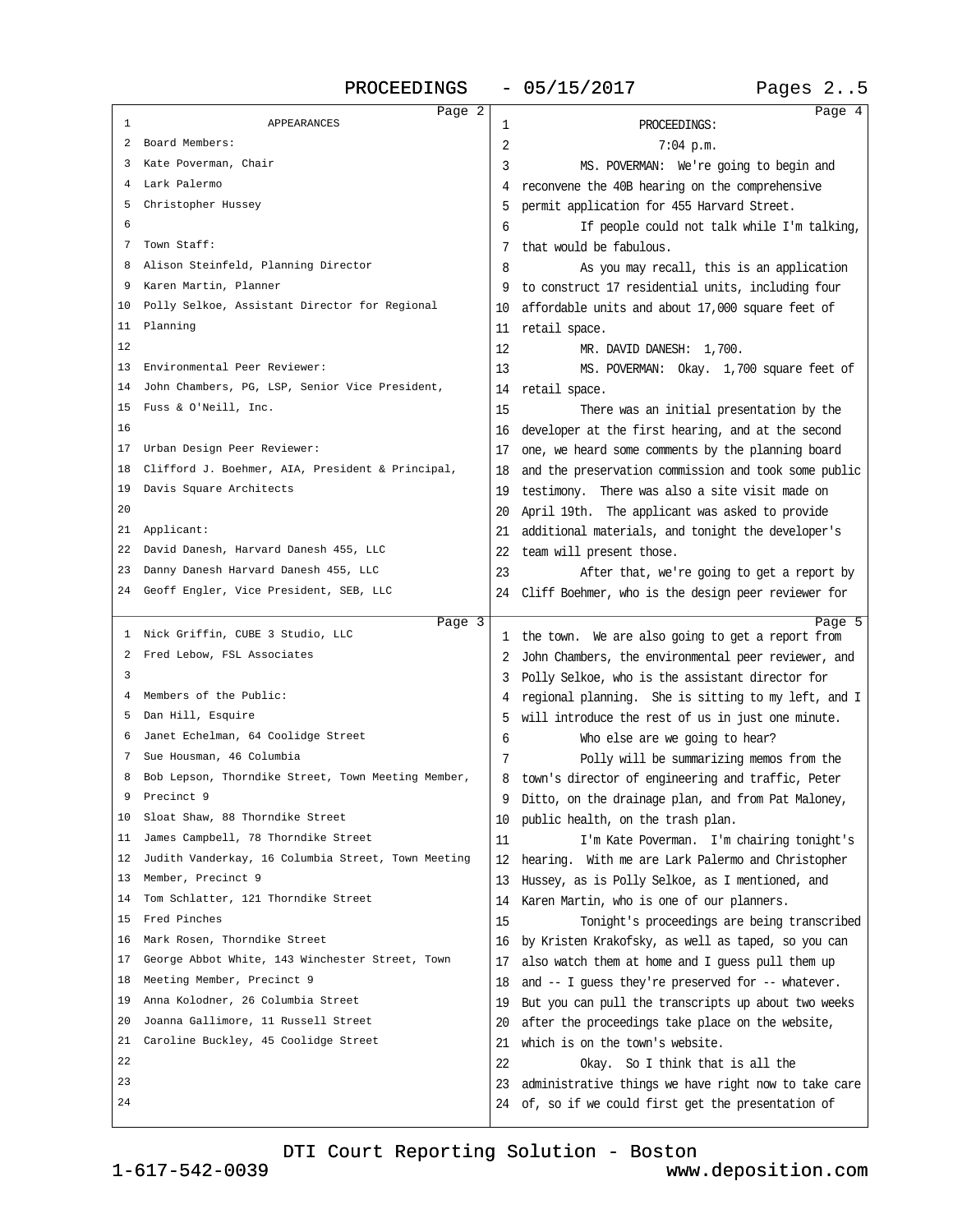## PROCEEDINGS - 05/15/2017

| Page 6                                                  |                                                         | Page 8 |
|---------------------------------------------------------|---------------------------------------------------------|--------|
| 1 additional information from the developer, that       | 1 street and the adjacent buildings. So you'll see      |        |
| 2 would be fantastic.                                   | 2 here we have our proposed building surrounded by the  |        |
| 3<br>MR. ENGLER: For the record, my name is             | 3 property line dashed in blue. If we start at the      |        |
| 4 Geoff Engler from SEB, affordable housing             | 4 street along Harvard Street there's a zero lot line,  |        |
| 5 consultant for the applicant. Thank you to the        | 5 so it is up against the property line along Harvard   |        |
| 6 board.                                                | 6 Street.                                               |        |
| 7<br>I'll be brief. Since the last meeting,             | 7<br>As you turn the corner to Thorndike, we            |        |
| 8 we've had a neighborhood meeting. I think it was      | 8 start in the corner, again, right up against the      |        |
| 9 May 3rd - May 3rd or 4th, about two weeks ago on      | 9 property line. The property line curves as it goes    |        |
| 10 the first floor of this building.                    | 10 back towards Thorndike. The building is straight.    |        |
| Tonight we're going to be presenting an<br>11           | 11 It doesn't follow the curve exactly, so you get to   |        |
| 12 updated presentation of the architectural based on,  | 12 about 1 foot 6 when you get towards the back. That   |        |
| 13 largely, the April 7th memo we received from the     | 13 gives you about 7 foot 8 to Thomdike Street from     |        |
| 14 planning department that asked to see additional     | 14 our building.                                        |        |
| 15 information. We're also going to have -- and Nick    | 15<br>Adjacent back to 78 Thorndike, the building       |        |
| 16 Griffin from CUBE 3 will be presenting that this     | 16 is about 11 foot 9 feet (sic) from our proposed      |        |
| 17 evening. Peter Bartash, who you are customarily      | 17 building with the property line falling in between   |        |
| 18 used to seeing could not be with us tonight, but     | 18 about 5 foot 1 off of our project and 6 foot 8 off   |        |
| 19 Nick knows this design equally well.                 | 19 the main proportion of 78 Thorndike.                 |        |
| And then we're going to hear from Fred<br>20            | 20<br>There's a bay window and a staircase at the       |        |
| 21 Lebow as well from FSL Associates. He's going to     | 21 bottom floor that sticks out about 3 feet from that  |        |
| 22 comment on the environmental memo that was issued    |                                                         |        |
|                                                         | 22 building, which leaves about 3 foot 7 to the         |        |
| 23 last week relative to the peer review findings on    | 23 property line.                                       |        |
| 24 the environmental situation on the site.             | 24<br>So that's, again, the setbacks along the          |        |
|                                                         |                                                         |        |
| Page 7                                                  |                                                         | Page 9 |
| And then I think you indicated that we've<br>1          | 1 street and the adjacent building.                     |        |
| 2 heard public testimony on this application, but I     | 2<br>This is all the same.                              |        |
| 3 don't believe we have.                                | 3<br>We were also asked to revise street                |        |
| MS. POVERMAN: I think we heard some, but<br>4           | 4 elevations. So this top one is along Harvard Street   |        |
| 5 we'll hear some more tonight.                         | 5 looking north. You'll see our proposed building in    |        |
| MR. ENGLER: Right. So we look forward to<br>6           | 6 the center. To the left is the parking and the        |        |
| 7 that, although this board should note that we heard   | 7 retail building along Harvard Street. To the right    |        |
| 8 loud and clear some of the concerns a couple weeks    | 8 you have Thorndike Street cutting through this        |        |
| 9 ago, and we're working and looking at some of those   | 9 section and the gas station and retail in the         |        |
| 10 very intimately, some of the very specific technical | 10 foreground with the first building on Thorndike      |        |
| 11 questions. Admittedly, there were more general       | 11 Street and Coolidge in the back.                     |        |
| 12 questions as well or comments. So we look forward    | 12<br>The next section below is the opposite side       |        |
| 13 to presenting and hearing your comments. Thank you.  | 13 of Thorndike -- or, sorry, opposite side of Harvard  |        |
| MR. GRIFFIN: For the record, my name is<br>14           | 14 Street looking south. This is a larger scale. It     |        |
| 15 Nick Griffin with CUBE 3 Studio. I apologize Peter   | 15 goes from Babcock all the way to Commonwealth. In    |        |
| 16 can't be here.                                       | 16 the center you'll see a blue square that represents  |        |
| So I'm going to bring up the presentation<br>17         | 17 our proposed building. That would be behind you in   |        |
| 18 and go through the new information that we've        | 18 this section, but we wanted to add it in to show how |        |
| 19 provided since the last one.                         | 19 it fits into the surrounding scale and context.      |        |
| So I'm going to quickly walk through the<br>20          | If we go 90 degrees, this is a section<br>20            |        |
| 21 information that you guys have seen on this date.    | 21 through Thorndike to show the elevation along that   |        |
| 22 None of this information has changed.                | 22 looking west and our proposed building here to the   |        |
| So the first new slide here we have, we<br>23           | 23 right of the center or cut through Harvard Street,   |        |
| 24 were asked to clarify some of the setbacks at the    | 24 the neighbors on Thomdike Street on the right, and   |        |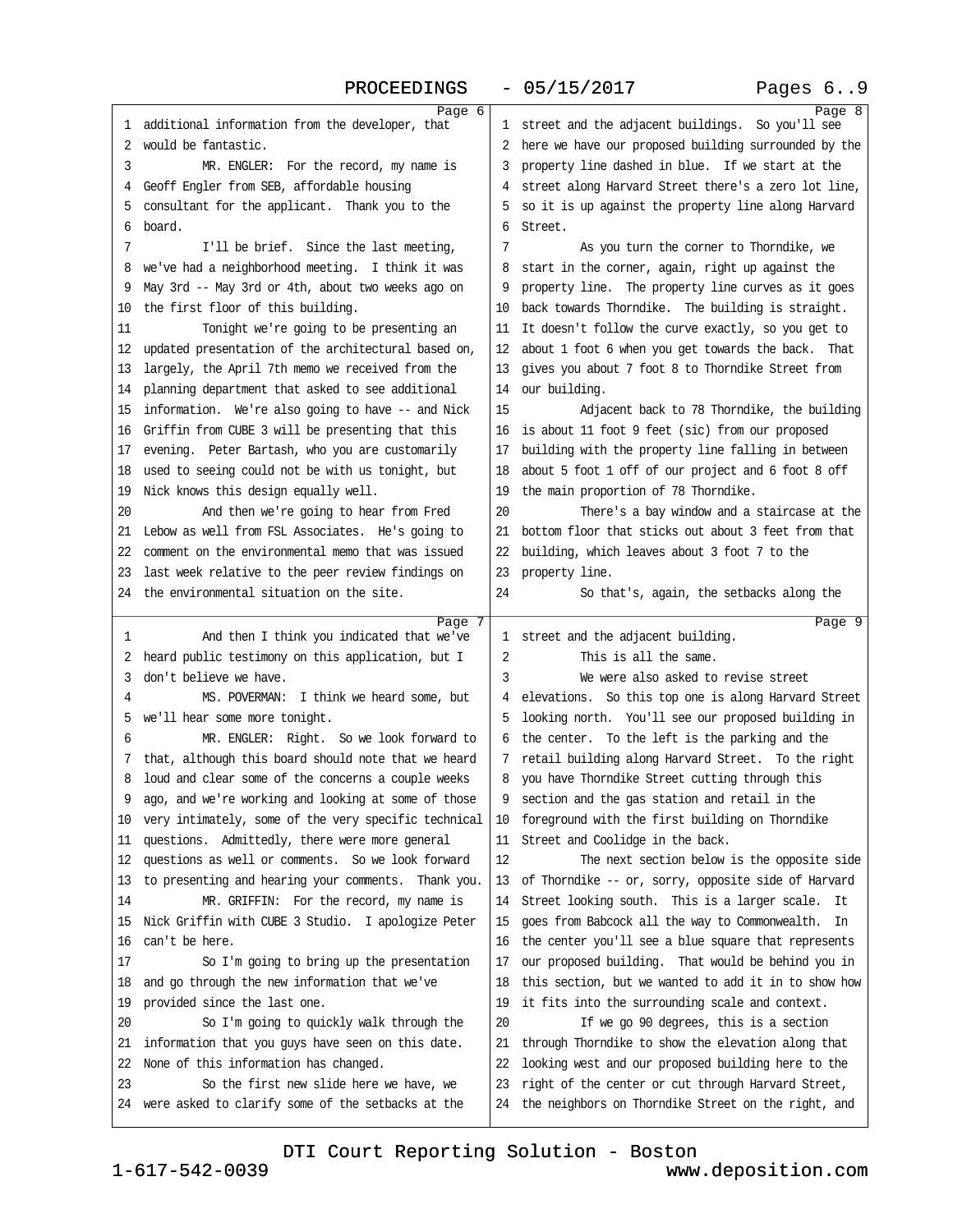| Page 10                                                                                                      |                                                                                                  | Page 12 |
|--------------------------------------------------------------------------------------------------------------|--------------------------------------------------------------------------------------------------|---------|
| 1 across Harvard Street to the left.                                                                         | 1 then we're just chasing things. So we'll obviously                                             |         |
| 2<br>We were also asked to provide a site                                                                    | 2 have that tonight, both verbal testimony and in                                                |         |
| 3 section, so this is running parallel to Harvard                                                            | 3 writing, presumably. And then after that I think                                               |         |
| 4 Street just to the north. So our proposed building                                                         | 4 it's more consistent with previous applications that                                           |         |
| 5 is in the center. To the left, again, is the                                                               | 5 you'll start to see some changes in the actual                                                 |         |
| 6 parking, the retail. Thorndike cuts through the                                                            | 6 design.                                                                                        |         |
| 7 center to the right, the gas station to the right,                                                         | 7<br>MR. HUSSEY: Okay. That's what I                                                             |         |
| 8 cut through with the elevation of 77 Thomdike and                                                          | 8 suspected, but I just wanted to clarify to make sure                                           |         |
| 9 Coolidge to the right.                                                                                     | 9 that was the case. Thank you.                                                                  |         |
| We were also asked to provide a lighting<br>10                                                               | 10<br>MS. POVERMAN: I don't have any questions                                                   |         |
| 11 plan, so this was generated to show the proposed                                                          | 11 at this time either.                                                                          |         |
| 12 lighting on the site. So the shapes are the cast                                                          | 12<br>Then I think we will proceed at this time                                                  |         |
| 13 direct light from each fixture. The numbers that                                                          | 13 to the peer review from Mr. Boehmer.                                                          |         |
| 14 surround, which are hard to read, but show the foot                                                       | 14<br>And I'm assuming, Cliff, that this takes                                                   |         |
| 15 candles that are ambient light from these lights.                                                         | 15 into account the new presentation as well as                                                  |         |
| 16 So we've marked out the max direct light along                                                            | 16 comments on the old, since they're really --                                                  |         |
| 17 Harvard Street with the max ambient light being                                                           | MS. PALERMO: I think he references in his<br>17                                                  |         |
| 18 close to the corner, and we have our minimum direct                                                       | 18 report-                                                                                       |         |
| 19 light in the back along 78 Thorndike with the                                                             | 19<br>MS. POVERMAN: Oh, that's right. Yeah, I                                                    |         |
| 20 minimum ambient light being off of that at point                                                          | 20 do remember that.                                                                             |         |
| 21 from foot candles.                                                                                        | 21<br>MS. SELKOE: Mr. Boehmer is going to use                                                    |         |
| 22<br>And lastly, we were asked to clarify our                                                               | 22 some of the slides from the development team to                                               |         |
| 23 parking, which is enclosed at the ground level. So                                                        | 23 illustrate what he's saying.                                                                  |         |
| 24 you see you enter off Thorndike Street, and then                                                          | 24<br>MS. POVERMAN: Great.                                                                       |         |
|                                                                                                              |                                                                                                  |         |
|                                                                                                              |                                                                                                  |         |
| Page 11                                                                                                      | MR. BOEHMER: I'm Cliff Boehmer. I'm the<br>1                                                     | Page 13 |
| 1 there's thirteen total spaces. Eleven of those are                                                         |                                                                                                  |         |
| 2 made up in stackers, so the three to the right and                                                         | 2 peer reviewer for the zoning board of appeals.<br>3                                            |         |
| 3 two to the left are stacking cars over each other,                                                         | I think tonight what I'd like to do -- the                                                       |         |
| 4 which you get a total of eleven spaces. And then                                                           | 4 zoning board has received my written comments. And                                             |         |
| 5 there's a single standard space and a single                                                               | 5 I think, because I've been the peer reviewer for a                                             |         |
| 6 accessible space.<br>7                                                                                     | 6 number of other developments, particularly on<br>7 Harvard Street, what I'd like to do is take |         |
| And that's it for the new information that                                                                   |                                                                                                  |         |
| 8 we provided. The rest of this presentation is,                                                             | 8 selective comments, really kind of hone in right on                                            |         |
| 9 again, exactly like it was previously.<br>10                                                               | 9 this site as opposed to looking all the way up and                                             |         |
| MS. POVERMAN: Lark, do you have any                                                                          | 10 down Harvard Street that I've done in previous                                                |         |
| 11 questions on the presentation at this time?<br>12<br>MS. PALERMO: No.                                     | 11 presentations.<br>12                                                                          |         |
|                                                                                                              | Certainly, if anybody has any broader                                                            |         |
| 13<br>MS. POVERMAN: Chris?<br>14                                                                             | 13 questions about how this development -- or how I                                              |         |
| MR. HUSSEY: So there's no changes made yet                                                                   | 14 feel this development fits into a larger urban                                                |         |
| 15 relative to the -- you said you had a meeting with                                                        | 15 context going the entire length of Harvard Street                                             |         |
| 16 the neighbors?                                                                                            | 16 all the way across Harvard Avenue, I'm happy to talk                                          |         |
| MR. ENGLER: Nick didn't attend that<br>17                                                                    | 17 about that. But I thought maybe for the sake of                                               |         |
| 18 meeting. Peter did. But I think I know where                                                              | 18 expediency, I didn't need to necessarily drone all                                            |         |
| 19 you're going with this question.                                                                          | 19 the way from one end to the other.                                                            |         |
| 20<br>But consistent with every 40B application<br>21 that's been before this board over the last two        | 20<br>MS. POVERMAN: But it is contained in your                                                  |         |
|                                                                                                              | 21 written report?                                                                               |         |
| 22 years, we communicated to the planning department                                                         | 22<br>MR. BOEHMER: It's totally in the written                                                   |         |
| 23 that we would like the benefit of Mr. Boehmer's<br>24 formal peer review prior to making changes, because | 23 report for reference.<br>24<br>Similarly, I think because the slides -- I                     |         |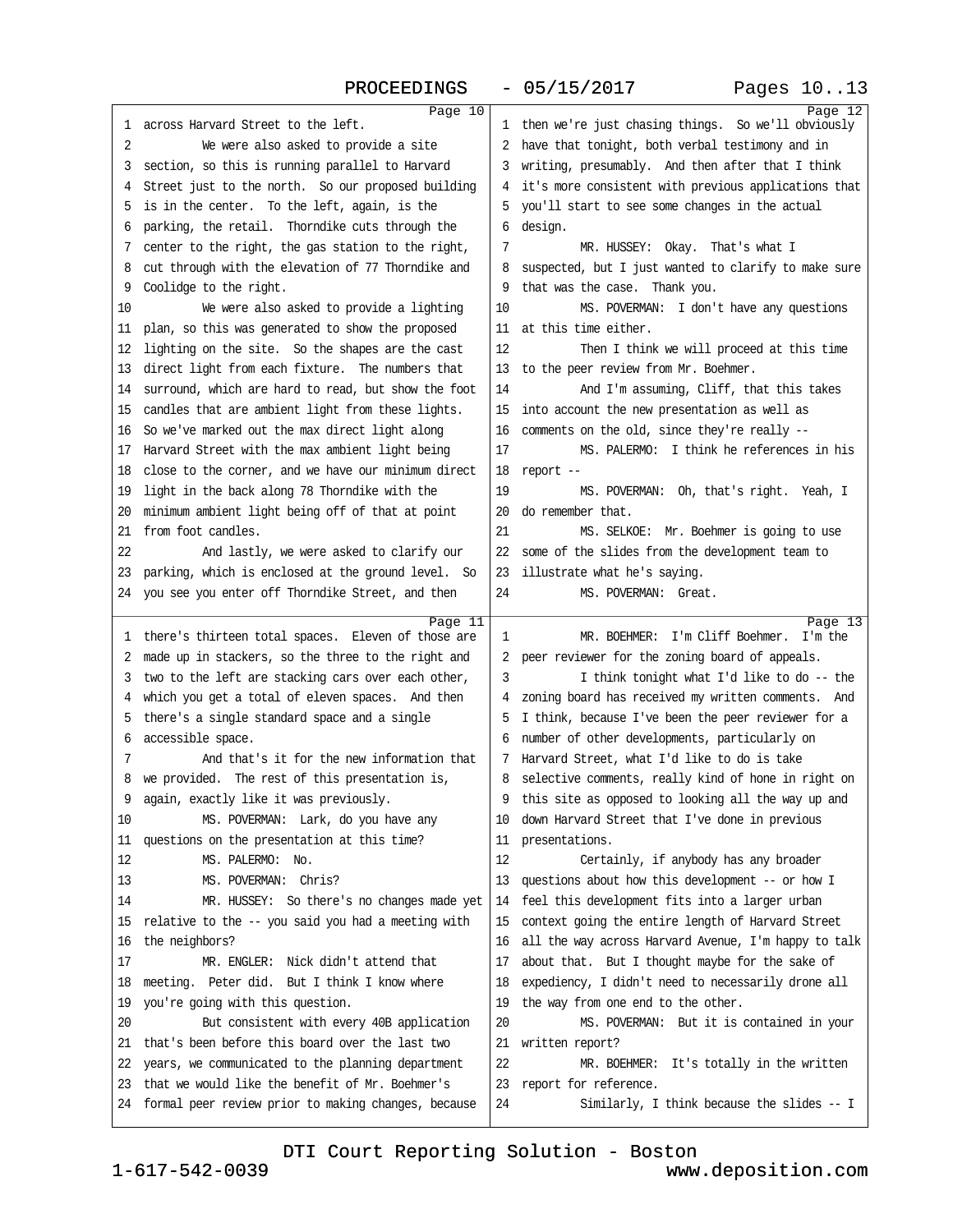### PROCEEDINGS - 05/15/2017 Pages 14..17

| Page 14                                                                                                   |                                                                                                                  | Page 16 |
|-----------------------------------------------------------------------------------------------------------|------------------------------------------------------------------------------------------------------------------|---------|
| 1 did base my review on this current slide show. That                                                     | 1 is about a two-mile stretch, really nicely coherent                                                            |         |
| 2 included those new exhibits. So I think what I'll                                                       | 2 for many parts of the stretch along Harvard Avenue.                                                            |         |
| 3 really try to do is focus in on some specific design                                                    | But focusing in on the area that we're<br>3                                                                      |         |
| 4 comments.                                                                                               | 4 talking about, the area along Harvard that frames                                                              |         |
| MS. SELKOE: Just for the sake of the<br>5                                                                 | 5 the proposed development includes the gas station                                                              |         |
| 6 audience, Mr. Boehmer's report is on the town                                                           | 6 immediately across Thomdike Street that is followed                                                            |         |
| 7 website, put on today, and so you'll have a chance                                                      | 7 by single-story commercial uses that are tight to                                                              |         |
| 8 to go over it yourself if you'd like.                                                                   | 8 the sidewalk all the way up to Naples Road.                                                                    |         |
| 9<br>MR. BOEHMER: And then I'm very happy to                                                              | 9<br>In the other direction, it's away from                                                                      |         |
| 10 answer any questions. But if I might cut to the                                                        | 10 Coolidge Corner, the subject site abuts a parking                                                             |         |
| 11 chase, if I could get detailed a little more quickly                                                   | 11 lot for a small commercial development that includes                                                          |         |
| 12 than some of the other presentations I've made.                                                        | 12 a Starbucks and several single-story commercial uses                                                          |         |
| 13<br>So I'll start by saying that I did review a                                                         | 13 up to the sidewalk, and there's a large parking area                                                          |         |
| 14 large number of materials. They're all on the                                                          | 14 open to the sidewalk that serves T.J. Maxx. So what                                                           |         |
| 15 website. Everything I reviewed is on the website.                                                      | 15 you see when you're moving generally in that                                                                  |         |
| 16 I'll make a few comments about most of them. I will                                                    | 16 direction on Harvard Street is kind of a dissolution                                                          |         |
| 17 say one of the most important -- or certainly, as a                                                    | 17 of the coherence of the consistency of the                                                                    |         |
| 18 design professional, one of the most important                                                         | 18 architecture. There are many broken spots or                                                                  |         |
| 19 documents was the planning board comments, and many                                                    | 19 missing teeth along Harvard Street. But compared to                                                           |         |
| 20 of my comments really concur with the comments of                                                      | 20 other stretches of Harvard, as you're moving towards                                                          |         |
| 21 the planning board, and I'll get to the details of                                                     | 21 Boston -- the Boston end of it, it falls apart a                                                              |         |
| 22 that.                                                                                                  | 22 little bit for a ways.                                                                                        |         |
| 23<br>I will point out, though, for -- I'll take                                                          | 23<br>Directly across Harvard Street is another                                                                  |         |
| 24 selective parts. Again, this is a seven-page                                                           | 24 gas station - from the subject site - is another                                                              |         |
|                                                                                                           |                                                                                                                  |         |
| Page 15<br>1 report, and you can refer to the website or ask me                                           | 1 gas station followed by several blocks of                                                                      | Page 17 |
| 2 questions. I think there were 19 or 20 letters from                                                     | 2 single-story commercial to the sidewalk on the way                                                             |         |
| 3 the community, and I'm sure the zoning board is                                                         | 3 towards Coolidge Corner. Again, this is a more                                                                 |         |
| 4 aware of that and has read them. I believe every                                                        | 4 coherent direction of the architecture all the way                                                             |         |
| 5 one of the letters was in opposition to the project.                                                    | 5 to the large temple structure that we know is                                                                  |         |
| 6 And I did sort through all of those to see what the                                                     | 6 undergoing some renovation in a future 40B                                                                     |         |
| 7 architectural and urban design issues were as far as                                                    | 7 development at the comer of Williams Street.                                                                   |         |
|                                                                                                           | 8                                                                                                                |         |
| 8 their comments, and they were mainly related to<br>9 density issues on the site, parking, the height of | Going towards Boston on the other side of<br>9 Harvard, virtually all of the development is set far              |         |
|                                                                                                           |                                                                                                                  |         |
| 10 the building, and also, there was at least one<br>11 letter that was concerned about the demolition of | 10 back from the street punctuated with parking areas<br>11 until you're across from the T.J. Maxx and then some |         |
|                                                                                                           |                                                                                                                  |         |
| 12 the existing gas station on the site. But as I                                                         | 12 residential apartment buildings start again.<br>13                                                            |         |
| 13 said, there were 19 or 20 letters.                                                                     | So, you know, by today's urban planning                                                                          |         |
| 14<br>And for anyone who hasn't walked around the                                                         |                                                                                                                  |         |
| 15 site recently, there are -- when I did my                                                              | 14 standards, when I talk about dissolution, it's                                                                |         |
|                                                                                                           | 15 really that the kind of more intense                                                                          |         |
| 16 walk-through on the 28th -- April 28th -- there are                                                    | 16 pedestrian-friendly environment dissipates a bit as                                                           |         |
| 17 some marks on the site that show you where the                                                         | 17 you move towards Boston.                                                                                      |         |
| 18 corners of the building are. You kind of have to                                                       | 18<br>This site is $-$ a lot of the study $-$ or a                                                               |         |
| 19 look in there, look for orange paint. But they are                                                     | 19 lot of the interest of this site, you know, from a                                                            |         |
| 20 there for anyone who wants to get an up-close look                                                     | 20 technical perspective is -- and an impact                                                                     |         |
| 21 at where the location of the building is.                                                              | 21 perspective -- this is a place very close to a place                                                          |         |
| Focusing in on Harvard Street, Harvard<br>22                                                              | 22 where there's a bend in the road where Harvard takes                                                          |         |
| 23 Avenue -- again, I won't walk through every block,                                                     | 23 a northerly -- more northwest direction. And that                                                             |         |
| 24 as I've done for this board a number of times. It                                                      | 24 is important for shadow impact in particular, but                                                             |         |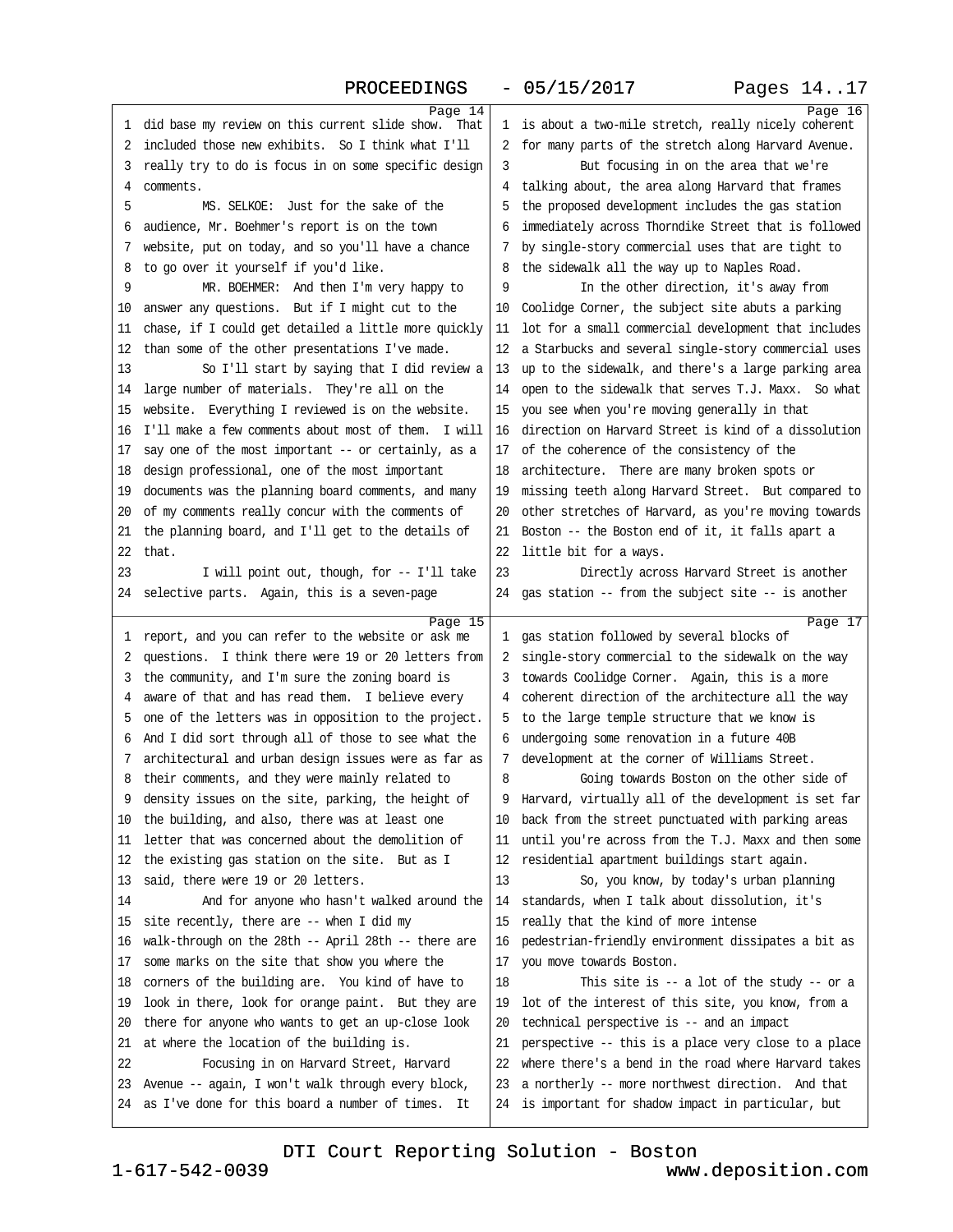# PROCEEDINGS - 05/15/2017

| Page 18<br>1 also for a couple other reasons that are due to                                    | 1 that covers most of the site with the building                                                            | Page 20 |
|-------------------------------------------------------------------------------------------------|-------------------------------------------------------------------------------------------------------------|---------|
| 2 solar exposure, unlike the stretch closer to -- as                                            | 2 footprint. Included in the program are 17                                                                 |         |
| 3 you move closer to Coolidge Corner, it gets more                                              | 3 residential units. It's a preponderance of                                                                |         |
| 4 westerly as opposed to -- the road flattens out a                                             | 4 one-bedroom and two-bedroom units with 12 ones, 3                                                         |         |
| 5 bit. But it is a significant thing.                                                           | 5 twos, and 1 three; 13 spaces, 11 of which are the                                                         |         |
| I think as far as where this site is, I<br>6                                                    | 6 mechanized spaces within the building footprint;                                                          |         |
| 7 think the -- in the general sense, that the idea of                                           | 7 about 17--I saw 1,735 square feet of commercial                                                           |         |
| 8 restoring another piece of Harvard Street or                                                  | 8 space accessed at the corner of Thorndike and                                                             |         |
| 9 bringing more commercial activity closer to the                                               | 9 Harvard Street. So the access is right over there.                                                        |         |
| 10 street – more activity closer to the street – is a                                           | 10 And there's our mixed-use piece. The 1,735 square                                                        |         |
| 11 good idea. I think it really is a beneficial impact                                          | 11 feet is in this area. At this end of the building                                                        |         |
| 12 on the town. There are other issues we'll get to                                             | 12 is the residential entry to the building.                                                                |         |
| 13 about this particular expression.                                                            | 13<br>The building height along Harvard Street is                                                           |         |
| I think the surprising thing about this<br>14                                                   | 14 approximately 47 feet. The grade isn't perfectly                                                         |         |
| 15 site -- because of where it is and because of that                                           | 15 flat, but I think the maximum height from grade is                                                       |         |
| 16 kind of diminution of density as you move closer to                                          | 16 47 feet. It occurs at this face of the building.                                                         |         |
| 17 the Allston end is that it's a very exposed site,                                            | 17 It steps down to 35 feet near the abutting property.                                                     |         |
| 18 which is really interesting. There's a gas station                                           | 18 So you can just catch one little look, and we'll                                                         |         |
| 19 towards Coolidge Corner, so there's an open view                                             | 19 look at these other perspectives shortly. It steps                                                       |         |
| 20 once you're at the Daily Catch -- you know, looking                                          | 20 down to 35 feet as you get close to the abutting                                                         |         |
| 21 at the view past the Daily Catch. It's very exposed                                          | 21 property on Thorndike.                                                                                   |         |
| 22 for a good distance up Thorndike. And obviously,                                             | 22<br>The site plan indicates a proposed loading                                                            |         |
| 23 it's very -- this view here is very exposed,                                                 | 23 zone on Harvard Street in the area of where there is                                                     |         |
| 24 virtually right across the street.                                                           | 24 an existing curb cut. For all of you who probably                                                        |         |
|                                                                                                 |                                                                                                             |         |
|                                                                                                 |                                                                                                             |         |
| Page 19                                                                                         |                                                                                                             | Page 21 |
| And then I think the most surprising thing<br>1                                                 | 1 know this site, given its former use, there are                                                           |         |
| 2 is the view that you get looking across the parking                                           | 2 extensive curb cuts going around the corner. There                                                        |         |
| 3 lot from that commercial development towards the                                              | 3 is a proposal in the plans for a loading zone. I'm                                                        |         |
| 4 Allston -- or maybe it's Brighton. It is Brighton                                             | 4 not the right reviewer to comment on that, but                                                            |         |
| 5 or Allston? It's Boston.                                                                      | 5 that's roughly where it is to provide access for                                                          |         |
| MS. POVERMAN: Allston/Brighton.<br>6                                                            | 6 deliveries for the commercial space and for the                                                           |         |
| MR. BOEHMER: It is Allston. Okay.<br>7                                                          | 7 residential use.                                                                                          |         |
| 8<br>So, actually, that will come up several                                                    | 8<br>The open space in this -- we saw this in                                                               |         |
| 9 times, probably, repetitiously in my report, but it                                           | 9 the plan slides. The open space on the site is                                                            |         |
| 10 turns out that that's a very important view of the                                           | 10 limited to 5-foot setbacks to the Thomdike Street                                                        |         |
| 11 building.                                                                                    | 11 neighbor and the commercial parking area on Harvard                                                      |         |
| 12<br>One of the areas that I am charged with                                                   | 12 Street. The setback is adequate for a concrete                                                           |         |
| 13 looking at is the orientation of the buildings in                                            | 13 sidewalk and a potential narrow planting strip. The                                                      |         |
| 14 relation to each other and to the streets, parking                                           | 14 property line along Thorndike Street, so this line,                                                      |         |
| 15 areas, open space. And maybe for the benefit of                                              | 15 follows a gentle curve. You saw that in the plan.                                                        |         |
| 16 some of the people who weren't here, I should go --                                          | 16 That does result in a narrowing of the sidewalk                                                          |         |
| 17 I thought maybe there would be a more detailed                                               | 17 planting strip as one approaches Harvard Street, so                                                      |         |
| 18 description, but you passed over your previous                                               | 18 it gets a little broader. The building stays in a                                                        |         |
| 19 description, so I'll quickly go through the                                                  | 19 straight line, but the road kind of bows out away                                                        |         |
| 20 fundamentals of the project.                                                                 | 20 from the building.                                                                                       |         |
| 21<br>MS. POVERMAN: Sure. I think that would be                                                 | 21<br>The building, as proposed, has limited                                                                |         |
| 22 helpful. That's fine.                                                                        | 22 interior amenities. It pretty much has an entry                                                          |         |
| 23<br>MR. BOEHMER: So the proposal is a<br>24 building -- a new four-story, mixed-used building | 23 lobby, a mail area, and some bicycle storage, so<br>24 pretty basic amenities. It is only a 17-apartment |         |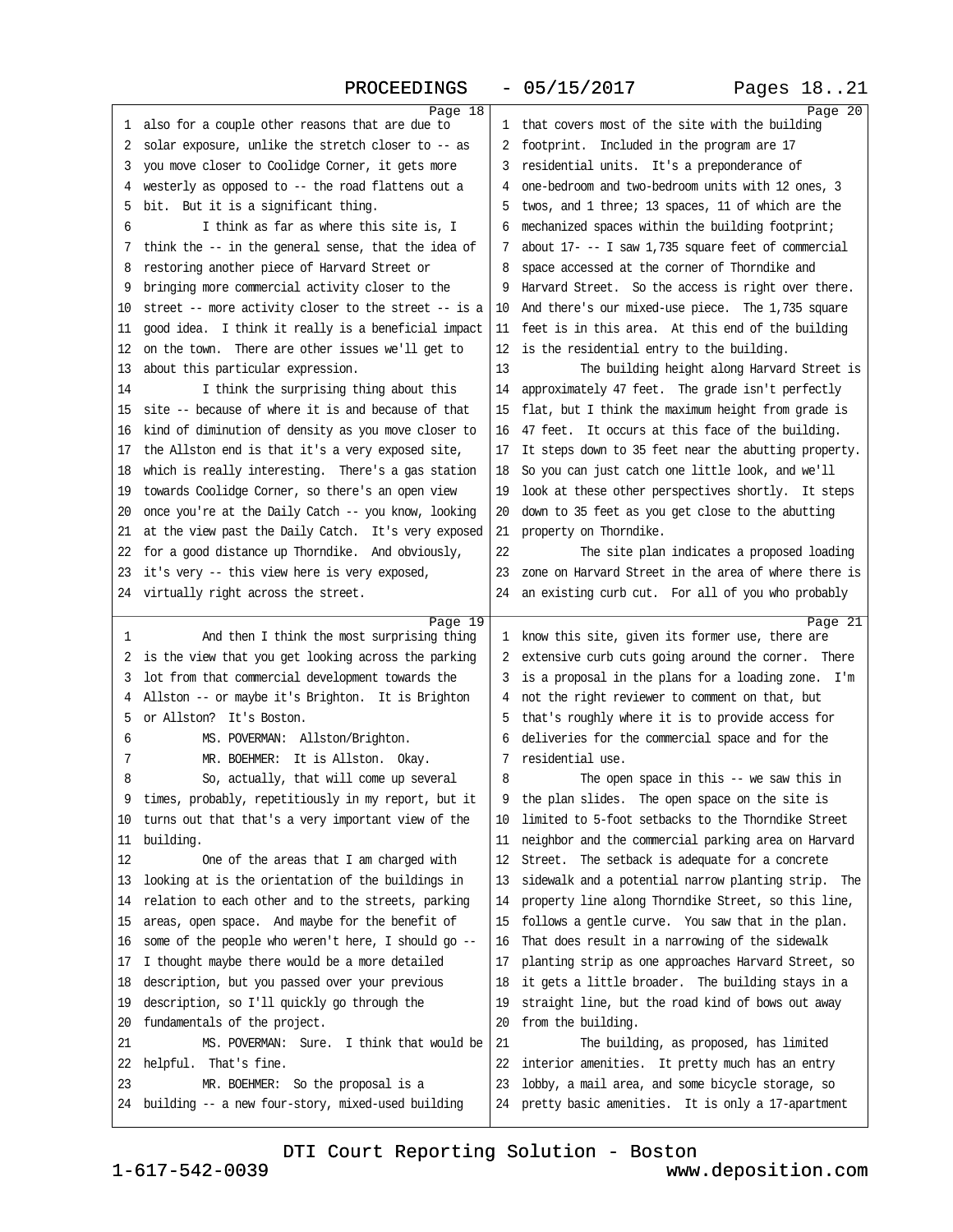| Page 22                                                 |                                                         | Page 24 |
|---------------------------------------------------------|---------------------------------------------------------|---------|
| 1 building. That's not kind of surprising for this      | 1 questions if their questions aren't answered in the   |         |
| 2 scale, but that's what is proposed.                   | 2 course of the presentation. So just hold on to your   |         |
| Due to the orientation of the building and<br>3         | 3 questions. You'll have a chance.                      |         |
| 4 the fact that it's a corner site open on three sides  | MR. BOEHMER: All right. And I'll keep<br>4              |         |
| 5 including the parking lot to the northwest, three     | 5 moving.                                               |         |
| 6 elevations will have very good access to sunlight     | 6<br>MS. POVERMAN: Thank you.                           |         |
| 7 virtually year-round. I saw a quick run-through of    | MR. BOEHMER: Most of the buildings similar<br>7         |         |
| 8 the shadow studies. I can talk about that more.       | 8 to other proposed -- or recently proposed mixed-use   |         |
| 9 The project architecture is probably better suited    | 9 structures on Harvard Street employ a traditional     |         |
| 10 for that.                                            | 10 tripartite vertical proportioning system of base,    |         |
| 11<br>The north-facing elevation facing the             | 11 body, and cap that you can read pretty clearly here: |         |
| 12 Thorndike Street neighbor will receive limited       | 12 base, body, cap.                                     |         |
| 13 morning light during the summer months. That's       | 13<br>The renderings indicate a strong masonry          |         |
| 14 because the building is cranked around. So in the    | 14 first-floor language very similar in scale,          |         |
|                                                         |                                                         |         |
| 15 morning, actually, sunlight will hit the elevation   | 15 articulation, and materials palette to the existing  |         |
| 16 of this building on the Thorndike Street side.       | 16 one-story commercial uses along Harvard Street.      |         |
| There are shadow studies included in the<br>17          | 17<br>The two-story body of the building is clad        |         |
| 18 application materials and, not unexpectedly, have    | 18 in brick on three elevations that are prominently    |         |
| 19 indicated that most of the impact will be on Harvard | 19 visible. And quickly look at those, that Thorndike   |         |
| 20 Street in the parking area to the north in the       | 20 view towards Harvard, and that's the view coming     |         |
| 21 morning and on the Thomdike neighbor and Thorndike   | 21 from Allston/Brighton. So you're looking at brick    |         |
| 22 Street during the afternoon hours. Shadows are       | 22 in all of those elevations, masonry, unspecified     |         |
| 23 minimized in the summer and are maximum in the       | 23 masonry material at that level, and a combination of |         |
| 24 winter.                                              | 24 glass and cementitious siding up at that level.      |         |
|                                                         |                                                         |         |
|                                                         |                                                         |         |
| Page 23<br>1                                            | 1                                                       | Page 25 |
| While cutting back on building massing near             | The top floor is set back from the body                 |         |
| 2 the neighbor -- and we can talk in more detail about  | 2 along Thorndike and Harvard Street. That's this       |         |
| 3 that. While cutting back on building massing near     | 3 piece here, the top story. It's set back what         |         |
| 4 the neighbor is effective in increasing the sky       | 4 appears to be about a foot. I couldn't really tell,   |         |
| 5 view -- so when you talk about the sunlight, it's     | 5 but it appears to be about a foot. Along the          |         |
| 6 important to distinguish, you know, just bright       | 6 parking lot to the north, it isn't clear what the     |         |
| 7 light that you get from the sky versus direct         | 7 setback may be. I just couldn't tell from the         |         |
| 8 sunlight. They both are worthy of discussion. But     | 8 drawings. That's what I'm talking about, right        |         |
| 9 in this particular building, cutting back the         | 9 along there.                                          |         |
| 10 building massing would be effective at increasing    | 10<br>The main body of the top floor is set back        |         |
| 11 the sky views. But in spite of that fact, there      | 11 between approximately 18 to 22 feet from the second  |         |
| 12 will unquestionably be a significant change to the   | 12 and third floors at the abutting property on         |         |
| 13 southern exposure for the neighbor -- for this one   | 13 Thorndike. So when I said before that the building   |         |
| 14 neighbor in particular on Thorndike Street, given    | 14 steps back, the neighbor's home is right in there,   |         |
| 15 the small scale of the existing building and large   | 15 and that's a step down. At this end of the           |         |
| 16 setback of the existing building.                    | 16 building, it's approximately 35 feet tall. And       |         |
| 17<br>But moving on, I'll get on to the building        | 17 that's -- I already told you the top floor material. |         |
| 18 design.                                              | 18<br>So the only abutting structure is the             |         |
| 19<br>Are there any questions so far about urban        | 19 neighboring home on Thorndike Street. It's 2.5       |         |
| 20 context?                                             | 20 stories with its first floor about 3 feet off grade, |         |
| 21<br>MS. POVERMAN: I think, in general, what           | 21 a very dormered hip roof that appears to contain     |         |
| 22 we're going to do is allow the board to have the     | 22 potentially habitable third-floor space. I don't     |         |
| 23 prerogative of asking questions now. But everybody   | 23 know if that's occupied.                             |         |
| 24 in the audience will have plenty of time to ask      | 24<br>There are two bays on the first floor of          |         |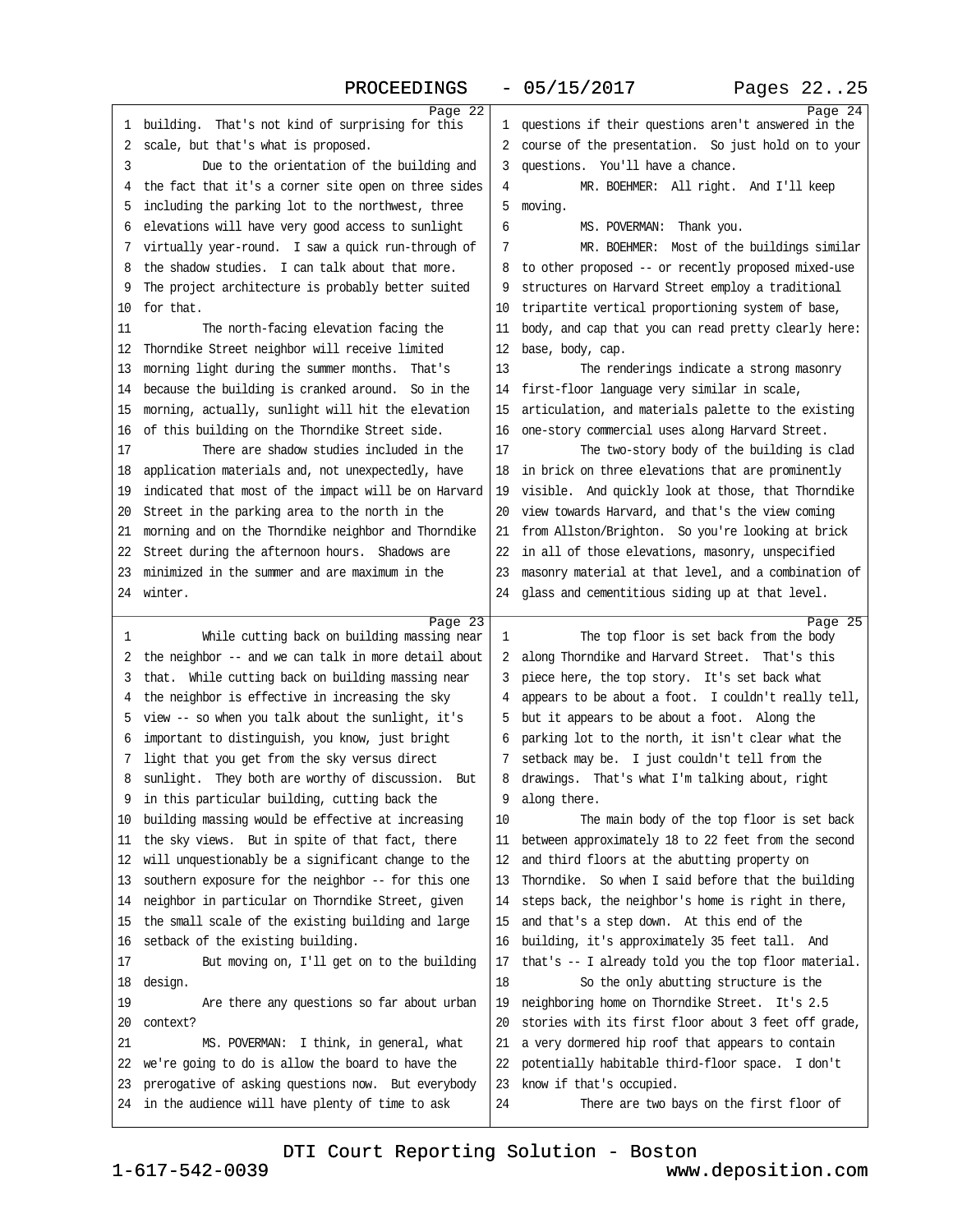### PROCEEDINGS - 05/15/2017 Pages 26..29

| Page 26                                                                                                   |                                                                                                               | Page 28 |
|-----------------------------------------------------------------------------------------------------------|---------------------------------------------------------------------------------------------------------------|---------|
| 1 the structure that face the subject property and are                                                    | 1 you can't really tell what's going on, whether the                                                          |         |
| 2 quite close to the property line. As we learned                                                         | 2 brick is supposed to carry around or whether the                                                            |         |
| 3 tonight, it's 3 1/2 feet; is that right?                                                                | 3 bays are supposed to win and create interest in the                                                         |         |
| MR. GRIFFIN: Yeah.<br>4                                                                                   | 4 building. So strictly a tectonic comment.                                                                   |         |
| MR. BOEHMER: Okay. The Thomdike Street<br>5                                                               | As was noted in the letter from the<br>5                                                                      |         |
| 6 elevation contained in the May 15th presentation                                                        | 6 planning board, consideration should be given to                                                            |         |
| 7 materials indicate that the ridge height of the home                                                    | 7 relocating the fourth-floor cornice to the top of                                                           |         |
| 8 is approximately equal to the height of the flat                                                        | 8 the third floor, most likely retaining a smaller                                                            |         |
| 9 roof of the proposed new structure, and we saw that                                                     | 9 scale comice at the top of the building. And what                                                           |         |
| 10 in that street elevation. And this is possible,                                                        | 10 the planning board said, and I agreed with them, is                                                        |         |
| 11 particularly given that it is a very steep, tall,                                                      | 11 that if your goal is to intensify the reading of a                                                         |         |
| 12 hip roof on that neighbor's building, and Thorndike                                                    | 12 three-story building as opposed to a four-story                                                            |         |
| 13 Street does slope upwards as you go away from                                                          | 13 building and perhaps even relate more to the scale                                                         |         |
| 14 Harvard Street, whereas, obviously, the flat roof                                                      | 14 as you move up Thorndike Street, the largest roof                                                          |         |
| 15 stays flat.                                                                                            | 15 statement or cornice should happen at this level,                                                          |         |
| 16<br>Generally, as depicted in the project                                                               | 16 not at that level. So a small comment, but it could                                                        |         |
| 17 renderings, the Harvard Street elevation is the most                                                   | 17 make a very big difference in the perception of the                                                        |         |
| 18 successful material selection, and its deployment is                                                   | 18 height of the building. Obviously it doesn't change                                                        |         |
| 19 appropriate. For example, using brick, both for its                                                    | 19 the height of the building.                                                                                |         |
| 20 permanence and to follow the curved corner -- brick                                                    | 20<br>Increasing the setback along Harvard Street                                                             |         |
| 21 is a very good material for going around corners --                                                    | 21 could increase the usefulness of the sidewalk space.                                                       |         |
| 22 the use of awnings to enhance the pedestrian                                                           | 22 For example, creating enough space for outdoor                                                             |         |
| 23 experience, contrasting window patterns at the attic                                                   | 23 dining. It would also address planning board                                                               |         |
| 24 level -- that helps with breaking down the reading                                                     | 24 concerns regarding the sight line down Harvard                                                             |         |
|                                                                                                           |                                                                                                               |         |
|                                                                                                           |                                                                                                               |         |
| Page 27                                                                                                   | 1 Street.                                                                                                     | Page 29 |
| 1 of the height as opposed to just carrying the same                                                      | 2                                                                                                             |         |
| 2 pattern all the way up.<br>3                                                                            | Remember, from the planning board, they                                                                       |         |
| But I do have recommendations for                                                                         | 3 didn't actually mention setting it back further for                                                         |         |
| 4 additional study. If you can bear with me, I'm                                                          | 4 the use of potentially populating the sidewalk,                                                             |         |
| 5 going to go through them now and maybe do a very                                                        | 5 which I think is a -- could be a very good thing to                                                         |         |
| 6 quick repeat at the end to help refocus.<br>7                                                           | 6 look at, and I know Brookline does have some                                                                |         |
| So where the building rounds the corner,                                                                  | 7 standards about sidewalk dining dimensions. But it                                                          |         |
| 8 the dimension of the masonry bands between the                                                          | 8 also -- because Thorndike doesn't hit Harvard at a                                                          |         |
| 9 floors is greatly diminished. So as you notice                                                          | 9 90-degree angle, it's a little tricky looking around                                                        |         |
| 10 here, there's a very large band of what we call                                                        | 10 the corner towards the Boston side, so pulling the                                                         |         |
| 11 punched openings. Masonry band diminishes<br>12 significantly at the corner.                           | 11 building back -- again, this is not my expertise,<br>12 but it certainly is just logical that the building |         |
| 13<br>My comment is that it seems that the comer                                                          | 13 pulled back further would only enable you to see                                                           |         |
| 14 should either be recessed for its full height with                                                     | 14 further down Harvard Street and negotiate the street                                                       |         |
| 15 greater differentiation of materials and                                                               |                                                                                                               |         |
|                                                                                                           | 15 more safely.<br>16<br>So I'm going to move on to the other                                                 |         |
| 16 articulation, or the masonry band should continue<br>17 around the corner at the same dimension as the | 17 elevations. Two other elevations of the building                                                           |         |
|                                                                                                           | 18 are very visible when approaching on Harvard Street                                                        |         |
| 18 abutting elevations to ensure a sense of solidity.<br>19                                               |                                                                                                               |         |
| And the main point I'm making is that it's<br>20 kind of neither here nor there in this corner. And       | 19 from either direction. Perhaps the most prominent                                                          |         |
|                                                                                                           | 20 elevation is seen when approaching the site from                                                           |         |
| 21 some of the comments later get into a lack of<br>22 articulation in the building. And the corner is,   | 21 Boston, which, frankly, was a little surprising to<br>22 me. This elevation requires the most additional   |         |
| 23 you know, traditionally a good place to create                                                         | 23 study, in this reviewer's opinion, as it contains a                                                        |         |
| 24 articulation and interest, and at the moment it's --                                                   | 24 variety of elements that currently are what I call                                                         |         |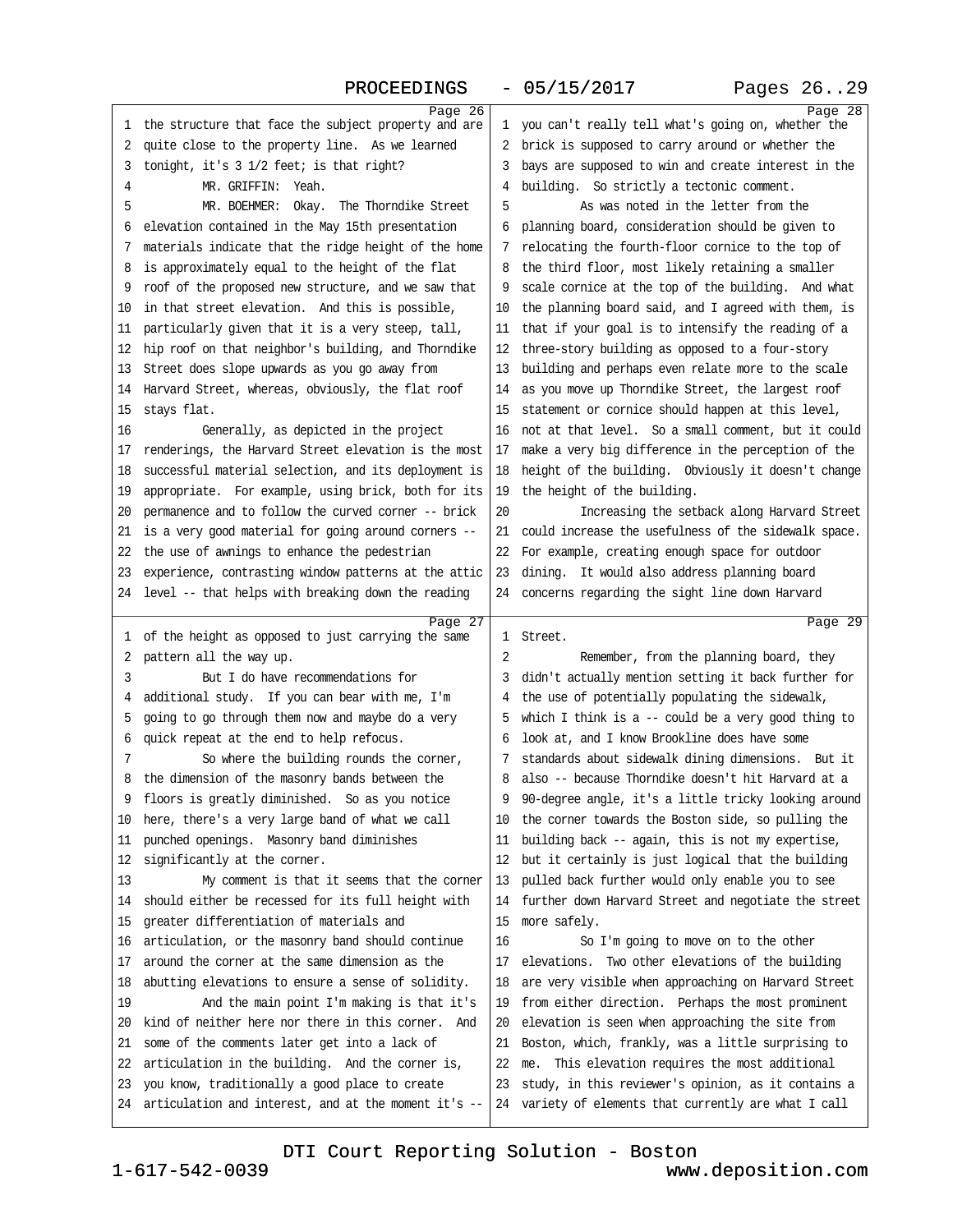| PROCEEDINGS                                                                                          | $-05/15/2017$                                           | Pages 3033 |
|------------------------------------------------------------------------------------------------------|---------------------------------------------------------|------------|
| Page 30                                                                                              |                                                         | Page 32    |
| 1 disassociated, creating a lack of coherent                                                         | Note that relative to this elevation, the<br>1          |            |
| 2 elevation. Included in the visible elements are                                                    | 2 planning board has recommended a deeper setback to    |            |
| 3 service entries, the end of the heavy commercial                                                   | 3 allow for a vegetative buffer to screen the view,     |            |
| 4 band, a truncated top floor, an exterior balcony,                                                  | 4 which as an architect, my first instinct isn't to     |            |
| 5 rooftop mechanical equipment, and a large, flat                                                    | 5 hide the building. It's to make the building          |            |
| 6 masonry face that actually has limitations by                                                      | 6 better -- to look better. So I think the idea of      |            |
| 7 building code of how -- the amount of openings that                                                | 7 having some space to screen could be worked into the  |            |
| 8 you can have. So, in short, it's a tough problem.                                                  | 8 study of this elevation.                              |            |
| 9<br>MS. POVERMAN: I'm sorry to jump in.                                                             | 9<br>Given the intense westem exposure, perhaps         |            |
| I understand limitations when facing<br>10                                                           | 10 sun shading could be considered too, because this    |            |
| 11 another building, but why are there limitations for                                               | 11 facade will get an awful lot of afternoon light.     |            |
| 12 this side?                                                                                        | 12<br>Moving around to another -- when                  |            |
| 13<br>MR. BOEHMER: It's the distance to the                                                          | 13 approaching from Coolidge Comer, because of the      |            |
| 14 property line.                                                                                    | 14 open-to-comer gas station next to the Daily Catch,   |            |
| 15<br>MR. HUSSEY: The assumption is there's                                                          | 15 most of the Thorndike Street elevation is visible.   |            |
| 16 going to be another building there some day.                                                      | 16 And I think this perspective -- I might be wrong,    |            |
| MS. POVERMAN: Okay, thanks.<br>17                                                                    | 17 but I think this perspective may be somewhat wrong.  |            |
| 18<br>MR. BOEHMER: It's not -- anyway, it's                                                          | 18 I tried to get this view and couldn't get it. It     |            |
| 19 there as an issue. Or it's a constraint and a                                                     | 19 kind of compresses that space where the gas station  |            |
| 20 challenge from an architectural perspective.                                                      | 20 is, so I think you actually see more of this         |            |
| 21<br>But my main point was that this is a really                                                    | 21 building -- of your building from there. But,        |            |
| 22 visible elevation and really important to make this                                               | 22 anyway, some considerations for this elevation I     |            |
| 23 make you very happy to be entering Brookline. The                                                 | 23 think are important.                                 |            |
| 24 town line is just a little ways behind us here.                                                   | 24<br>I think while the window sizes and                |            |
| Page 31                                                                                              |                                                         | Page 33    |
| So what I meant is there's this element<br>1                                                         | 1 proportions are suitable, the elevation lacks         |            |
| 2 here that wraps around. And I will repeat that I                                                   | 2 articulation and it's very stark, particularly when   |            |
| 3 think this -- the base -- especially when you've                                                   | 3 contrasted with the smaller-scale residential         |            |
| 4 looked at the detailing of the commercial buildings                                                | 4 neighbors on Thorndike. More movement, increased      |            |
| 5 further up, it works really well, actually. We need                                                | 5 top-floor setback, brick detailing, etc., could       |            |
| 6 more detail on what the materials are that we don't                                                | 6 greatly improve this elevation. The plainness of      |            |
| 7 know, but, as I said, there's a balcony up here,                                                   | 7 the elevation is exacerbated by the minimal setback   |            |
| 8 service doors along at this level, the truncated top                                               | 8 on Thorndike that precludes any softening with        |            |
| 9 floor. It's just a lot of pieces to pull together.                                                 | 9 landscape materials. The sidewalk is very cramped.    |            |
| 10 So that, to me, is why that is the one that has a<br>11 lot of issues that need to be dealt with. | 10 And, in fact, the planning board has also            |            |
|                                                                                                      | 11 recommended increasing the setbacks to align with    |            |
| I outline a small point. It's also<br>12                                                             | 12 the average setback of the home on Thomdike.         |            |
| 13 possible that as the design develops, that there may                                              | 13<br>I'm personally not convinced, for this use        |            |
| 14 be a number of penetrations in this facade that are                                               | 14 and this site, that it needs to be set back as far   |            |
| 15 necessitated by mechanical equipment. I'm not clear                                               | 15 as the neighboring buildings, but I think looking at |            |
| 16 on what all the mechanical equipment may be, but                                                  | 16 more setback is important.                           |            |
| 17 these are all the things that need to be worked into                                              | Use of bays above the ground level may be a<br>17       |            |
| 18 the design.                                                                                       | 18 way to enhance the pedestrian experience and not     |            |
| 19<br>While it isn't possible to know the future                                                     | 19 lose as much square footage upstairs, so there could |            |
| 20 of the parking area along this elevation, for now,                                                | 20 be some ground gained by recessing the bottom floor. |            |
| 21 this will be the first major structure encountered                                                | 21 It's not clear in the materials if a garage door is  |            |
| 22 in Brookline when entering the town from Harvard                                                  | 22 proposed to block pedestrian views into the parking  |            |
| 23 Avenue, which makes it critical to resolve this                                                   | 23 garage as well as noise that may be generated from   |            |
| 24 perspective of the proposed project.                                                              | 24 the automated parking system. That was something     |            |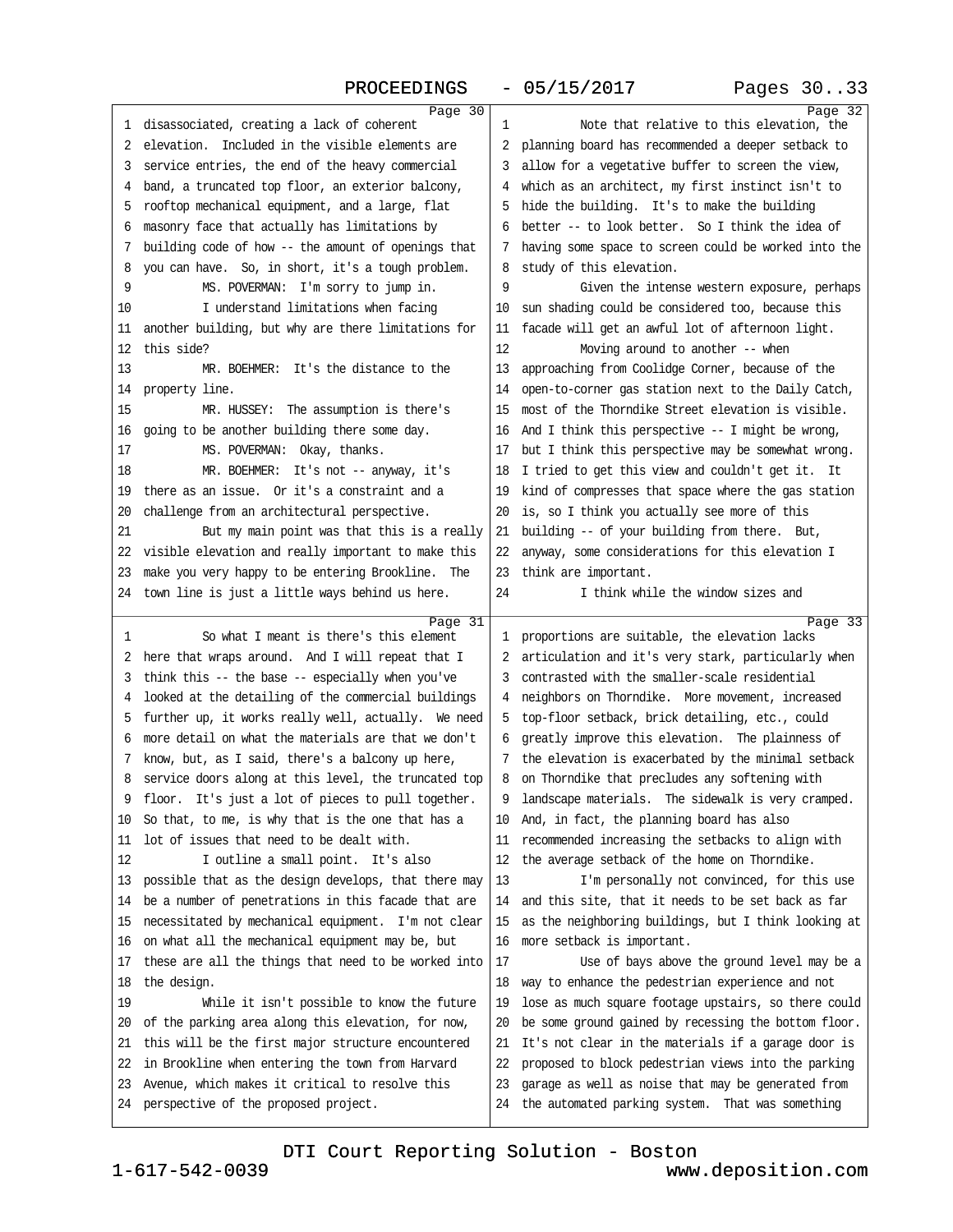|                                                         | Page 34 |                                                         | Page 36 |
|---------------------------------------------------------|---------|---------------------------------------------------------|---------|
| 1 that came up in some of the letters, was concern      |         | 1 talking about, I think.                               |         |
| 2 about noise. I don't know that system well enough,    |         | 2<br>So the elevation that's mostly screened            |         |
| 3 and we do have a peer reviewer who's reviewing that,  |         | 3 from the public view -- it's the only one that's      |         |
| 4 I think.                                              |         | 4 really screened from public view - faces the          |         |
| 5<br>Also on that elevation, it's not clear what        |         | 5 neighboring structure on Thorndike Street. We're      |         |
| 6 function or what the aesthetics -- the developed      |         | 6 looking at it here. The intent of the proposed        |         |
| 7 aesthetics of the metal mesh infill panels are, and   |         | 7 massing is to drop the scale of the building down to  |         |
| 8 I can show you those. They're better just to see      |         | 8 three stories for most of the footprint where it's    |         |
| 9 them on the drawings.                                 |         | 9 closest to the neighbors. So in this area here and    |         |
| So here we are on Thomdike Street.<br>10                |         | 10 here, it's dropped down to 35 feet and set back.     |         |
| 11 There's the parking area where I'm asking whether    |         | 11 We're looking at -- I forget how many feet.          |         |
| 12 there's a garage door, and these are metal mesh      |         | 12 Something like 18 feet further back. Something like  |         |
| 13 infill panels. They're interesting because I don't   |         | 13 that. And then after that it increases to the full   |         |
| 14 believe that this is going to be an open-air parking |         | 14 four-story height as you get closer to Harvard       |         |
| 15 garage. But from what I can tell from the drawings,  |         | 15 Street.                                              |         |
| 16 I think it's going to be conditioned space, which    |         | 16<br>While the strategy makes sense as far as          |         |
| 17 means that you don't really need to ventilate.       |         | 17 making the transition from the commercial zone to    |         |
| 18 Also, if it were open, I think having an answer      |         | 18 the existing residential zone -- which the existing  |         |
| 19 about the noise issue would be particularly          |         | 19 commercial zone actually does allow for 40-foot tall |         |
| 20 important if that is an open mesh. So basically,     |         | 20 buildings in the base zoning -- this reviewer        |         |
| 21 there just isn't enough materials for me to make     |         | 21 believes that several improvements could be made to  |         |
| 22 much of $a -$                                        |         | 22 this elevation, starting with the recommendation     |         |
| MR. HUSSEY: Mr. Boehmer, if those metal<br>23           |         | 23 that the planning board made, which is increasing    |         |
| 24 mesh panels were eliminated, then you'd have to have |         | 24 the setback at the ground level, which will increase |         |
|                                                         | Page 35 |                                                         | Page 37 |
| 1 mechanical ventilation from the garage, wouldn't      |         | 1 the view of the sky from the neighboring home.        |         |
| 2 you?                                                  |         | 2<br>And what I mean by that is, as I stated            |         |
| 3<br>MR. BOEHMER: That's right. That's exactly          |         | 3 before, this area of the building that's a            |         |
| 4 right. And the point I was making is from my          |         | 4 three-story piece is about 5 feet from the property   |         |
| 5 review -- and I'm not the architect, so I didn't do   |         | 5 line. It's set -- the dimensions are set because of   |         |
| 6 the arithmetic. But my quick review, it doesn't       |         | 6 a requirement for the service doors that include a    |         |
| 7 look like there's enough available open space to      |         | 7 stairwell and various other uses. I'm not sure what   |         |
| 8 create a naturally ventilated parking garage.         |         | 8 all the other service doors are for. But there's      |         |
| 9<br>MS. POVERMAN: Mr. Griffin, do you know             |         | 9 basically a sidewalk on this side. The sidewalk       |         |
| 10 what the ventilation is for the parking aspect of    |         | 10 continues around the other side and goes out to      |         |
| 11 the building?                                        |         | 11 Harvard Street.                                      |         |
| 12<br>MR. DAVID DANESH: Peter has the                   |         | 12<br>What controls the view of the sky is              |         |
| 13 calculations, so unfortunately --                    |         | 13 actually this line. And when you look at that        |         |
| MS. POVERMAN: But do you know what those<br>14          |         | 14 street section that they provided for tonight's      |         |
| 15 mesh infills are for? Are they to allow              |         | 15 presentation, you can see that even looking at the   |         |
| 16 ventilation, or are they for some other purpose?     |         | 16 upper-story windows, this is really the biggest      |         |
| MR. DAVID DANESH: I don't want to tell you<br>17        |         | 17 determinate of how much sky you see. Again, shadows  |         |
| 18 something that's not 100 percent accurate, so I'd    |         | 18 are different from sky view, and as I said earlier,  |         |
| 19 rather just ask the question for Peter, and he can   |         | 19 the shadow impact is there. It's real. And moving    |         |
| 20 shoot you an email with the exact answer.            |         | 20 this is not really going to change that - not        |         |
| MS. POVERMAN: Okay.<br>21                               |         | 21 change the shadow impact. So anyway, that's --       |         |
| 22<br>MR. DAVID DANESH: Just to be fair.                |         | 22<br>MS. POVERMAN: Wait. Moving what is not            |         |
| 23<br>MR. BOEHMER: All right. Now we're going           |         | 23 going to change the shadow impact?                   |         |
| 24 to get to the elevation that other people were       |         | 24<br>MR. BOEHMER: Moving this -- creating a            |         |
|                                                         |         |                                                         |         |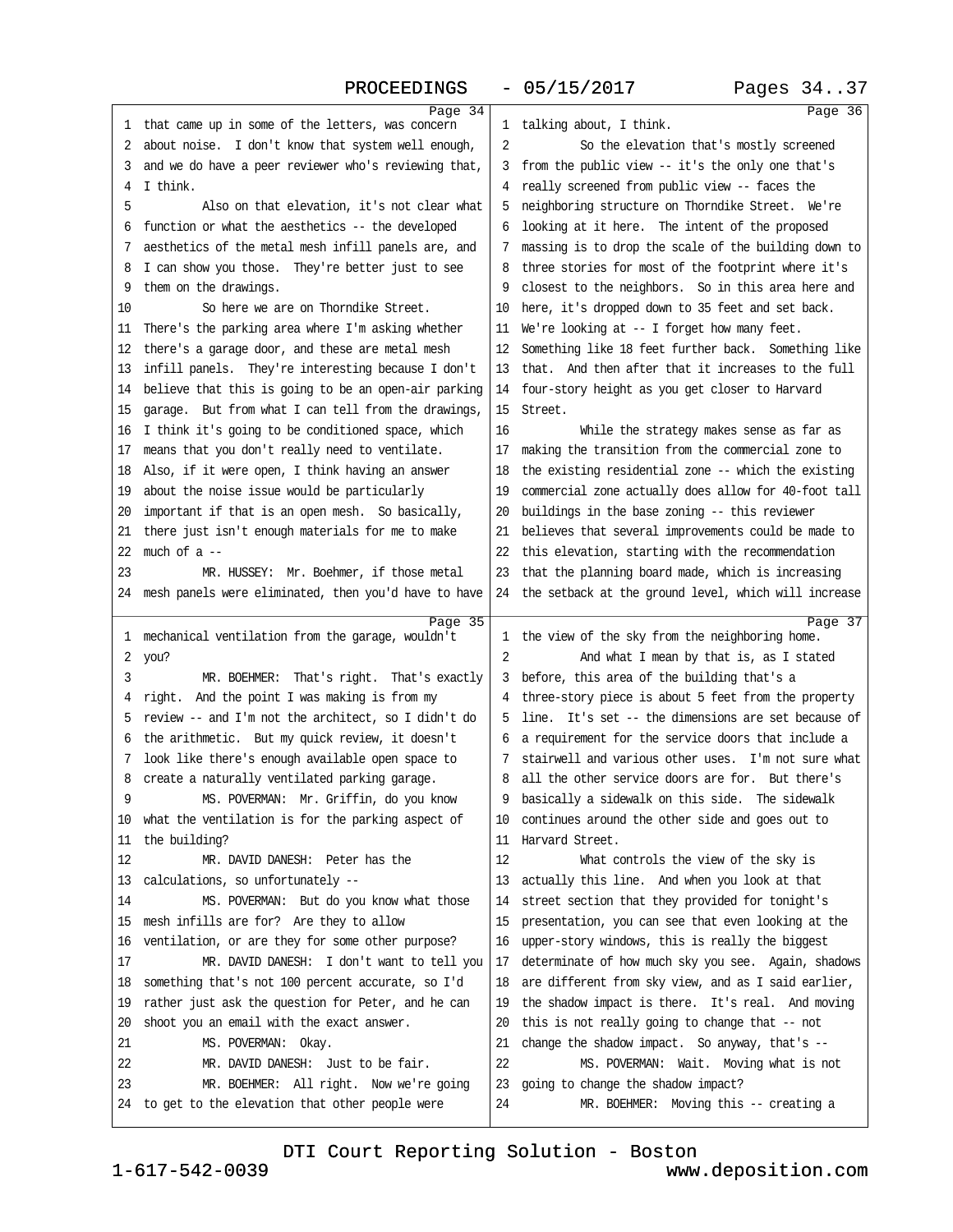| Page 38                                                                                                     |                                                                                                            | Page 40 |
|-------------------------------------------------------------------------------------------------------------|------------------------------------------------------------------------------------------------------------|---------|
| 1 bigger setback there certainly is going to have a                                                         | So there's -- at this stage of this design,<br>1                                                           |         |
| 2 minimal impact on the shadow. It has more impact on                                                       | 2 there's a lot of flexibility about exactly where                                                         |         |
| 3 just being able to look up at the sky. Whether the                                                        | 3 these windows are, so I think that it would be                                                           |         |
| 4 sun is right there -- it actually wouldn't be there                                                       | 4 prudent to locate these windows in a way so you're                                                       |         |
| 5 for most of the year.                                                                                     | 5 not staring directly across over into the neighbors'                                                     |         |
| MS. POVERMAN: Okay.<br>6                                                                                    | 6 windows across the way. There aren't tons of                                                             |         |
| MR. BOEHMER: So anyway, that's one.<br>7                                                                    | 7 windows in that building, so I think it would be                                                         |         |
| At a minimum, setback should be adequate<br>8                                                               | 8 very easy to, you know, titrate (phonetic) the                                                           |         |
| 9 for an effective vegetative buffer, which is also                                                         | 9 location of these windows to help out the neighbors.                                                     |         |
| 10 something the planning board recommended. The                                                            | MS. POVERMAN: Do you have a picture of<br>10                                                               |         |
| 11 planning board went on to recommend setting back far                                                     | 11 what somebody would see coming down Thorndike?                                                          |         |
| 12 enough for creation of usable open space for the                                                         | 12<br>MR. BOEHMER: Yeah. There's a perspective.                                                            |         |
| 13 residents of 455.                                                                                        | 13 Thanks for reminding me. Yeah, that's important                                                         |         |
| 14<br>Personally, I think that is really -- does                                                            | 14 perspective. And this is -- remember, this is the                                                       |         |
| 15 not -- I think that has a lot of down sides. It's a                                                      | 15 elevation that we talked about already, and I think                                                     |         |
| 16 very small building. It's in an urban environment.                                                       | 16 this is one that I think needs more articulation and                                                    |         |
|                                                                                                             |                                                                                                            |         |
| 17 I think having usable open space in the back might<br>18 impact the neighbor negatively by having people | 17 study.                                                                                                  |         |
|                                                                                                             | 18<br>I'll keep going in the report. I'll get to                                                           |         |
| 19 hanging out back there. So my own opinion, as a                                                          | 19 some of the bigger conclusions at the end.                                                              |         |
| 20 planner and architect, is that that doesn't help the                                                     | 20<br>UNIDENTIFIED AUDIENCE MEMBER: Is there an                                                            |         |
| 21 project very much.                                                                                       | 21 elevation of the loading zone on Harvard?                                                               |         |
| Next comment is the rear stairwell should<br>22                                                             | 22<br>MR. BOEHMER: I think it's just -- all it                                                             |         |
| 23 be integrated -- and I talked a little bit with                                                          | 23 is -- what it is is taking parking spaces, I'm                                                          |         |
| 24 Peter about this -- sort of had a minor cow about                                                        | 24 guessing for limited hours during the day. There's                                                      |         |
|                                                                                                             |                                                                                                            |         |
| Page 39                                                                                                     |                                                                                                            | Page 41 |
| 1 it, but I think it's doable. The rear stairwell                                                           | 1 an existing curb cut.                                                                                    |         |
| 2 should be integrated into the main body of the                                                            | 2<br>MR. ENGLER: Geoff Engler from SEB.                                                                    |         |
| 3 building, as opposed to a free-standing approach                                                          | 3<br>I don't think what you're looking for is an                                                           |         |
| 4 that's currently depicted. And again, it's the                                                            | 4 elevation, per se, of the loading zone. I think                                                          |         |
| 5 three-story facade closest to the neighbors that                                                          | 5 you're looking for, really, a two-dimensional plan,                                                      |         |
| 6 controls the view to the sky, so the setback would                                                        | 6 as it's flat, so there's nothing -- there's no                                                           |         |
| 7 help that.                                                                                                | 7 elevation to look at. It's basically pavement.                                                           |         |
| So here's the stairwell that I'm talking<br>8                                                               | UNIDENTIFIED AUDIENCE MEMBER: Pavement<br>8                                                                |         |
| 9 about. The way the plan works is it's a                                                                   | 9 that goes to a door?                                                                                     |         |
| 10 double-loaded corridor that goes from this stairwell                                                     | 10<br>MR. ENGLER: No.                                                                                      |         |
| 11 up to another stairwell closer to the front of the                                                       | 11<br>MR. BOEHMER: No. It's just paintings on                                                              |         |
| 12 building. For planning purposes, on the first                                                            | 12 the street.                                                                                             |         |
| 13 floor, this stairwell is placed on the rear wall,                                                        | 13<br>MR. ENGLER: So one of the things that was                                                            |         |
| 14 and so the stair continues up, creating the egress                                                       | 14 requested by the town and submitted, I think, a                                                         |         |
| 15 path for the fourth floor.                                                                               | 15 couple weeks ago - Polly would know better than I                                                       |         |
| So my point is -- and I think I mentioned<br>16                                                             | 16 would, but we submitted a fully detailed loading                                                        |         |
| 17 the planning board made the same point -- if this                                                        | 17 zone plan, which included dimensions and whatnot,                                                       |         |
| 18 stair could be integrated into the main four-story                                                       | 18 and that's part of the record.                                                                          |         |
|                                                                                                             | 19                                                                                                         |         |
| 19 body of the building, then it would help on that                                                         | MS. POVERMAN: Actually, one of the things                                                                  |         |
| 20 view of the sky from the Thorndike Street neighbors.                                                     | 20 I wanted to clarify about is it was proposed that                                                       |         |
| 21<br>The next point is the placement of the                                                                | 21 the loading zone times be 5:00 a.m. to 9:00 a.m.                                                        |         |
| 22 fenestration in the new units should take existing                                                       | 22 I'm assuming that does not comport with town                                                            |         |
| 23 window locations in the neighboring existing home<br>24 into consideration in order to maximize privacy. | 23 guidelines about when loading zones can actually be<br>24 used, which I'm sure is way after 5:00 in the |         |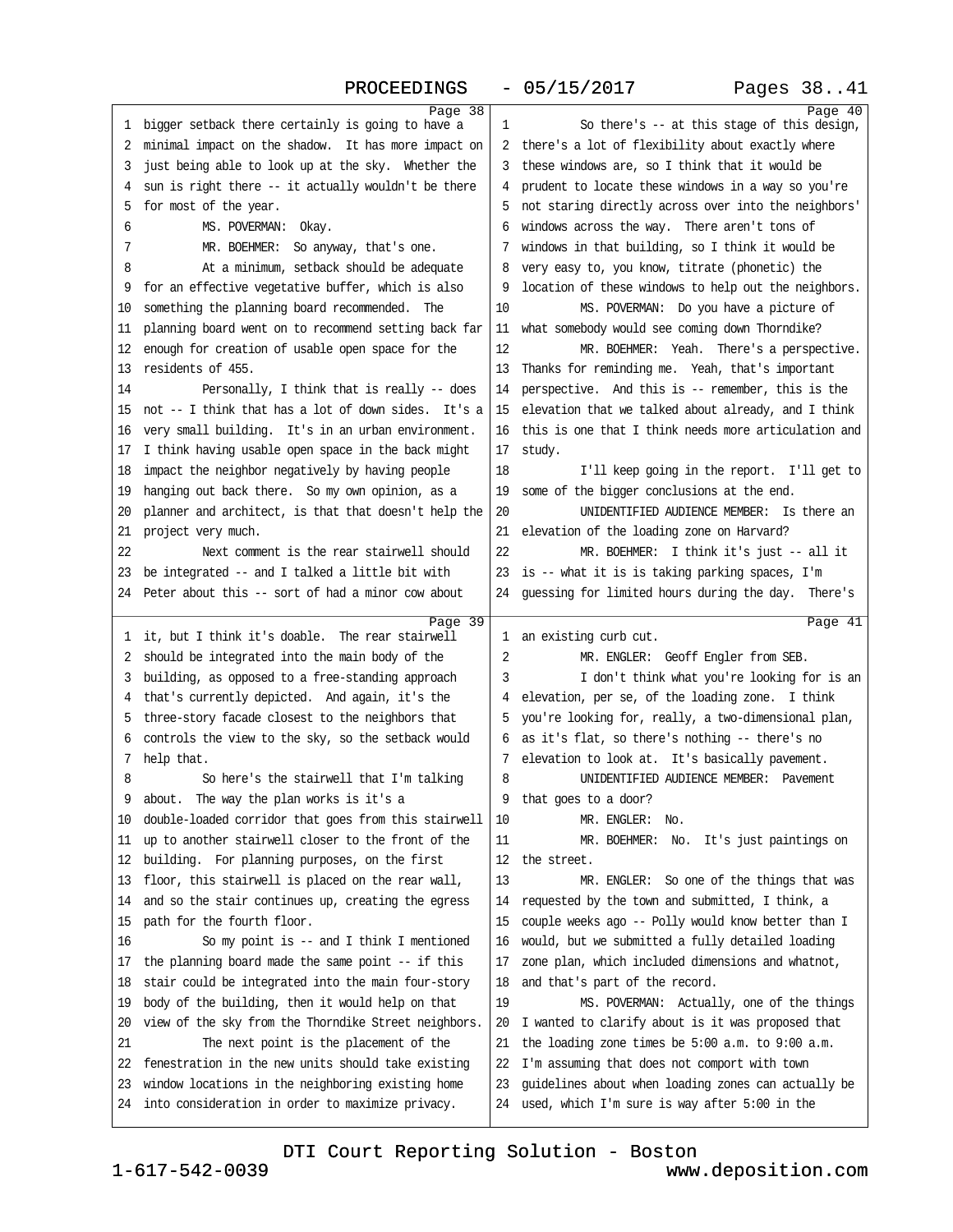### PROCEEDINGS - 05/15/2017 Pages 42..45

| Page 42                                                                                                     |                                                                                             | Page 44 |
|-------------------------------------------------------------------------------------------------------------|---------------------------------------------------------------------------------------------|---------|
| 1 morning.                                                                                                  | 1 that is a little more friendly to the neighboring                                         |         |
| 2<br>MR. ENGLER: I think my client is flexible                                                              | 2 structures. Most of the buildings on the street are                                       |         |
| 3 on the time. But I think it's also important to                                                           | 3 shingles or clapboards.                                                                   |         |
| 4 note that the loading zone is proposed not                                                                | My comment, though, was that while the<br>4                                                 |         |
| 5 specifically for this project, but other commercial                                                       | 5 material change from brick to lap siding is                                               |         |
| 6 uses in the area, and so it's not specific to this                                                        | 6 appropriate, care should be taken to provide a                                            |         |
| 7 proposal.                                                                                                 | 7 suitable level of detail and to create an attractive                                      |         |
| 8<br>And, frankly, some other projects, recently                                                            | 8 facade consistent with the homes on Thorndike                                             |         |
| 9 approved 40Bs, have no loading zones, some have                                                           | 9 Street.                                                                                   |         |
| 10 loading zones on the property, some have loading                                                         | 10<br>So moving on, the next category -- I'm                                                |         |
| 11 zones off the property. So it's been quite                                                               | 11 going to not say much at all about vehicle                                               |         |
| 12 inconsistent relative to what's been approved.                                                           | 12 circulation, since you do have a specialist coming                                       |         |
|                                                                                                             | 13 in on that.                                                                              |         |
| Our suggestion here is to have the loading<br>13                                                            |                                                                                             |         |
| 14 zone common to -- because of the way the curb cut                                                        | MS. POVERMAN: That's fine.<br>14                                                            |         |
| 15 works now, it seems like it would work, and my                                                           | 15<br>MR. BOEHMER: I'll just say a few things                                               |         |
| 16 client's flexible relative to the time and use of                                                        | 16 about pedestrian access. Pedestrian access appears                                       |         |
| 17 that proposal.                                                                                           | 17 to be -- pedestrian access to the building appears                                       |         |
| 18<br>MS. POVERMAN: I just didn't want people to                                                            | 18 to be limited to the primary residential entry on                                        |         |
| 19 have heart attacks if they saw 5:00 a.m. written                                                         | 19 the northwest comer of Harvard Street. So that's                                         |         |
| 20 down somewhere.                                                                                          | 20 where residents enter the building. They have their                                      |         |
| 21<br>MS. SELKOE: The traffic peer reviewer will                                                            | 21 own designated zone at that corner, as well as                                           |         |
| 22 also be commenting on the loading zone.                                                                  | 22 egress along the Thorndike Street abutting property                                      |         |
| 23<br>MR. ENGLER: And maybe the confusion is                                                                | 23 line. We talked about that. That's that stairwell.                                       |         |
| 24 actually -- it's not a loading dock. Sometimes you                                                       | 24 Various other service doors open up onto the north                                       |         |
|                                                                                                             |                                                                                             |         |
|                                                                                                             |                                                                                             |         |
| Page 43                                                                                                     |                                                                                             | Page 45 |
| 1 hear where -- you know, actually, like, maybe a                                                           | 1 and east perimeters of the building within that                                           |         |
| 2 distribution warehouse where trucks are actually                                                          | 2 5-foot setback. Generally speaking, it's noted                                            |         |
| 3 pulling up at a raised level. This is where, you                                                          | 3 elsewhere, the pedestrian experience would be                                             |         |
| 4 know, a truck would pull up and -- it's effectively                                                       | 4 enhanced with increased setbacks both on Thorndike                                        |         |
| 5 a parking spot, but it's designated as bigger and                                                         | 5 and Harvard Street.                                                                       |         |
| 6 it's designated for that particular use during                                                            | 6<br>The next thing I'll touch on briefly, then                                             |         |
| 7 certain points of the day.                                                                                | 7 we can zoom to the end here, is the integration of                                        |         |
| MR. DANNY DANESH: My name is Danny Danesh.<br>8                                                             | 8 the building and site, essentially -- including but                                       |         |
| q<br>This is going where it's currently a curb                                                              | 9 not limited to preservation of existing street tree                                       |         |
| 10 cut, and it's not, you know, a dock where there's                                                        | 10 cover.                                                                                   |         |
| 11 going to be any kind of, you know, big forklifts                                                         | 11<br>The current site is fully occupied by                                                 |         |
| 12 going in. It's just tuming the curb cuts that are                                                        | 12 commercial use, including parking directly on                                            |         |
| 13 now used to go in and out of the restaurant into two                                                     | 13 Harvard Street, a small paved dining area on                                             |         |
| 14 parking spaces that are meters for the town. And                                                         | 14 Harvard, and paving fully covering the remainder of                                      |         |
| 15 like Geoff said, we're flexible on hours. Thank                                                          | 15 the open site. The proposed structure eliminates                                         |         |
| 16 you.                                                                                                     | 16 visible parking and much of the existing large curb                                      |         |
| 17<br>MS. POVERMAN: Mr. Boehmer?                                                                            | 17 cuts on Harvard Street and Thorndike, and the                                            |         |
| MR. BOEHMER: Okay. So one more comment<br>18                                                                | 18 proposed use extends the active commercial use along                                     |         |
| 19 about this. I want to make it clear I think - as I                                                       | 19 Harvard. And that goes back to what I was saying at                                      |         |
| 20 said, three of the elevations are clad in brick.                                                         |                                                                                             |         |
|                                                                                                             | 20 the beginning. The notion of continuing that more                                        |         |
| 21 This elevation is -- the proposal is to do a                                                             | 21 coherent approach to the development on Harvard                                          |         |
| 22 clapboard siding. I think it would be a                                                                  | 22 Street compared to what happens when you're on this                                      |         |
| 23 cementitious clapboard, but it's a lap siding. I<br>24 think that's a good idea. I think it's a material | 23 side of the building is, I think, a sound idea from<br>24 an urban planning perspective. |         |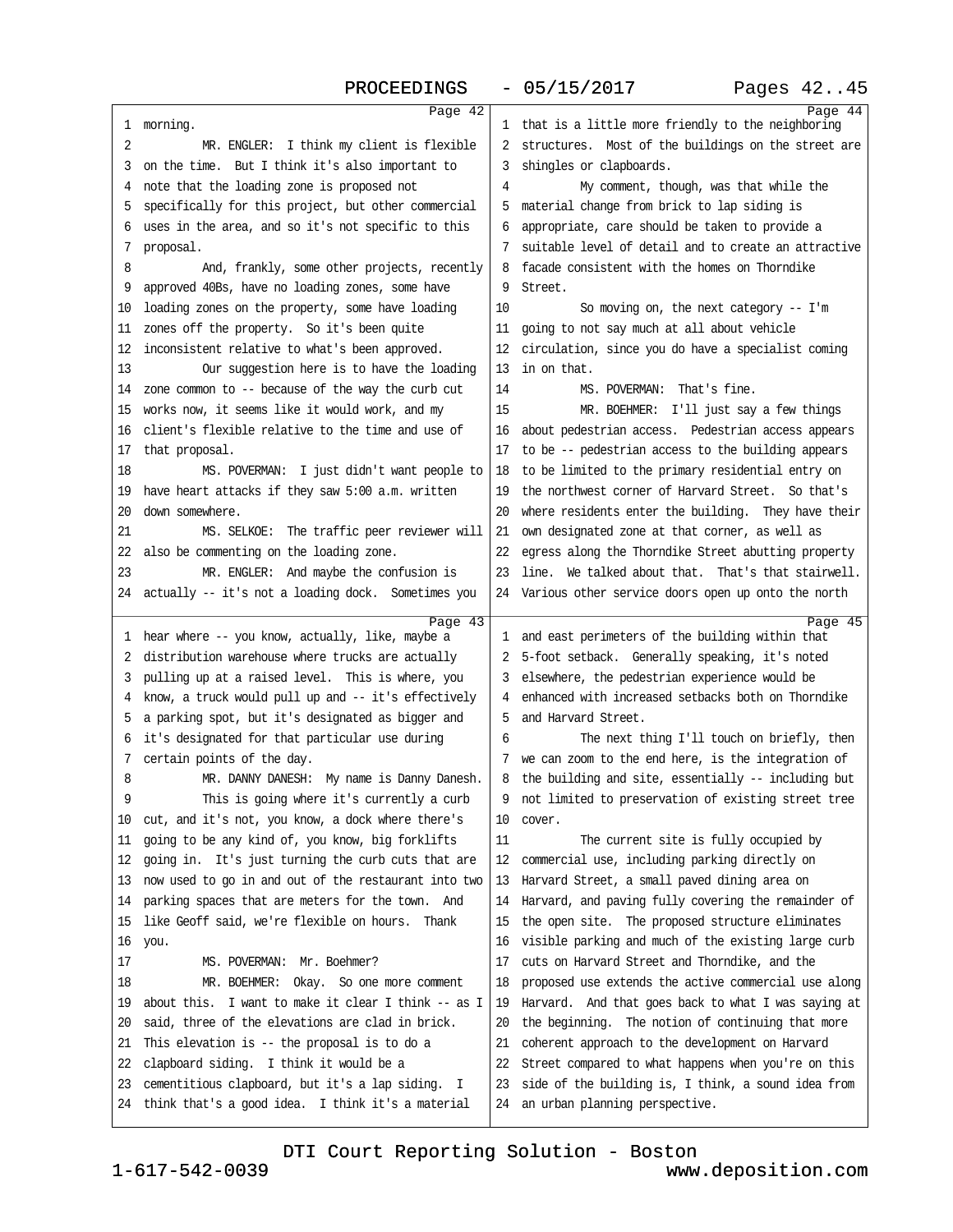### PROCEEDINGS - 05/15/2017 Pages 46..49

| Page 46                                                                             |                                                                                                         | Page 48 |
|-------------------------------------------------------------------------------------|---------------------------------------------------------------------------------------------------------|---------|
| It appears that an existing street tree<br>1                                        | 1 quickly to sort of my summary of the points that                                                      |         |
| 2 will have to be removed to accommodate the new                                    | 2 really, to me, are the most important. It may not                                                     |         |
| 3 structure, as well as a fire hydrant and a utility                                | 3 be completely thorough.                                                                               |         |
| 4 pole. It doesn't appear that there are any other                                  | But I say that, from the architect's<br>4                                                               |         |
| 5 existing trees on the site, and it's not clear from                               | 5 perspective, the more detail and articulation of the                                                  |         |
| 6 the drawings if there are any trees proposed in the                               | 6 primary building elevations, particularly Thorndike                                                   |         |
| 7 new plan. And I make a comment later about getting                                | 7 Street and the exposed north-facing elevation                                                         |         |
| 8 a landscape plan.                                                                 | 8 fronting the adjacent parking lot, basically                                                          |         |
| A few other comments: We saw there was a<br>9                                       | 9 treating and really understanding the degree to                                                       |         |
| 10 lighting plan that was submitted in response to the                              | 10 which those are part of the public realm. And I've                                                   |         |
| 11 planning board.                                                                  | 11 already outlined some of the strategies before.                                                      |         |
| 12<br>I'll move on to other design-related                                          | 12<br>Details of several specific elevation                                                             |         |
| 13 considerations. The floor plans in the submission                                | 13 components I think we need to know. I mentioned                                                      |         |
| 14 include relatively detailed, so-called conceptual --                             | 14 many already: the garage door, the metal screening,                                                  |         |
| 15 you can get a very good idea of the unit layouts                                 | 15 exactly what is this material that's called out as                                                   |         |
| 16 from it. It seems likely that the units are able to                              | 16 masonry in the drawings.                                                                             |         |
| 17 conform with accessibility codes. Note that the                                  | 17<br>Increased setback on Thorndike Street to                                                          |         |
| 18 building does have fewer than 20 rental units, which                             | 18 tie the building into the residential neighborhood                                                   |         |
| 19 exempts it from Group 2 requirements, so this                                    | 19 and enhance the pedestrian experience that's along                                                   |         |
| 20 building is not required to have fully accessible                                | 20 here.                                                                                                |         |
| 21 units.                                                                           | 21<br>Increased ground level setback to the                                                             |         |
| 22<br>However, it is an elevatored building in a                                    | 22 neighbor on Thorndike Street. And I'll repeat                                                        |         |
| 23 rental property, and all units are required to meet                              | 23 again, this reviewer doesn't believe that the                                                        |         |
| 24 Group 1 level of accessibility. And my review of                                 | 24 creation of usable outdoor space is necessary or                                                     |         |
|                                                                                     |                                                                                                         |         |
|                                                                                     |                                                                                                         |         |
| Page 47                                                                             |                                                                                                         | Page 49 |
| 1 the plans certainly -- they indicate that there's                                 | 1 particularly beneficial.                                                                              |         |
| 2 enough dimension that they'll be able to do that.                                 | 2<br>Next is a landscape plan that includes an                                                          |         |
| A couple of questions are -- I wasn't able<br>3                                     | 3 appropriate level of screening, location of street                                                    |         |
| 4 to tell how trash would be handled.                                               | 4 trees, placement of transformer, normal things that                                                   |         |
| 5<br>Another point is the rooftop elevator                                          | 5 you learn in design development.                                                                      |         |
| 6 extension, penthouses, mechanical equipment                                       | Consideration of increasing usable sidewalk<br>6                                                        |         |
| 7 screening, etc. are minimally depicted in the                                     | 7 space on Harvard Street. And I think that argument                                                    |         |
| 8 submitted drawings. These will be visible and                                     | 8 is also -- well, we already talked about the safety                                                   |         |
| 9 should be detailed.                                                               | 9 concerns, but I think, also, increasing the variety                                                   |         |
| 10<br>A couple other points we always talk about                                    | 10 of potential tenants for the building by creating a                                                  |         |
| 11 are construction management plans. A question about                              | 11 potentially habitable sidewalk space is a good                                                       |         |
| 12 will there be a ground-mounted transformer, I don't                              | 12 thing.                                                                                               |         |
| 13 know if you're at the level of knowing that at this                              | 13<br>Details of screening strategy of visible                                                          |         |
| 14 point.                                                                           | 14 mechanical equipment, and that, I'll reemphasize.                                                    |         |
| 15<br>MS. POVERMAN: If we have future                                               | 15 Again, it is quite surprising how visible this                                                       |         |
| 16 elevations, it would be great not to put obstructive                             | 16 building actually is. And I think the first                                                          |         |
| 17 and nonexistent trees in the way.                                                | 17 experience coming from Boston is you don't want to                                                   |         |
| MR. BOEHMER: Well, I don't know if that<br>18                                       | 18 see all the mechanical equipment up on the roof.                                                     |         |
| 19 tree is there.                                                                   | 19<br>I mention again quickly the integration of                                                        |         |
| 20<br>MR. DAVID DANESH: I have a photograph on                                      | 20 the rear stairwell.                                                                                  |         |
| 21 my phone I can show you.                                                         | 21<br>And two other things: careful design of                                                           |         |
| 22<br>MS. POVERMAN: I've said my piece. I think                                     | 22 the elevation facing Thorndike -- the Thorndike                                                      |         |
| 23 the developer knows what I mean.<br>24<br>MR. BOEHMER: So I'm going to move very | 23 neighbor. That includes placement of windows,<br>24 details of any buffering that the neighbor might |         |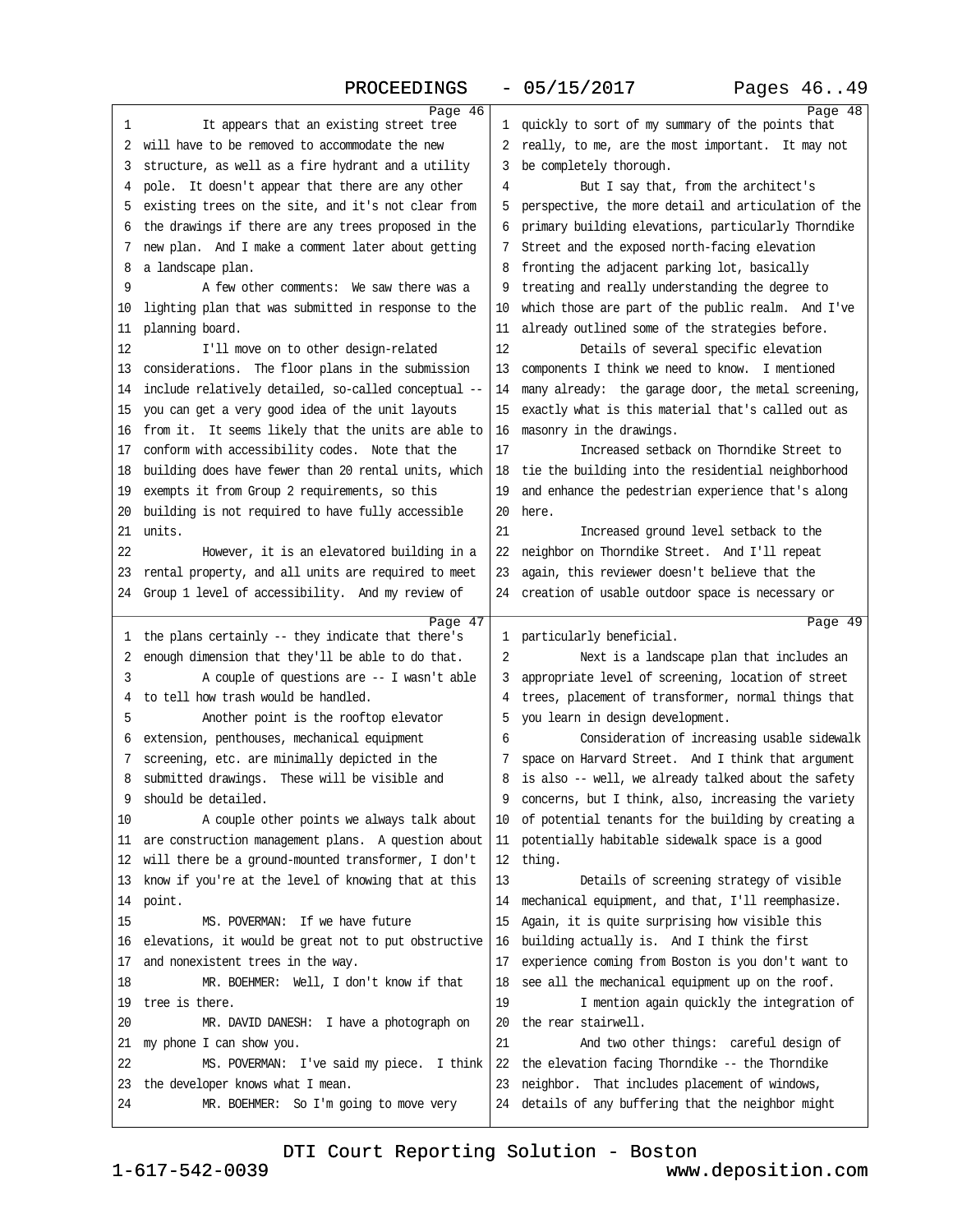### PROCEEDINGS - 05/15/2017 Pages 50..53

| Page 50<br>1 want or that the proponent believes is necessary,                                                  | 1 if most -- maybe 20 years down the road, if most                                                               | Page 52 |
|-----------------------------------------------------------------------------------------------------------------|------------------------------------------------------------------------------------------------------------------|---------|
| 2 and developing the architectural detailing with that                                                          | 2 buildings are 45, 48, 50 feet tall, it might not                                                               |         |
| 3 kind of language that's more consistent with the                                                              | 3 even come up. But I will say, I guess, like the                                                                |         |
| 4 homes on Thorndike Street.                                                                                    | 4 planning board, I don't think the height of the                                                                |         |
| And then one last comment is, which you've<br>5                                                                 | 5 building, per se, is an issue. And, again, we've                                                               |         |
|                                                                                                                 |                                                                                                                  |         |
| 6 heard before, which is ensuring that the floor-to-                                                            | 6 reviewed together many other developments on                                                                   |         |
| 7 floor height is minimized. This -- I think it's                                                               | 7 Harvard -- or several other developments on Harvard                                                            |         |
| 8 quite reasonable. In this building they're showing                                                            | 8 Street.                                                                                                        |         |
| 9 10 foot 8 for these residential floors, but the top                                                           | 9<br>MS. PALERMO: You have. I know.                                                                              |         |
| 10 floor jumped up to, I think, 11 foot something. I                                                            | 10<br>Okay. So as we think about what the                                                                        |         |
| 11 didn't know why exactly.                                                                                     | 11 ultimate usable square footage is going to be in the                                                          |         |
| MR. DAVID DANESH: (Inaudible.)<br>12                                                                            | 12 building, you recognize at some point in your report                                                          |         |
| MS. POVERMAN: Could you say that -- I'm<br>13                                                                   | 13 that if a setback from both Harvard Street and                                                                |         |
| 14 sure the $-$                                                                                                 | 14 Thorndike Street -- more than is currently planned,                                                           |         |
| 15<br>MR. BOEHMER: I think what he's saying is                                                                  | 15 which is none -- is required for the project, that                                                            |         |
| 16 the roof is -- has thickness and probably some taper                                                         | 16 that will reduce the amount of usable square footage                                                          |         |
| 17 to it so the ceiling heights were consistent.                                                                | 17 in the building.                                                                                              |         |
| MR. DAVID DANESH: It's 9 feet inside,<br>18                                                                     | 18<br>MR. BOEHMER: It would. And I should say                                                                    |         |
| 19 floor to floor.                                                                                              | 19 that in my mind, I would prioritize the setback. I                                                            |         |
| MR. BOEHMER: Okay. My comment stands. I<br>20                                                                   | 20 think of the two setbacks, knowing that they each                                                             |         |
| 21 think, in general -- I don't think it's really in                                                            | 21 could - or would impact the square footage in the                                                             |         |
| 22 your interest to really have the greatest floor-to-                                                          | 22 building, I think the Thomdike Street setback is                                                              |         |
| 23 floor height. Obviously there are reasons for                                                                | 23 more important than the Harvard Street setback.                                                               |         |
| 24 making the units more marketable to have generous                                                            | I think there are other architectural ways<br>24                                                                 |         |
|                                                                                                                 |                                                                                                                  |         |
|                                                                                                                 |                                                                                                                  |         |
| Page 51<br>1 ceiling heights, so that's the tradeoff.                                                           | 1 to deal with it. In fact, the plans already show                                                               | Page 53 |
| MS. POVERMAN: Thank you.<br>2                                                                                   | 2 some pretty substantial recessed openings -- at                                                                |         |
| 3<br>Lark?                                                                                                      | 3 least that's my reading of the plans -- that                                                                   |         |
| 4<br>MS. PALERMO: Thank you. I do have a few                                                                    | 4 could -- that may already be adequate for small cafe                                                           |         |
| 5 questions.                                                                                                    | 5 tables, for example.                                                                                           |         |
| First of all, thank you, Mr. Boehmer. Once<br>6                                                                 | 6<br>But for me, think it's the -- the Thorndike                                                                 |         |
| 7 again you have given us a very thorough and                                                                   | 7 Street side I think is the one that needs the most                                                             |         |
| 8 insightful analysis of the design of this particular                                                          | 8 attention, and that has more to do with the -- you                                                             |         |
| 9 building and the setting in which it is potentially                                                           | 9 know, with a smoother transition into that                                                                     |         |
| 10 going to be located.                                                                                         | 10 residential neighborhood.                                                                                     |         |
| 11<br>I did want to zero in on a couple of                                                                      | MS. PALERMO: Okay. Before I ask my next<br>11                                                                    |         |
| 12 things, and I'll start with the last thing you                                                               | 12 question, I will say I'm disappointed Peter can't be                                                          |         |
| 13 mention, which is the floor-to-floor height. And is                                                          | 13 here tonight. And, Nick, I'm assuming you weren't                                                             |         |
| 14 it -- I take from that -- and correct me if this is                                                          | 14 involved in the actual design that we're seeing now.                                                          |         |
| 15 wrong -- that you have some concerns about the                                                               | 15 You're substituting -- the person reporting on the                                                            |         |
| 16 height of the building itself.                                                                               | 16 project?                                                                                                      |         |
| MR. BOEHMER: Well, not really. I mean,<br>17                                                                    | 17<br>MR. GRIFFIN: I've been a little bit                                                                        |         |
| 18 not in the big picture. I mean, not the way it                                                               | 18 involved, but not as much as Peter.                                                                           |         |
| 19 relates to Harvard Street, and, you know, given                                                              | 19<br>MS. PALERMO: Well, I'm going to ask you to                                                                 |         |
|                                                                                                                 |                                                                                                                  |         |
| 20 where it is and given other developments and looking                                                         | 20 take copious notes, because we just heard a couple                                                            |         |
| 21 ahead to future development on Harvard Street.<br>22                                                         | 21 of things that, I think, I want to be reassured are                                                           |         |
| I think my point is that I don't think                                                                          | 22 going to be conveyed to the architect who is doing                                                            |         |
| 23 there's any value in it being any bigger than it has<br>24 to be, I think. You know, 10 years down the road, | 23 the design. As I said, it's disappointing that he's<br>24 not here tonight, especially for this presentation, |         |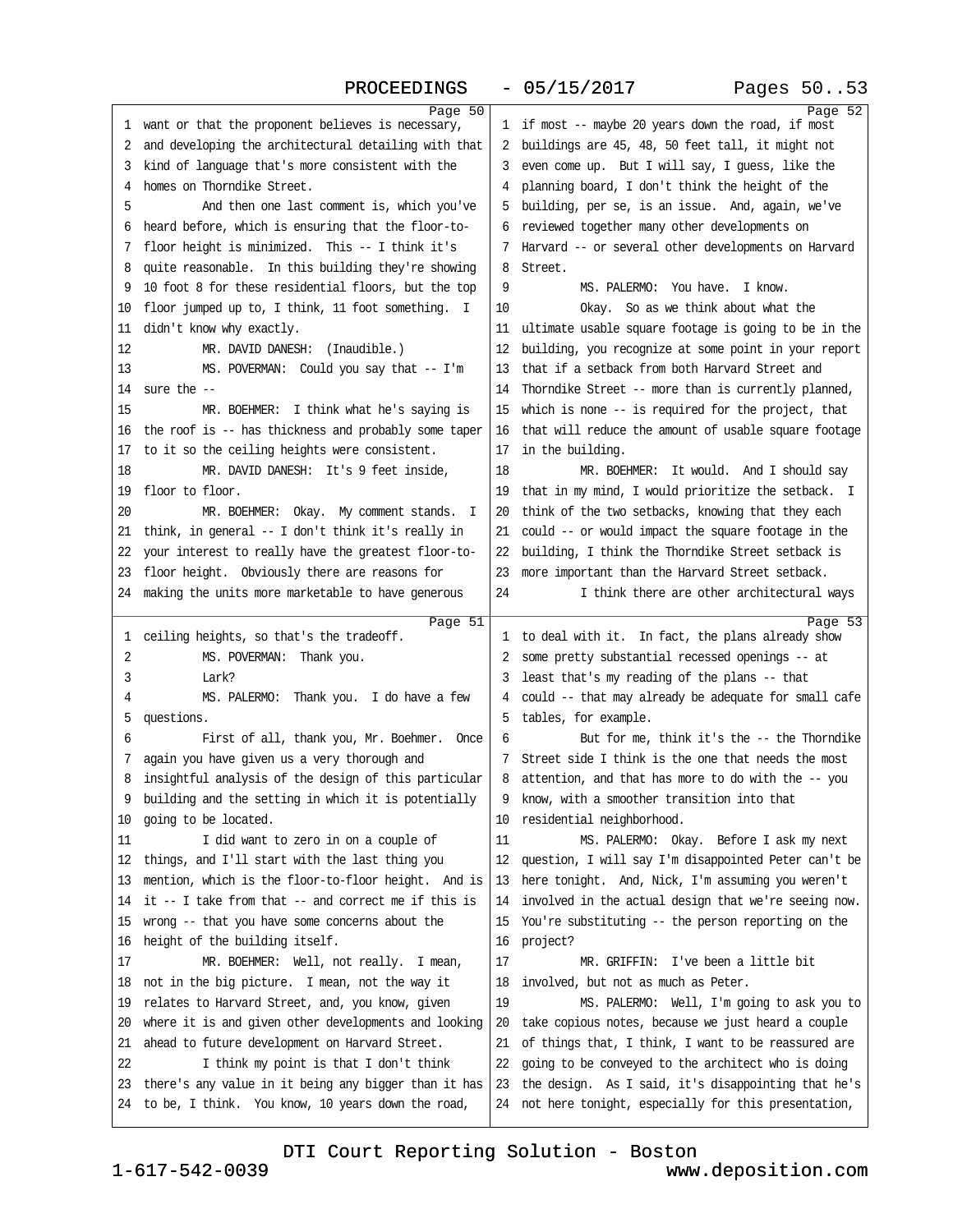### PROCEEDINGS - 05/15/2017 Pages 54..57

| Page 54                                                                                                    |                                                         | Page 56 |
|------------------------------------------------------------------------------------------------------------|---------------------------------------------------------|---------|
| 1 because this is his opportunity to hear from the                                                         | 1 produce one that would include an appropriate level   |         |
| 2 peer reviewer while we're all here and from the                                                          | 2 of screening, location of street trees, and           |         |
| 3 board and from the neighbors. And I hope you take                                                        | 3 placement of a transformer, if required. But then     |         |
| 4 copious notes.                                                                                           | 4 you said that you saw no benefit to any open space    |         |
| MR. ENGLER: May I?<br>5                                                                                    | 5 beyond that.                                          |         |
| MS. PALERMO: Well, I'm actually still<br>6                                                                 | 6<br>MR. BOEHMER: Usable -- just usable open            |         |
| 7 asking Mr. Boehmer questions.                                                                            | 7 space.                                                |         |
| 8<br>MR. ENGLER: I just want to comment on                                                                 | 8<br>MS. SELKOE: The definition for usable open         |         |
| 9 that. We made it very clear to the town that Peter                                                       | 9 space in our zoning bylaw is you have to have         |         |
| 10 could not attend tonight, and we were investigating                                                     | 10 minimum dimensions of at least 15 feet by 15 feet.   |         |
| 11 other dates. And the town and we agreed that we'll                                                      | MS. PALERMO: Okay. So basically your<br>11              |         |
| 12 move forward.                                                                                           | 12 opinion is there would be no benefit to creating a   |         |
| 13<br>I would also suggest that this is a long                                                             | 13 15 foot by 15 foot usable open space for this        |         |
|                                                                                                            | 14 project.                                             |         |
| 14 process. Peter and Mr. Boehmer -- it's not a                                                            | 15<br>MR. BOEHMER: And that's based on where the        |         |
| 15 one-shot deal. We're going to have to revise the                                                        |                                                         |         |
| 16 plans. Mr. Boehmer is going to have another chance                                                      | 16 building is, the number of units in the building,    |         |
| 17 to look at them. There's all sorts of collaboration                                                     | 17 the proximity of lots of public open space. So, you  |         |
| 18 and communication that goes on in a go-forward basis                                                    | 18 know, it's complicated.                              |         |
| 19 from tonight, so it's not like -- Peter, first of                                                       | 19<br>But to the other point, the other                 |         |
| 20 all, will have the benefit of Mr. Boehmer's written                                                     | 20 landscaping that's used for screening, the reason    |         |
| 21 response, but then he's going to have the benefit of                                                    | 21 that -- in my opinion, that study should be tied in  |         |
| 22 my interpretation, of Nick's interpretation. The                                                        | 22 to the elevation studies. Because, as I was saying   |         |
| 23 planning department typically sends out a summary.                                                      | 23 before, the elevation along -- the planning board    |         |
| Believe me when I say the comments that<br>24                                                              | 24 made the point about that elevation. What they       |         |
|                                                                                                            |                                                         |         |
|                                                                                                            |                                                         |         |
| Page 55<br>1 Mr. Boehmer has communicated tonight are heard loud                                           | 1 thought is that that should be pulled back and plant  | Page 57 |
|                                                                                                            |                                                         |         |
| 2 and clear amongst my client and others, so I don't<br>3 think the board should be concerned that Peter's | 2 buffer, plant trees there.<br>3                       |         |
|                                                                                                            | MS. POVERMAN: I'm sorry. What should be                 |         |
| 4 absence is going to in any way negatively impact the                                                     | 4 pulled back?<br>5                                     |         |
| 5 seriousness that we take the comments or ability to<br>6 listen to those.                                | MR. BOEHMER: That the building should be                |         |
| 7                                                                                                          | 6 pulled back.<br>7                                     |         |
| MS. PALERMO: Thank you for your                                                                            | MS. PALERMO: That's where they're looking               |         |
| 8 reassurance. That's what I need to hear.                                                                 | 8 for a setback, and you prioritized Thorndike, not     |         |
| MS. POVERMAN: There is also the                                                                            | 9 that.                                                 |         |
| 10 transcript.                                                                                             | 10<br>MR. BOEHMER: Absolutely. And the reason           |         |
| MS. PALERMO: As Geoff said, it's an<br>11                                                                  | 11 is that -- and it doesn't mean that I don't think it |         |
| 12 interactive process, and watching is not the whole                                                      | 12 could be or that the building wouldn't benefit from  |         |
| 13 thing. But in any event, I've made my point.                                                            | 13 plantings. For example, it is a west-facing          |         |
| 14 Nobody asked me what I thought about Peter not being                                                    | 14 elevation. Planting deciduous trees is a great way   |         |
| 15 here, but I don't represent the town. I'm just the                                                      | 15 to deal with solar gain. So there are reasons to     |         |
| 16 ZBA.                                                                                                    | 16 put trees there. And there may be parts of the       |         |
| 17<br>So in any event, moving on. So you've                                                                | 17 elevation that you would want to screen and other    |         |
| 18 given priority to the setbacks as opposed to the                                                        | 18 parts that, because they have an adequate level of   |         |
| 19 height. And as far as setbacks go, your priority is                                                     | 19 detailing and interest, you wouldn't screen them.    |         |
| 20 the setback on Thomdike Street as opposed to                                                            | 20 So to me it's an integrated package.                 |         |
| 21 Harvard. But, obviously, ideally there would be a                                                       | 21<br>What I've addressed tonight is mainly             |         |
| 22 setback on both.                                                                                        | 22 the -- you know, the building elevations, setbacks.  |         |
| You also noted that there is no landscaping<br>23                                                          | 23 But I think that it's a combined discussion.         |         |
| 24 plan, but you specifically said that they need to                                                       | 24 They're not found independently.                     |         |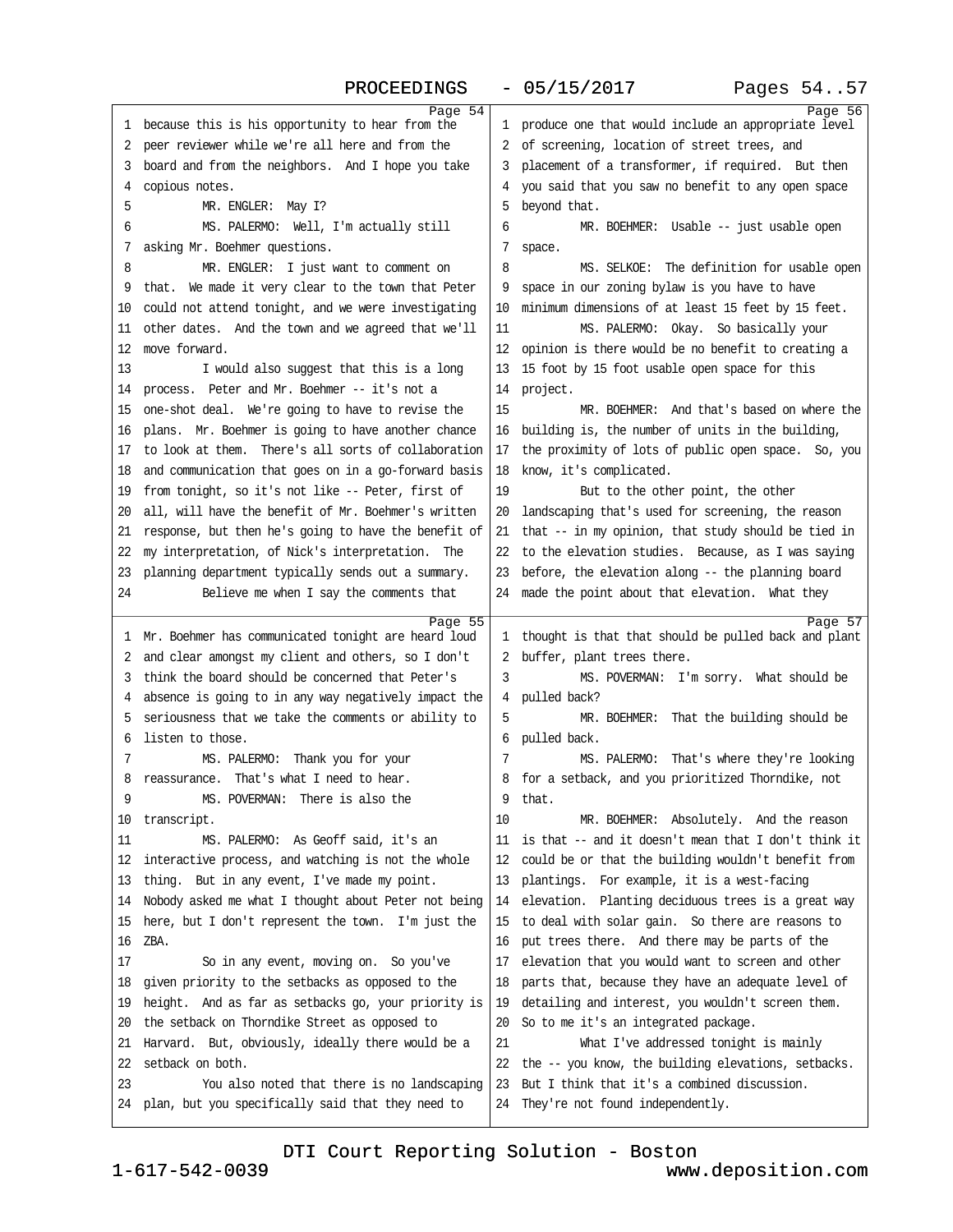| Page 58                                                          |                                                         | Page 60 |
|------------------------------------------------------------------|---------------------------------------------------------|---------|
| 1<br>MS. PALERMO: And what about the wall that                   | 1 bays -- it's possible that you could create -- these  |         |
| 2 is facing the neighbor? Do you recommend any                   | 2 can even stay where they are in that plane, but it    |         |
| 3 setback of that wall?                                          | 3 backs up from there.                                  |         |
| MR. BOEHMER: Well, actually, in my<br>4                          | And, you know, the things that I'm not<br>4             |         |
| 5 prioritized setbacks, this is actually number two.             | 5 responsible for, but these guys are, is, well, what   |         |
| 6 So I put this one in front of the Harvard Street one           | 6 does that do to the parking plan? I mean, there are   |         |
| 7 because, again, I think a lot of the appeal and                | 7 lots of things that that impacts, which is why I      |         |
| 8 usefulness of the Harvard Street elevation --                  | 8 propose it as something to study.                     |         |
| 9 there's plenty of other buildings that are already             | My opinion is this elevation needs help,<br>9           |         |
| 10 at essentially a zero setback on Harvard Street.              | 10 and there are a number of ways to do that. And bays  |         |
| 11 So, you know, the Harvard Street, I think, is                 | 11 would be a very easy way to create a nice pattern,   |         |
| 12 working quite well. I think it could work better.             | 12 create a scale that's similar to the smaller-scale   |         |
| 13 And I'm not talking about safety, in particular.              | 13 residential. There are other ways. There are --      |         |
| 14 I'm more about function. This elevation I would               | 14 you know, there are datum lines. You know, the       |         |
| 15 definitely put in front of the Harvard Street, for            | 15 comice lines of a lot of the buildings on that       |         |
| 16 no other reason, to provide screening. This might             | 16 street are pretty consistent, actually, so carrying  |         |
| 17 be an elevation that would be perceived as                    | 17 some of that detailing across at that level can      |         |
| 18 beneficial to both the proponent and the neighbor,            | 18 help.                                                |         |
| 19 to provide landscaping there. And right now there             | 19<br>You know, essentially, both between the           |         |
| 20 really isn't enough space. It's like 5 foot 1 on              | 20 setback and increased detailing and sensitivity to   |         |
| 21 that side.                                                    | 21 the scale of the detailing, that's about tying it in |         |
| 22<br>MS. PALERMO: One more question. You                        | 22 to the neighborhood. There are no buildings this     |         |
| 23 mentioned in your report that there might be an               | 23 big in the neighborhood, so really the gain is to    |         |
| 24 opportunity to use bays above the ground level to             | 24 really make a nice transition.                       |         |
|                                                                  |                                                         |         |
| Page 59<br>1 not lose as much square footage in the unit, but to | MS. POVERMAN: Anything else, Lark?<br>1                 | Page 61 |
| 2 enhance the pedestrian experience.                             | 2<br>MS. PALERMO: No. Thank you very much. As           |         |
| 3<br>Where would you suggest bays could                          | 3 always, very helpful.                                 |         |
| 4 potentially be located if the developer -                      | MS. POVERMAN: Chris?<br>4                               |         |
| MR. BOEHMER: Thank you. This is the one<br>5                     | 5<br>MR. HUSSEY: I think you've done a good             |         |
| 6 that I think, probably for a lot of people, is the             | 6 job, Cliff. I tend to agree about the cornice at      |         |
| 7 most stark-looking elevation, particularly when you            | 7 the top. Dropping that down to the top of the third   |         |
| 8 look in the foreground and you see the high level of           |                                                         |         |
| 9 detail in the existing, you know, smaller-scale,               | 8 level makes some sense, and also reducing the floor-  |         |
|                                                                  | 9 to-floor height. I don't think marketing is really    |         |
| 10 wood-framed buildings.                                        | 10 a big issue in this small building. They'll rent.    |         |
| UNIDENTIFIED AUDIENCE MEMBER: What's a<br>11                     | 11 So I'd like to see a reduction in the floor-to-floor |         |
| 12 bay?                                                          | 12 height to get some reduction of the building         |         |
| 13<br>MS. PALERMO: A bay window, a protruding                    | 13 overall.                                             |         |
| 14 window. Sort of classic Victorian --                          | 14<br>And as far as the setbacks are concerned, I       |         |
| 15<br>MR. BOEHMER: And I think that --                           | 15 think I agree with you that the setback -- the rear, |         |
| 16<br>MS. POVERMAN: Is that clear? Do you                        | 16 adjacent to the residential building, is much more   |         |
| 17 understand now what a bay window is?                          | 17 important than any setback along Harvard Street. I   |         |
| UNIDENTIFIED AUDIENCE MEMBER: Yes.<br>18                         | 18 think the Harvard Street elevation is fine.          |         |
| 19<br>MR. BOEHMER: So what I was saying, and,                    | 19<br>I was wondering about the possibility of a        |         |
| 20 again, this is -- you know, I'm not the architect.            | 20 setback at the Thorndike Street elevation only at    |         |
| 21 But if I were studying ways to create interest in             | 21 the first-floor level. Would that be possible is     |         |
| 22 this elevation, there would be a number of things I           | 22 the question for the architect, and do you think     |         |
| 23 would look at. And I think I mention most of them             | 23 that would be useful?                                |         |
| 24 in the report, which is -- what I'm saying is                 | 24<br>MR. BOEHMER: It could be. I was almost            |         |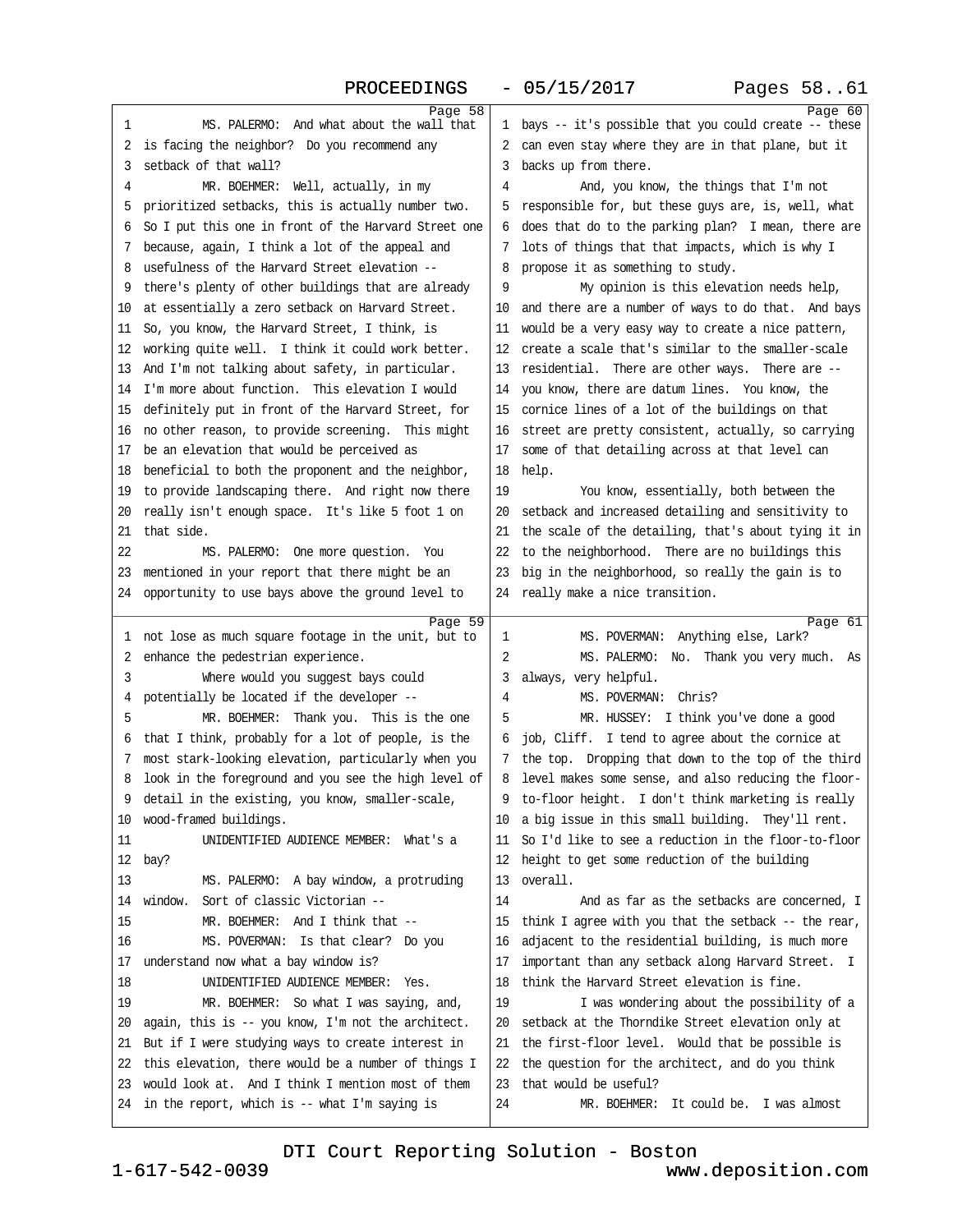### PROCEEDINGS - 05/15/2017 Pages 62..65

| Page 62                                                 |                                                         | Page 64 |
|---------------------------------------------------------|---------------------------------------------------------|---------|
| 1 thinking the other way, but that -- you know,         | 1 windows. It's not designed like a sleek modern        |         |
| 2 pushing back and letting the upper part stand out a   | 2 building. They are trying to make an updated          |         |
| 3 little bit.                                           | 3 version of a very traditional masonry -- idea of      |         |
| 4<br>But, you know, I think the most useful             | 4 masonry with an attic story.                          |         |
| 5 thing -- getting back to that landscape plan, I       | I think that -- and especially because it's<br>5        |         |
| 6 think the way you can understand the transition into  | 6 not -- especially, there's only two stories of        |         |
| 7 the neighborhood is as soon as you get past this      | 7 masonry. There's a tremendous amount, just sort of    |         |
| 8 site, all the neighbors have front yards, so there    | 8 detailing of the masonry. And they do have a          |         |
| 9 is yard space. So understanding - I'm not saying      | 9 soldier course. And there are -- they started doing   |         |
| 10 in any way -- and I think I made this clear -- that  | 10 this, I think. It just isn't adequate, in my         |         |
| 11 that building does not need to set back to that      | 11 opinion. There's a -- this is, I think, meant to be  |         |
| 12 level. It's not a single-family home. So that        | 12 a soldier course.                                    |         |
| 13 doesn't make a lot of sense to me.                   | 13<br>MS. POVERMAN: I don't know what that              |         |
| 14<br>On the other hand, tying it -- you know,          | 14 means.                                               |         |
| 15 creating some continuity with some of the benefits   | 15<br>MR. BOEHMER: Rather than brick running the        |         |
| 16 of that green space that those front yards provide.  | 16 long way, they run vertically. So it's a way to      |         |
| 17 And that's actually through the landscape plan that  | 17 create visual interest in a -- and there are all     |         |
| 18 you can show that, much like the JCHE development.   | 18 kinds of corbeling and other brick detailing that    |         |
| 19 I don't know if you remember the long tie-in along   | 19 are very affordable but very effective ways of       |         |
| 20 the entire stretch of Harvard Street just a little   | 20 really livening up a brick facade.                   |         |
| 21 ways up from this project. It's really important.    | 21<br>MS. POVERMAN: So some of my comments just         |         |
| 22 And that was actually tied together with the         | 22 repeat what people have said. My view is that the    |         |
| 23 landscape plan.                                      | 23 setbacks are a very big problem on Thorndike, and    |         |
| 24<br>MR. HUSSEY: Thank you. That's it.                 | 24 part of that does have to do with just the safety of |         |
|                                                         |                                                         |         |
| Page 63<br>MS. POVERMAN: To tie into your comment,<br>1 | 1 it. As you pointed out, the angle coming out, and     | Page 65 |
| 2 Chris -- so one of the issues I have had and a lot    | 2 it is a small sidewalk, and it's just too small in    |         |
| 3 of us have commented on is the stark nature of the    | 3 terms of getting squished -- a squished feeling, if   |         |
| 4 building. So if you have an overhang Chris, how       | 4 nothing else. And the setback, I think, with the      |         |
| 5 would that affect the stark/institutional nature of   | 5 neighbor on Thorndike is also something that needs    |         |
| 6 the building? How would it soften it, other than      | 6 relief.                                               |         |
| 7 giving up more room on Thorndike, although that has   | And so, as the planning board and my other<br>7         |         |
| 8 value in and of itself?                               | 8 members -- I think this is two of the most critical   |         |
| MR. HUSSEY: I think that's all it would<br>9            | 9 elements in terms of actual -- well, two of the       |         |
| 10 do.                                                  | 10 critical elements that really need to be addressed   |         |
| 11<br>MS. POVERMAN: Cliff, do you think it would        | 11 stylistically.                                       |         |
| 12 have any softening value?                            | 12<br>And I agree with just about every comment         |         |
| MR. BOEHMER: To do which?<br>13                         | 13 that's been made here. I think there are some        |         |
| 14<br>MS. POVERMAN: To have the setback on the          | 14 really positive things about the building that you   |         |
| 15 first floor but not on any other floor.              | 15 detailed, and with tweaking, I think it could be     |         |
| MR. BOEHMER: I think it's worth looking<br>16           | 16 made into a very nice building. And I was really     |         |
| 17 at. I mean, I think that -- I think most of the      | 17 struck by what you said -- because I hadn't noticed  |         |
| 18 issue could actually be solved by just pulling the   | 18 it -- about the impact that the building has coming  |         |
| 19 whole thing back a little ways and just making       | 19 from just about every direction. And that, I think,  |         |
| 20 better articulation of the facade.                   | 20 makes it sort of especially important, the           |         |
| 21<br>I mean, you see they're already - if you          | 21 opportunity you have to make a really, really nice   |         |
| 22 read the - I'm sure you have, but the materials      | 22 building here. And I know you guys take that         |         |
| 23 point out that a lot of kind of traditional          | 23 seriously, because of the steps you've already       |         |
| 24 detailing -- they're talking about cast stone on the | 24 taken.                                               |         |
|                                                         |                                                         |         |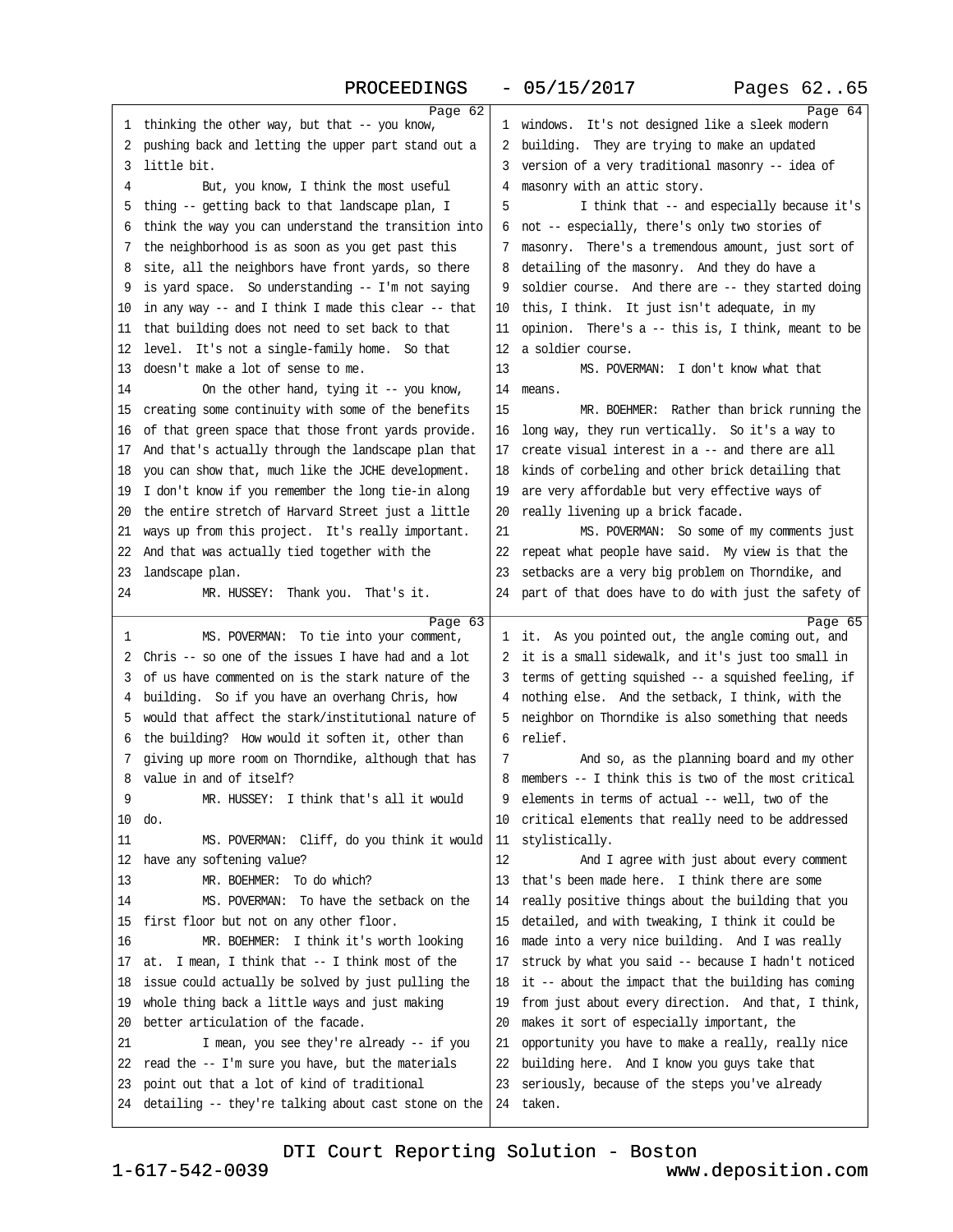### PROCEEDINGS - 05/15/2017 Pages 66..69

| Page 66                                                            |                                                               | Page 68 |
|--------------------------------------------------------------------|---------------------------------------------------------------|---------|
| In terms of facing the Starbucks side, I<br>1                      | 1<br>On the property, basically it was a gas                  |         |
| 2 think that we're going to be getting into some                   | 2 station from the 1930s to 2006. The gas tanks and           |         |
| 3 details environmentally which may affect what's                  | 3 the gas station have been removed. It does not look         |         |
| 4 going on there, although we don't have to deal with              | 4 like there's substantial contamination left on the          |         |
| 5 that now.                                                        | 5 property. The previous consultant characterized it          |         |
| So I'm not -- like I said, I agree with the<br>6                   | 6 as background, which would indicate that there's no         |         |
| 7 architectural -- I have nothing to add                           | 7 requirement to clean it up, even though there is low        |         |
| 8 architecturally to what's been said, but let me just             | 8 levels of contamination there. The contamination            |         |
| 9 look for a second and see if there's anything else I             | 9 really -- I don't see it posing a risk to the               |         |
| 10 have to add, and my colleagues can see if they have             | 10 occupants of the site with what's on the site. And         |         |
| 11 anything as well.                                               | 11 the only issue you would see in that is if you move        |         |
| 12<br>I think that's it for this. I'm going to                     | 12 background material to another site, it becomes            |         |
| 13 take about a two-minute break before we continue.               | 13 regulated, and so there's some kind of soil                |         |
| 14 It's going to be a pretty long evening because we're            | 14 management of it as a low-level contaminate soil.          |         |
| 15 going to go into environmental, so if people want to            | 15 That's really the only issue to the on-site soil           |         |
| 16 talk about building, they have to wait through                  | 16 that we saw.                                               |         |
| 17 environmental and then comment. Unless I have                   | 17<br>The other issue, though, is one that's kind             |         |
|                                                                    |                                                               |         |
| 18 another -- do you prefer to get the building<br>19 comments in? | 18 of an evolving issue with the Christo's dry cleaners       |         |
|                                                                    | 19 at the neighboring property. So there was a solvent        |         |
| MS. PALERMO: I think we need all the<br>20                         | 20 release at that property that is currently being           |         |
| 21 reports in.                                                     | 21 treated on that site. In the last decade or so,            |         |
| 22<br>MS. POVERMAN: All right. We are going to                     | 22 releases of solvents have become more of an issue          |         |
| 23 adjoum for a few minutes. People can get water or               | 23 for the Department of Environmental Protection in          |         |
| 24 whatever they want. We are off the record.                      | 24 that they can create vapors and get sucked into            |         |
|                                                                    |                                                               |         |
| Page 67                                                            |                                                               | Page 69 |
| (Recess taken from 8:29 p.m. to 8:38 p.m.)<br>1                    | 1 neighboring buildings.                                      |         |
| 2<br>MS. POVERMAN: All right we are                                | 2<br>And so we basically recommend -- we did not              |         |
| 3 reassembling. The fun is over. We are reconvening                | 3 do a deep-dive on the neighboring property, but we          |         |
| 4 the hearing.                                                     | 4 would recommend the developer look at that issue and        |         |
| 5<br>We are now going to hear from John                            | 5 really assess if the change in use to the                   |         |
| 6 Chambers, the environmental peer reviewer. If you                | 6 residential is going to pose an exposure risk of            |         |
| 7 could please come up and introduce yourself.                     | 7 sucking in the vapors from the neighboring property.        |         |
| MR. CHAMBERS: My name is John Chambers.<br>8                       | There's several ways that someone could do<br>8               |         |
| 9 I'm with Fuss & O'Neill Consulting Engineers out of              | 9 that. They could look at the existing data that's           |         |
| 10 Boston, and I'm a licensed site professional in                 | 10 been done on the neighboring property and then have        |         |
| 11 Massachusetts.                                                  | 11 a -- you know, an expert rule out that there's an          |         |
| 12<br>Do you just want an overview of our                          | 12 issue of migration to the property. There's also           |         |
| 13 findings, basically?                                            | 13 some fairly cost-effective things they can do on           |         |
| 14                                                                 |                                                               |         |
| MS. POVERMAN: Yes. And then we'll ask you                          | 14 their own building to just prevent it without              |         |
| 15 5,000 questions.                                                | 15 worrying about what's happening next door. But             |         |
| 16<br>MR. CHAMBERS: All right. That sounds                         | 16 that's basically what we recommend as the issue,           |         |
| 17 great.<br>18                                                    | 17 just to protect users and occupants of the building.<br>18 |         |
| So basically - we basically looked at the                          | MS. PALERMO: Can I just ask you where                         |         |
| 19 site to determine if the environmental conditions of            | 19 exactly the Christo's dry cleaning is located?             |         |
| 20 the site would impact the development, and we're                | 20<br>MR. CHAMBERS: Yeah. It's right behind the               |         |
| 21 going to break into really two parts: on the                    | 21 Starbucks that's right next door on Harvard Street.        |         |
| 22 property at 455 Harvard Street, and then the                    | 22<br>MS. SELKOE: It's not a dry cleaners                     |         |
| 23 neighboring property where Christo's dry cleaner<br>24 sits.    | 23 currently.<br>24<br>MS. POVERMAN: Yes, it is.              |         |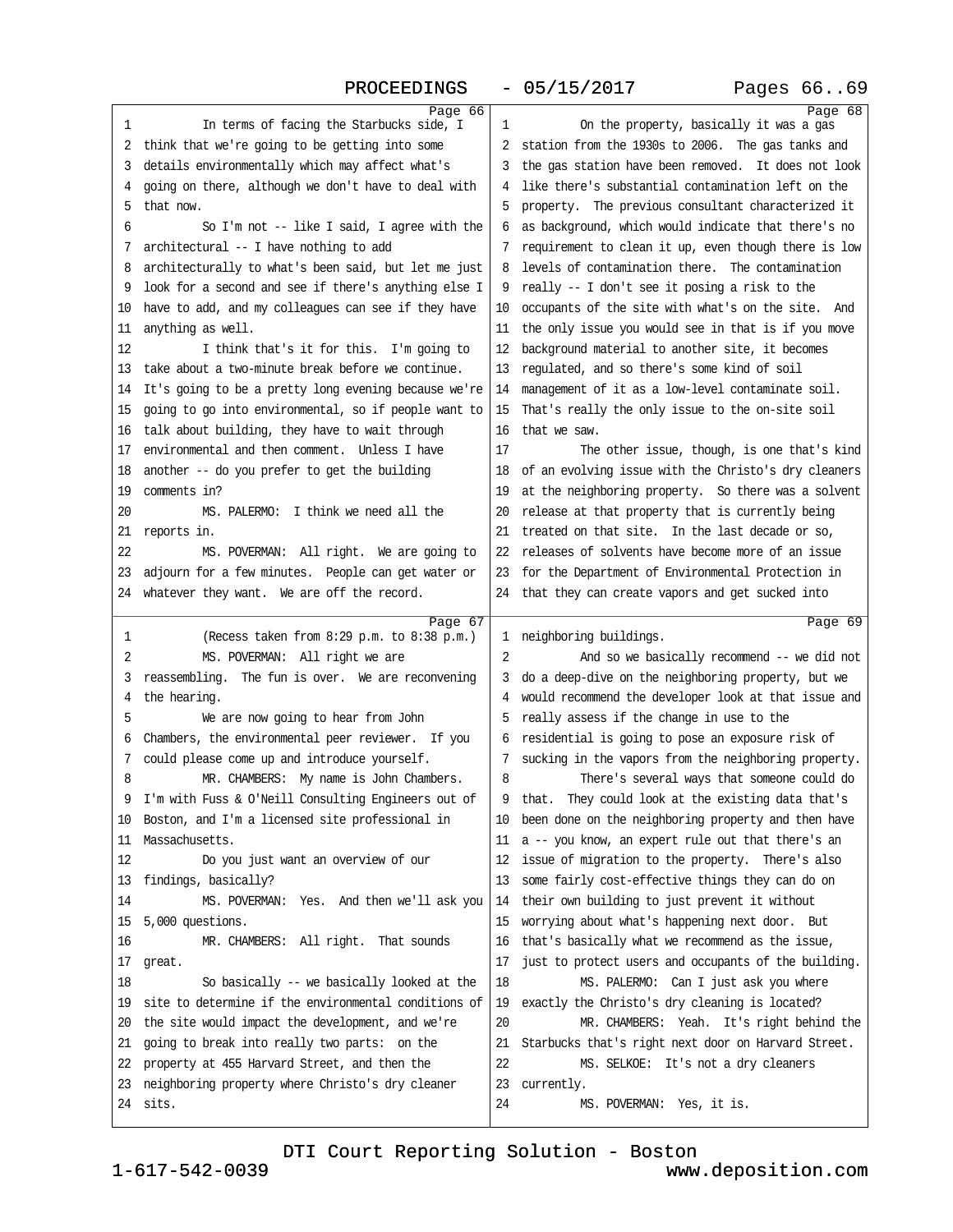### PROCEEDINGS - 05/15/2017 Pages 70..73

| Page 70                                                                                                    |                                                                                                               | Page 72 |
|------------------------------------------------------------------------------------------------------------|---------------------------------------------------------------------------------------------------------------|---------|
| MS. PALERMO: So it's in the same building<br>1                                                             | 1 low-level contamination in it. So it's not a risk,                                                          |         |
| 2 as Starbucks?                                                                                            | 2 necessarily, to the town. It's a risk to the                                                                |         |
| 3<br>MR. CHAMBERS: Facing from Harvard Street,                                                             | 3 developer in that in moving that soil somewhere,                                                            |         |
| 4 it's the property to the left.                                                                           | 4 you're moving contaminated material, even though                                                            |         |
| 5<br>MS. PALERMO: Okay.                                                                                    | 5 it's referred to as background in the investigations                                                        |         |
| MR. CHAMBERS: I can go into more detail if<br>6                                                            | 6 that have been done to date there.                                                                          |         |
| 7 you want. That's basically our report, is that, you                                                      | MS. PALERMO: So it increases their<br>7                                                                       |         |
| 8 know, those issues are -- they're really -- you                                                          | 8 disposal cost.                                                                                              |         |
| 9 know, technically, I presume that the owners of                                                          | 9<br>MR. CHAMBERS: Exactly.                                                                                   |         |
| 10 455 Harvard don't have liability for the neighboring                                                    | 10<br>MS. POVERMAN: What about the neighbors?                                                                 |         |
| 11 property, you know, unless there's something that's                                                     | 11 Is there a risk to the neighbors as it's taken out?                                                        |         |
| 12 not obvious here, so the neighbor has to clean that                                                     | 12<br>MR. CHAMBERS: No. Not really. I mean,                                                                   |         |
|                                                                                                            |                                                                                                               |         |
| 13 up.                                                                                                     | 13 you know, if you let it sit in a soil pile on the                                                          |         |
| 14<br>But because those vapors exist there -- it                                                           | 14 site for a long period of time, it could pose a                                                            |         |
| 15 appears they exist there - a large building next                                                        | 15 risk. But, again, you actually have to ingest it.                                                          |         |
| 16 door, very close to it, due to the heating systems,                                                     | 16 They have to eat the dirt over a long period of time                                                       |         |
| 17 basically -- when a heating system kicks in, it                                                         | 17 to have a health effect.                                                                                   |         |
| 18 reduces the pressure inside the building and it can                                                     | 18<br>The DEP has put in these background                                                                     |         |
| 19 draw vapors in from the ground. So if I was the                                                         | 19 regulations basically because a lot of urban soil                                                          |         |
| 20 developer of the building, I would make sure there's                                                    | 20 throughout Massachusetts and other northeast states                                                        |         |
| 21 some mechanism to prevent that from happening, is                                                       | 21 have some -- you know, coal ash that was dumped all                                                        |         |
| 22 effectively what I'm saying.                                                                            | 22 over the place have these contaminates in it, former                                                       |         |
| 23<br>MS. POVERMAN: So I have more detailed                                                                | 23 gas stations have these low levels. So it's a very                                                         |         |
| 24 questions, so you may want to get into more detail                                                      | 24 ubiquitous contaminate. But the methods that they                                                          |         |
|                                                                                                            |                                                                                                               |         |
| Page 71<br>1 before we do that. I'm going to let my colleagues                                             | 1 usually use to treat it is exactly what they're                                                             | Page 73 |
| 2 go first.                                                                                                | 2 doing on the property: capping it and covering it                                                           |         |
| 3<br>But you do make two recommendations in your                                                           | 3 so that people can't dig into it and eat it.                                                                |         |
| 4 paper, one of which is to have a management plan to                                                      | And the question of what environmental<br>4                                                                   |         |
| 5 manage contaminated soil, and you don't go into any                                                      | 5 conditions impact the development, it's really, as                                                          |         |
|                                                                                                            | 6 your colleague said, an issue of disposal. It's an                                                          |         |
| 6 details here about what that consists of, so if you                                                      |                                                                                                               |         |
| 7 could address that.                                                                                      | 7 issue of whatever soil comes out of that site                                                               |         |
| MR. CHAMBERS: I can address that, yeah.<br>8                                                               | 8 shouldn't be trucked off as clean fill somewhere                                                            |         |
| So, effectively, the contamination on the                                                                  | 9 else. It should be disposed of in a licensed                                                                |         |
| 10 site, on the property at 455 Harvard Street, is kind                                                    | 10 facility.                                                                                                  |         |
| 11 of low level. It's basically polyaromatic                                                               | 11<br>MS. POVERMAN: Lark, do you have questions?                                                              |         |
| 12 hydrocarbons. It's materials that you ingest in a                                                       | 12<br>MS. PALERMO: Well, as I said, I wanted to                                                               |         |
| 13 lot of soil over the long term that can cause health                                                    | 13 know where the dry cleaner was located, and you                                                            |         |
| 14 effects. So when you build on that and you cap                                                          | 14 answered that for me.                                                                                      |         |
| 15 it -- like, this entire site would be capped with                                                       | 15<br>You read the file on the release of VOCs by                                                             |         |
| 16 either landscaping or building or foundation or                                                         | 16 the dry cleaner?                                                                                           |         |
| 17 sidewalk or things like that -- it really poses no                                                      | 17<br>MR. CHAMBERS: Yes.                                                                                      |         |
| 18 risk to the users.                                                                                      | 18<br>MS. PALERMO: And is there any potential of                                                              |         |
| 19<br>The only risk is really in what you do with                                                          | 19 those VOCs migrating onto this property?                                                                   |         |
| 20 the soil. So if they are going to move it around                                                        | 20<br>MR. CHAMBERS: The risk is a migration in                                                                |         |
| 21 the site and cap it and, at the end of the day, be                                                      |                                                                                                               |         |
|                                                                                                            | 21 air. So the contaminate that's released there is a                                                         |         |
|                                                                                                            |                                                                                                               |         |
| 22 done with it, it won't pose a risk to any users of                                                      | 22 chlorinated solvent. In the old days, when you                                                             |         |
| 23 the site. If they take that background material<br>24 off-site and move it somewhere else, it does have | 23 walked by a dry cleaner, you could smell that kind<br>24 of sweet smell. That's the contaminate going into |         |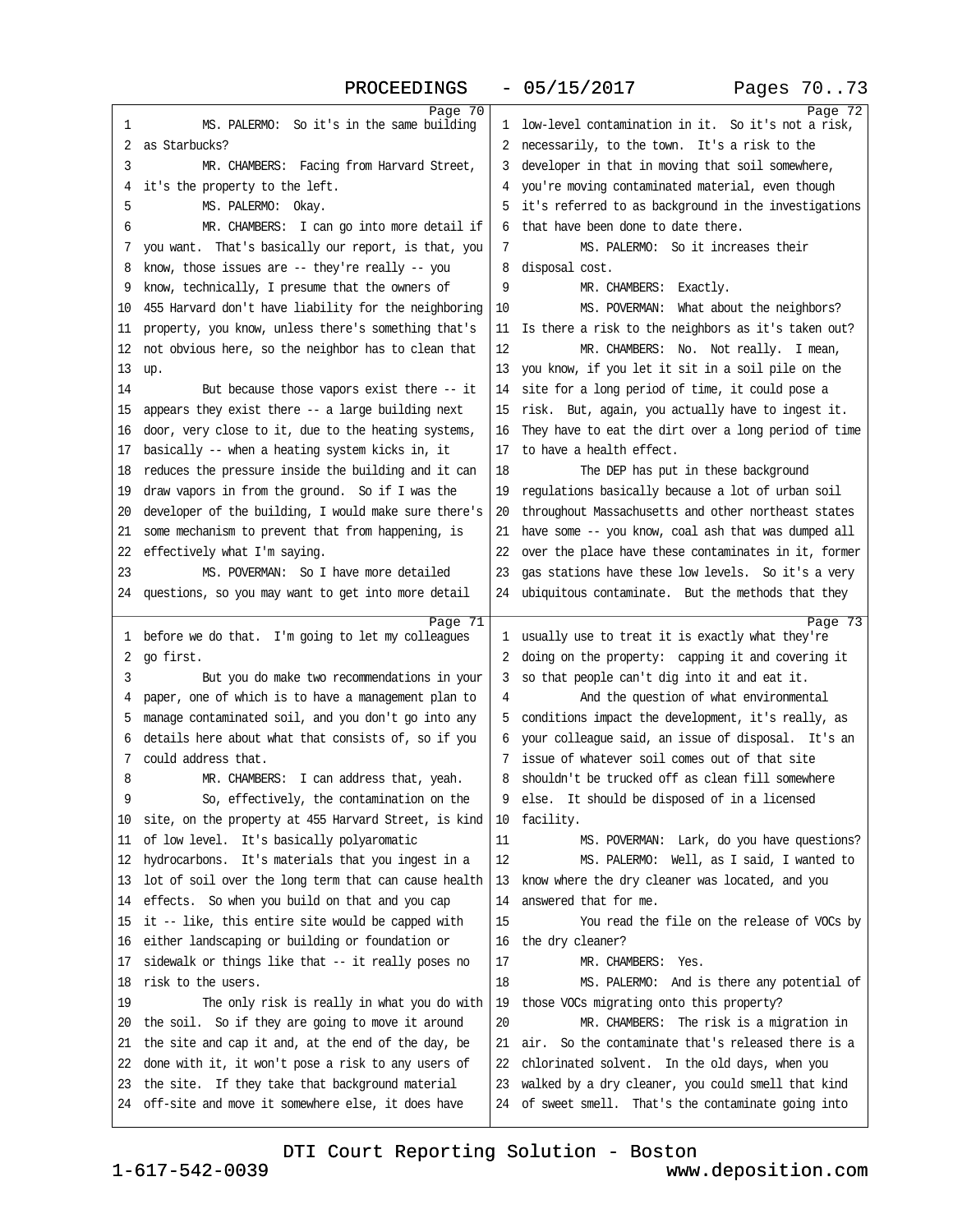| PROCEEDINGS                                                       | $-05/15/2017$                                           | Pages 7477 |
|-------------------------------------------------------------------|---------------------------------------------------------|------------|
| Page 74<br>1 the air.                                             | MS. POVERMAN: Okay. So your summary<br>1                | Page 76    |
| 2<br>So what can happen is when it's in the                       | 2 starts out by saying that the site is next to a       |            |
| 3 ground, in groundwater or soil, it can - it                     | 3 site -- so the Christo's site -- at which there had   |            |
| 4 volatilizes into the air and in the ground. And                 | 4 been subsurface soil groundwater and soil gas         |            |
| 5 buildings can -- a building system -- they call it a            | 5 contamination by volatile organic compounds. So       |            |
| 6 "chimney effect" -- can basically depressurize the              | $6$ that's the $-$                                      |            |
| 7 building's interior air relative to the ground. And             | MR. CHAMBERS: That's the chlorinated<br>7               |            |
| 8 if there's cracks in the foundation, it can go into             | 8 solvent.                                              |            |
| 9 the interior air.                                               | 9<br>MS. POVERMAN: Okay. So you say that it's           |            |
| 10<br>And so that's something that environmental                  | 10 not currently a disposal site. But based on your     |            |
| 11 protection agencies have become much more aware of             | 11 review, "soil management in construction may be      |            |
| 12 over the last decade, and typically, there's things            | 12 subject to additional regulation." What do you mean  |            |
| 13 you can do to prevent that exposure. You can                   | 13 by that? You say "regulation" rather than            |            |
| 14 either, you know, study it and make sure it's not              | 14 "management."                                        |            |
| 15 migrating there, which is kind of a science project,           | MR. CHAMBERS: Which section?<br>15                      |            |
| 16 or you can put things on the building; like a vapor            | MS. POVERMAN: Sure. The second page.<br>16              |            |
| 17 barrier, for instance, on the building. It's                   | 17 It's the top paragraph.                              |            |
| 18 something people often do nowadays to mitigate that            | 18<br>MR. CHAMBERS: Okay. Page 2, the top -             |            |
| 19 issue. And to me it's a best management practice if            | 19 okay. So the site is 455 Harvard Street. That is     |            |
| 20 you're that close to a solvent release site.                   | 20 not currently a listed DEP site. So basically, when  |            |
| 21<br>MS. PALERMO: So you, as a best management                   | 21 the tanks were pulled, the LSP at the time concluded |            |
| 22 practice, would recommend a vapor barrier?                     | 22 that the materials left were background, and         |            |
| 23<br>MR. CHAMBERS: What I recommend -- I didn't                  | 23 therefore no additional regulation was necessary.    |            |
| 24 want to design it for them, but what I recommended             | MS. POVERMAN: So when you say, however,<br>24           |            |
|                                                                   |                                                         |            |
| Page 75<br>1 is that they come back to you with some answer as to | 1 based on your -- "soil managed in construction may    | Page 77    |
| 2 how they were going to address that.                            | 2 be subject to additional regulation," what do you     |            |
| 3<br>Maybe they want to do a deep dive into the                   | 3 mean?                                                 |            |
| 4 neighboring investigation that's been done and come             | MR. CHAMBERS: Basically, what I mean is<br>4            |            |
| 5 back and have a licensed site professional, you                 | 5 when -- currently on the site the LSP came to the     |            |
| 6 know, say -- have enough study to say it's not                  | 6 conclusion that --                                    |            |
| 7 migrating there.                                                | 7<br>MS. POVERMAN: Excuse me. Could you please          |            |
| We couldn't tell from reading the file if                         | 8 be quiet. Thank you.                                  |            |
| 9 they had closed that area. It appears that they're              | 9<br>Okay.                                              |            |
| 10 still looking at that.                                         | MR. CHAMBERS: The previous consultant<br>10             |            |
| And then on the alternative, if you don't<br>11                   | 11 concluded that the soil on the site was not          |            |
| 12 want to go that way, is some kind of -- there's                | 12 required, under the Massachusetts contingency plan,  |            |
| 13 multiple building systems. The simplest one is a               | 13 which is the law regulating whether you have to      |            |
| 14 vapor barrier, but there's other ones too that they            | 14 investigate and remediate this. Under that set of    |            |
| 15 can choose from. And my recommendation would be,               | 15 regulations, there's no work required currently for  |            |
| 16 you know, to make sure that is dealt with so that              | 16 the site.                                            |            |
| 17 the occupants of the building are not exposed to               | 17<br>However, when the site changes use in             |            |
| 18 that, if it exists.                                            | 18 construction, that background material -- so         |            |
| 19<br>MS. PALERMO: Okay. Thank you.                               | 19 background is basically a category under the state   |            |
| 20<br>MS. POVERMAN: Chris?                                        | 20 regulations that if you find low-level contaminates  |            |
| 21<br>MR. HUSSEY: No questions.                                   | 21 that are typically of what would be around there     |            |
| 22<br>MS. POVERMAN: I have some questions. I do                   | 22 anyway from kind of the urban fill that's there, you |            |
| 23 not have the beginning knowledge that Lark has.                | 23 can claim it's background and not have to do         |            |
| 24<br>MR. CHAMBERS: Okay.                                         | 24 anything with it there.                              |            |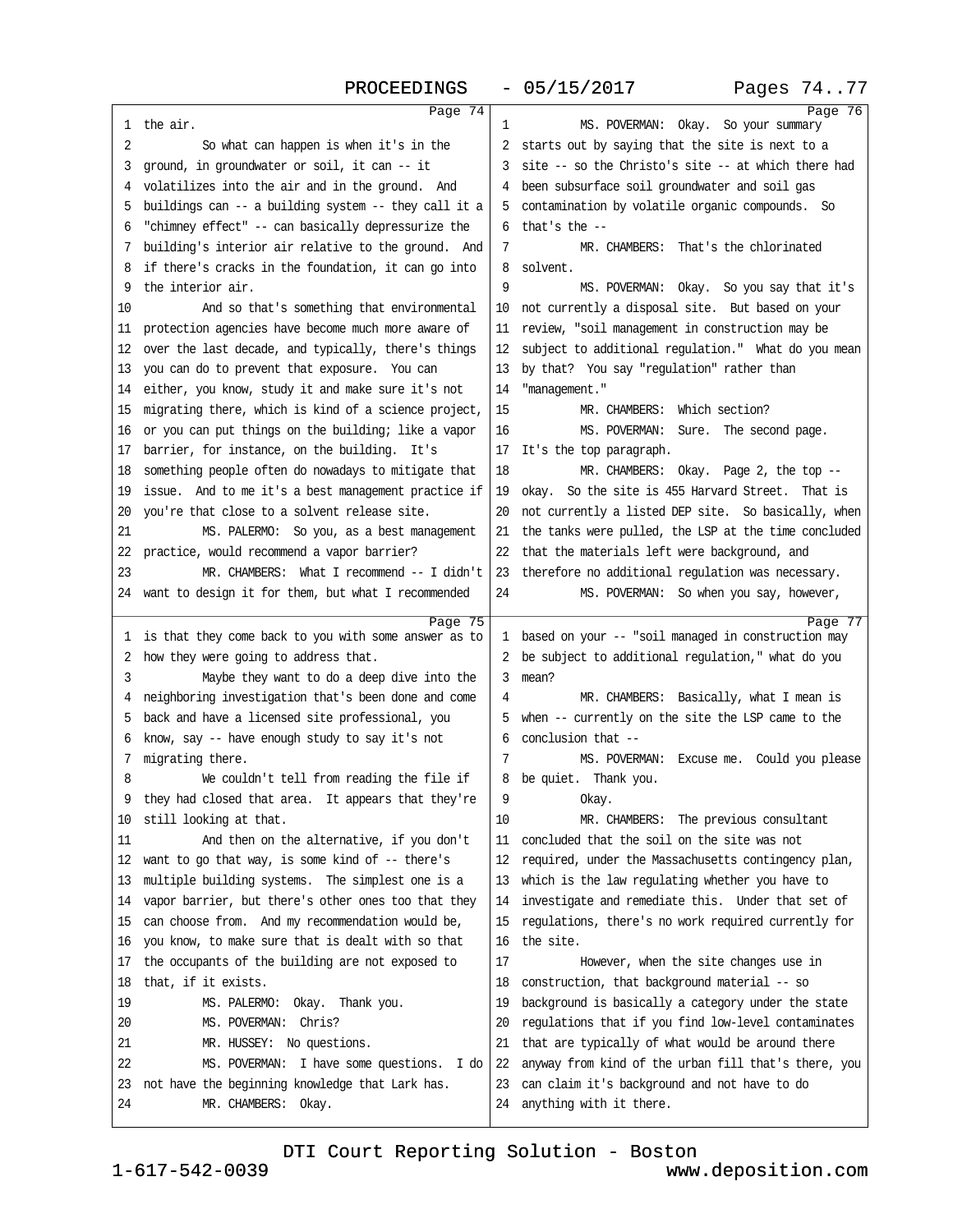### PROCEEDINGS - 05/15/2017 Pages 78..81

| Page 78                                                                                                   |                                                                                                             | Page 80 |
|-----------------------------------------------------------------------------------------------------------|-------------------------------------------------------------------------------------------------------------|---------|
| However, it you take that low-level<br>1                                                                  | 1 actually change the profile where it's more likely                                                        |         |
| 2 contamination and put it on another site, it's no                                                       | 2 that things would get sucked into the air. So maybe                                                       |         |
| 3 longer background. Now it's regulated as release                                                        | 3 right now there's a solvent that's only at                                                                |         |
| 4 because you're taking contaminated material and                                                         | 4 Christo's, but this could change that, potentially,                                                       |         |
| 5 depositing it somewhere else. So that's -- what I                                                       | 5 and cause it to go into the air and have people                                                           |         |
| 6 mean is that's where it becomes regulated. And so                                                       | 6 exposed to it.                                                                                            |         |
| 7 basically, you know, good environmental practice                                                        | 7<br>So that's where -- you know, someone in my                                                             |         |
| 8 will require them to manage that soil as a                                                              | 8 field would go look into that, and you can either                                                         |         |
| 9 contaminant, not as clean soil.                                                                         | 9 take the assessment route and try and determine                                                           |         |
| MS. POVERMAN: Okay. So you're referring<br>10                                                             | 10 how - is that problem really there, or you can take                                                      |         |
| 11 to what Lark --                                                                                        | 11 the remediation route and just address it like it is                                                     |         |
| 12<br>MR. CHAMBERS: Yeah, that's basically what                                                           | 12 there, whether it's there or not, and eliminate the                                                      |         |
| 13 I'm referring to in that.                                                                              | 13 risk.                                                                                                    |         |
| 14<br>MS. POVERMAN: Okay. Now, in your report                                                             | 14<br>MS. POVERMAN: So assuming someone took the                                                            |         |
| 15 you say that the -- I guess the statement was                                                          | 15 proactive route and just said, okay, we'll see                                                           |         |
| 16 looking into whether or not parcels nearby Christo's                                                   | 16 what's going to happen and take care of it, what                                                         |         |
| 17 had been affected by -- what is the word -- vapor                                                      | 17 possible risk would there be to surrounding                                                              |         |
| 18 migration -                                                                                            | 18 properties if, say, soil -- or digging occurred,                                                         |         |
| 19<br>MR. CHAMBERS: Correct.                                                                              | 19 which might increase the vapor migration risk to                                                         |         |
| MS. POVERMAN: -- on Thomdike. Do you<br>20                                                                | 20 neighbors?                                                                                               |         |
| 21 know what's happened to those properties?                                                              | 21<br>MR, CHAMBERS: The issue is not -- so at                                                               |         |
| 22<br>MR. CHAMBERS: I don't. This is kind of                                                              | 22 Christo's, the chlorinated solvent releases into the                                                     |         |
| 23 the nature -- we could certainly dig much deeper                                                       | 23 ground. Twenty years ago, our assessments were very                                                      |         |
| 24 into it, but my understanding is -- I mean, it's                                                       | 24 good at how far it went in groundwater, how far it                                                       |         |
|                                                                                                           |                                                                                                             |         |
|                                                                                                           |                                                                                                             |         |
| Page 79                                                                                                   |                                                                                                             | Page 81 |
| 1 kind of an evolution of -- there's something                                                            | 1 went to soil. I'm confident that part has been                                                            |         |
| 2 referred to as a "vapor intrusion issue" related to                                                     | 2 addressed.                                                                                                |         |
| 3 any volatile compounds. So gasoline is a volatile                                                       | 3<br>What they've been finding is that in the                                                               |         |
| 4 compound which, released in high levels, it can                                                         | 4 vapor phase, it migrates in kind of odd ways at                                                           |         |
| 5 volatilize, and that's what you smell at the pump.                                                      | 5 times. So that appears to me about - is the issue                                                         |         |
| 6 And chlorinated solvents is another category of                                                         | 6 that's being looked at at that site right now, and                                                        |         |
| 7 compounds that dry cleaners use that have similar                                                       | 7 it appears to me they haven't completed their                                                             |         |
| 8 properties that can volatilize and get into air.                                                        | 8 assessment as to whether that site really would pose                                                      |         |
| So over the, you know, 10, 15 years, that                                                                 | 9 an issue or not.                                                                                          |         |
| 10 has become a much more aware issue where -- you                                                        | 10<br>MS. PALERMO: In other words, digging on                                                               |         |
| 11 know, 20 years ago when I started in this business,                                                    | 11 our site is not an issue with respect to the VOCs                                                        |         |
| 12 people weren't too worried about it. Now they're                                                       | 12 that are $-$                                                                                             |         |
| 13 much more concerned.                                                                                   | 13<br>MR. CHAMBERS: In the soil and groundwater                                                             |         |
| It looks to me like the state has decided<br>14                                                           | 14 samples that were taken on 455 Harvard Street, there                                                     |         |
| 15 that there is a solvent release at Christo's that is                                                   | 15 was -- you know, there was not a lot of looking for                                                      |         |
| 16 existing there, and they're saying, we'd like to                                                       | 16 the chlorinated solvents, but in the couple samples                                                      |         |
| 17 take a harder look at the neighboring properties.                                                      | 17 they did look for it, they did not find it. So it                                                        |         |
| 18 It does not appear they've completed that work yet.                                                    | 18 doesn't appear that this material is sitting in the                                                      |         |
| 19 And that's why from perspective, reviewing it, I                                                       | 19 soil groundwater.                                                                                        |         |
| 20 can't tell you whether there's really a vapor issue                                                    | 20<br>It appears as though that -- you know, is                                                             |         |
| 21 in the neighborhood or not.                                                                            | 21 it a potential that, you know, putting a building                                                        |         |
| 22<br>But what I can say is that when you put a                                                           | 22 there could cause vapors to migrate from that site                                                       |         |
| 23 building like this on a property with the HVAC<br>24 systems and pressurizing the internal air, it can | 23 or not? It appears that the DEP is already looking<br>24 at that. They're already looking at neighboring |         |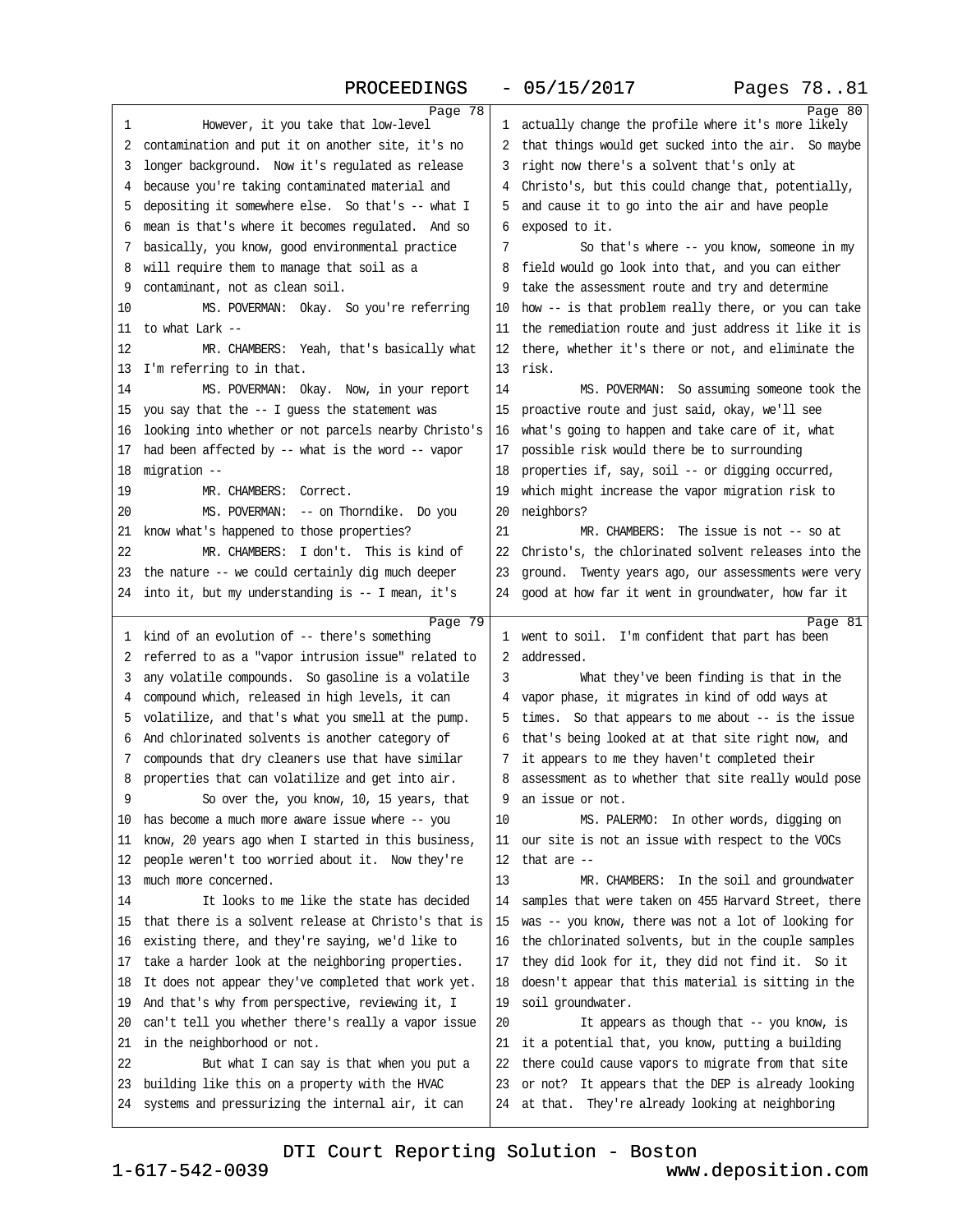# PROCEEDINGS· ·- 05/15/2017

| <b>FRACFFDTMAD</b>                                                                                         | - US/IS/ZUI <i>I</i>                                                                                     | rayes ozop |
|------------------------------------------------------------------------------------------------------------|----------------------------------------------------------------------------------------------------------|------------|
| Page 82                                                                                                    |                                                                                                          | Page 84    |
| 1 houses to sample to see if that's an issue so, you                                                       | 1 hydrocarbons. They're kind of a heavier hydrocarbon                                                    |            |
| 2 know - and they typically target residences for                                                          | 2 that does not go to the air. It's more -- you know,                                                    |            |
| 3 that kind of thing. So this becoming a residential                                                       | 3 it's the charred stuff on your hamburger. It's a                                                       |            |
| 4 property and being so close to the release, I think                                                      | 4 very -- you have a lot of coal ashes in a lot of                                                       |            |
| 5 it's prudent to address that issue one way or                                                            | 5 urban areas just from the wide use of coal in the                                                      |            |
| 6 another: either rule it out that it hasn't                                                               | 6 area. The levels are not very high. You know, you                                                      |            |
| 7 migrated, which may well be true, or eliminate the                                                       | 7 could debate whether they're background or not, you                                                    |            |
| 8 potential for it to migrate in there at all.                                                             | 8 know, if I really want to quibble on the technical                                                     |            |
| 9<br>MS. POVERMAN: Right. As you might expect,                                                             | 9 review of the previous opinion. But regardless, I                                                      |            |
| 10 this is the first time I've dealt with this issue.                                                      | 10 don't see those posing a risk to the site use at                                                      |            |
| MR. CHAMBERS: It's definitely an evolving<br>11                                                            | 11 all.                                                                                                  |            |
| 12 issue.                                                                                                  | 12<br>They also found very low levels in the                                                             |            |
| 13<br>MS. POVERMAN: Okay. Relating to                                                                      | 13 groundwater of a couple gasoline compounds. They                                                      |            |
| 14 groundwater samples, there was a comment that in                                                        | 14 were very, very low, though. They would not really                                                    |            |
| 15 2003, five soil samples and one groundwater sample                                                      | 15 trigger anything under today's regulations. So I                                                      |            |
| 16 were done by FSL -- which I assume was the owner's                                                      | 16 really don't see -- other than the vapor intrusion                                                    |            |
| 17 environmental --                                                                                        | 17 issue, I don't see anything in the existing data,                                                     |            |
| 18<br>MS. PALERMO: - LSP.                                                                                  | 18 and there's currently no regulatory requirement to                                                    |            |
| MR. CHAMBERS: Yeah. That was the<br>19                                                                     | 19 do any further testing on 455.                                                                        |            |
| 20 consultant when they pulled the tanks out in 2006, I                                                    | 20<br>And, in fact, it's likely the                                                                      |            |
| 21 believe.                                                                                                | 21 responsibility -- the way the Massachusetts                                                           |            |
| 22<br>MS. POVERMAN: -- for laboratory analysis,                                                            | 22 contingency plan is written is, whoever is the                                                        |            |
| 23 and they were tested. And -- let's see. I'm trying                                                      | 23 responsible party for creating the release on                                                         |            |
| 24 to figure out -- my question came down to whether or                                                    | 24 Christo's is really the one responsible for                                                           |            |
|                                                                                                            |                                                                                                          |            |
|                                                                                                            |                                                                                                          |            |
| Page 83<br>1 not it was necessary to do more groundwater sampling                                          | 1 protecting any impacts from that release, even if                                                      | Page 85    |
| 2 at the site to determine whether or not there was                                                        |                                                                                                          |            |
| 3 contamination from either the Christo's site or                                                          | 2 they cross into other properties.<br>3                                                                 |            |
|                                                                                                            | What makes this one a little unique and why<br>4 we recommend that the developer deal with it is the     |            |
| 4 elsewhere, because it wasn't necessarily clear to<br>5 me.                                               | 5 developer is changing the use of the property to                                                       |            |
| In reading your memo -- we're talking about<br>6                                                           | 6 residential and putting a larger building that has                                                     |            |
| 7 page 3 and PAH levels -- which I'll ask you to                                                           | 7 the potential to draw things in. And I think the                                                       |            |
|                                                                                                            | 8 prudent thing is to look at that, even though it's                                                     |            |
| 8 explain what they are -- whether or not the tested<br>9 levels in 2003 would still be acceptable now and | 9 not necessarily their, you know, responsibility as a                                                   |            |
| 10 whether or not further tests need to be done to                                                         |                                                                                                          |            |
| 11 determine whether or not they're acceptable now.                                                        | 10 property owner.<br>MR. BOEHMER: Kate, can I ask a question?<br>11                                     |            |
| 12 Does that question make sense?                                                                          | $12 \overline{ }$<br>MS. POVERMAN: Sure.                                                                 |            |
| 13<br>MR. CHAMBERS: Yes, absolutely.                                                                       | 13                                                                                                       |            |
| 14                                                                                                         | Cliff Boehmer is now asking a question.<br>14                                                            |            |
| MS. POVERMAN: Okay.<br>15                                                                                  | MR. BOEHMER: So the no testing -- you did                                                                |            |
| MR. CHAMBERS: So currently there's no --                                                                   | 15 say that they would probably have to categorize soil                                                  |            |
| 16 so the way the Massachusetts contingency plan is set                                                    | 16 that they would take off the site?                                                                    |            |
| 17 up is when you identify a release - and oftentimes                                                      | MR. CHAMBERS: Soil that goes off-site is<br>17                                                           |            |
| 18 that happens in a tank pull. When you're pulling                                                        | 18 documented to have low levels of PAHs and low level                                                   |            |
| 19 out the tanks from a gas station, there's leaks and                                                     | 19 gasoline compounds. You know, it was a                                                                |            |
| 20 things associated with it. And so presumably, these                                                     | 20 closure-level assessment. There may be some low                                                       |            |
| 21 studies were done related to pulling out the tanks                                                      | 21 levels of contamination there that -- where that                                                      |            |
| 22 and closing out the gas station.                                                                        | 22 goes to be used makes a big difference. You don't                                                     |            |
| The levels that I saw in these different<br>23<br>24 compounds -- so the PAHs are polyaromatic             | 23 want to use it as topsoil in a daycare, for<br>24 instance. And so in that regard, it's not regulated |            |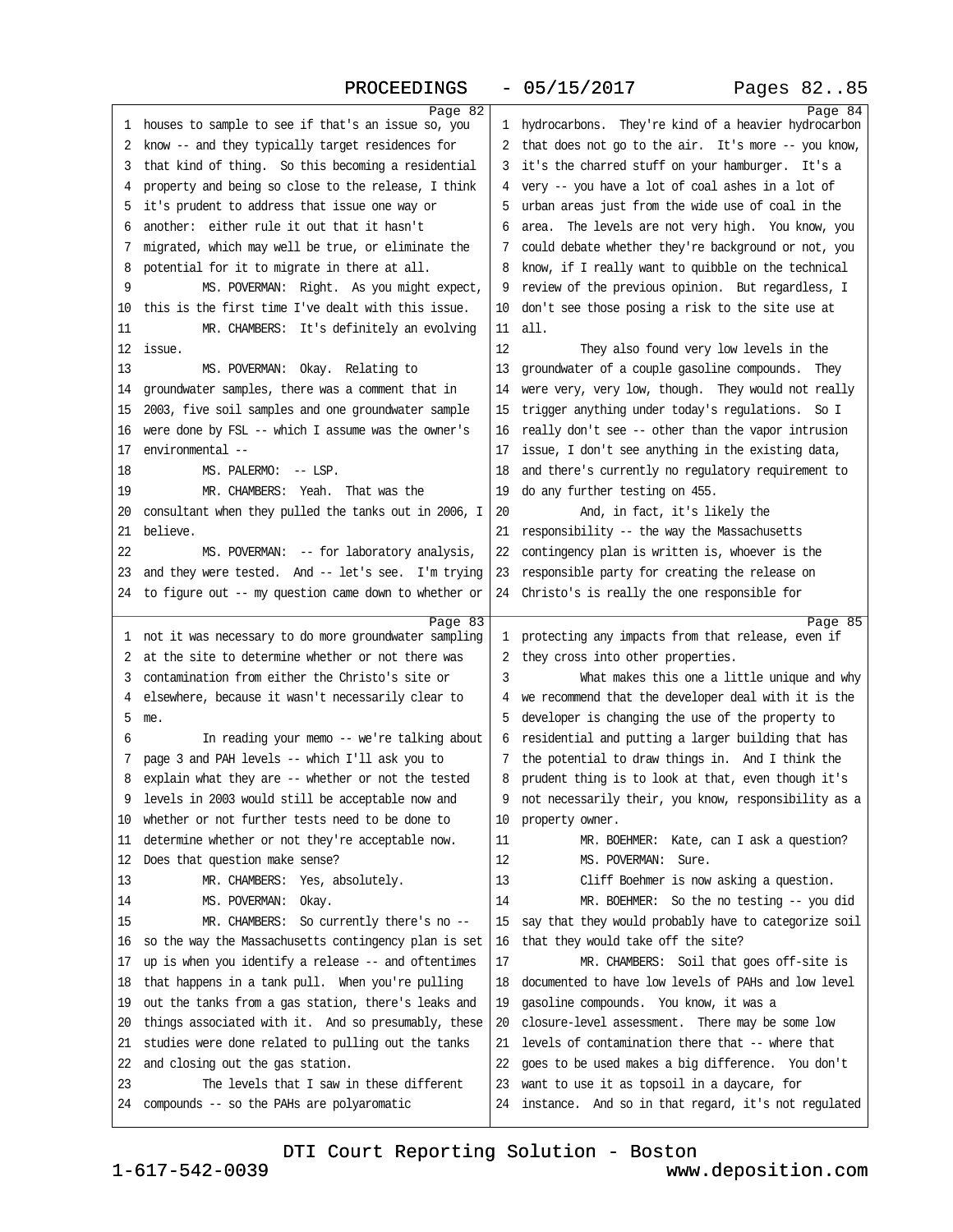### PROCEEDINGS - 05/15/2017 Pages 86..89

| Page 86                                                 |                                                                                                         | Page 88 |
|---------------------------------------------------------|---------------------------------------------------------------------------------------------------------|---------|
| 1 where it sits right now because it's in an area -     | 1 tanks. Actually, I've done a lot of work for the                                                      |         |
| 2 it's not posing a risk to anybody where it sits       | 2 town. I've been an advisory committee member for 23                                                   |         |
| 3 right now.                                            | 3 years, saved the town hundreds of thousands of                                                        |         |
| MR. BOEHMER: Okay. Understood.<br>4                     | 4 dollars. I also wrote the bylaw and I also wrote                                                      |         |
| MR. CHAMBERS: The whole basis of the<br>5               | 5 the Phase 2 stormwater management system for the                                                      |         |
| 6 current Massachusetts environmental regulations are   | 6 town, which the town got an award which never                                                         |         |
| 7 about the risk different types of contaminates pose   | 7 mentioned my name.                                                                                    |         |
| 8 to people's health and the environment.               | MS. POVERMAN: Okay. This is not relevant.<br>8                                                          |         |
| 9<br>When I started this business, everything           | MR. LEBOW: Just giving a little<br>9                                                                    |         |
| 10 was supposed to be cleaned up and pristine, and we   | 10 background.                                                                                          |         |
| 11 just found we couldn't do that, so now the           | So anyway, I'll take the second part first.<br>11                                                       |         |
| 12 regulations are much more tailored to, you know,     | 12 All soil that gets transported are under 310 CMR 30.                                                 |         |
| 13 addressing the risks. And I'm really not seeing big  | 13 There's rules, regulations. And that's the                                                           |         |
| 14 risks to what's on-site, other than the management   | 14 transportation of contaminated soil. And whether                                                     |         |
| 15 of soil that goes off-site. The only real risk I     | 15 it's low level or high level or whatever, that's                                                     |         |
| 16 see is that neighboring property vapor migration.    | 16 what you use.                                                                                        |         |
| 17<br>MS. POVERMAN: So your recommendation              | 17<br>If there is a good enough component of --                                                         |         |
| 18 basically would be either an assessment and          | 18 petroleum component, you can have it go to a                                                         |         |
| 19 remediation or proactive addressing?                 | 19 recycling plant. If there is no petroleum                                                            |         |
| MR. CHAMBERS: Yeah. Basically do enough<br>20           | 20 component, then it'll either go to a lined or an                                                     |         |
| 21 assessment which, you know, if they come -- you're   | 21 unlined landfill. In this case, I would suspect it                                                   |         |
| 22 either going to need a professional opinion that you | 22 would go to an unlined landfill.                                                                     |         |
| 23 trust saying there's enough assessment out there     | 23<br>For every 500 cubic yards, which is 750                                                           |         |
| 24 that there's no chance of vapor migrating into the   | 24 tons, you have to go through a myriad of tests, like                                                 |         |
|                                                         |                                                                                                         |         |
|                                                         |                                                                                                         |         |
| Page 87                                                 |                                                                                                         | Page 89 |
| 1 building -- I suspect if I was working for the        | 1 116 chemicals. Not just chlorinates, but all kinds                                                    |         |
| 2 developer, my recommendation would be just, you       | 2 of heavy metals, all kinds of tests before a                                                          |         |
| 3 know, eliminate it from happening, rather than        | 3 landfill will take it, whether it be recycling or                                                     |         |
| 4 paying for the science project. But that's their      | 4 not recycling. So that test -- nobody will take it                                                    |         |
| 5 choice, I would imagine.<br>6                         | 5 unless you do those tests, so that's a reality. It                                                    |         |
| MS. POVERMAN: Okay. Thank you. I don't                  | 6 gets signed off for a bill of lading by an LSP, and                                                   |         |
| 7 have any further questions.<br>8<br>Yes, Geoff.       | 7 that gets transported.<br>8                                                                           |         |
| a                                                       | There's no issue there. That's what the<br>9 law is. It's not optional. That's what it is.              |         |
| MR. ENGLER: The applicant in this case                  | 10                                                                                                      |         |
| 10 brought their LCP tonight to respond to the analysis | So we'll go to the next thing: the vapors.                                                              |         |
| 11 that was just delivered.<br>12<br>MS. PALERMO: LSP.  | 11 First of all, when we pulled the tanks, there were                                                   |         |
| MR. ENGLER: LSP.<br>13                                  | 12 three 6,000-gallon fiberglass tanks, double walled.                                                  |         |
| 14<br>MS. PALERMO: Licensed site professional.          | 13 Fiberglass tanks typically don't leak, and these<br>14 didn't, so we found no contamination that was |         |
| 15 But I don't know that there's any need to --         | 15 reportable to DEP.                                                                                   |         |
| MS. POVERMAN: What would your LSP like<br>16            | 16<br>There was -- we did a fair amount of                                                              |         |
| 17 to $-$                                               | 17 testing. A lot of people don't even keep tank                                                        |         |
| 18<br>MR. LEBOW: I just want to respond. My             | 18 closure reports. We always did. If there was no                                                      |         |
| 19 name is Fred Lebow, L-E-B-O-W.                       | 19 contamination, they never even wrote up a report.                                                    |         |
| 20<br>MS. POVERMAN: If you can tell us                  | 20 We just kept it for our records, which I'm glad we                                                   |         |
| 21 succinctly what you would like to tell us, that      | 21 did. So the tanks didn't leak, we didn't find any                                                    |         |
| 22 would be great.                                      | 22 contamination, so it wasn't reported to the DEP.                                                     |         |
| MR. LEBOW: Fred Lebow, president of FSL<br>23           | 23 Tums out it was slightly upgraded from the dry                                                       |         |
| 24 Associates. We're the fellows that pulled the        | 24 cleaner.                                                                                             |         |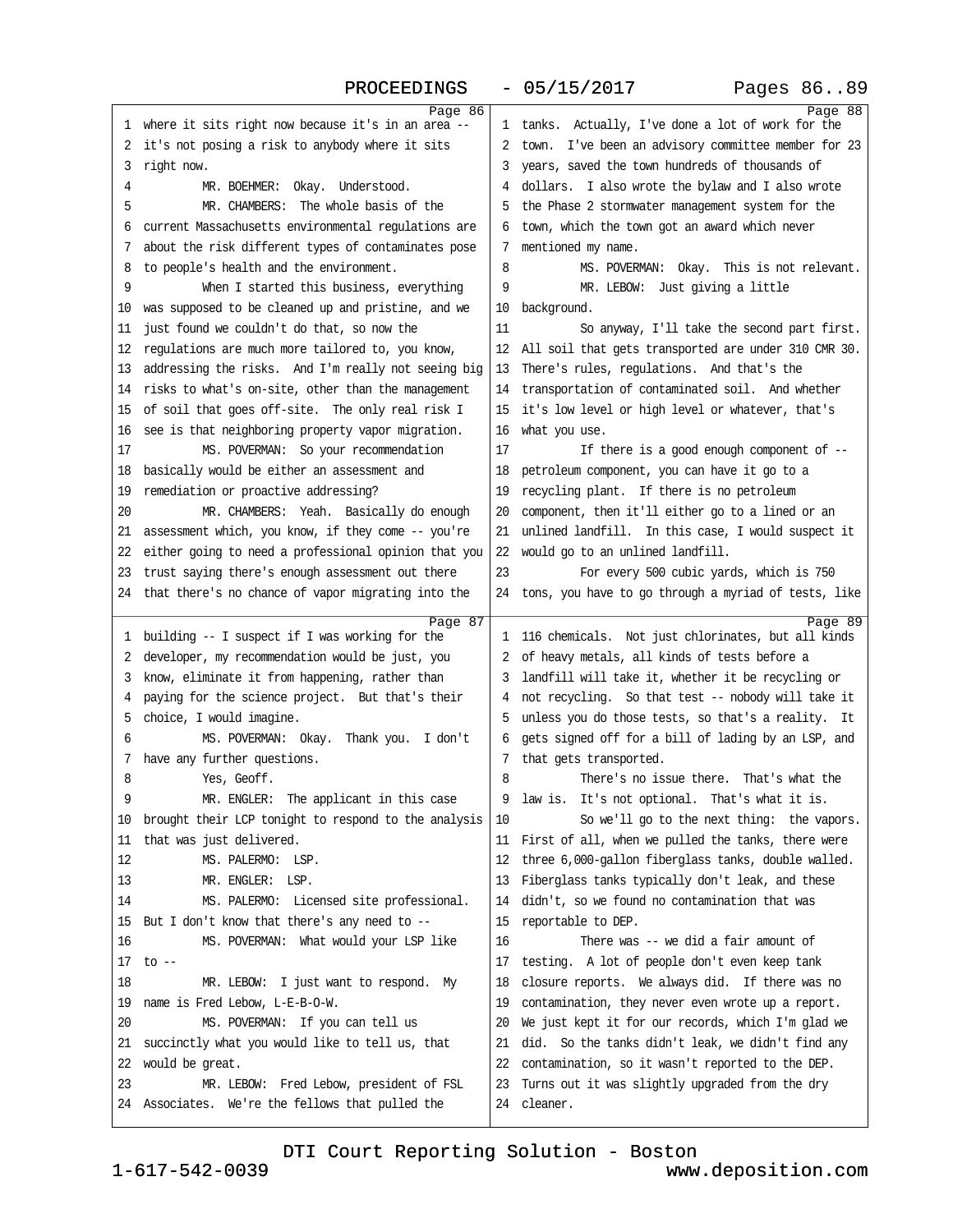PROCEEDINGS - 05/15/2017 Pages 90..93

|                                                         | Page 90                                                    | Page 92 |
|---------------------------------------------------------|------------------------------------------------------------|---------|
| Now, I've done a lot of groundwater<br>1                | 1 40 mills. It comes out -- it's pretty thick. You         |         |
| 2 modeling. And groundwater can flow a lot faster       | 2 lay it in. It's not very expensive. And that will        |         |
| 3 than contaminated groundwater, so I suspect that      | 3 cover anything.                                          |         |
| 4 this plume, whatever it is, will probably move        | MS. PALERMO: So just to sort of cut to the<br>4            |         |
| 5 somewhere around an inch a year, so none of us are    | 5 chase here, you have already recommended to the          |         |
| 6 going to be here by the time it reaches that          | 6 developer --                                             |         |
| 7 property -- if it can go up hill.                     | 7<br>MR. LEBOW: Absolutely.                                |         |
| 8<br>The requirement under 310 CMR 40.1004              | MS. PALERMO: - to install a vapor barrier<br>8             |         |
| 9 Section 3 says that any spill that's reported to the  | 9 and not worry about trying --                            |         |
| 10 DEP, you have to determine what the plume is         | MR. LEBOW: Not worry about a thing.<br>10                  |         |
| 11 vertically and horizontally. We're not -- that       | 11<br>MS. PALERMO: - whether this does or does             |         |
| 12 plume isn't even close to our property, so -         | 12 not create vapor problems for the building as           |         |
| MS. POVERMAN: What plume are you talking<br>13          | 13 constructed, which is what I had asked, and that's      |         |
| 14 about?                                               | 14 really what we need to know.                            |         |
| 15<br>MR. LEBOW: The chlorinated spill.                 | 15<br>MS. POVERMAN: But where is the barrier put           |         |
| MS. PALERMO: He's talking about Christo's.<br>16        | 16 in?                                                     |         |
| MR. LEBOW: From the dry cleaners.<br>17                 | 17<br>MS. PALERMO: It's put in when you                    |         |
| MS. POVERMAN: Okay.<br>18                               | 18 construct the building. It's part of the                |         |
| MR. LEBOW: We don't have any issue. But<br>19           | 19 construction.                                           |         |
| 20 however --                                           | 20                                                         |         |
| 21<br>MS. POVERMAN: When was there a chlorinated        | MR. HUSSEY: Under the slab, under the<br>21 concrete slab. |         |
|                                                         | 22                                                         |         |
| 22 spill there?                                         | MS. PALERMO: It's very much a -- in many                   |         |
| 23<br>MR. LEBOW: I forgot the year.                     | 23 respects -- potentially unnecessary protection, but     |         |
| 24<br>MS. PALERMO: He's talking about the report        | 24 it's a good thing to do, as our LSP suggested. So       |         |
|                                                         |                                                            |         |
|                                                         | Page 91                                                    | Page 93 |
| 1 that we just got from our LSP saying that there       | 1 this is perfectly reasonable. And thank you.             |         |
| $2$ is $-$                                              | 2 That's really all I need to know.                        |         |
| 3<br>MS. POVERMAN: That was the event?                  | 3<br>MR. LEBOW: And by the way, let's assume --            |         |
| MS. PALERMO: Yes.<br>4                                  | 4 just for the sake of assumption, let's assume there      |         |
| MR. LEBOW: It has nothing to do with us.<br>5           | 5 was a spill on the property from a neighbor, whether     |         |
| 6 But, first of all, the DEP doesn't do the             | 6 it be the gas station or some other place, even an       |         |
| 7 investigation. Somebody did a Phase 1 report on       | 7 oil tanker got loose from a neighbor behind the          |         |
| 8 environmental assessment, and they found that there   | 8 building, they would file a downgraded property          |         |
| 9 was a spill. Usually a bank usually requires --       | 9 status under 310 CMR 40.0180.                            |         |
| 10 when there's a dry cleaner, it raises the red flag.  | 10<br>The only obligation they have under that             |         |
| 11 They make you do -- drill wells, and they found a    | 11 provision is to allow people to work on their           |         |
| 12 chlorinated spill. So then they're required to now   | 12 property if it's affected their property. So they       |         |
| 13 check the neighborhood. The owner is required to     | 13 have to allow them to get on. They have to do an        |         |
| 14 check the neighborhood to find out if there's any    | 14 imminent hazard elevation. And that's pretty much       |         |
| 15 vapor intrusion. We're not even close to that site.  | 15 what they -- I mean, those are the key things that      |         |
| 16 Nobody has contacted, and I don't expect anybody     | 16 they have to do, and that's about it.                   |         |
| 17 will.                                                | 17<br>So I don't see -- this is petty -- this is           |         |
| 18<br>However, I was more concerned about the gas       | 18 probably one of the safest sites in the city. I         |         |
| 19 station that's only 15 feet away. If they had a      | 19 mean, the town has had more contamination than this     |         |
| 20 truck and they had a spill or something like that,   | 20 site.                                                   |         |
| 21 that could cause vapors in the building. So I        | 21<br>MS. POVERMAN: Does that barrier cover the            |         |
| 22 recommended to my client to put an HDPE, which is a  | 22 whole of the --                                         |         |
| 23 a membrane, 40 mills thick, for the vapor barrier.   | 23<br>MS. PALERMO: Yes.                                    |         |
| 24 The state building code only requires 6, but this is | 24<br>MS. POVERMAN: Excuse me, Lark.                       |         |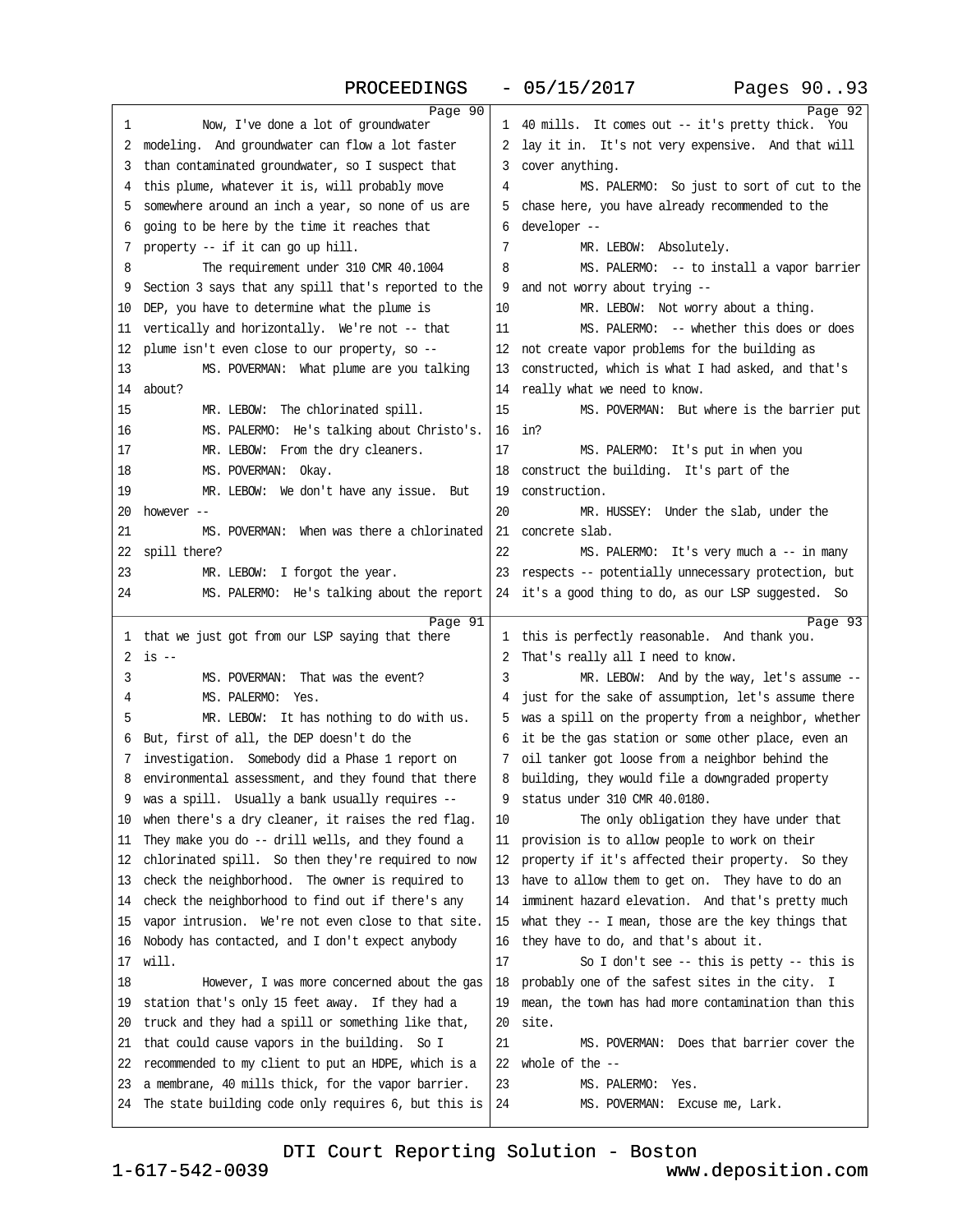PROCEEDINGS - 05/15/2017

| Page 94                                                                                                  | Page 96                                                                                                   |  |
|----------------------------------------------------------------------------------------------------------|-----------------------------------------------------------------------------------------------------------|--|
| 1<br>Does that barrier cover the whole of the --                                                         | 1<br>Basically, the trash plan is to have a                                                               |  |
| 2<br>MS. PALERMO: He's made a recommendation --                                                          | 2 trash room in the building, to have both recycling                                                      |  |
| 3<br>MS. POVERMAN: Lark, I'm asking --                                                                   | 3 and trash containers in the building, and to use a                                                      |  |
| MS. PALERMO: He's made a recommendation to<br>4                                                          | 4 private contractor to pick up the trash. When the                                                       |  |
| 5 the developer that they install a vapor barrier.                                                       | 5 truck comes, the trash will be -- the truck will                                                        |  |
| 6 That's what we need to know. We don't need to know                                                     | 6 park in the loading area, which, as we've explained                                                     |  |
| 7 the engineering associated with it until they get                                                      | 7 previously, is just two parking spaces in front of                                                      |  |
| 8 their design further along.                                                                            | 8 the building. The trash will be collected and then                                                      |  |
| 9<br>MS. POVERMAN: But I have a question, so                                                             | 9 the private contractor will wheel the containers                                                        |  |
| 10 please let me ask it.                                                                                 | 10 back into the trash room.                                                                              |  |
|                                                                                                          | 11                                                                                                        |  |
| This barrier you're talking about, does it<br>11                                                         | Pat Maloney had no problem with the                                                                       |  |
| 12 cover the whole of the property that they --                                                          | 12 proposed trash plan, although he did say that once                                                     |  |
| 13<br>MR. LEBOW: It only covers under the                                                                | 13 the building is occupied, he would like to                                                             |  |
| 14 building.                                                                                             | 14 reevaluate it to see that it's working effectively.                                                    |  |
| 15<br>MS. POVERMAN: The current building?                                                                | 15<br>MS. POVERMAN: Anything else on the trash                                                            |  |
| 16<br>MR. LEBOW: No, no. When they put a new                                                             | 16 plan?                                                                                                  |  |
| 17 building in, they put this in and that's it.                                                          | 17<br>MS. SELKOE: That was it.                                                                            |  |
| MS. POVERMAN: Okay. Thank you very much.<br>18                                                           | MS. POVERMAN: Mr. Hussey, do you have any<br>18                                                           |  |
| Polly.<br>19                                                                                             | 19 questions?                                                                                             |  |
| MS. SELKOE: A drainage report was also<br>20                                                             | 20<br>MR. HUSSEY: No, no questions.                                                                       |  |
| 21 submitted by the development team. It was prepared                                                    | MS. POVERMAN: Ms. Palermo?<br>21                                                                          |  |
| 22 by Allen & Major, and it has been reviewed by the                                                     | 22<br>MS. PALERMO: No.                                                                                    |  |
| 23 director of transportation and engineering, Peter                                                     | 23<br>MS. POVERMAN: Okay. Then I think this is                                                            |  |
| 24 Ditto.                                                                                                | 24 the point in the proceedings where we will allow                                                       |  |
| Page 95                                                                                                  | Page 97                                                                                                   |  |
| 1<br>The conclusion of the drainage report was                                                           | 1 public comment. But I believe there is an attorney                                                      |  |
| 2 that the proposed site development reduces the                                                         | 2 representing some of the neighbors, so, Mr. Hill, if                                                    |  |
| 3 amount of impervious area within the watershed area,                                                   | 3 you would like to come up, that would be great.                                                         |  |
| 4 and the roof stormwater is collected and discharged                                                    | MR. HILL: For the record, my name is Dan<br>4                                                             |  |
| 5 via a roof leader to a proposed draining manhole                                                       | 5 Hill. I'm a land use attorney based out of                                                              |  |
| 6 over the 12-inch municipal drainage pipe in Harvard                                                    | 6 Cambridge. I do a lot of work on 40Bs, and I                                                            |  |
| 7 Street.                                                                                                | 7 represent some other neighborhood groups in                                                             |  |
| 8<br>The remaining site impervious area sheet                                                            | 8 Brookline on 40B matters.                                                                               |  |
|                                                                                                          |                                                                                                           |  |
| 9 flows towards Harvard Street at Thorndike. All site                                                    | MS. POVERMAN: Could you speak into the<br>9                                                               |  |
| 10 stormwater will continue to discharge through the                                                     | 10 microphone and talk a little more slowly.                                                              |  |
| 11 12-inch drainage line at the intersection of Harvard                                                  | 11<br>MR. HILL: Sure. So I wanted to make a few                                                           |  |
| 12 and Thorndike as it does now.                                                                         | 12 comments about some of the jurisdictional and                                                          |  |
| 13<br>Peter Ditto reviewed the entire drainage                                                           | 13 substantive issues that are raised by the project.                                                     |  |
| 14 report, over 48 pages, and he concluded that it is                                                    | 14 I want to start with the comment that was made                                                         |  |
| 15 an adequate report. And his only request is that                                                      | 15 earlier about the architect not being here, and I                                                      |  |
|                                                                                                          |                                                                                                           |  |
| 16 when there is a final site and drainage plan, that<br>17 it be submitted to him for his final review. | 16 want to thank the member for raising that point.                                                       |  |
|                                                                                                          | 17 Frankly, I think that's a major blunder on the part                                                    |  |
| 18<br>MS. POVERMAN: Thank you.                                                                           | 18 of the applicant, not having Peter here to hear<br>19 Mr. Boehmer's comments.                          |  |
| 19<br>Any questions?                                                                                     |                                                                                                           |  |
| MR. HUSSEY: No.<br>20                                                                                    | 20<br>And the comment was that -- from                                                                    |  |
| MS. SELKOE: There was also a trash<br>21                                                                 | 21 Mr. Engler -- that he communicated with the town                                                       |  |
| 22 management plan submitted by the development team,                                                    | 22 that Mr. Bartash could not be here. Frankly, I                                                         |  |
| 23 and that was reviewed by the public health<br>24 department, Pat Maloney.                             | 23 think those communications should be made with the<br>24 zoning board, not with planning staff. If the |  |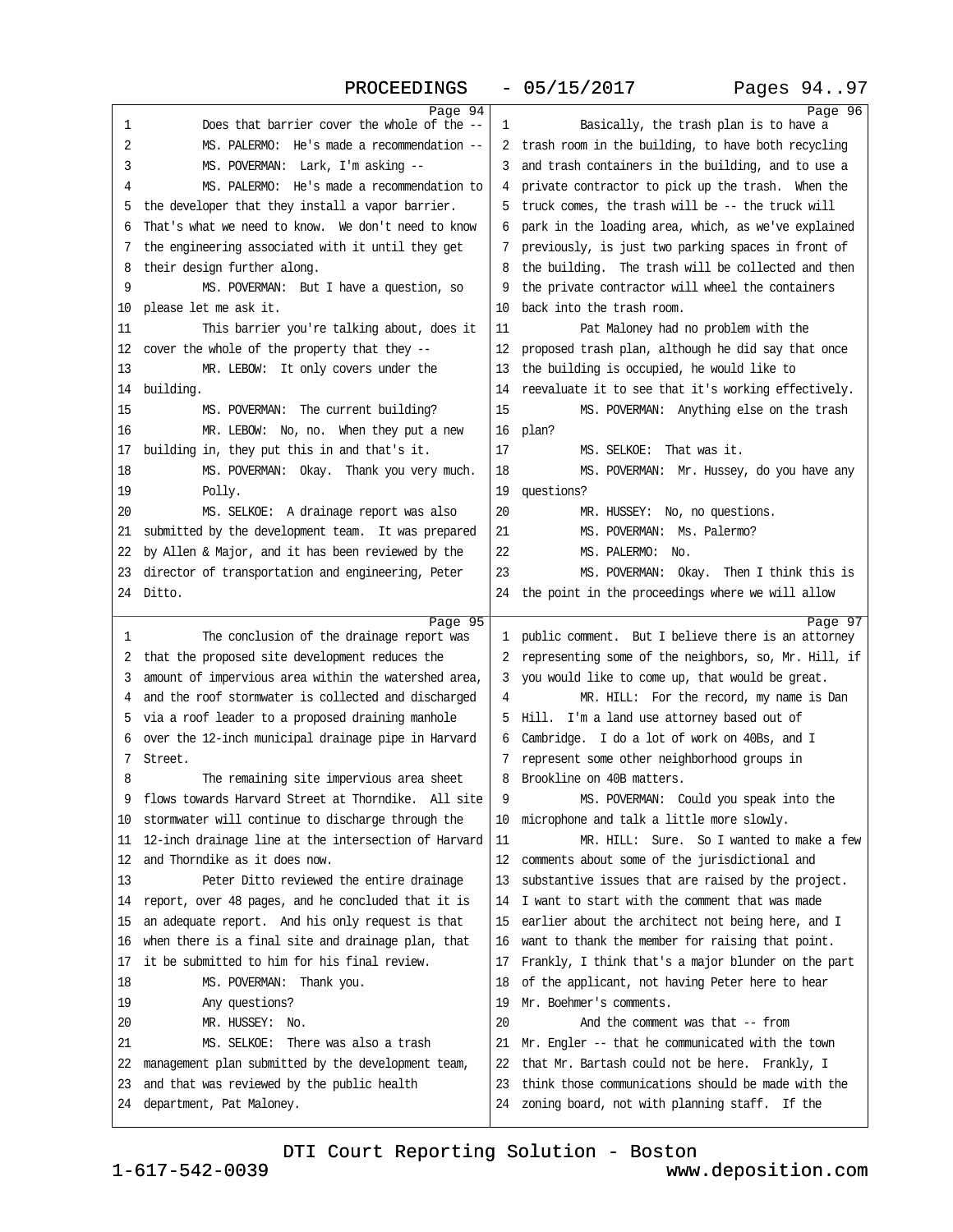| Page 98<br>1 zoning board wants Mr. Bartash here, that should be<br>1 it's less than 25 percent.<br>2 the prerogative of the zoning board.<br>2<br>MS. POVERMAN: Well, we can determine later<br>3<br>And I think it speaks to this greater issue<br>3 whether you round up, but that's a good point.<br>4 we have in Brookline. And what's really unfortunate<br>MR. HILL: Yeah. I'm not expecting answers<br>4<br>5 is that we have a gold rush of 40B applications in<br>5 right now. I just want to raise some points.<br>6 Brookline right now. And unfortunately the state,<br>6<br>With respect to some of the substantive<br>7 DHCD, has put this town in a very uncomfortable<br>7 issues that are facing this project, I know traffic<br>8 isn't on the agenda for tonight, but I wanted to<br>8 position of having to deal with all of these 40B<br>9 applications at once. And I don't blame the town at<br>9 raise it so that at least the applicant can have<br>10 advanced notice of these issues.<br>10 all. It's really the state that's put us in this<br>11<br>We feel there's still some significant<br>11 position of having to be susceptible to all these<br>12 predatory 40B projects all at once, and I think<br>12 sight-distance issues here with the project. I know<br>13 that's shameful on the state's part. I just want to<br>13 they attempted to address some of these. We feel<br>14 there's an issue with the intersection of Thorndike<br>14 make that point up front.<br>15 and Harvard, with the garage, and the sidewalk and<br>15<br>I want to move on now to the jurisdictional<br>16 issues. One issue that we flagged --<br>16 garage on Thorndike Street.<br>17<br>To illustrate the Thorndike at Harvard<br>17<br>MS. POVERMAN: I do want to point out, this<br>18 is not a legal argument, so if you could be really<br>18 intersection, the issue here is they're measuring<br>19 quick through these issues, that would be fantastic.<br>19 sight distance from a point in Thorndike Street<br>MR. HILL: Sure. So the first issue is<br>20<br>20 that's on the other side of that crosswalk. So you<br>21 can see from this diagram that the stop bar is<br>21 this issue with site control. It's a prerequisite<br>22 of 40B. The applicant stated in their application<br>22 located to the right by several feet from where that<br>23 that there's a lease on the property. This lease --<br>23 sight line -- where the sight distance is measured.<br>24 the applicant claims that the lease is in breach by<br>24 That's not the correct way to measure sight<br>Page 99<br>Page 101<br>1 the tenant. MassHousing has required that the<br>1 distance. This is the correct way to measure sight<br>2 distance: the black line from where the bar is. In<br>2 applicant produce evidence that the lease has been<br>3 terminated.<br>3 fact, it's not where the bar is. It's several feet<br>4 behind the bar. That's where the driver sees the<br>So I guess I have a question. It doesn't<br>4<br>5 have to be answered right now, but I want to make a<br>5 traffic.<br>MS. POVERMAN: I think it would be better<br>6 point and basically ask the board to ask the<br>6<br>7 applicant to provide proof that this lease is, in<br>7 to bring this up when we're talking about traffic,<br>8 fact, terminated. I guess I would ask if the tenant<br>8 so this is -- you have an absolute right to address<br>9 shares the same sentiment as the applicant, that the<br>9 this, but better at the time that the topic is being<br>10 addressed. So I don't want to --<br>10 tenant is, in fact, in breach of that lease.<br>11 Because if it's not, then that's a major problem and<br>11<br>MS. SELKOE: And if you get me your<br>12 this applicant truly doesn't have standing to even<br>12 comments, I can get them to our peer reviewer.<br>13 apply for a 40B permit if there is inadequate site<br>13<br>MR. HILL: Okay. We'll bring it up then.<br>14 control due to a lease.<br>14<br>MS. POVERMAN: Noise, as well, is something<br>15 that we will address.<br>15<br>MS. SELKOE: They got a PEL.<br>MR. HILL: The other jurisdictional<br>MR. HILL: You don't want to talk about<br>16<br>16<br>17 question I have is on the affordability of ratio.<br>17 noise?<br>18 Are we still at 17 units with this project?<br>18<br>MS. SELKOE: Not as it applies to the<br>MS. POVERMAN: Yes.<br>19 lifts.<br>19<br>20<br>20<br>MR. HILL: Yeah. So MassHousing requires<br>MR. HILL: Okay. That's your prerogative.<br>21 there to be 25 percent of the units be affordable.<br>21<br>Shadows: A shadow study was submitted by<br>22 My math says that that's five not four. So this<br>22 the applicant. I think this is within the scope of<br>23 project, I believe, is proposing four affordable<br>23 tonight's hearing. This project would be casting<br>24 units. Four divided by seventeen is greater than --<br>24 shadows basically all year long on 78 Thorndike |          |
|----------------------------------------------------------------------------------------------------------------------------------------------------------------------------------------------------------------------------------------------------------------------------------------------------------------------------------------------------------------------------------------------------------------------------------------------------------------------------------------------------------------------------------------------------------------------------------------------------------------------------------------------------------------------------------------------------------------------------------------------------------------------------------------------------------------------------------------------------------------------------------------------------------------------------------------------------------------------------------------------------------------------------------------------------------------------------------------------------------------------------------------------------------------------------------------------------------------------------------------------------------------------------------------------------------------------------------------------------------------------------------------------------------------------------------------------------------------------------------------------------------------------------------------------------------------------------------------------------------------------------------------------------------------------------------------------------------------------------------------------------------------------------------------------------------------------------------------------------------------------------------------------------------------------------------------------------------------------------------------------------------------------------------------------------------------------------------------------------------------------------------------------------------------------------------------------------------------------------------------------------------------------------------------------------------------------------------------------------------------------------------------------------------------------------------------------------------------------------------------------------------------------------------------------------------------------------------------------------------------------------------------------------------------------------------------------------------------------------------------------------------------------------------------------------------------------------------------------------------------------------------------------------------------------------------------------------------------------------------------------------------------------------------------------------------------------------------------------------------------------------------------------------------------------------------------------------------------------------------------------------------------------------------------------------------------------------------------------------------------------------------------------------------------------------------------------------------------------------------------------------------------------------------------------------------------------------------------------------------------------------------------------------------------------------------------------------------------------------------------------------------------------------------------------------------------------------------------------------------------------------------------------------------------------------------------------------------------------------------------------------------------------------------------------------------------------------------------------------------------------------------------------------------------------------------------------------------------------------------------------------------------------------------------------------------------------------------------------------------------------------------------------------------------------------------------------------------------------------------------------------------------------------------------------------------------------------------------------------------------------------------------------------------------------------------------------------------------------------------------------------------------------------------------------------------------------------------------------------------------------------------------------------------------------------------------------------------------------------------------------------------------------------------------|----------|
|                                                                                                                                                                                                                                                                                                                                                                                                                                                                                                                                                                                                                                                                                                                                                                                                                                                                                                                                                                                                                                                                                                                                                                                                                                                                                                                                                                                                                                                                                                                                                                                                                                                                                                                                                                                                                                                                                                                                                                                                                                                                                                                                                                                                                                                                                                                                                                                                                                                                                                                                                                                                                                                                                                                                                                                                                                                                                                                                                                                                                                                                                                                                                                                                                                                                                                                                                                                                                                                                                                                                                                                                                                                                                                                                                                                                                                                                                                                                                                                                                                                                                                                                                                                                                                                                                                                                                                                                                                                                                                                                                                                                                                                                                                                                                                                                                                                                                                                                                                                                                                        | Page 100 |
|                                                                                                                                                                                                                                                                                                                                                                                                                                                                                                                                                                                                                                                                                                                                                                                                                                                                                                                                                                                                                                                                                                                                                                                                                                                                                                                                                                                                                                                                                                                                                                                                                                                                                                                                                                                                                                                                                                                                                                                                                                                                                                                                                                                                                                                                                                                                                                                                                                                                                                                                                                                                                                                                                                                                                                                                                                                                                                                                                                                                                                                                                                                                                                                                                                                                                                                                                                                                                                                                                                                                                                                                                                                                                                                                                                                                                                                                                                                                                                                                                                                                                                                                                                                                                                                                                                                                                                                                                                                                                                                                                                                                                                                                                                                                                                                                                                                                                                                                                                                                                                        |          |
|                                                                                                                                                                                                                                                                                                                                                                                                                                                                                                                                                                                                                                                                                                                                                                                                                                                                                                                                                                                                                                                                                                                                                                                                                                                                                                                                                                                                                                                                                                                                                                                                                                                                                                                                                                                                                                                                                                                                                                                                                                                                                                                                                                                                                                                                                                                                                                                                                                                                                                                                                                                                                                                                                                                                                                                                                                                                                                                                                                                                                                                                                                                                                                                                                                                                                                                                                                                                                                                                                                                                                                                                                                                                                                                                                                                                                                                                                                                                                                                                                                                                                                                                                                                                                                                                                                                                                                                                                                                                                                                                                                                                                                                                                                                                                                                                                                                                                                                                                                                                                                        |          |
|                                                                                                                                                                                                                                                                                                                                                                                                                                                                                                                                                                                                                                                                                                                                                                                                                                                                                                                                                                                                                                                                                                                                                                                                                                                                                                                                                                                                                                                                                                                                                                                                                                                                                                                                                                                                                                                                                                                                                                                                                                                                                                                                                                                                                                                                                                                                                                                                                                                                                                                                                                                                                                                                                                                                                                                                                                                                                                                                                                                                                                                                                                                                                                                                                                                                                                                                                                                                                                                                                                                                                                                                                                                                                                                                                                                                                                                                                                                                                                                                                                                                                                                                                                                                                                                                                                                                                                                                                                                                                                                                                                                                                                                                                                                                                                                                                                                                                                                                                                                                                                        |          |
|                                                                                                                                                                                                                                                                                                                                                                                                                                                                                                                                                                                                                                                                                                                                                                                                                                                                                                                                                                                                                                                                                                                                                                                                                                                                                                                                                                                                                                                                                                                                                                                                                                                                                                                                                                                                                                                                                                                                                                                                                                                                                                                                                                                                                                                                                                                                                                                                                                                                                                                                                                                                                                                                                                                                                                                                                                                                                                                                                                                                                                                                                                                                                                                                                                                                                                                                                                                                                                                                                                                                                                                                                                                                                                                                                                                                                                                                                                                                                                                                                                                                                                                                                                                                                                                                                                                                                                                                                                                                                                                                                                                                                                                                                                                                                                                                                                                                                                                                                                                                                                        |          |
|                                                                                                                                                                                                                                                                                                                                                                                                                                                                                                                                                                                                                                                                                                                                                                                                                                                                                                                                                                                                                                                                                                                                                                                                                                                                                                                                                                                                                                                                                                                                                                                                                                                                                                                                                                                                                                                                                                                                                                                                                                                                                                                                                                                                                                                                                                                                                                                                                                                                                                                                                                                                                                                                                                                                                                                                                                                                                                                                                                                                                                                                                                                                                                                                                                                                                                                                                                                                                                                                                                                                                                                                                                                                                                                                                                                                                                                                                                                                                                                                                                                                                                                                                                                                                                                                                                                                                                                                                                                                                                                                                                                                                                                                                                                                                                                                                                                                                                                                                                                                                                        |          |
|                                                                                                                                                                                                                                                                                                                                                                                                                                                                                                                                                                                                                                                                                                                                                                                                                                                                                                                                                                                                                                                                                                                                                                                                                                                                                                                                                                                                                                                                                                                                                                                                                                                                                                                                                                                                                                                                                                                                                                                                                                                                                                                                                                                                                                                                                                                                                                                                                                                                                                                                                                                                                                                                                                                                                                                                                                                                                                                                                                                                                                                                                                                                                                                                                                                                                                                                                                                                                                                                                                                                                                                                                                                                                                                                                                                                                                                                                                                                                                                                                                                                                                                                                                                                                                                                                                                                                                                                                                                                                                                                                                                                                                                                                                                                                                                                                                                                                                                                                                                                                                        |          |
|                                                                                                                                                                                                                                                                                                                                                                                                                                                                                                                                                                                                                                                                                                                                                                                                                                                                                                                                                                                                                                                                                                                                                                                                                                                                                                                                                                                                                                                                                                                                                                                                                                                                                                                                                                                                                                                                                                                                                                                                                                                                                                                                                                                                                                                                                                                                                                                                                                                                                                                                                                                                                                                                                                                                                                                                                                                                                                                                                                                                                                                                                                                                                                                                                                                                                                                                                                                                                                                                                                                                                                                                                                                                                                                                                                                                                                                                                                                                                                                                                                                                                                                                                                                                                                                                                                                                                                                                                                                                                                                                                                                                                                                                                                                                                                                                                                                                                                                                                                                                                                        |          |
|                                                                                                                                                                                                                                                                                                                                                                                                                                                                                                                                                                                                                                                                                                                                                                                                                                                                                                                                                                                                                                                                                                                                                                                                                                                                                                                                                                                                                                                                                                                                                                                                                                                                                                                                                                                                                                                                                                                                                                                                                                                                                                                                                                                                                                                                                                                                                                                                                                                                                                                                                                                                                                                                                                                                                                                                                                                                                                                                                                                                                                                                                                                                                                                                                                                                                                                                                                                                                                                                                                                                                                                                                                                                                                                                                                                                                                                                                                                                                                                                                                                                                                                                                                                                                                                                                                                                                                                                                                                                                                                                                                                                                                                                                                                                                                                                                                                                                                                                                                                                                                        |          |
|                                                                                                                                                                                                                                                                                                                                                                                                                                                                                                                                                                                                                                                                                                                                                                                                                                                                                                                                                                                                                                                                                                                                                                                                                                                                                                                                                                                                                                                                                                                                                                                                                                                                                                                                                                                                                                                                                                                                                                                                                                                                                                                                                                                                                                                                                                                                                                                                                                                                                                                                                                                                                                                                                                                                                                                                                                                                                                                                                                                                                                                                                                                                                                                                                                                                                                                                                                                                                                                                                                                                                                                                                                                                                                                                                                                                                                                                                                                                                                                                                                                                                                                                                                                                                                                                                                                                                                                                                                                                                                                                                                                                                                                                                                                                                                                                                                                                                                                                                                                                                                        |          |
|                                                                                                                                                                                                                                                                                                                                                                                                                                                                                                                                                                                                                                                                                                                                                                                                                                                                                                                                                                                                                                                                                                                                                                                                                                                                                                                                                                                                                                                                                                                                                                                                                                                                                                                                                                                                                                                                                                                                                                                                                                                                                                                                                                                                                                                                                                                                                                                                                                                                                                                                                                                                                                                                                                                                                                                                                                                                                                                                                                                                                                                                                                                                                                                                                                                                                                                                                                                                                                                                                                                                                                                                                                                                                                                                                                                                                                                                                                                                                                                                                                                                                                                                                                                                                                                                                                                                                                                                                                                                                                                                                                                                                                                                                                                                                                                                                                                                                                                                                                                                                                        |          |
|                                                                                                                                                                                                                                                                                                                                                                                                                                                                                                                                                                                                                                                                                                                                                                                                                                                                                                                                                                                                                                                                                                                                                                                                                                                                                                                                                                                                                                                                                                                                                                                                                                                                                                                                                                                                                                                                                                                                                                                                                                                                                                                                                                                                                                                                                                                                                                                                                                                                                                                                                                                                                                                                                                                                                                                                                                                                                                                                                                                                                                                                                                                                                                                                                                                                                                                                                                                                                                                                                                                                                                                                                                                                                                                                                                                                                                                                                                                                                                                                                                                                                                                                                                                                                                                                                                                                                                                                                                                                                                                                                                                                                                                                                                                                                                                                                                                                                                                                                                                                                                        |          |
|                                                                                                                                                                                                                                                                                                                                                                                                                                                                                                                                                                                                                                                                                                                                                                                                                                                                                                                                                                                                                                                                                                                                                                                                                                                                                                                                                                                                                                                                                                                                                                                                                                                                                                                                                                                                                                                                                                                                                                                                                                                                                                                                                                                                                                                                                                                                                                                                                                                                                                                                                                                                                                                                                                                                                                                                                                                                                                                                                                                                                                                                                                                                                                                                                                                                                                                                                                                                                                                                                                                                                                                                                                                                                                                                                                                                                                                                                                                                                                                                                                                                                                                                                                                                                                                                                                                                                                                                                                                                                                                                                                                                                                                                                                                                                                                                                                                                                                                                                                                                                                        |          |
|                                                                                                                                                                                                                                                                                                                                                                                                                                                                                                                                                                                                                                                                                                                                                                                                                                                                                                                                                                                                                                                                                                                                                                                                                                                                                                                                                                                                                                                                                                                                                                                                                                                                                                                                                                                                                                                                                                                                                                                                                                                                                                                                                                                                                                                                                                                                                                                                                                                                                                                                                                                                                                                                                                                                                                                                                                                                                                                                                                                                                                                                                                                                                                                                                                                                                                                                                                                                                                                                                                                                                                                                                                                                                                                                                                                                                                                                                                                                                                                                                                                                                                                                                                                                                                                                                                                                                                                                                                                                                                                                                                                                                                                                                                                                                                                                                                                                                                                                                                                                                                        |          |
|                                                                                                                                                                                                                                                                                                                                                                                                                                                                                                                                                                                                                                                                                                                                                                                                                                                                                                                                                                                                                                                                                                                                                                                                                                                                                                                                                                                                                                                                                                                                                                                                                                                                                                                                                                                                                                                                                                                                                                                                                                                                                                                                                                                                                                                                                                                                                                                                                                                                                                                                                                                                                                                                                                                                                                                                                                                                                                                                                                                                                                                                                                                                                                                                                                                                                                                                                                                                                                                                                                                                                                                                                                                                                                                                                                                                                                                                                                                                                                                                                                                                                                                                                                                                                                                                                                                                                                                                                                                                                                                                                                                                                                                                                                                                                                                                                                                                                                                                                                                                                                        |          |
|                                                                                                                                                                                                                                                                                                                                                                                                                                                                                                                                                                                                                                                                                                                                                                                                                                                                                                                                                                                                                                                                                                                                                                                                                                                                                                                                                                                                                                                                                                                                                                                                                                                                                                                                                                                                                                                                                                                                                                                                                                                                                                                                                                                                                                                                                                                                                                                                                                                                                                                                                                                                                                                                                                                                                                                                                                                                                                                                                                                                                                                                                                                                                                                                                                                                                                                                                                                                                                                                                                                                                                                                                                                                                                                                                                                                                                                                                                                                                                                                                                                                                                                                                                                                                                                                                                                                                                                                                                                                                                                                                                                                                                                                                                                                                                                                                                                                                                                                                                                                                                        |          |
|                                                                                                                                                                                                                                                                                                                                                                                                                                                                                                                                                                                                                                                                                                                                                                                                                                                                                                                                                                                                                                                                                                                                                                                                                                                                                                                                                                                                                                                                                                                                                                                                                                                                                                                                                                                                                                                                                                                                                                                                                                                                                                                                                                                                                                                                                                                                                                                                                                                                                                                                                                                                                                                                                                                                                                                                                                                                                                                                                                                                                                                                                                                                                                                                                                                                                                                                                                                                                                                                                                                                                                                                                                                                                                                                                                                                                                                                                                                                                                                                                                                                                                                                                                                                                                                                                                                                                                                                                                                                                                                                                                                                                                                                                                                                                                                                                                                                                                                                                                                                                                        |          |
|                                                                                                                                                                                                                                                                                                                                                                                                                                                                                                                                                                                                                                                                                                                                                                                                                                                                                                                                                                                                                                                                                                                                                                                                                                                                                                                                                                                                                                                                                                                                                                                                                                                                                                                                                                                                                                                                                                                                                                                                                                                                                                                                                                                                                                                                                                                                                                                                                                                                                                                                                                                                                                                                                                                                                                                                                                                                                                                                                                                                                                                                                                                                                                                                                                                                                                                                                                                                                                                                                                                                                                                                                                                                                                                                                                                                                                                                                                                                                                                                                                                                                                                                                                                                                                                                                                                                                                                                                                                                                                                                                                                                                                                                                                                                                                                                                                                                                                                                                                                                                                        |          |
|                                                                                                                                                                                                                                                                                                                                                                                                                                                                                                                                                                                                                                                                                                                                                                                                                                                                                                                                                                                                                                                                                                                                                                                                                                                                                                                                                                                                                                                                                                                                                                                                                                                                                                                                                                                                                                                                                                                                                                                                                                                                                                                                                                                                                                                                                                                                                                                                                                                                                                                                                                                                                                                                                                                                                                                                                                                                                                                                                                                                                                                                                                                                                                                                                                                                                                                                                                                                                                                                                                                                                                                                                                                                                                                                                                                                                                                                                                                                                                                                                                                                                                                                                                                                                                                                                                                                                                                                                                                                                                                                                                                                                                                                                                                                                                                                                                                                                                                                                                                                                                        |          |
|                                                                                                                                                                                                                                                                                                                                                                                                                                                                                                                                                                                                                                                                                                                                                                                                                                                                                                                                                                                                                                                                                                                                                                                                                                                                                                                                                                                                                                                                                                                                                                                                                                                                                                                                                                                                                                                                                                                                                                                                                                                                                                                                                                                                                                                                                                                                                                                                                                                                                                                                                                                                                                                                                                                                                                                                                                                                                                                                                                                                                                                                                                                                                                                                                                                                                                                                                                                                                                                                                                                                                                                                                                                                                                                                                                                                                                                                                                                                                                                                                                                                                                                                                                                                                                                                                                                                                                                                                                                                                                                                                                                                                                                                                                                                                                                                                                                                                                                                                                                                                                        |          |
|                                                                                                                                                                                                                                                                                                                                                                                                                                                                                                                                                                                                                                                                                                                                                                                                                                                                                                                                                                                                                                                                                                                                                                                                                                                                                                                                                                                                                                                                                                                                                                                                                                                                                                                                                                                                                                                                                                                                                                                                                                                                                                                                                                                                                                                                                                                                                                                                                                                                                                                                                                                                                                                                                                                                                                                                                                                                                                                                                                                                                                                                                                                                                                                                                                                                                                                                                                                                                                                                                                                                                                                                                                                                                                                                                                                                                                                                                                                                                                                                                                                                                                                                                                                                                                                                                                                                                                                                                                                                                                                                                                                                                                                                                                                                                                                                                                                                                                                                                                                                                                        |          |
|                                                                                                                                                                                                                                                                                                                                                                                                                                                                                                                                                                                                                                                                                                                                                                                                                                                                                                                                                                                                                                                                                                                                                                                                                                                                                                                                                                                                                                                                                                                                                                                                                                                                                                                                                                                                                                                                                                                                                                                                                                                                                                                                                                                                                                                                                                                                                                                                                                                                                                                                                                                                                                                                                                                                                                                                                                                                                                                                                                                                                                                                                                                                                                                                                                                                                                                                                                                                                                                                                                                                                                                                                                                                                                                                                                                                                                                                                                                                                                                                                                                                                                                                                                                                                                                                                                                                                                                                                                                                                                                                                                                                                                                                                                                                                                                                                                                                                                                                                                                                                                        |          |
|                                                                                                                                                                                                                                                                                                                                                                                                                                                                                                                                                                                                                                                                                                                                                                                                                                                                                                                                                                                                                                                                                                                                                                                                                                                                                                                                                                                                                                                                                                                                                                                                                                                                                                                                                                                                                                                                                                                                                                                                                                                                                                                                                                                                                                                                                                                                                                                                                                                                                                                                                                                                                                                                                                                                                                                                                                                                                                                                                                                                                                                                                                                                                                                                                                                                                                                                                                                                                                                                                                                                                                                                                                                                                                                                                                                                                                                                                                                                                                                                                                                                                                                                                                                                                                                                                                                                                                                                                                                                                                                                                                                                                                                                                                                                                                                                                                                                                                                                                                                                                                        |          |
|                                                                                                                                                                                                                                                                                                                                                                                                                                                                                                                                                                                                                                                                                                                                                                                                                                                                                                                                                                                                                                                                                                                                                                                                                                                                                                                                                                                                                                                                                                                                                                                                                                                                                                                                                                                                                                                                                                                                                                                                                                                                                                                                                                                                                                                                                                                                                                                                                                                                                                                                                                                                                                                                                                                                                                                                                                                                                                                                                                                                                                                                                                                                                                                                                                                                                                                                                                                                                                                                                                                                                                                                                                                                                                                                                                                                                                                                                                                                                                                                                                                                                                                                                                                                                                                                                                                                                                                                                                                                                                                                                                                                                                                                                                                                                                                                                                                                                                                                                                                                                                        |          |
|                                                                                                                                                                                                                                                                                                                                                                                                                                                                                                                                                                                                                                                                                                                                                                                                                                                                                                                                                                                                                                                                                                                                                                                                                                                                                                                                                                                                                                                                                                                                                                                                                                                                                                                                                                                                                                                                                                                                                                                                                                                                                                                                                                                                                                                                                                                                                                                                                                                                                                                                                                                                                                                                                                                                                                                                                                                                                                                                                                                                                                                                                                                                                                                                                                                                                                                                                                                                                                                                                                                                                                                                                                                                                                                                                                                                                                                                                                                                                                                                                                                                                                                                                                                                                                                                                                                                                                                                                                                                                                                                                                                                                                                                                                                                                                                                                                                                                                                                                                                                                                        |          |
|                                                                                                                                                                                                                                                                                                                                                                                                                                                                                                                                                                                                                                                                                                                                                                                                                                                                                                                                                                                                                                                                                                                                                                                                                                                                                                                                                                                                                                                                                                                                                                                                                                                                                                                                                                                                                                                                                                                                                                                                                                                                                                                                                                                                                                                                                                                                                                                                                                                                                                                                                                                                                                                                                                                                                                                                                                                                                                                                                                                                                                                                                                                                                                                                                                                                                                                                                                                                                                                                                                                                                                                                                                                                                                                                                                                                                                                                                                                                                                                                                                                                                                                                                                                                                                                                                                                                                                                                                                                                                                                                                                                                                                                                                                                                                                                                                                                                                                                                                                                                                                        |          |
|                                                                                                                                                                                                                                                                                                                                                                                                                                                                                                                                                                                                                                                                                                                                                                                                                                                                                                                                                                                                                                                                                                                                                                                                                                                                                                                                                                                                                                                                                                                                                                                                                                                                                                                                                                                                                                                                                                                                                                                                                                                                                                                                                                                                                                                                                                                                                                                                                                                                                                                                                                                                                                                                                                                                                                                                                                                                                                                                                                                                                                                                                                                                                                                                                                                                                                                                                                                                                                                                                                                                                                                                                                                                                                                                                                                                                                                                                                                                                                                                                                                                                                                                                                                                                                                                                                                                                                                                                                                                                                                                                                                                                                                                                                                                                                                                                                                                                                                                                                                                                                        |          |
|                                                                                                                                                                                                                                                                                                                                                                                                                                                                                                                                                                                                                                                                                                                                                                                                                                                                                                                                                                                                                                                                                                                                                                                                                                                                                                                                                                                                                                                                                                                                                                                                                                                                                                                                                                                                                                                                                                                                                                                                                                                                                                                                                                                                                                                                                                                                                                                                                                                                                                                                                                                                                                                                                                                                                                                                                                                                                                                                                                                                                                                                                                                                                                                                                                                                                                                                                                                                                                                                                                                                                                                                                                                                                                                                                                                                                                                                                                                                                                                                                                                                                                                                                                                                                                                                                                                                                                                                                                                                                                                                                                                                                                                                                                                                                                                                                                                                                                                                                                                                                                        |          |
|                                                                                                                                                                                                                                                                                                                                                                                                                                                                                                                                                                                                                                                                                                                                                                                                                                                                                                                                                                                                                                                                                                                                                                                                                                                                                                                                                                                                                                                                                                                                                                                                                                                                                                                                                                                                                                                                                                                                                                                                                                                                                                                                                                                                                                                                                                                                                                                                                                                                                                                                                                                                                                                                                                                                                                                                                                                                                                                                                                                                                                                                                                                                                                                                                                                                                                                                                                                                                                                                                                                                                                                                                                                                                                                                                                                                                                                                                                                                                                                                                                                                                                                                                                                                                                                                                                                                                                                                                                                                                                                                                                                                                                                                                                                                                                                                                                                                                                                                                                                                                                        |          |
|                                                                                                                                                                                                                                                                                                                                                                                                                                                                                                                                                                                                                                                                                                                                                                                                                                                                                                                                                                                                                                                                                                                                                                                                                                                                                                                                                                                                                                                                                                                                                                                                                                                                                                                                                                                                                                                                                                                                                                                                                                                                                                                                                                                                                                                                                                                                                                                                                                                                                                                                                                                                                                                                                                                                                                                                                                                                                                                                                                                                                                                                                                                                                                                                                                                                                                                                                                                                                                                                                                                                                                                                                                                                                                                                                                                                                                                                                                                                                                                                                                                                                                                                                                                                                                                                                                                                                                                                                                                                                                                                                                                                                                                                                                                                                                                                                                                                                                                                                                                                                                        |          |
|                                                                                                                                                                                                                                                                                                                                                                                                                                                                                                                                                                                                                                                                                                                                                                                                                                                                                                                                                                                                                                                                                                                                                                                                                                                                                                                                                                                                                                                                                                                                                                                                                                                                                                                                                                                                                                                                                                                                                                                                                                                                                                                                                                                                                                                                                                                                                                                                                                                                                                                                                                                                                                                                                                                                                                                                                                                                                                                                                                                                                                                                                                                                                                                                                                                                                                                                                                                                                                                                                                                                                                                                                                                                                                                                                                                                                                                                                                                                                                                                                                                                                                                                                                                                                                                                                                                                                                                                                                                                                                                                                                                                                                                                                                                                                                                                                                                                                                                                                                                                                                        |          |
|                                                                                                                                                                                                                                                                                                                                                                                                                                                                                                                                                                                                                                                                                                                                                                                                                                                                                                                                                                                                                                                                                                                                                                                                                                                                                                                                                                                                                                                                                                                                                                                                                                                                                                                                                                                                                                                                                                                                                                                                                                                                                                                                                                                                                                                                                                                                                                                                                                                                                                                                                                                                                                                                                                                                                                                                                                                                                                                                                                                                                                                                                                                                                                                                                                                                                                                                                                                                                                                                                                                                                                                                                                                                                                                                                                                                                                                                                                                                                                                                                                                                                                                                                                                                                                                                                                                                                                                                                                                                                                                                                                                                                                                                                                                                                                                                                                                                                                                                                                                                                                        |          |
|                                                                                                                                                                                                                                                                                                                                                                                                                                                                                                                                                                                                                                                                                                                                                                                                                                                                                                                                                                                                                                                                                                                                                                                                                                                                                                                                                                                                                                                                                                                                                                                                                                                                                                                                                                                                                                                                                                                                                                                                                                                                                                                                                                                                                                                                                                                                                                                                                                                                                                                                                                                                                                                                                                                                                                                                                                                                                                                                                                                                                                                                                                                                                                                                                                                                                                                                                                                                                                                                                                                                                                                                                                                                                                                                                                                                                                                                                                                                                                                                                                                                                                                                                                                                                                                                                                                                                                                                                                                                                                                                                                                                                                                                                                                                                                                                                                                                                                                                                                                                                                        |          |
|                                                                                                                                                                                                                                                                                                                                                                                                                                                                                                                                                                                                                                                                                                                                                                                                                                                                                                                                                                                                                                                                                                                                                                                                                                                                                                                                                                                                                                                                                                                                                                                                                                                                                                                                                                                                                                                                                                                                                                                                                                                                                                                                                                                                                                                                                                                                                                                                                                                                                                                                                                                                                                                                                                                                                                                                                                                                                                                                                                                                                                                                                                                                                                                                                                                                                                                                                                                                                                                                                                                                                                                                                                                                                                                                                                                                                                                                                                                                                                                                                                                                                                                                                                                                                                                                                                                                                                                                                                                                                                                                                                                                                                                                                                                                                                                                                                                                                                                                                                                                                                        |          |
|                                                                                                                                                                                                                                                                                                                                                                                                                                                                                                                                                                                                                                                                                                                                                                                                                                                                                                                                                                                                                                                                                                                                                                                                                                                                                                                                                                                                                                                                                                                                                                                                                                                                                                                                                                                                                                                                                                                                                                                                                                                                                                                                                                                                                                                                                                                                                                                                                                                                                                                                                                                                                                                                                                                                                                                                                                                                                                                                                                                                                                                                                                                                                                                                                                                                                                                                                                                                                                                                                                                                                                                                                                                                                                                                                                                                                                                                                                                                                                                                                                                                                                                                                                                                                                                                                                                                                                                                                                                                                                                                                                                                                                                                                                                                                                                                                                                                                                                                                                                                                                        |          |
|                                                                                                                                                                                                                                                                                                                                                                                                                                                                                                                                                                                                                                                                                                                                                                                                                                                                                                                                                                                                                                                                                                                                                                                                                                                                                                                                                                                                                                                                                                                                                                                                                                                                                                                                                                                                                                                                                                                                                                                                                                                                                                                                                                                                                                                                                                                                                                                                                                                                                                                                                                                                                                                                                                                                                                                                                                                                                                                                                                                                                                                                                                                                                                                                                                                                                                                                                                                                                                                                                                                                                                                                                                                                                                                                                                                                                                                                                                                                                                                                                                                                                                                                                                                                                                                                                                                                                                                                                                                                                                                                                                                                                                                                                                                                                                                                                                                                                                                                                                                                                                        |          |
|                                                                                                                                                                                                                                                                                                                                                                                                                                                                                                                                                                                                                                                                                                                                                                                                                                                                                                                                                                                                                                                                                                                                                                                                                                                                                                                                                                                                                                                                                                                                                                                                                                                                                                                                                                                                                                                                                                                                                                                                                                                                                                                                                                                                                                                                                                                                                                                                                                                                                                                                                                                                                                                                                                                                                                                                                                                                                                                                                                                                                                                                                                                                                                                                                                                                                                                                                                                                                                                                                                                                                                                                                                                                                                                                                                                                                                                                                                                                                                                                                                                                                                                                                                                                                                                                                                                                                                                                                                                                                                                                                                                                                                                                                                                                                                                                                                                                                                                                                                                                                                        |          |
|                                                                                                                                                                                                                                                                                                                                                                                                                                                                                                                                                                                                                                                                                                                                                                                                                                                                                                                                                                                                                                                                                                                                                                                                                                                                                                                                                                                                                                                                                                                                                                                                                                                                                                                                                                                                                                                                                                                                                                                                                                                                                                                                                                                                                                                                                                                                                                                                                                                                                                                                                                                                                                                                                                                                                                                                                                                                                                                                                                                                                                                                                                                                                                                                                                                                                                                                                                                                                                                                                                                                                                                                                                                                                                                                                                                                                                                                                                                                                                                                                                                                                                                                                                                                                                                                                                                                                                                                                                                                                                                                                                                                                                                                                                                                                                                                                                                                                                                                                                                                                                        |          |
|                                                                                                                                                                                                                                                                                                                                                                                                                                                                                                                                                                                                                                                                                                                                                                                                                                                                                                                                                                                                                                                                                                                                                                                                                                                                                                                                                                                                                                                                                                                                                                                                                                                                                                                                                                                                                                                                                                                                                                                                                                                                                                                                                                                                                                                                                                                                                                                                                                                                                                                                                                                                                                                                                                                                                                                                                                                                                                                                                                                                                                                                                                                                                                                                                                                                                                                                                                                                                                                                                                                                                                                                                                                                                                                                                                                                                                                                                                                                                                                                                                                                                                                                                                                                                                                                                                                                                                                                                                                                                                                                                                                                                                                                                                                                                                                                                                                                                                                                                                                                                                        |          |
|                                                                                                                                                                                                                                                                                                                                                                                                                                                                                                                                                                                                                                                                                                                                                                                                                                                                                                                                                                                                                                                                                                                                                                                                                                                                                                                                                                                                                                                                                                                                                                                                                                                                                                                                                                                                                                                                                                                                                                                                                                                                                                                                                                                                                                                                                                                                                                                                                                                                                                                                                                                                                                                                                                                                                                                                                                                                                                                                                                                                                                                                                                                                                                                                                                                                                                                                                                                                                                                                                                                                                                                                                                                                                                                                                                                                                                                                                                                                                                                                                                                                                                                                                                                                                                                                                                                                                                                                                                                                                                                                                                                                                                                                                                                                                                                                                                                                                                                                                                                                                                        |          |
|                                                                                                                                                                                                                                                                                                                                                                                                                                                                                                                                                                                                                                                                                                                                                                                                                                                                                                                                                                                                                                                                                                                                                                                                                                                                                                                                                                                                                                                                                                                                                                                                                                                                                                                                                                                                                                                                                                                                                                                                                                                                                                                                                                                                                                                                                                                                                                                                                                                                                                                                                                                                                                                                                                                                                                                                                                                                                                                                                                                                                                                                                                                                                                                                                                                                                                                                                                                                                                                                                                                                                                                                                                                                                                                                                                                                                                                                                                                                                                                                                                                                                                                                                                                                                                                                                                                                                                                                                                                                                                                                                                                                                                                                                                                                                                                                                                                                                                                                                                                                                                        |          |
|                                                                                                                                                                                                                                                                                                                                                                                                                                                                                                                                                                                                                                                                                                                                                                                                                                                                                                                                                                                                                                                                                                                                                                                                                                                                                                                                                                                                                                                                                                                                                                                                                                                                                                                                                                                                                                                                                                                                                                                                                                                                                                                                                                                                                                                                                                                                                                                                                                                                                                                                                                                                                                                                                                                                                                                                                                                                                                                                                                                                                                                                                                                                                                                                                                                                                                                                                                                                                                                                                                                                                                                                                                                                                                                                                                                                                                                                                                                                                                                                                                                                                                                                                                                                                                                                                                                                                                                                                                                                                                                                                                                                                                                                                                                                                                                                                                                                                                                                                                                                                                        |          |
|                                                                                                                                                                                                                                                                                                                                                                                                                                                                                                                                                                                                                                                                                                                                                                                                                                                                                                                                                                                                                                                                                                                                                                                                                                                                                                                                                                                                                                                                                                                                                                                                                                                                                                                                                                                                                                                                                                                                                                                                                                                                                                                                                                                                                                                                                                                                                                                                                                                                                                                                                                                                                                                                                                                                                                                                                                                                                                                                                                                                                                                                                                                                                                                                                                                                                                                                                                                                                                                                                                                                                                                                                                                                                                                                                                                                                                                                                                                                                                                                                                                                                                                                                                                                                                                                                                                                                                                                                                                                                                                                                                                                                                                                                                                                                                                                                                                                                                                                                                                                                                        |          |
|                                                                                                                                                                                                                                                                                                                                                                                                                                                                                                                                                                                                                                                                                                                                                                                                                                                                                                                                                                                                                                                                                                                                                                                                                                                                                                                                                                                                                                                                                                                                                                                                                                                                                                                                                                                                                                                                                                                                                                                                                                                                                                                                                                                                                                                                                                                                                                                                                                                                                                                                                                                                                                                                                                                                                                                                                                                                                                                                                                                                                                                                                                                                                                                                                                                                                                                                                                                                                                                                                                                                                                                                                                                                                                                                                                                                                                                                                                                                                                                                                                                                                                                                                                                                                                                                                                                                                                                                                                                                                                                                                                                                                                                                                                                                                                                                                                                                                                                                                                                                                                        |          |
|                                                                                                                                                                                                                                                                                                                                                                                                                                                                                                                                                                                                                                                                                                                                                                                                                                                                                                                                                                                                                                                                                                                                                                                                                                                                                                                                                                                                                                                                                                                                                                                                                                                                                                                                                                                                                                                                                                                                                                                                                                                                                                                                                                                                                                                                                                                                                                                                                                                                                                                                                                                                                                                                                                                                                                                                                                                                                                                                                                                                                                                                                                                                                                                                                                                                                                                                                                                                                                                                                                                                                                                                                                                                                                                                                                                                                                                                                                                                                                                                                                                                                                                                                                                                                                                                                                                                                                                                                                                                                                                                                                                                                                                                                                                                                                                                                                                                                                                                                                                                                                        |          |
|                                                                                                                                                                                                                                                                                                                                                                                                                                                                                                                                                                                                                                                                                                                                                                                                                                                                                                                                                                                                                                                                                                                                                                                                                                                                                                                                                                                                                                                                                                                                                                                                                                                                                                                                                                                                                                                                                                                                                                                                                                                                                                                                                                                                                                                                                                                                                                                                                                                                                                                                                                                                                                                                                                                                                                                                                                                                                                                                                                                                                                                                                                                                                                                                                                                                                                                                                                                                                                                                                                                                                                                                                                                                                                                                                                                                                                                                                                                                                                                                                                                                                                                                                                                                                                                                                                                                                                                                                                                                                                                                                                                                                                                                                                                                                                                                                                                                                                                                                                                                                                        |          |
|                                                                                                                                                                                                                                                                                                                                                                                                                                                                                                                                                                                                                                                                                                                                                                                                                                                                                                                                                                                                                                                                                                                                                                                                                                                                                                                                                                                                                                                                                                                                                                                                                                                                                                                                                                                                                                                                                                                                                                                                                                                                                                                                                                                                                                                                                                                                                                                                                                                                                                                                                                                                                                                                                                                                                                                                                                                                                                                                                                                                                                                                                                                                                                                                                                                                                                                                                                                                                                                                                                                                                                                                                                                                                                                                                                                                                                                                                                                                                                                                                                                                                                                                                                                                                                                                                                                                                                                                                                                                                                                                                                                                                                                                                                                                                                                                                                                                                                                                                                                                                                        |          |
|                                                                                                                                                                                                                                                                                                                                                                                                                                                                                                                                                                                                                                                                                                                                                                                                                                                                                                                                                                                                                                                                                                                                                                                                                                                                                                                                                                                                                                                                                                                                                                                                                                                                                                                                                                                                                                                                                                                                                                                                                                                                                                                                                                                                                                                                                                                                                                                                                                                                                                                                                                                                                                                                                                                                                                                                                                                                                                                                                                                                                                                                                                                                                                                                                                                                                                                                                                                                                                                                                                                                                                                                                                                                                                                                                                                                                                                                                                                                                                                                                                                                                                                                                                                                                                                                                                                                                                                                                                                                                                                                                                                                                                                                                                                                                                                                                                                                                                                                                                                                                                        |          |
|                                                                                                                                                                                                                                                                                                                                                                                                                                                                                                                                                                                                                                                                                                                                                                                                                                                                                                                                                                                                                                                                                                                                                                                                                                                                                                                                                                                                                                                                                                                                                                                                                                                                                                                                                                                                                                                                                                                                                                                                                                                                                                                                                                                                                                                                                                                                                                                                                                                                                                                                                                                                                                                                                                                                                                                                                                                                                                                                                                                                                                                                                                                                                                                                                                                                                                                                                                                                                                                                                                                                                                                                                                                                                                                                                                                                                                                                                                                                                                                                                                                                                                                                                                                                                                                                                                                                                                                                                                                                                                                                                                                                                                                                                                                                                                                                                                                                                                                                                                                                                                        |          |
|                                                                                                                                                                                                                                                                                                                                                                                                                                                                                                                                                                                                                                                                                                                                                                                                                                                                                                                                                                                                                                                                                                                                                                                                                                                                                                                                                                                                                                                                                                                                                                                                                                                                                                                                                                                                                                                                                                                                                                                                                                                                                                                                                                                                                                                                                                                                                                                                                                                                                                                                                                                                                                                                                                                                                                                                                                                                                                                                                                                                                                                                                                                                                                                                                                                                                                                                                                                                                                                                                                                                                                                                                                                                                                                                                                                                                                                                                                                                                                                                                                                                                                                                                                                                                                                                                                                                                                                                                                                                                                                                                                                                                                                                                                                                                                                                                                                                                                                                                                                                                                        |          |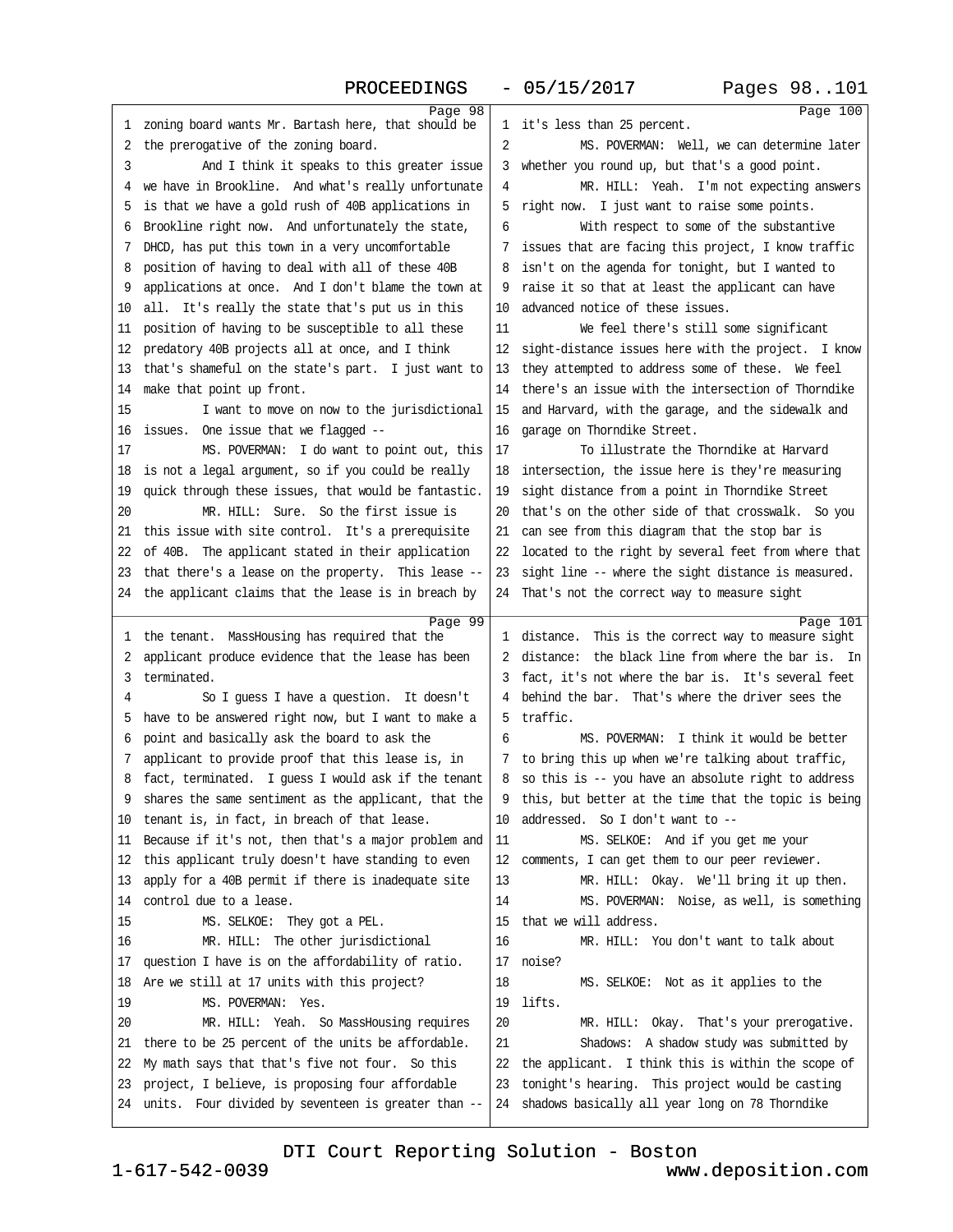| Page 102                                                                                                   |                                                                                                                 | Page 104 |
|------------------------------------------------------------------------------------------------------------|-----------------------------------------------------------------------------------------------------------------|----------|
| 1 Street. It was interesting, there was a lot of                                                           | 1 very minimal setbacks on Thomdike and Harvard                                                                 |          |
| 2 emphasis on Harvard Street being shadowed. And that                                                      | 2 Street and a very minimal setback to the abutter at                                                           |          |
| 3 is correct. But the impacts on this direct abutter                                                       | 3 78 Thorndike Street. So we feel that the board of                                                             |          |
| 4 are quite shocking.                                                                                      | 4 selectmen and the planning board got it right, that                                                           |          |
| 5<br>I want to talk about the loading zone                                                                 | 5 this project is far too intense and dense for this                                                            |          |
| 6 briefly, since that was brought up. It seems to me                                                       | 6 specific property.                                                                                            |          |
| 7 that what the applicant is proposing here is to ask                                                      | 7<br>And even the Davis Square peer reviewer                                                                    |          |
| 8 the Town of Brookline to basically give them a                                                           | 8 stated some of these concerns. Although he wasn't                                                             |          |
| 9 license to use a portion of the right of way, the                                                        | 9 concerned about the height, he was concerned about                                                            |          |
| 10 public way --                                                                                           | 10 setbacks, he was concerned about mechanical                                                                  |          |
| 11<br>MS. SELKOE: You know, again, Peter Ditto                                                             | 11 equipment not being fully delineated and all the                                                             |          |
| 12 will be present June 7th when we're discussing the                                                      | 12 impacts being fully characterized. So we do                                                                  |          |
| 13 traffic issues, and he's the one --                                                                     | 13 support, you know, those comments by the peer                                                                |          |
| 14<br>MS. POVERMAN: Polly, I actually find this                                                            | 14 reviewer.                                                                                                    |          |
| 15 helpful if it's brought up. So if it's just raised,                                                     | 15<br>I want to go back to the -- well, I have a                                                                |          |
| 16 that's fine and then moved on.                                                                          | 16 comment about the commercial use. Maybe that's not                                                           |          |
| 17<br>MS. PALERMO: Except the issue is being                                                               | 17 appropriate.                                                                                                 |          |
| 18 represented in a very odd way. Based on what we                                                         | 18<br>MS. POVERMAN: You mean the retail use?                                                                    |          |
| 19 were told, there is no request on the part of the                                                       | 19<br>MR. HILL: Yeah, the retail use. This is                                                                   |          |
| 20 developer to establish an easement for the use of                                                       | 20 chapter 40B. This is a statute that's intended to                                                            |          |
| 21 the space as a loading zone. They're simply saying                                                      | 21 provide zoning relief for affordable housing, not                                                            |          |
| 22 it could be a location that is a shared loading                                                         | 22 for commercial uses. And I question how appropriate                                                          |          |
| 23 zone. So I agree. I think we need Peter Ditto.                                                          | 23 it is for the applicant to be seeking significant                                                            |          |
| 24<br>MS. POVERMAN: Yeah. If it's raised as an                                                             | 24 zoning relief for a project that includes a                                                                  |          |
|                                                                                                            |                                                                                                                 |          |
| Page 103<br>1 issue, then we can move on. Thank you.                                                       | 1 first-floor retail space that otherwise would have                                                            | Page 105 |
| 2<br>MR. HILL: Thank you.                                                                                  | 2 to comply with Brookline's zoning requirements,                                                               |          |
| 3<br>MS. POVERMAN: And density, that's fine.                                                               | 3 design review requirements, parking requirements,                                                             |          |
| MR. HILL: I guess I'm confused what's in<br>4                                                              | 4 loading requirements. It strikes me that that -- I                                                            |          |
| 5 the scope and what's not.                                                                                | 5 think the board should get some legal advice on that                                                          |          |
| 6<br>MS. POVERMAN: Site design is absolutely in                                                            | 6 specific issue. You don't have to take my advice,                                                             |          |
| 7 the scope. I can understand your frustration.                                                            | 7 but this strikes me as being outside the scope of                                                             |          |
| MR. HILL: All right. So, you know,<br>8                                                                    | 8 the zoning board's authority to be granting these                                                             |          |
| 9 frankly, we feel that the issues that were raised by                                                     | 9 kind of waivers to this extent for a commercial use                                                           |          |
| 10 the planning board, the issues raised by the board                                                      | 10 on a 40B.                                                                                                    |          |
| 11 of selectmen, the preservation committee were all                                                       | MS. POVERMAN: Okay. Thank you very much.<br>11                                                                  |          |
| 12 germane. This project is ultimately just too dense                                                      | 12<br>What I will ask you to do -- we will now                                                                  |          |
| 13 for the site. There was talk tonight about the                                                          | 13 hear people from the neighborhood. What I would                                                              |          |
| 14 height being okay. I think I heard Mr. Boehmer say                                                      | 14 like to ask is that the developer please not talk                                                            |          |
| 15 he wasn't concerned about the height.                                                                   | 15 amongst himself.                                                                                             |          |
| I think the neighbors and folks who live in<br>16                                                          | 16<br>Mr. Danesh, Mr. Danesh, if you have                                                                       |          |
| 17 this area and visit this area would say it needs to                                                     | 17 something to say, would you please say it outside of                                                         |          |
| 18 be seen in context. The height needs to be seen                                                         | 18 the hearing room. Thank you.                                                                                 |          |
| 19 holistically with the other dimensional                                                                 | 19<br>If you would like to say something, please                                                                |          |
| 20 nonconformities, specifically the setbacks. A                                                           | 20 come up to the microphone, identify yourself. Line                                                           |          |
| 21 height of four stories might be acceptable on a                                                         | 21 up. That would be great. Identify yourself.                                                                  |          |
| 22 property that's much larger where there's open space                                                    | 22 Please address the issues we discussed today. If                                                             |          |
|                                                                                                            |                                                                                                                 |          |
|                                                                                                            |                                                                                                                 |          |
| 23 and where there is more setbacks to the street.<br>24 This property provides essentially zero setbacks, | 23 you agree with something that was said before, just<br>24 say, I agree with Ms. or Mr. X. It's getting late, |          |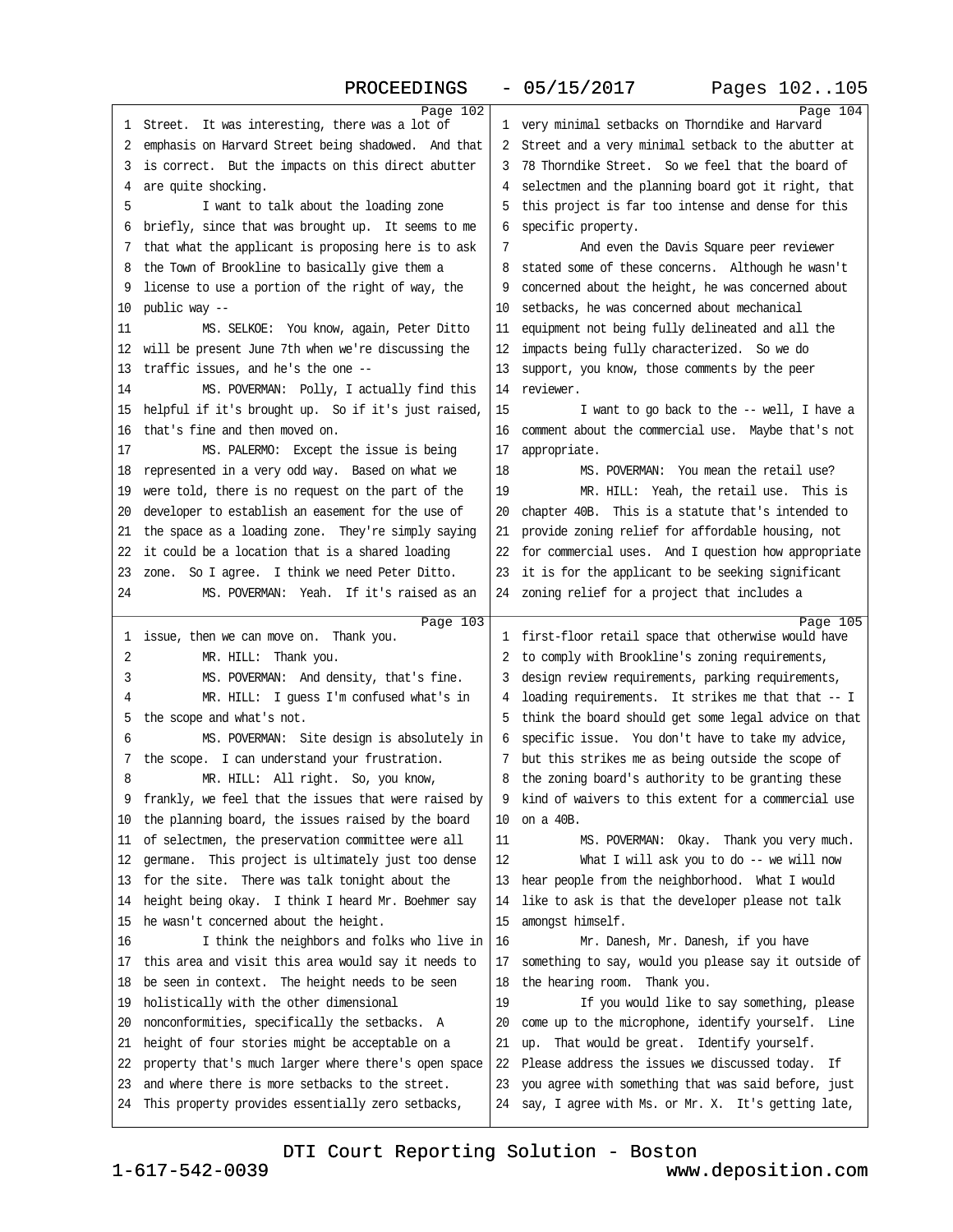| Page 106                                               |                                                         | Page 108 |
|--------------------------------------------------------|---------------------------------------------------------|----------|
| 1 so brevity would be appreciated. And again, please   | 1 encourage people to go out to the site and take a     |          |
| 2 try to address the issues at hand. Thank you.        | 2 look at it. That's it.                                |          |
| MS. ECHELMAN: My name is Janet Echelman.<br>3          | 3<br>MS. POVERMAN: Thank you very much.                 |          |
| 4 I am a visiting professor in the department of       | MR. LEPSON: Hi. My name is Bob Lepson.<br>4             |          |
| 5 architecture at MIT and a resident and owner at      | 5 I'm a new town meeting member in Precinct 9. I live   |          |
| 6 64 Coolidge Street.                                  | 6 on Thorndike Street.                                  |          |
| 7<br>I took these photos today. This is the            | 7<br>First the comment I'd like to make -- as I         |          |
| 8 view from where I eat dinner every night with my     | 8 was sitting here watching what just transpired over   |          |
| 9 family, and this is the impact of the shadow and     | 9 the last five minutes while Mr. Hill was talking, I   |          |
| 10 blocking the view of this proposed lack of setbacks | 10 was dismayed and very, very upset at how Mr. Hill    |          |
| 11 on Harvard Street.                                  | 11 was treated. He is -- this is part of the public     |          |
| 12<br>MS. POVERMAN: I'm not sure what we're            | 12 comment, and his comments were dismissed one, after  |          |
| 13 looking at. I'm sorry.                              | 13 another, after another. And I think that was highly  |          |
| 14<br>MS. ECHELMAN: Okay. So this is looking -         | 14 inappropriate, and I don't feel that that was the    |          |
| 15 this is Shimon's gas station, and this, the white   | 15 way that the public should be treated. That's        |          |
| 16 picket fence.                                       | 16 number one, and I want to put that on record.        |          |
| 17<br>MS. POVERMAN: Why don't you bring it up?         | 17<br>I also want to just comment about the             |          |
| 18<br>MS. ECHELMAN: I'll bring it up.                  | 18 setbacks, for sure. It is too large of a building    |          |
| 19<br>The white picket fence -- okay. So here we       | 19 for too small of a space. And it's been said time    |          |
| 20 are looking at Shimon's gas station and the white   | 20 and time again, hearing after hearing. That cannot   |          |
| 21 picket fence. Here's the before and after. So this  | 21 be emphasized more than that.                        |          |
| 22 white picket fence, and I'll show people, is the    | 22                                                      |          |
|                                                        | I think, also, the height of the building               |          |
| 23 Shan-A-Punjab. This is the property we're           | 23 is out of control. It is way too big. When you       |          |
| 24 discussing, and this is the same.                   | 24 come up from Allston going into Brookline, the       |          |
| Page 107                                               |                                                         | Page 109 |
| 1<br>With no setback on Harvard Street and going       | 1 height is -- it's just an overwhelming building that  |          |
| 2 up to this height, it effectively completely         | 2 is not in context with the neighborhood. And, in      |          |
| 3 obliterates any kind - I don't even need to say      | 3 fact, the development absolutely disrespects the      |          |
| 4 anything more, but I guess it's being transcribed,   | 4 town and the neighborhood by having the size and the  |          |
| 5 so I'll say it obliterates the view. The lack of a   | 5 scope that it is.                                     |          |
| 6 setback and the lack of additional setbacks at each  | And I think, Ms. Poverman, you also used<br>6           |          |
| 7 level make not only for an ugly view on Harvard      | 7 the term "the building is stark and institutional"    |          |
| 8 Street, but also a lack of sunlight. And this is --  | 8 earlier in the evening, and I would agree             |          |
| 9 this is the view in the morning. I think that this   | 9 100 percent that the architectural nature of that     |          |
| 10 height and this lack of setback should not be       | 10 is. So if there's something that's going to be       |          |
| 11 allowed and is unconscionable.                      | 11 there and it has to be there because of 40B, it      |          |
| 12<br>MS. POVERMAN: Thank you.                         | 12 should not be stark and institutional, and those are |          |
| 13<br>MS. HOUSMAN: Sue Housman, 46 Columbia.           | 13 two of the items that I'd like to talk about.        |          |
| 14<br>I'm encouraged by the comments both from         | 14<br>MS. POVERMAN: Thank you.                          |          |
| 15 the podium and from the town about increasing       | MS. SHAW: Hi. I'm Sloat Shaw,<br>15                     |          |
| 16 setbacks, and I want to support as vigorous an      | 16 88 Thorndike Street.                                 |          |
| 17 attempt as possible on the setbacks on all sides of | 17<br>I actually wanted to mirror what Mr. Lepson       |          |
| 18 the property, especially in view of line of sight,  | 18 just said, that it just seemed really inappropriate  |          |
| 19 which I understand belongs to the traffic.          | 19 to cut off Mr. Hill, who was making some really good |          |
| 20<br>The other very quick comment I wanted to         | 20 points. And I was kind of shocked because this is    |          |
| 21 make was that the slide of Thorndike Street, I      | 21 an open forum.                                       |          |
| 22 think, is extremely misrepresentative of the real   | 22<br>MS. POVERMAN: Actually, you're right, and         |          |
| 23 feel being out there in the neighborhood. It        | 23 I apologize for that. That should not have           |          |
| 24 doesn't look remotely like that, and I would        | 24 happened.                                            |          |
|                                                        |                                                         |          |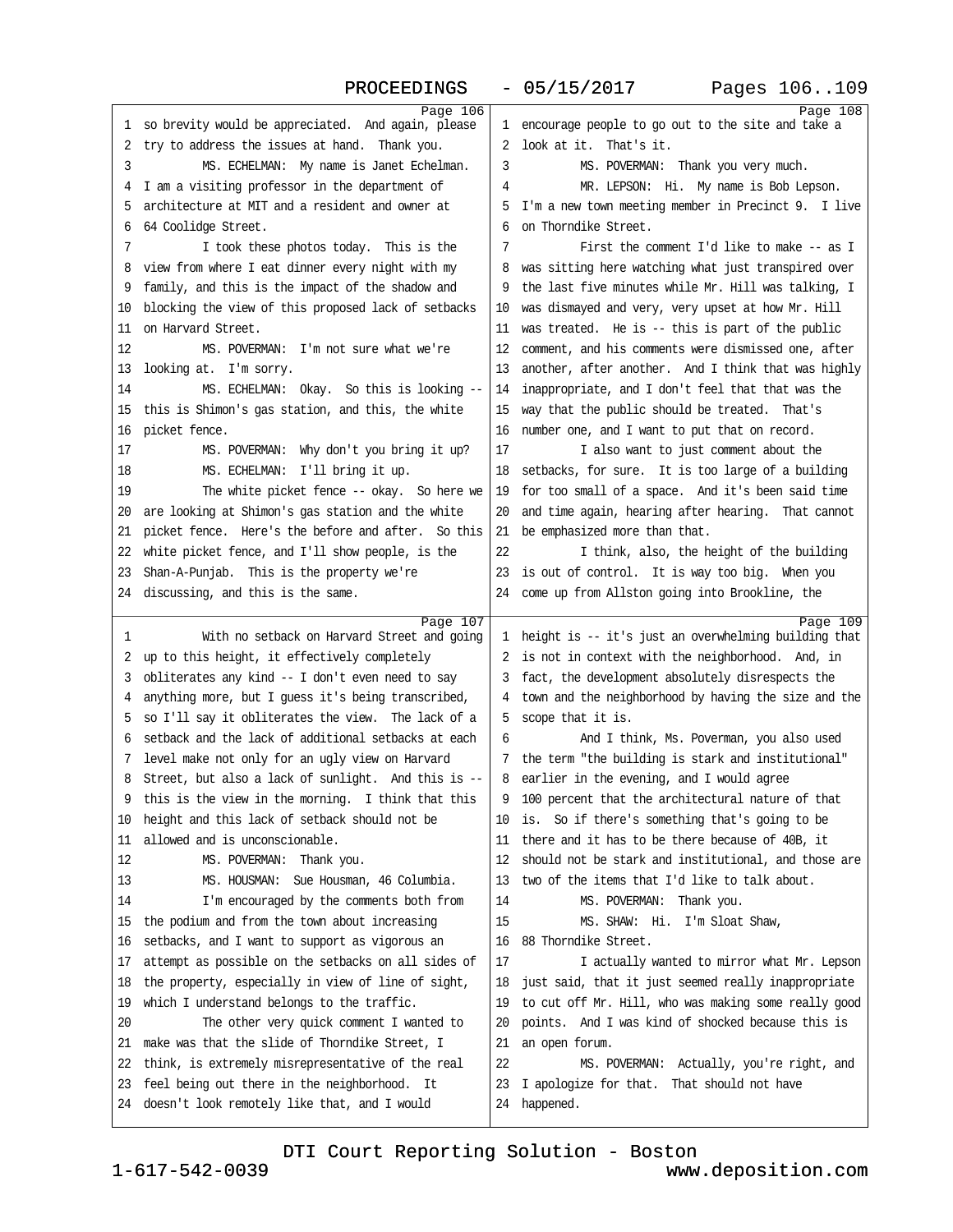| Page 110                                                                                               |                                                                                                    | Page 112 |
|--------------------------------------------------------------------------------------------------------|----------------------------------------------------------------------------------------------------|----------|
| 1<br>MS. SHAW: So I wanted to bring up when he                                                         | 1 income, is the rental from 76 Thomdike Street.                                                   |          |
| 2 was talking about -- I'm sorry. I forgot your                                                        | 2<br>And another thing, it's only 5 feet from                                                      |          |
| 3 name -- but talking about the tanks at the gas                                                       | 3 the new building that's going up. What if a fire -                                               |          |
| 4 station. I've been at Thomdike Street since 1981,                                                    | 4 both kitchens on the second floor and on the first                                               |          |
| 5 and I remember when Tommy replaced the metal tanks                                                   | 5 floor face 455 Harvard Street. In case of a fire,                                                |          |
| 6 because they were leaking. And then he put in                                                        | 6 where do the firemen get a ladder up and place them                                              |          |
| 7 fiberglass tanks about 10 years before he sold the                                                   | 7 there or there. You have to go up straight. And I                                                |          |
| 8 property.                                                                                            | 8 think the fire department should be asked about it.                                              |          |
| And I was concerned when that -- there were<br>9                                                       | 9 Thank you.                                                                                       |          |
| 10 always smells coming into my basement that we                                                       | 10<br>MS. POVERMAN: The fire chief will                                                            |          |
| 11 constantly had to call the fire department about,                                                   | 11 absolutely do an analysis. I just want you to rest                                              |          |
| 12 and I wanted the soil tested more than it was                                                       | 12 assured of that. Okay. Thank you very much.                                                     |          |
| 13 tested. I don't think that the entire site was                                                      | 13<br>MS. VANDERKAY: Hi. I'm Judith Vanderkay,                                                     |          |
| 14 tested.                                                                                             | 14 town meeting member, Precinct 9 and homeowner at                                                |          |
| 15<br>When I called the DEP to ask about the                                                           | 15 16 Columbia Street, very close to this property.                                                |          |
| 16 testing of the site, they said that the people that                                                 | 16<br>I won't go into details because I did write                                                  |          |
| 17 test the site are the new people who buy the                                                        | 17 you a letter that will be posted tomorrow. And I                                                |          |
| 18 building, and that testing is usually confined to                                                   | 18 agree with everything that everyone has said so far.                                            |          |
| 19 certain areas. And, also, the town can order                                                        | 19 This is just way too big, way out of proportion,                                                |          |
| 20 testing, but not somebody like me right down the                                                    | 20 perpetrated on our neighborhood with disrespect and                                             |          |
| 21 road.                                                                                               | 21 disingenuousness, and that's the only detail I'm                                                |          |
| 22<br>And what I asked about the site was there                                                        | 22 going to go into.                                                                               |          |
| 23 was a hoist on the site. Is it a hoist?                                                             | 23<br>I think it's, well, very disingenuous to                                                     |          |
| 24<br>MR. LEBOW: A pneumatic lift.                                                                     | 24 tell us that building out to the lot lines is a good                                            |          |
|                                                                                                        |                                                                                                    |          |
| Page 111<br>MS. SHAW: A pneumatic lift on the site<br>1                                                | 1 thing, that it will restore some mythical                                                        | Page 113 |
| 2 where Tommy would pour down antifreeze and things                                                    | 2 streetscape that we don't have now and that we don't                                             |          |
| 3 like that.                                                                                           | 3 want. We like our open space. We like to see the                                                 |          |
| MR. LEBOW: Hydraulic oil.<br>4                                                                         | 4 sun set across the parking lot. We don't want a row                                              |          |
| MS. SHAW: There were a lot of toxins that<br>5                                                         | 5 of monolithic buildings taking away the sky and the                                              |          |
| 6 he would pour down. And when the place was sold, he                                                  | 6 air and the breezes. We like our little gas                                                      |          |
| 7 was walking around saying, I hope -- not to me. I                                                    | 7 station -- former gas station building -- and we                                                 |          |
| 8 didn't find out about this until later. He said, I                                                   | 8 really hope that if something has to replace it,                                                 |          |
| 9 hope they don't locate the lift, where it was. It                                                    | 9 that it be something that is much more friendly to                                               |          |
| 10 wasn't in the spot with the garage. So that was                                                     | 10 its context. Thank you.                                                                         |          |
| 11 what I was concerned about at the site, so that was                                                 | MS. POVERMAN: If you could just save your<br>11                                                    |          |
| 12 my comment. I don't think that the site has been                                                    | 12 applause to the end, that would be great.                                                       |          |
| 13 inspected as well as it need be.                                                                    | 13<br>MR. SCHLATTER: Hi. I'm Tom Schlatter.                                                        |          |
| 14<br>MS. POVERMAN: Thank you.                                                                         | 14 I'm a resident at 121 Thomdike Street.                                                          |          |
| 15<br>MR. CAMPBELL: My name is James Campbell.                                                         | 15<br>I apologize. I'm not really clear on the                                                     |          |
| 16 I live at 78 Thomdike Street, and it's a two-family                                                 | 16 whole process that we're going through here as far                                              |          |
| 17 house. The 76 we rent, and we occupy the first                                                      | 17 as 40B goes - allows them to get out of certain,                                                |          |
| 18 floor and the third floor, and we bypass the second                                                 | 18 you know, zoning requirements or dimensional limits.                                            |          |
| 19 floor through the stairway.                                                                         | 19<br>MS. SELKOE: At the next hearing on                                                           |          |
| 20<br>We never had any problem renting the                                                             |                                                                                                    |          |
|                                                                                                        |                                                                                                    |          |
|                                                                                                        | 20 June 7th, we've invited Judi Barrett, our consultant                                            |          |
| 21 apartment because, as everybody said, it's a nice,                                                  | 21 on 40B matters, to come speak to you about what the                                             |          |
| 22 sunny apartment. If you put up a four-story                                                         | 22 parameters of the 40B process are.                                                              |          |
| 23 building, it won't be sunny no more and it'll be<br>24 hard to rent. And that's part of my sister's | 23<br>MR. SCHLATTER: Okay. And I'm also a<br>24 little unclear on the aesthetic matters that we've |          |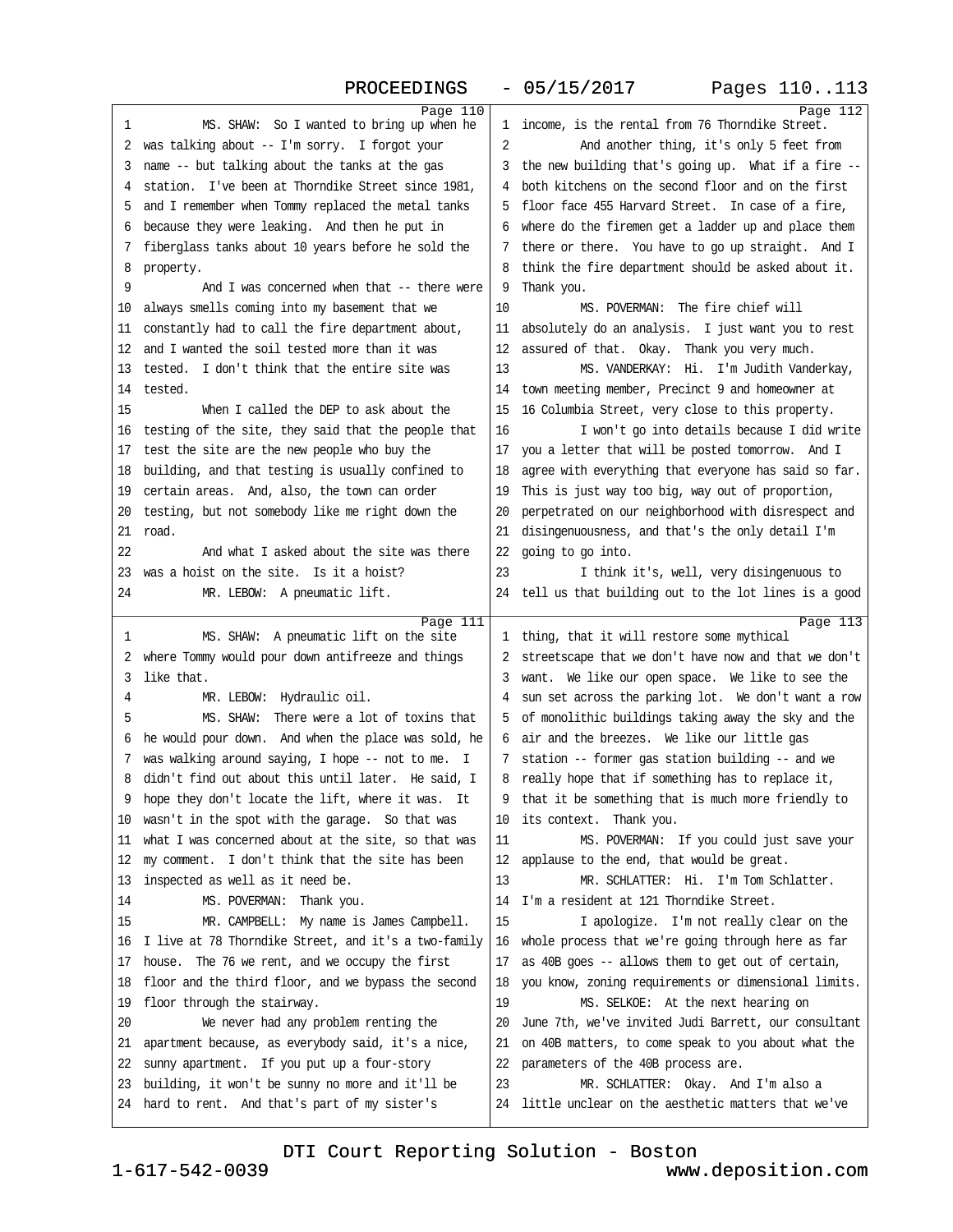| Page 114                                                                                               |                                                                                                                   | Page 116 |
|--------------------------------------------------------------------------------------------------------|-------------------------------------------------------------------------------------------------------------------|----------|
| 1 covered tonight as well. I think it's great to hear                                                  | 1 address some of these, ask questions, or the LSP to                                                             |          |
| 2 about them and that they're in the scope of the                                                      | 2 talk about some of these environmental questions,                                                               |          |
| 3 discussion.                                                                                          | 3 since this is the topic for the meeting.                                                                        |          |
| 4<br>As far as my comments go, looking at this                                                         | The one thing I didn't hear the LSP --<br>4                                                                       |          |
| 5 building as precedent for what's going to come next,                                                 | 5 which I think his analysis of work down there seems                                                             |          |
| 6 the next building that's going to be a little bit                                                    | 6 to be -- you know, technical analysis -- very good.                                                             |          |
| 7 bigger, a little bit higher, a little bit more than                                                  | 7 One thing I didn't see get mentioned down there was                                                             |          |
| 8 what our standards allow today, and I'm concerned                                                    | 8 the question of radon, which I don't know if it's                                                               |          |
| 9 about the next developer pointing at this and                                                        | 9 required or basically was requested in your                                                                     |          |
| 10 saying, well, that was okay. Why can't I do                                                         | 10 contract.                                                                                                      |          |
| 11 something like that.                                                                                | 11<br>But in New England geology, radon is a                                                                      |          |
| 12<br>In our neighborhood, we've got tall                                                              | 12 potentially serious problem. And when you're                                                                   |          |
| 13 buildings, we've multistory, flat-roofed buildings,                                                 | 13 putting a building like this basically property line                                                           |          |
| 14 we've got buildings with no setback. But there's no                                                 | 14 to property line, which is more than any previous                                                              |          |
| 15 tall, multistory, flat-roofed buildings with no                                                     | 15 use, restaurant, service station, whatever over                                                                |          |
| 16 setback, and we don't need one in this location.                                                    | 16 there -- down there, many of the things that he                                                                |          |
| I think the aesthetic discussion about the<br>17                                                       | 17 mentioned over there possibly concentrating radon,                                                             |          |
| 18 presentation of the building coming from Allston                                                    | 18 which is a gas, basically pulling it out,                                                                      |          |
| 19 towards Coolidge Corner on Harvard Street was a                                                     | 19 concentrating it out to the property line where it                                                             |          |
| 20 great one. I think the building makes for a really                                                  | 20 would go right into our neighbors down there, 5 feet                                                           |          |
| 21 poor gateway to Brookline and to the neighborhood.                                                  | 21 away plus the 3 feet that he now has to the side                                                               |          |
| 22 It's not in keeping with its neighbors on Harvard                                                   | 22 entrance. You know, that is a potential problem.                                                               |          |
| 23 Street. I am really concerned about the safety of                                                   | 23<br>So, again, I think that's something that if                                                                 |          |
| 24 the entrance to the parking on Thorndike Street with                                                | 24 that's not already been looked at, I think should be                                                           |          |
|                                                                                                        |                                                                                                                   |          |
|                                                                                                        |                                                                                                                   |          |
| Page 115                                                                                               |                                                                                                                   | Page 117 |
| 1 no setback with poor visibility there.                                                               | 1 looked at down there. It's an environmental                                                                     |          |
| 2<br>That's the end of my comments. Thank you.                                                         | 2 question, again, a topic for this meeting. And if                                                               |          |
| MR. PINCHES: My name is Fred Pinches,<br>3                                                             | 3 it wasn't included in this contract, maybe we could                                                             |          |
| 4 F-R-E-D, P-I-N-C-H-E-S. Old Brookline resident,                                                      | 4 amend his contract for a few minutes or a few days,                                                             |          |
| 5 practically a native of the neighborhood.                                                            | 5 whatever it takes, because radon is a very serious,                                                             |          |
| I know that you basically stopped Mr. Hill<br>6                                                        | 6 you know, invisible threat, but it's deadly and the                                                             |          |
| 7 on the question of traffic noise -- not traffic                                                      | 7 end. So that would be another environmental                                                                     |          |
| 8 noise, but the parking situation down there because                                                  | 8 question.                                                                                                       |          |
| 9 that's a topic for another night. One noise                                                          | Also, the question just as more of the<br>9                                                                       |          |
| 10 question, which I think also comes under pollution                                                  | 10 practical things over there, you see the elevations                                                            |          |
| 11 over there, would be the HVAC units on the roof.                                                    | 11 to the rear door. Again, the people -- the wall                                                                |          |
| 12 Seventeen units, each one with its own unit, plus                                                   | 12 that's going to be facing our neighbor's house.                                                                |          |
| 13 there's probably going to be two or three for common                                                | 13 Clapboard siding sounds nice, but it's still a                                                                 |          |
| 14 areas, retail space, the whole thing, plus possible                                                 | 14 three-story wall that they're going to be looking                                                              |          |
| 15 exhaust fans from outside of the building, from a                                                   | 15 at.                                                                                                            |          |
| 16 potential restaurant or other uses over there. A                                                    | 16<br>They refer to a number of service doors.                                                                    |          |
| 17 restaurant would pretty much require that. I'm sure                                                 | 17 Now, exactly what are these service doors going to                                                             |          |
| 18 Pat Maloney can explain all the requirements on                                                     | 18 be used for? At the last presentation, they said                                                               |          |
| 19 carbon filters and everything else, food odors, a                                                   | 19 that they were going to have an exit for the trash                                                             |          |
| 20 number of other things over there which also would                                                  | 20 room, or entrance/exit, whatever, down there, a walk                                                           |          |
| 21 be environmental, which seem to be the purview of                                                   | 21 down to the Starbucks property line, so to speak, to                                                           |          |
| 22 this meeting.                                                                                       | 22 the loading zone where the trash would be picked up.                                                           |          |
| 23<br>So I would like to throw in now that you<br>24 possibly let Mr. Hill have another opportunity to | 23 So what's going to be happening at the rear entrance<br>24 over there? Are they going to be rumbling recycling |          |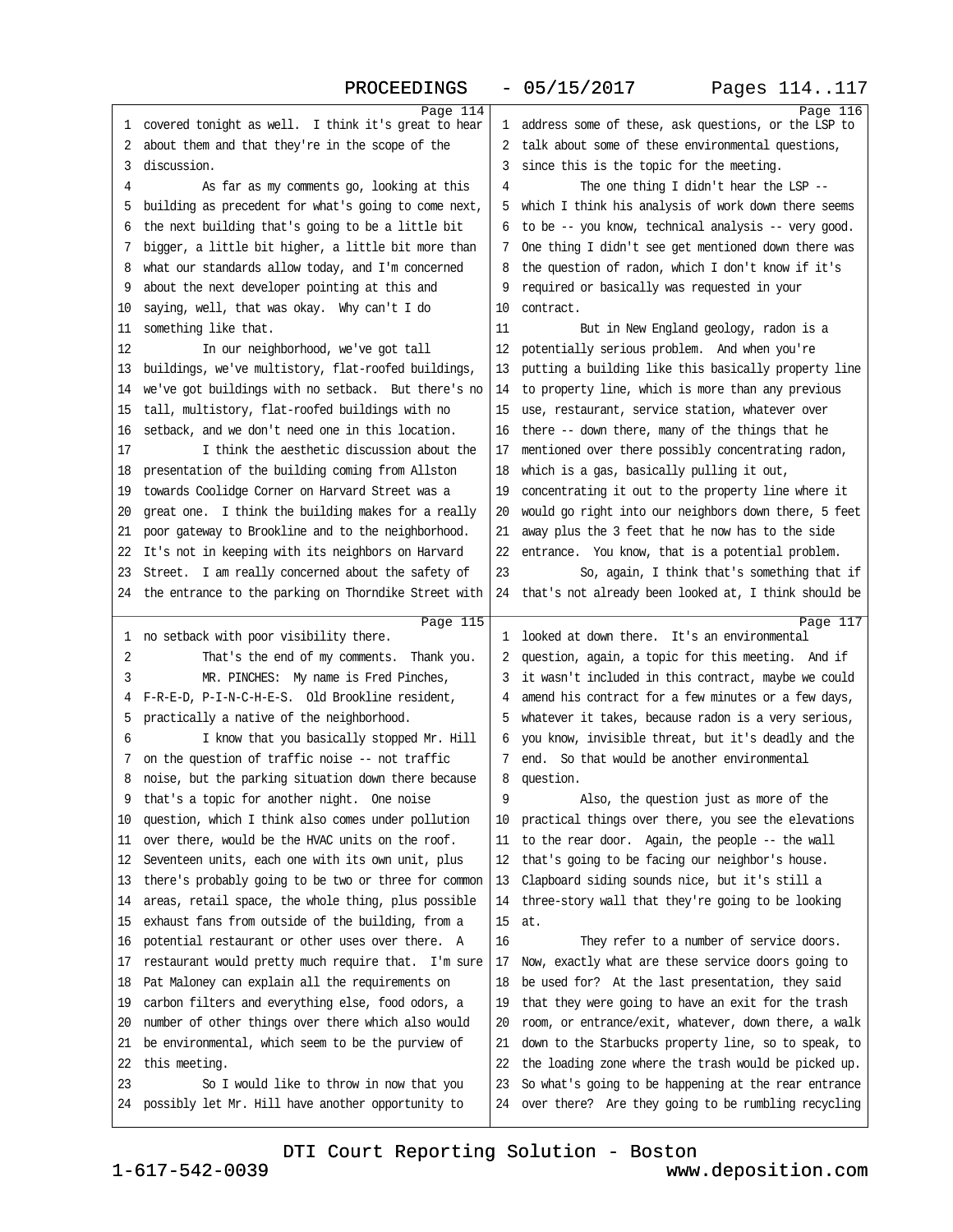| 1 containers out to Thorndike Street for the town?                                                            | Page 118 | 1 show the big disparity in height between the                 | Page 120 |
|---------------------------------------------------------------------------------------------------------------|----------|----------------------------------------------------------------|----------|
| 2 Other things going on? Whatever. What's going to                                                            |          | 2 surrounding neighborhood, which I think they are             |          |
| 3 be happening there?                                                                                         |          | 3 either intentionally or unintentionally trying to            |          |
| 4<br>And this gets back to the question of noise                                                              |          | 4 obscure to make this thing look -- with the mythical         |          |
| 5 pollution, which is a recognized form of pollution,                                                         |          | 5 tree, everything looks very nice.                            |          |
| 6 which can seriously affect the quality of life,                                                             |          | So I think the environmental questions, I<br>6                 |          |
| 7 also, which would be even worse, because of the                                                             |          | 7 think, we should be looking at specifically, some of         |          |
| 8 small space between the property lines and the fact                                                         |          | 8 the less technical questions, like the wind tunnel,          |          |
| 9 that any noise is going to be basically echoing,                                                            |          | 9 the noise, the previous uses over there, the service         |          |
| 10 bouncing all over the place over there.                                                                    |          | 10 station, which was very nice. They saved the old            |          |
| 11<br>At least the existing use of the buildings                                                              |          | 11 Texaco station. That was something.                         |          |
| 12 that are there now, pretty much the open space that                                                        |          | 12<br>But our neighbors had enough problems over               |          |
| 13 was referred to earlier down there, many of these                                                          |          | 13 there with b.good, with the trash dumpsters, the top        |          |
| 14 problems, sound and everything else, possible gas                                                          |          | 14 banging late at night, all the noise from that kind         |          |
| 15 down there, would be dissipated fairly quickly and                                                         |          | 15 of thing. And now we're talking about service doors         |          |
| 16 easily, now may be concentrated by this wall.                                                              |          | 16 that are going to be right on the property line.            |          |
| And, again, the wall itself down there<br>17                                                                  |          | 17<br>Again, noise is a recognized form of                     |          |
| 18 could become a wind tunnel, which could make it even                                                       |          | 18 pollution, and I think we should be looking at that.        |          |
| 19 more difficult for somebody even to get into the                                                           |          | 19 And, again, it's an environmental question. I think         |          |
| 20 side entrance of the property, which he would like                                                         |          | 20 we would hopefully let Mr. Hill, if he is prepared,         |          |
| 21 to rent, and which he has historically rented, and                                                         |          | 21 to have another opportunity to address those,               |          |
| 22 which is very important for them, financially as                                                           |          | 22 excluding the traffic and parking.                          |          |
| 23 well as other reasons.                                                                                     |          | 23<br>MS. POVERMAN: Thank you.                                 |          |
| 24<br>And, I mean, people are going to be trying                                                              |          | 24<br>MR. PINCHES: So those are the questions I                |          |
|                                                                                                               | Page 119 |                                                                | Page 121 |
| 1 to go in during a windy day, and this 35-foot wall,                                                         |          | 1 think we should be looking at.                               |          |
| 2 depending on the wind direction -- and I'm sure we                                                          |          | 2<br>MS. POVERMAN: Thank you very much.                        |          |
| 3 can get meteorological data for that from the                                                               |          | Mr. Rosen.<br>3                                                |          |
| 4 weather service -- you're going to have a wind -- a                                                         |          | MR. ROSEN: I'm only here because I was<br>4                    |          |
| 5 wind tunnel. So, I mean, people are going to be                                                             |          | 5 summoned to the microphone. Just kidding, of                 |          |
| 6 trying to get into the side entrance over there.                                                            |          | 6 course.                                                      |          |
| 7 They're going to be blown out onto Thorndike Street.                                                        |          | 7<br>Hi, everybody. Thanks for letting me have                 |          |
| 8<br>So I know some of these things down there                                                                |          | 8 a chance to give a few comments about the                    |          |
| 9 may be more on the aesthetic side, the practical                                                            |          | 9 presentation tonight. I want to thank everyone who           |          |
| 10 side, but I think it's all, you know, relevant                                                             |          | 10 spoke in support of continued setbacks. And I just          |          |
| 11 because of the impact of this building, which,                                                             |          |                                                                |          |
|                                                                                                               |          | 11 wanted to point out in terms of distances, the              |          |
| 12 again, I think is just too big. I mean, I know real                                                        |          | 12 distance of this 40-foot brick wall to the                  |          |
| 13 estate is location, location, location. 40B, it                                                            |          | 13 Campbells' house is most likely closer than that            |          |
| 14 seems to be, is always wrong location, wrong                                                               |          | 14 chair is to that chair where your stenographer is           |          |
| 15 location, wrong location.                                                                                  |          | 15 sitting right now.                                          |          |
| 16<br>And I think when you take out all the                                                                   |          | 16<br>And if you can imagine being in the                      |          |
| 17 artificial trees, the simulated trees, everything                                                          |          | 17 Campbell house looking out the window trying to             |          |
| 18 else over there that makes everything else look                                                            |          | 18 figure out what the weather's going to be like              |          |
| 19 nice, and the one view that they show from the                                                             |          | 19 today, all you can see is, humm, looks like it's            |          |
| 20 Harvard Street elevation over there, if you remove                                                         |          | 20 going to be brick wall and partly brick wall, and           |          |
| 21 the mythical tree from the left side over there,                                                           |          | 21 maybe if I look up high enough -- you know, it's            |          |
| 22 you're going to be looking at the houses on Lawton                                                         |          | 22 just a terrible mess. I don't know how you're going         |          |
| 23 Street: two-family houses, roughly that same kind<br>24 as Thorndike Street. And, again, I think that will |          | 23 to design -- pass muster. It's just a horrible<br>24 thing. |          |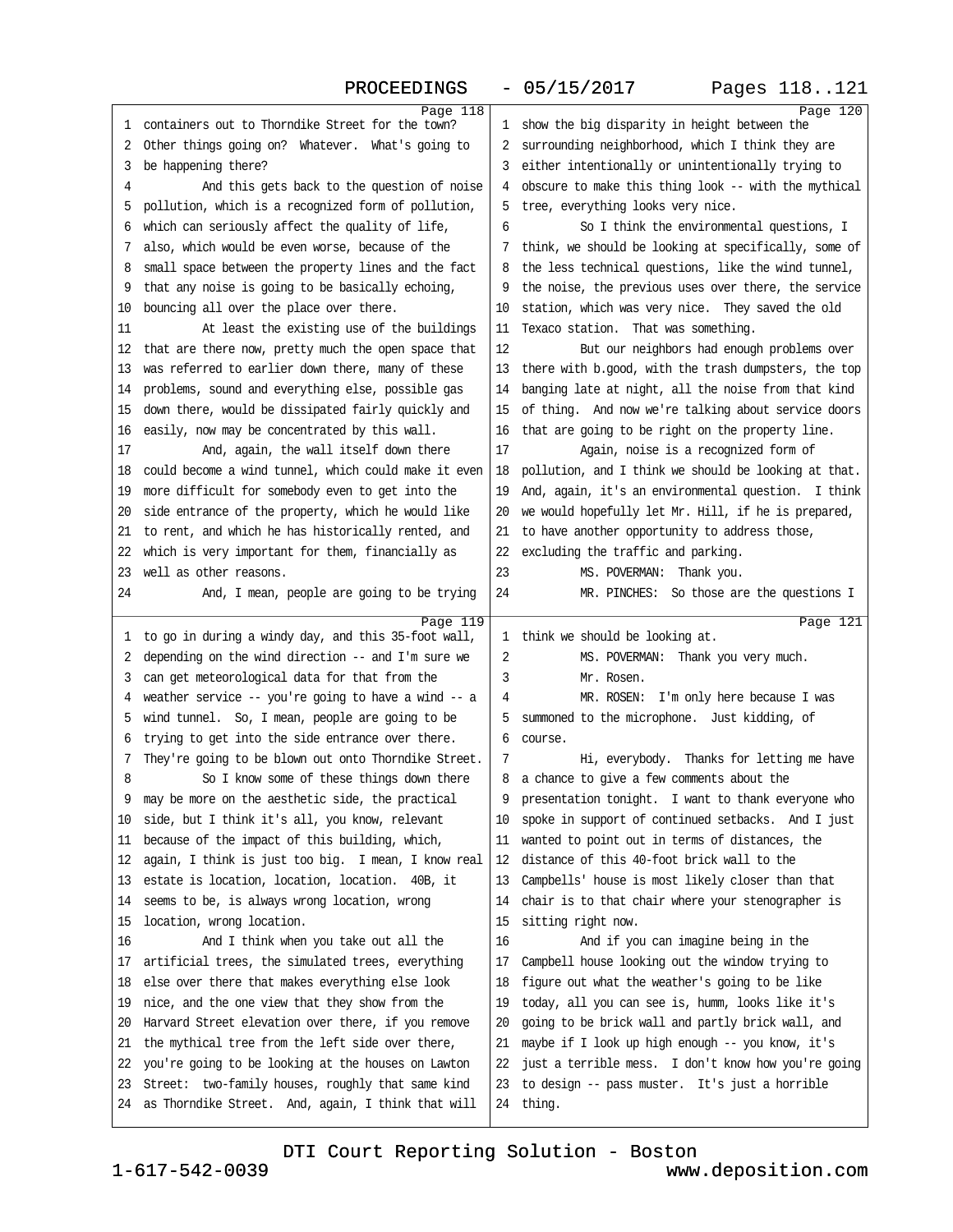| Page 122                                                                     |                                                                                                                | Page 124 |
|------------------------------------------------------------------------------|----------------------------------------------------------------------------------------------------------------|----------|
| 1<br>But I did want to mention a couple things                               | 1 project look better and work better and to fit in                                                            |          |
| 2 that nobody brought up. I mean, the architect does                         | 2 the context not just of Harvard Street -- people did                                                         |          |
| 3 seem like a talented fellow. I'm sure he could do                          | 3 talk about, well, there's zero setbacks on Harvard                                                           |          |
| 4 better. You know, I'm not sure why Mr. Boehmer was                         | 4 Street. Well, what they failed to mention is that                                                            |          |
| 5 trying to wax eloquent about it. I thought the                             | 5 there's zero setbacks on a one-story building.                                                               |          |
| 6 design looks something like a renovated warehouse.                         | 6 That's a lot different from the zero setback on a                                                            |          |
| 7 You really haven't done character to it.                                   | 7 40-foot brick wall. It's -- you know, emotionally                                                            |          |
| 8<br>But I did want to discuss a couple of                                   | 8 and physically in the way it's perceived by the                                                              |          |
| 9 things about the developer's presentation. They                            | 9 pedestrians, a 40-foot brick wall right next to you                                                          |          |
| 10 lack detail. They did discuss the mechanical                              | 10 like this is very oppressive. However, if it's set                                                          |          |
| 11 parking system, but there's no forthcoming detail of                      | 11 back 20 feet, it's not so bad. Maybe you can have a                                                         |          |
| 12 the manufacturer, the model number, and the make.                         | 12 little green space. And it provides a quality of                                                            |          |
|                                                                              |                                                                                                                |          |
| 13 In previous meeting with other 40B hearings, we                           | 13 living, I think, that Brookline is more noted for.<br>Mr. Boehmer did mention that the north face<br>14     |          |
| 14 found $-$                                                                 |                                                                                                                |          |
| 15<br>MS. POVERMAN: Actually, it is online.                                  | 15 of the building, when you approach from Allston,                                                            |          |
| 16<br>MR. ROSEN: Is it?                                                      | 16 sends a very negative message about the design                                                              |          |
| 17<br>MS. SELKOE: It is, and we'll be discussing                             | 17 aesthetic of Brookline and what they're allowed to                                                          |          |
| 18 that in greater detail --                                                 | 18 build here and what they support. So I encourage                                                            |          |
| 19<br>MS. POVERMAN: At the next hearing.                                     | 19 your continued effort to really bring this into line                                                        |          |
| MR. ROSEN: The other question I have is<br>20                                | 20 with the four sides of continuity of this building,                                                         |          |
| 21 about the lighting, specifically, and how high up in                      | 21 the residential as well as Harvard Street. Thank                                                            |          |
| 22 the air is the lighting and what is the dispersal of                      | 22 you.                                                                                                        |          |
| 23 the lighting and what is the measurement of the                           | 23<br>And I remember when Tommy had the                                                                        |          |
| 24 lighting in terms of a standard management, which                         | 24 fiberglass tanks taken out, too, because the other                                                          |          |
|                                                                              |                                                                                                                |          |
|                                                                              |                                                                                                                |          |
| Page 123<br>1 is -- ANSI is a standard lighting measurement                  | 1 ones were leaking. So, you know, anyway, that's                                                              | Page 125 |
| 2 indicator. "ANSI lumens" is what they're called,                           | 2 food for thought.                                                                                            |          |
| 3 and it gives you an indication of what the light                           | 3<br>MR. ABBOTT WHITE: Good evening. My name                                                                   |          |
| 4 outfit is from these lighting instruments that                             | 4 is George Abbot White. I'm another town meeting                                                              |          |
| 5 they're putting around the building. My concern is                         | 5 member, Precinct 9. I live at 143 Winchester                                                                 |          |
| 6 it's going to change the character in the                                  | 6 Street, which is a continuous, for 19 months,                                                                |          |
| 7 neighborhood by lighting up the neighborhood                               | 7 construction site.                                                                                           |          |
| 8 excessively, so I'm concerned about that.                                  | 8<br>And I'd like to associate myself with my                                                                  |          |
| 9<br>And, again, I spoke to Mr. Boehmer about                                | 9 neighbors. One level, this is what democracy looks                                                           |          |
| 10 this earlier. The idea of actually having lanterns                        | 10 likes. But I guess what I want to say, this is not                                                          |          |
| 11 and green space around the building serves the                            | 11 what democracy looks like.                                                                                  |          |
| 12 function of not only making the building look nice                        | 12<br>Which I mean by that is that this evening                                                                |          |
| 13 and blending it in with the surrounding area, but it                      | 13 and for a number of evenings going forward, people                                                          |          |
|                                                                              |                                                                                                                |          |
| 14 also helps to decrease the amount of ambient traffic                      | 14 are going to present objections. Some of them may                                                           |          |
| 15 noise that otherwise would be funneled down into                          | 15 be of an expert nature, and some of them may be just                                                        |          |
| 16 relatively quiet neighborhoods like Thorndike                             | 16 people who have, like me, lived here 40 years and                                                           |          |
| 17 Street. They make it much noisier because it would                        | 17 who hope, God willing, to have grandchildren that                                                           |          |
| 18 just -- it reflects the surfaces of the building,                         | 18 are going to be here.                                                                                       |          |
| 19 essentially. Stone and glass reflects down. It                            | 19<br>What I'm concerned about is that this                                                                    |          |
| 20 will funnel it down into a quieter neighborhood.                          | 20 community, my community, has felt this need to come                                                         |          |
| 21 And so if we have more actual plantings, not                              | 21 out late at night, many nights, to make obvious in                                                          |          |
| 22 mythical trees but the real ones, it would really                         | 22 some ways what you as experts should be doing. And                                                          |          |
| 23 help to mitigate that.<br>24<br>So I think a lot can be done to make this | 23 I want to say that I was appalled. I'll say that.<br>24 I'll repeat that. I was appalled that the counselor |          |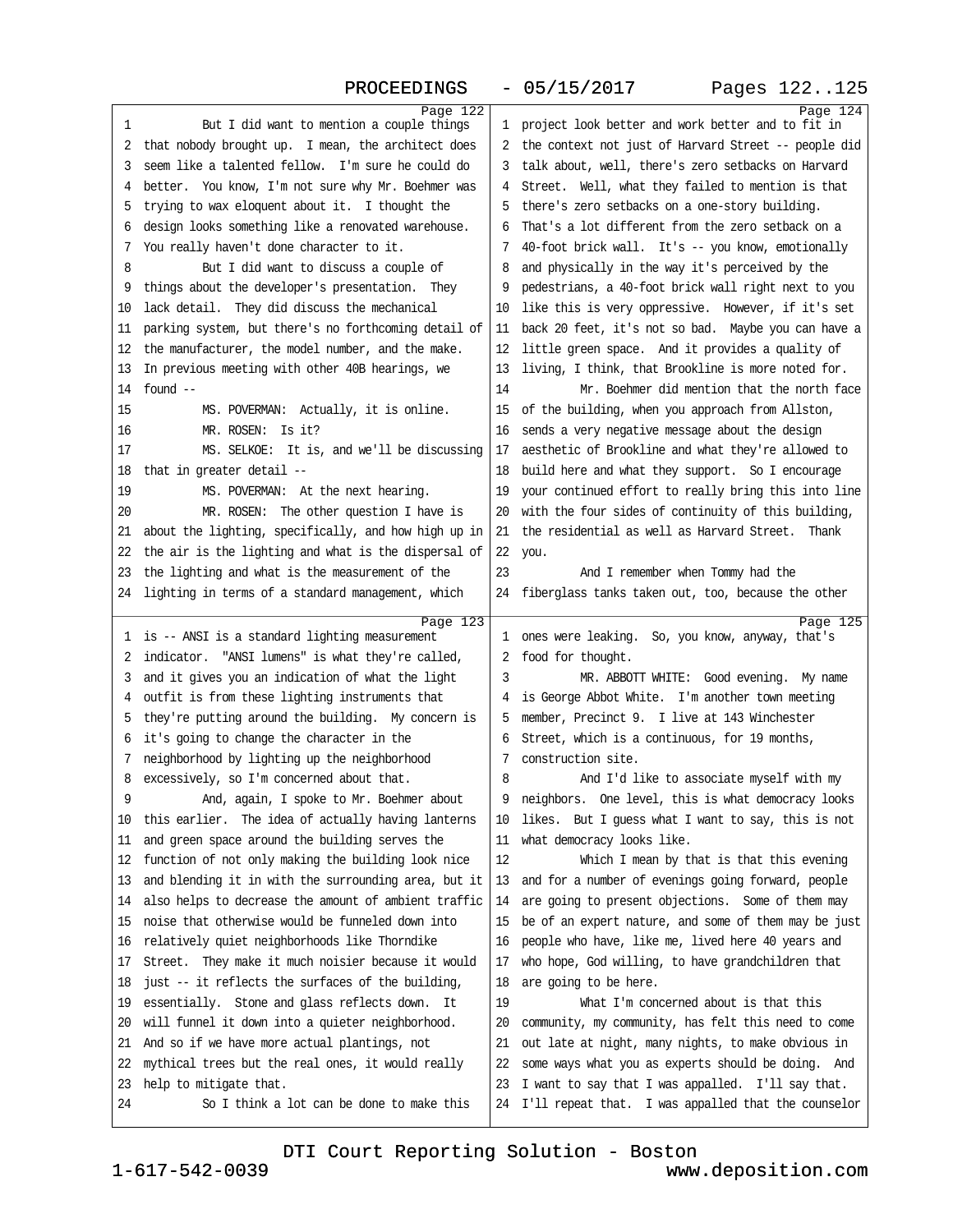| 1 for the neighbors, someone who had to be secured by  | Page 126 | 1 in this neighborhood are not good, and that they      | Page 128 |
|--------------------------------------------------------|----------|---------------------------------------------------------|----------|
| 2 them, and as we did with the 420 Harvard Street,     |          | 2 don't make this building any better whatsoever.       |          |
| 3 paid for so that they could begin to secure our      |          | 3<br>I don't remember everybody's name, but the         |          |
| 4 rights as citizens in our town. We're here. We're    |          | 4 gentleman who gave the lengthiest report divided      |          |
| 5 going to stay here, God willing. But the developers  |          | 5 Harvard Street into two sections: the section         |          |
| 6 are going to come, and the developers are going to   |          | 6 facing towards Boston, and the section facing         |          |
| 7 go.                                                  |          | 7 towards Brookline. And it was clear that the          |          |
| 8<br>And I think what I want to say this evening       |          | 8 section facing towards Boston is one that's           |          |
| 9 is I'm very disappointed. I think it's your job at   |          | 9 diminished. It's diminished in pedestrian traffic,    |          |
| 10 one level to protect us, not just to sit there and  |          | 10 it's diminished in site because it doesn't have      |          |
| 11 mock our counsel, to rush him through an attempt to |          | 11 attractive buildings.                                |          |
| 12 lay out some things. Cut him a little slack, give   |          | 12<br>So why wouldn't this board and the Town of        |          |
| 13 him a little leeway. I was appalled by that, and I  |          | 13 Brookline take a leadership role and say that's not  |          |
| 14 think in the evenings to come you can do better, in |          | 14 the direction we want to go in? We want to go in     |          |
| 15 the same say that Mr. Rosen and Bob Lepson and some |          | 15 the direction towards Beacon Street, which has       |          |
| 16 of the other people have pointed out I think quite  |          | 16 smaller houses, setbacks, green space, where         |          |
| 17 clearly.                                            |          | 17 essentially -- what you're doing, essentially, is    |          |
| 18<br>This is a project like so many others that       |          | 18 setting the precedent for the Boston view of Harvard |          |
| 19 is driven by greed. That is the word that I know    |          | 19 Street to be decimated, because this will be the     |          |
| 20 we're living in at the time. And it's entirely out  |          | 20 benchmark for what happens in the future.            |          |
| 21 of human scale. It is entirely out of human scale.  |          | 21<br>The only other question I have, which is          |          |
| 22 It's not very attractive, and it doesn't make any   |          | 22 relevant to what the previous gentleman just said,   |          |
| 23 attempt to be attractive to the people that, after  |          | 23 has to do with -- I've been in Brookline for 25      |          |
| 24 they go, will have to live with it. This isn't your |          | 24 years. Can you tell me, in the hierarchy of value,   |          |
|                                                        |          |                                                         |          |
|                                                        |          |                                                         |          |
|                                                        | Page 127 |                                                         | Page 129 |
| 1 neighborhood. You'll be gone. You will be gone,      |          | 1 what the residents' perspective is? Whose voice do    |          |
| 2 and our children and grandchildren will be here and  |          | 2 you listen to, and what weight do you give to the     |          |
| 3 they'll have to deal with it.                        |          | 3 residents of the neighborhood who seem to me to be    |          |
| So I'm going to say it again to this board.<br>4       |          | 4 unanimously opposed to this. I have not heard one     |          |
| 5 I think -- and we have a whole bunch of new town     |          | 5 comment in support of this. So what voice do we       |          |
| 6 meeting members in Brookline and they'll be meeting  |          | 6 have? How do you view the public's voice, and what    |          |
| 7 very soon. And some of them are already gathering    |          | 7 percentage of input does that have to this decision?  |          |
| 8 in caucus. And I need to tell you, I need to put     |          | 8 Thank you.                                            |          |
| 9 you on notice, this is one of the things they're     |          | 9<br>MS. POVERMAN: Actually. Let me answer              |          |
| 10 going to be asking questions about: Are you, in     |          | 10 that. It will be helpful if you do come to the       |          |
| 11 fact, advocates for us or not? And I have to tell   |          | 11 June 7th meeting when we have our 40B specialist,    |          |
| 12 you now, the perception is that you are absolutely  |          | 12 Judi Barrett, who has been retained by the city -    |          |
| 13 not. Thank you.                                     |          | 13 town -- to help us navigate the difficult waters of  |          |
| 14<br>MS. KOLODNER: My name is Anna Kolodner. I        |          | 14 40B.                                                 |          |
| 15 live at 26 Columbia Street.                         |          | 15<br>As board members, we take the input of the        |          |
| So I've listened to some of the experts who<br>16      |          | 16 citizens very seriously. We read your letters. I     |          |
| 17 have talked about precedent as a rationale for the  |          | 17 find testimony very helpful. I take it into account  |          |
| 18 development of this building. And as a sociologist  |          | 18 as additional evidence to be taken into account in   |          |
| 19 who has studied urban development, I can tell you   |          | 19 addition to what the experts say.                    |          |
| 20 that precedent is a specious argument for promoting |          | 40B is a very difficult law in some ways.<br>20         |          |
| 21 another building. If you just look at the urban     |          | 21 It's very complicated, and it requires a lot of      |          |
| 22 development decay, many of those cities were built  |          | 22 balancing, and we have to ultimately apply the law.  |          |
| 23 on one precedent after another precedent. So        |          | 23 And Judi, next time, will help, I hope, explain all  |          |
| 24 precedent about -- that we have other 40B buildings |          | 24 the various factors that have to be taken into       |          |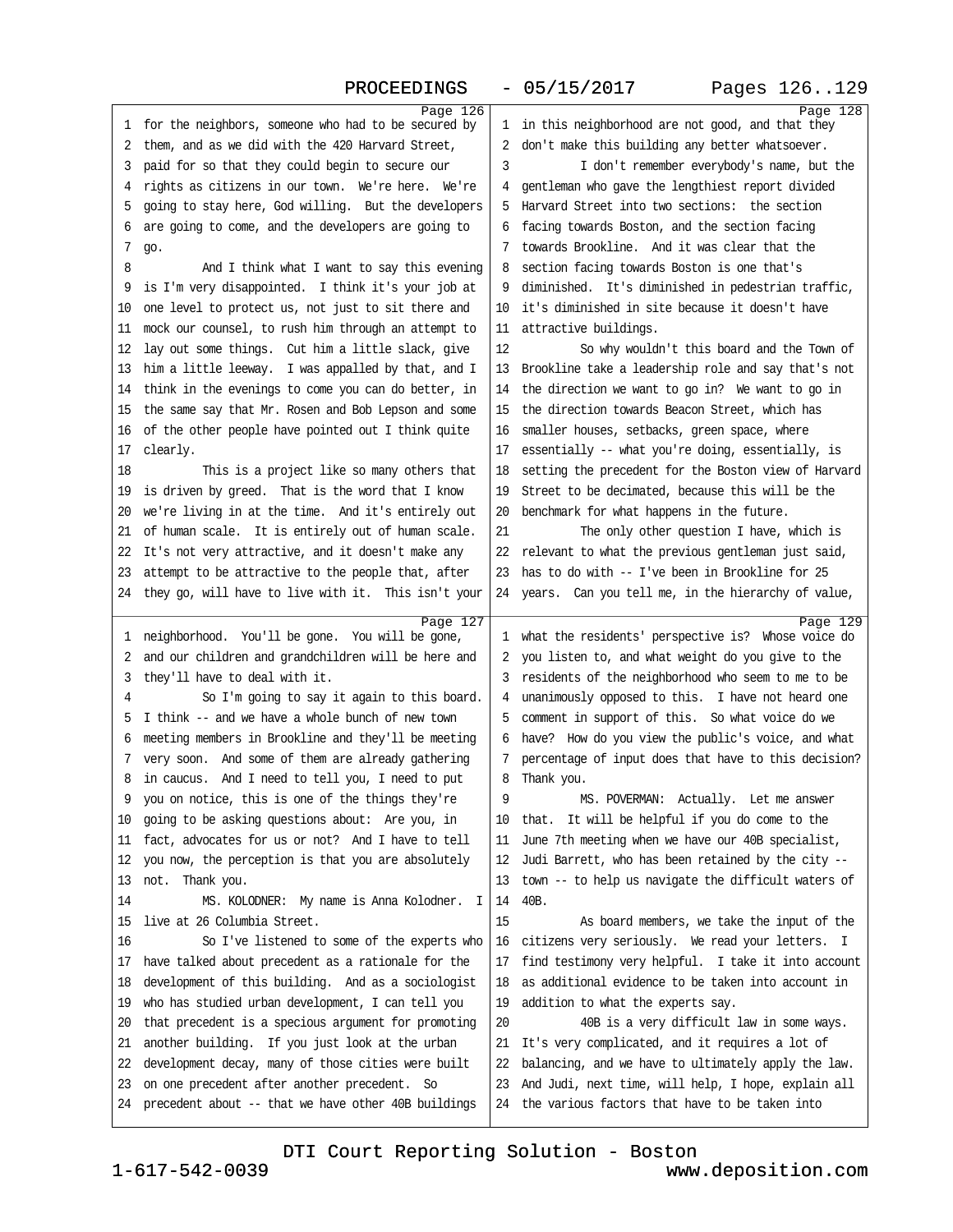| Page 130                                                |                                                         | Page 132 |
|---------------------------------------------------------|---------------------------------------------------------|----------|
| 1 account. But I do hope that you and all the           | 1 Street. He just abbreviates it a little bit.          |          |
| 2 neighbors do continue to come.                        | 2<br>MS. GALLIMORE: On Sunday, I see countless          |          |
| MS. KOLODNER: Can I just get one other<br>3             | 3 people come up from Boston, a stream of people just   |          |
| 4 small point? When the gentleman who represents the    | 4 walking down the area to enjoy the open area of this  |          |
| 5 40B, the affordable housing, made his comments about  | 5 part of Brookline that is quite in contrast with the  |          |
| 6 the -- that the architect was not here and etc., he   | 6 bordering Boston. It's almost as though people        |          |
| 7 commented that he would bring all the expert          | 7 almost sort of -- psychologically, it's a very nice   |          |
| 8 testimony back to the architect, but he left out      | 8 place to be as opposed to being in the street or an   |          |
| 9 that he would bring the public's comment to the       | 9 area of Boston nearby that has just been overbuilt    |          |
| 10 architect. And I think for me, at least, that's the  | 10 or built up with no sense of just a nice place to    |          |
| 11 most important. Thank you.                           | 11 walk, a very walkable area. So I'm afraid that       |          |
| 12<br>MS. POVERMAN: I think we have our last            | 12 that's what I'm seeing, is all these buildings are   |          |
|                                                         | 13 going to basically eliminate that. And that's due    |          |
| 13 person.                                              |                                                         |          |
| 14<br>MS. GALLIMORE: My name is Joanna                  | 14 to the mass of the building, the actual size.        |          |
| 15 Gallimore. I live at 11 Russell Street. This is      | 15<br>So really nothing -- it just has to be            |          |
| 16 the second 40B hearing I've attended, so I just felt | 16 mitigated in height to some degree. I appreciate     |          |
| 17 I had to speak. I'm a little nervous. The first      | 17 this building is shorter than the others. It's       |          |
| 18 one was just down the block, and it's virtually      | 18 still at least a story too large, and that's just    |          |
| 19 identical. Neighbors voiced very, very good          | 19 the bottom line. And I think that -- so I do think   |          |
| 20 comments, but it will end up with very little        | 20 this thing should be defeated because it is not      |          |
| 21 mitigation of the actual proposed building.          | 21 addressing local needs, it's not -- it's eliminating |          |
| 22<br>But having lived in the area for a long           | 22 more open space, and it is not in scale to the       |          |
| 23 time, I'm discouraged that potentially the very      | 23 entire neighborhood, which I think are valid         |          |
| 24 pleasing aspects of this part of Brookline are       | 24 arguments to deny this design as it stands. So       |          |
|                                                         |                                                         |          |
|                                                         |                                                         |          |
| Page 131                                                | 1 thank you.                                            | Page 133 |
| 1 eventually going to be eliminated, and then we will   | 2                                                       |          |
| 2 just have an area that people want to pass through    | MS. POVERMAN: Thank you.                                |          |
| 3 as opposed to stay and linger, which is what's        | MS. BUCKLEY: Hi. My name is Caroline<br>3               |          |
| 4 happening now. And so to me, the primary problems     | 4 Buckley and I live at 45 Coolidge Street.             |          |
| 5 these buildings are causing is the loss of sunlight   | 5<br>First, I want to concur with the other             |          |
| 6 to this area of Harvard Street, which is diminished;  | 6 speakers. The imposing height of the building is      |          |
| 7 the commercial area, no one's going to want to hang   | 7 exacerbated by the lack of setbacks from Harvard and  |          |
| 8 out and gather in front of stores if there's no       | 8 Thorndike Street. The minimum setback to the          |          |
| 9 sunlight.                                             | 9 abutters results in an absolute loss of light and     |          |
| And I disagree with Mr. Boehmer. There is<br>10         | 10 privacy, which is further aggravated by the outdoor  |          |
| 11 quite a vista that goes all the way down Harvard     | 11 patio on the fourth floor which looks directly into  |          |
| 12 Street and is defined by the trees, by the           | 12 their yard. In my opinion, a larger setback from     |          |
| 13 buildings. You can just have this beautiful view     | 13 the abutter is needed.                               |          |
| 14 all the way up Harvard Street, which makes the area  | 14<br>Also, a transition zone or a smaller              |          |
| 15 so pleasing. So I'm very dismayed that you see it    | 15 setback from Thorndike Street may be considered in   |          |
| 16 as just something that has potential for a large     | 16 an effort to mitigate height. This transition zone   |          |
| 17 building.                                            | 17 from the public footpath to the private residential  |          |
| 18<br>MS. POVERMAN: Actually, I'm going to              | 18 building would provide a much needed open space.     |          |
| 19 interrupt for just one minute. I'm sorry.            | 19 The building, as proposed, is depriving JFK Crossing |          |
| 20<br>To give Mr. Boehmer credit, he left out           | 20 of what little open space is left and is playing a   |          |
| 21 part of his analysis, which is on the web, which has | 21 significant part in generating an urban jungle       |          |
| 22 a large portion of the overall character of Harvard  | 22 devoid of plantings, greenery, and open space.       |          |
| 23 Street, which I think you'll appreciate when you see | 23<br>Finally, the architectural aesthetics of          |          |
| 24 it. It does discuss the whole feel of Harvard        | 24 the proposed design and its mediocre genericness     |          |

www.deposition.com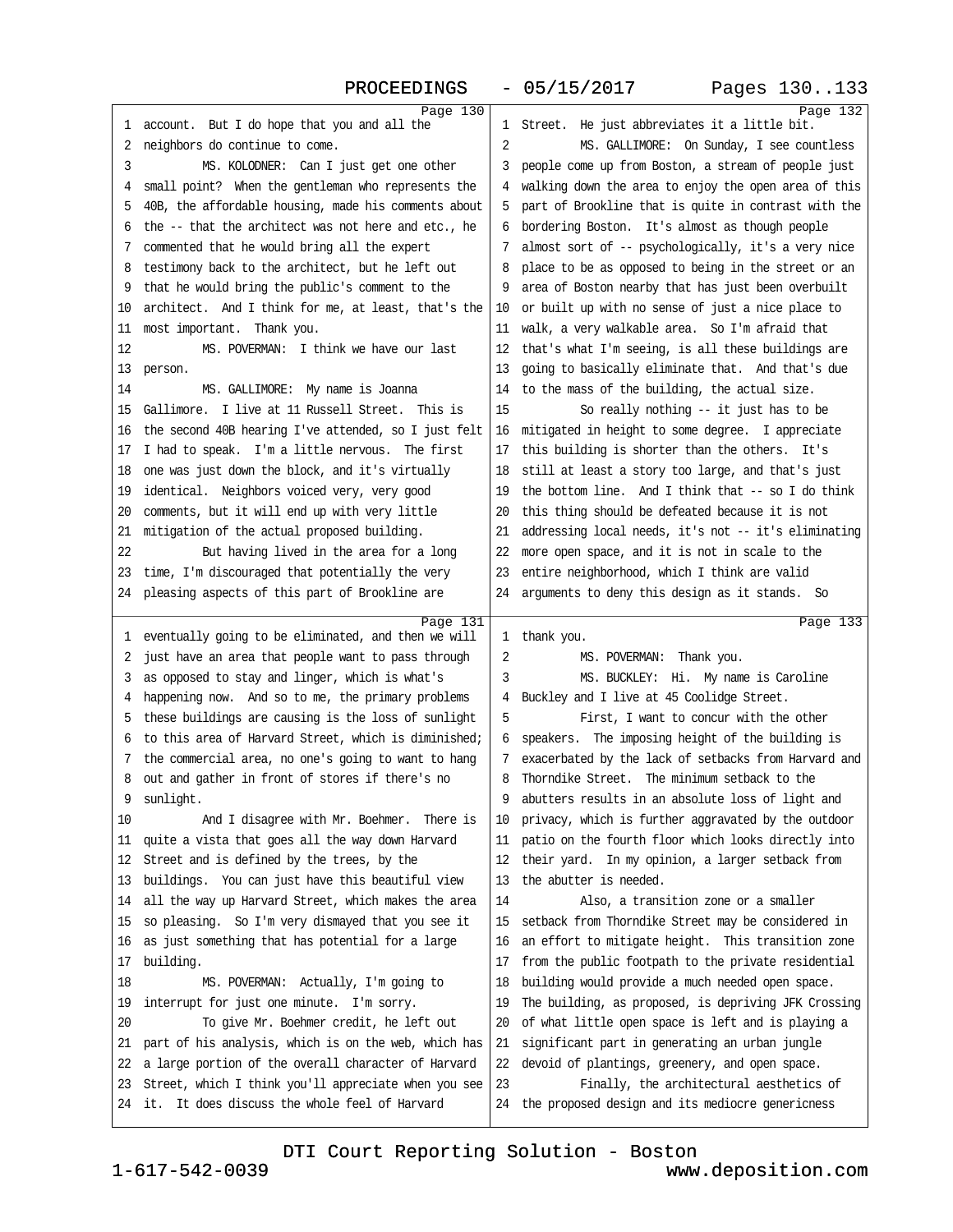| Page 134<br>1 doesn't make any attempt to enhance or excite the | Page 136<br>1 neighborhood in this public meeting what their |  |
|-----------------------------------------------------------------|--------------------------------------------------------------|--|
| 2 area. Conversely, the blank brick elevation, devoid           | 2 concerns are. And we've also accepted written              |  |
| 3 of fenestration facing the Starbucks parking lot              | 3 comments. So I think we're very well aware of what         |  |
| 4 lends a fortress-like facade to the street.                   | 4 the neighborhood's concerns are.                           |  |
| 5<br>And then just to do with the materials that                | 5<br>MS. PALERMO: So the next meeting you would              |  |
| 6 are selected for the building, in my opinion, the             | 6 have would just be with the planning board and -           |  |
| 7 abrupt change from three elevations of masonry and            | MS. SELKOE: Planning department staff, the<br>7              |  |
| 8 brick to a solitary clapboard elevation is quite              | 8 development team, and Mr. Boehmer. And that's the          |  |
| 9 jarring, and it takes away from a cohesive-looking            | 9 practice that we've had with the other cases too.          |  |
|                                                                 | MS. PALERMO: All right. Well, my<br>10                       |  |
| 10 building. And I think that maybe having the                  |                                                              |  |
| 11 materials reflected on all four sides of the                 | 11 perspective is much the same as the people in the         |  |
| 12 building would create for more of a cohesive                 | 12 neighborhood have said. We all know the building is       |  |
| 13 expression in the building.                                  | 13 larger than we want it to be. And I think it would        |  |
| 14<br>All right. That's all I want to say.                      | 14 be helpful for the developer to recognize that there      |  |
| 15 Thank you.                                                   | 15 should be some adjustments made; clearly to the           |  |
| 16<br>MS. POVERMAN: Thank you.                                  | 16 setbacks, also to the height, which might be              |  |
| 17<br>Okay. We will move to the next stage, but                 | 17 addressed through reducing the floor-to-floor,            |  |
| 18 first, Mr. Hill, I want to apologize again for the           | 18 ceiling-to-floor heights. And the materials, we           |  |
| 19 discourteous behavior you were shown and my personal         | 19 need more specific information about materials,           |  |
| 20 lack of courtesy. It will not happen again.                  | 20 about the mechanicals, the location of the                |  |
| Now I would like to have the three of us<br>21                  | 21 mechanicals. There's a fair amount of work to be          |  |
| 22 give a charge to the developer if we agree, which I          | 22 done, and I'm hoping when we all get back together,       |  |
| 23 think we do, for the most part, on what we'd like to         | 23 we'll see the results of that.                            |  |
| 24 see, taking into account for changes based on what           | MS. POVERMAN: Chris, what is your comment?<br>24             |  |
| Page 135                                                        | Page 137                                                     |  |
| 1 Mr. Boehmer has said in terms of working groups,              | MR. HUSSEY: Well, I've basically made<br>1                   |  |
| 2 which I think has happened in the past quite                  | 2 them. I think dropping the roof cornice is a good          |  |
| 3 successfully with the developer, members of the               | 3 idea, reducing the floor-to-floor heights, and some        |  |
| 4 planning department, and Mr. Boehmer.                         | 4 more setback at Thorndike in the rear.                     |  |
| Lark, what would you like to say?<br>5                          | 5<br>But I think what we're going to have to                 |  |
| MS. PALERMO: Well, I also wanted to<br>6                        | 6 decide at some point is whether or not to tell the         |  |
| 7 know - there was a meeting with the neighborhood,             | 7 developer he's got to take two floors off. I think         |  |
| 8 Polly?                                                        | 8 that's the only thing that will satisfy the                |  |
| 9<br>MS. SELKOE: It was -- the developer held a                 | 9 neighbors. It may or may not result in answers that        |  |
| 10 meeting with the neighborhood.                               | 10 we want to hear, but at some point we probably want       |  |
| 11<br>MS. PALERMO: That didn't involve the                      | 11 to make that request. And we could talk more about        |  |
| 12 planning staff?                                              | 12 that sort of thing with Judi.                             |  |
| 13<br>MS. SELKOE: That's correct.                               | 13<br>MS. SELKOE: Well, keep in mind that even               |  |
| 14<br>MS. PALERMO: Okay. So we don't know what                  | 14 under current zoning, if it weren't a 40B and it          |  |
| 15 happened at that meeting?                                    | 15 were a 40A and it needed to conform to our zoning         |  |
| MS. SELKOE: Well, we've heard about some<br>16                  | 16 bylaws -- which 40Bs don't have to conform to our         |  |
| 17 things that happened. We don't know specifically.            | 17 zoning bylaw, as mandated by the state - they would       |  |
| MS. PALERMO: Okay. Well, one of the<br>18                       | 18 be allowed to have a 40-foot tall building.               |  |
| 19 things I would like to see is some meeting that              | 19<br>MS. POVERMAN: Yeah. That's a very good                 |  |
| 20 incorporates the folks in the neighborhood with the          | 20 point.                                                    |  |
| 21 developer, if we could have something along those            | 21<br>UNIDENTIFIED AUDIENCE MEMBER: Could you                |  |
| 22 lines.                                                       |                                                              |  |
|                                                                 | 22 clarify that?                                             |  |
| 23<br>MS. SELKOE: Well, that's not typically                    | 23<br>MS. POVERMAN: So what Polly is saying is               |  |
| 24 what we do, and I think we've heard from the                 | 24 under the current zoning, it is a commercial              |  |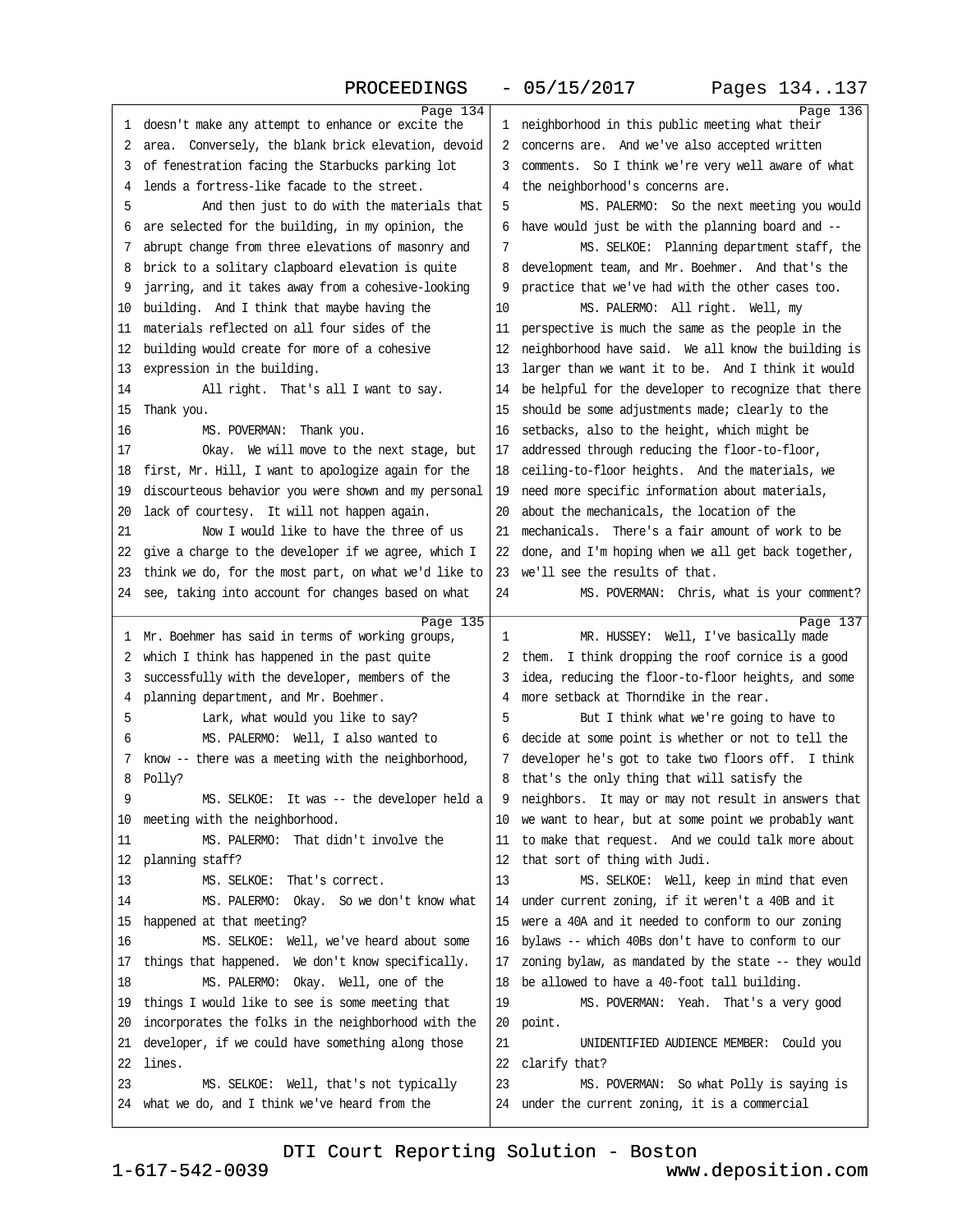| Page 138<br>1 district. And even if this weren't a 40B project,                                              | Page 140<br>1 buildings are going to be pretty big and pretty |
|--------------------------------------------------------------------------------------------------------------|---------------------------------------------------------------|
| 2 they could build a 40-foot-high building. However,                                                         | 2 tall. There is not much that, as of right --                |
| 3 the setbacks would be different.                                                                           | MS. SELKOE: Right. Well, you're talking<br>3                  |
| UNIDENTIFIED AUDIENCE MEMBER: Polly, could<br>4                                                              | 4 about non-40B projects, because a 40B project does          |
| 5 you clarify the FAR? If they build a 40-foot                                                               | 5 not have to conform to zoning, and that's mandated          |
| 6 building, how wide --                                                                                      | 6 by the state. It's not something the town had               |
| MS. SELKOE: I don't think this is the --<br>7                                                                | 7 mandated.                                                   |
| MS. POVERMAN: I don't know if that's<br>8                                                                    | 8<br>MS. POVERMAN: Well, my view, personally,                 |
| 9 something we can look at. But I do not feel                                                                | 9 is that this is a project which -- well, let me say         |
| 10 personally, at this point, ready to agree that a                                                          | 10 this: I agree that the setbacks on Thorndike and           |
| 11 substantial drop in height is something I would                                                           | 11 with the neighbor need to be increased. I think            |
| 12 discuss.                                                                                                  | 12 that the look of the project, as Cliff Boehmer has         |
| 13<br>Lark, have you thought about that?                                                                     | 13 set out, can be improved and articulated to be more        |
| MS. PALERMO: I have thought about it, and<br>14                                                              | 14 in keeping with the type of neighborhood. I think          |
| 15 I have not come to a conclusion. I'm listening to                                                         | 15 that the architect, the planning department, and           |
| 16 Chris. And as an architect, I -- which he is -- I                                                         | 16 Mr. Boehmer have the skills and experience to              |
| 17 very much respect his opinion.                                                                            | 17 develop the bays, the articulations to make it a           |
| What it comes down to is whether this<br>18                                                                  | 18 building that fits in much more with the stream            |
| 19 project would be feasible economically for the                                                            | 19 of -- you know, fill in the architectural detail           |
| 20 developer if we insisted on this. And I'm not                                                             | 20 word -- of Harvard Street and Thorndike.                   |
| 21 saying that because I care desperately about whether                                                      | 21<br>That is going to entail a fair amount of                |
| 22 this is economically feasible for the developer,                                                          | 22 work. I don't mean to minimize that. But I think           |
| 23 because I don't. I'm saying it because if it isn't,                                                       | 23 that given the law of 40B, we also have to be quite        |
| 24 then they'll overturn our decision and build what                                                         | 24 realistic about what we ask. I think that getting          |
|                                                                                                              |                                                               |
| Page 139                                                                                                     | Page 141                                                      |
| 1 they want.                                                                                                 | 1 significant setbacks would be very helpful in terms         |
| 2<br>MS. SELKOE: The Housing Appeals Court.<br>3                                                             | 2 of making the project more palatable.                       |
| MS. PALERMO: So we'll just have to be<br>4 mindful of that. But that doesn't mean we can't                   | 3<br>As unpleasant as this may be to hear, I                  |
| 5 ask, and it doesn't mean that we can't look to the                                                         | 4 think that this developer has been -- unlike other          |
|                                                                                                              | 5 developers, has not come in high, saying, okay, I           |
| 6 developer to consider that and potentially come up<br>7 with a project that is economically viable that is | 6 know they're going to ask me to cut off 20 percent,         |
| 8 at least a floor lower.                                                                                    | 7 but they come in with what's a relatively reasonable        |
| MR. HUSSEY: I'd like to answer the                                                                           | 8 ask. And I know that's hard to hear, but based on           |
| 9                                                                                                            | 9 other things we've seen, this is relatively                 |
| 10 question about the zoning, what is it now. Because                                                        | 10 reasonable. And that doesn't mean I think we're            |
| 11 what this basically goes back to, you've got a lot                                                        | 11 seeing the final amount. It doesn't mean I think           |
| 12 of other lots around here besides these 40Bs. The                                                         | 12 that it is where we should end up. You know, it may        |
| 13 zoning now, as has been stated, allows a height of                                                        | 13 have to be a lower number of units to get to a size        |
| 14 40 feet, an FAR of 1. This project is 2.46. The                                                           | 14 based on bigger setbacks. So I don't mean to say           |
| 15 setbacks -- the Harvard Street setback is 10 feet                                                         | 15 that. But we also don't want to punish the                 |
| 16 that's required now, and the Thorndike is 10 feet,                                                        | 16 developer for being reasonable.                            |
| 17 so the setback are not all that different from what                                                       | So where I come down is bigger setbacks, at<br>17             |
| 18 you're seeing there.                                                                                      | 18 least on Thorndike and the neighbor. I'd love to           |
| 19<br>What I tell people, if you really want to                                                              | 19 see some vegetation on the side facing Starbucks to        |
| 20 get what you want, you're going to have to change                                                         | 20 head off all the vapors and also to get some green         |
| 21 the basic zoning in the Town of Brookline through                                                         | 21 stuff in there.                                            |
| 22 your town meeting representative. That's the core                                                         | 22<br>So I think we're actually all pretty much               |
| 23 problem here. This project will come and go,                                                              | 23 in agreement, except for the possibility of asking         |
| 24 however it happens. But as of right, future                                                               | 24 for a reduction in the height. So do you guys want         |
|                                                                                                              |                                                               |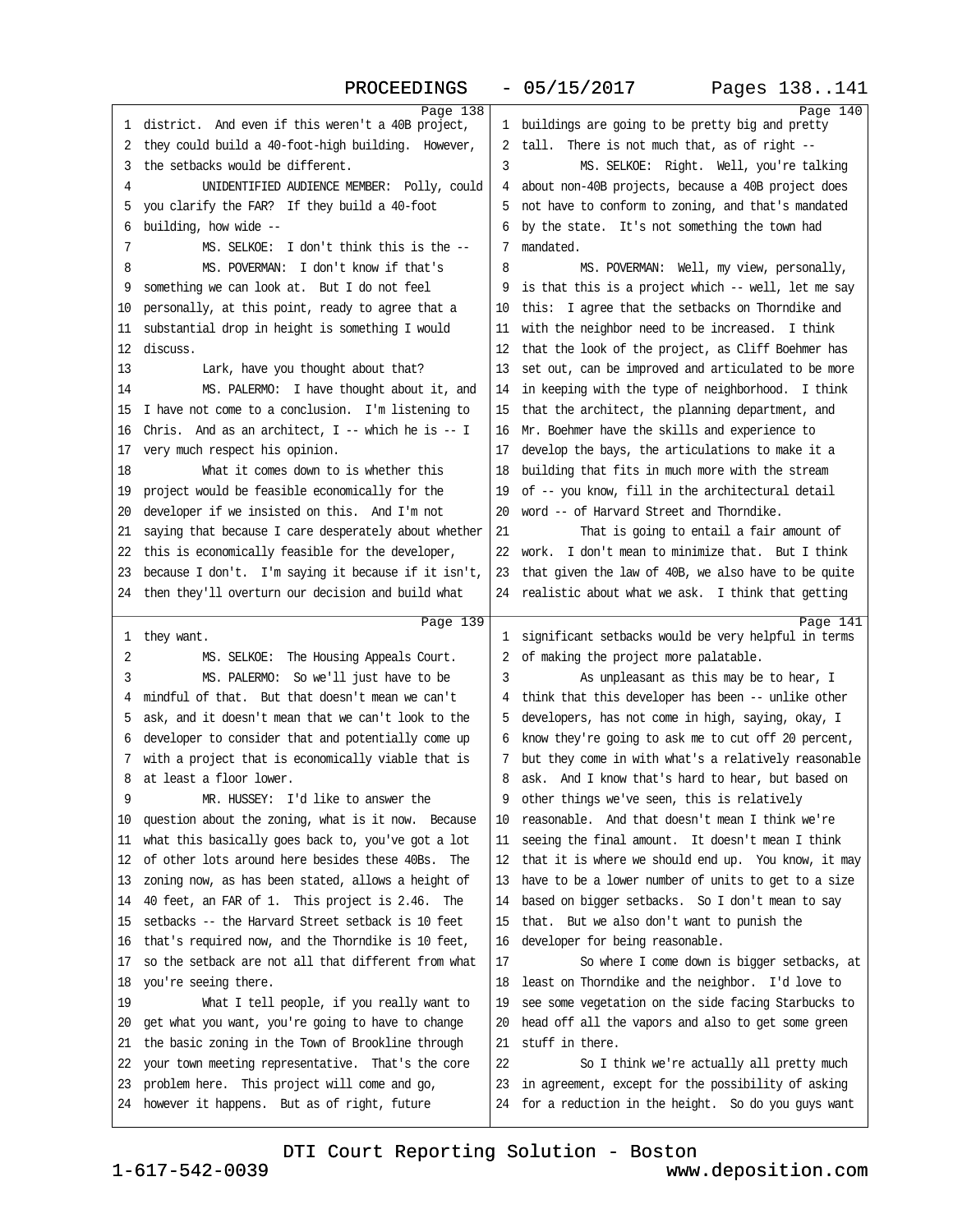<span id="page-36-0"></span>

| 1 to draw a line in the sand now?                                                                        | Page 142                                               | 1<br>So this is our opportunity to try to make                                             | Page 144 |  |
|----------------------------------------------------------------------------------------------------------|--------------------------------------------------------|--------------------------------------------------------------------------------------------|----------|--|
| 2<br>MS. PALERMO: I actually have another                                                                |                                                        | 2 it a better building for the neighborhood and for                                        |          |  |
| 3 question, because you're sitting there with the                                                        |                                                        | 3 the town and to keep us in compliance with the 40B                                       |          |  |
| 4 zoning code.                                                                                           |                                                        | 4 law which circumvents local zoning bylaws because we                                     |          |  |
| 5<br>The reason we keep talking about what can                                                           |                                                        | 5 don't have 10 percent of our units that are                                              |          |  |
| 6 the developer do as of right is because what that                                                      |                                                        | 6 considered to be affordable in the Town of                                               |          |  |
| 7 means is they can just do it without having any                                                        |                                                        | 7 Brookline. So as long as that's the case,                                                |          |  |
| 8 public hearings or coming to us. And that as of                                                        |                                                        | 8 developers can do this, and we are the victims or                                        |          |  |
| 9 right is something that is always a threat, and I                                                      |                                                        | 9 the beneficiaries, whichever way you want to look at                                     |          |  |
| 10 think that's something to think about as well.                                                        | 10 it. But that's what I wanted you to understand, and |                                                                                            |          |  |
| 11 Because if they weren't doing a 40B project, I'd                                                      |                                                        | 11 what parking was. So okay, thank you.                                                   |          |  |
| 12 like to know what they could do as of right.                                                          |                                                        | 12<br>Yeah, height. I don't know, Chris. What                                              |          |  |
| So it's 40 feet of height -<br>13                                                                        |                                                        | 13 do you think? Do you want to ponder this?                                               |          |  |
| 14<br>MS. SELKOE: Let me just say that a project                                                         |                                                        | MR. HUSSEY: Well, I think we should get<br>14                                              |          |  |
| 15 of this size would never be as of right; not because                                                  |                                                        | 15 all of the peer review through and then have a                                          |          |  |
| 16 of the height, but any projects in Brookline that's                                                   |                                                        | 16 general discussion at the end that decides whether                                      |          |  |
| 17 four or more units requires a special permit for                                                      |                                                        | 17 we start asking for a reduction in the number of                                        |          |  |
| 18 design review.                                                                                        |                                                        | 18 floors or not.                                                                          |          |  |
| MS. PALERMO: What about commercial?<br>19                                                                |                                                        | 19<br>MS. POVERMAN: Well, I think that's                                                   |          |  |
| MS. SELKOE: Any project that's greater<br>20                                                             |                                                        | 20 difficult because I think we need to give a charge                                      |          |  |
| 21 than six units requires a special permit for                                                          |                                                        | 21 to the developer now to start working --                                                |          |  |
| 22 affordable housing.                                                                                   |                                                        | 22<br>MR. HUSSEY: The developer is hearing us.                                             |          |  |
| A commercial project would have to meet the<br>23                                                        |                                                        | 23<br>MS. POVERMAN: Yes. But I think that --                                               |          |  |
| 24 parking --                                                                                            |                                                        | 24 don't we want them to see what they can come up with                                    |          |  |
|                                                                                                          |                                                        |                                                                                            |          |  |
|                                                                                                          |                                                        |                                                                                            |          |  |
|                                                                                                          | Page 143                                               |                                                                                            | Page 145 |  |
| MS. PALERMO: Well, that was where I was<br>1                                                             |                                                        | 1 in terms of tweaking or --                                                               |          |  |
| 2 going. Yeah, you could do a commercial project as                                                      |                                                        | 2<br>MS. PALERMO: We're asking for more than                                               |          |  |
| 3 of right without getting any approvals, provided                                                       |                                                        | 3 tweaking right now. This is not tweaking. We've                                          |          |  |
| 4 your height is limited to 40 feet, the setbacks, the                                                   |                                                        | 4 asked the developer to do --<br>5                                                        |          |  |
| 5 FAR is 1.<br>6                                                                                         |                                                        | MS. POVERMAN: But we have a set amount of                                                  |          |  |
| And that was my question: What's the                                                                     |                                                        | 6 time. So when does this hearing -- when is the 180                                       |          |  |
| 7 parking requirement?<br>8                                                                              |                                                        | 7 days up?<br>8<br>MS. SELKOE: I believe it's in October.                                  |          |  |
| You don't have that in front of you. Okay.<br>9                                                          |                                                        |                                                                                            |          |  |
| MS. SELKOE: The parking requirement is one                                                               |                                                        | 9<br>MS. POVERMAN: October?<br>MR. HUSSEY: I think it's too soon.<br>10                    |          |  |
| 10 parking space for every 350 square feet on the                                                        |                                                        | 11                                                                                         |          |  |
| 11 ground floor.<br>12                                                                                   |                                                        | MS. POVERMAN: All right. So we go out to<br>12 June 7th?                                   |          |  |
| MS. PALERMO: Okay. Every 350 square feet.<br>13                                                          |                                                        | 13<br>MR. HUSSEY: Yeah.                                                                    |          |  |
| MS. SELKOE: On the ground floor.<br>14                                                                   |                                                        | 14                                                                                         |          |  |
| MS. PALERMO: Just on the ground floor. So                                                                |                                                        | MS. PALERMO: That's fine by me.<br>15                                                      |          |  |
| 15 that's all they're measuring?<br>16                                                                   |                                                        | MS. SELKOE: But I do think that the                                                        |          |  |
| MS. SELKOE: No. I'm sorry. And then on                                                                   |                                                        | 16 development team has heard what you've had to say                                       |          |  |
| 17 the upper floors, it's one per 550.<br>18                                                             |                                                        | 17 and sort of what the neighbors have to say. And I                                       |          |  |
| MS. PALERMO: Okay. So I was just trying                                                                  |                                                        | 18 think we can -- hopefully they will make some                                           |          |  |
| 19 to get a sense of how out of compliance this                                                          |                                                        | 19 progress in revising their design.<br>20                                                |          |  |
| 20 building would be if it were a commercial building.                                                   |                                                        | MS. POVERMAN: All right. Is there any                                                      |          |  |
| 21 Because in order to help the neighborhood understand                                                  |                                                        | 21 other administrative stuff we need to deal with,                                        |          |  |
| 22 what we struggle with, that is what we struggle                                                       |                                                        | 22 Polly?<br>23                                                                            |          |  |
| 23 with, because that's something that we would have no<br>24 control over if the developer proposed it. |                                                        | MS. SELKOE: Well, just to say that this<br>24 hearing will -- you will be continuing it to |          |  |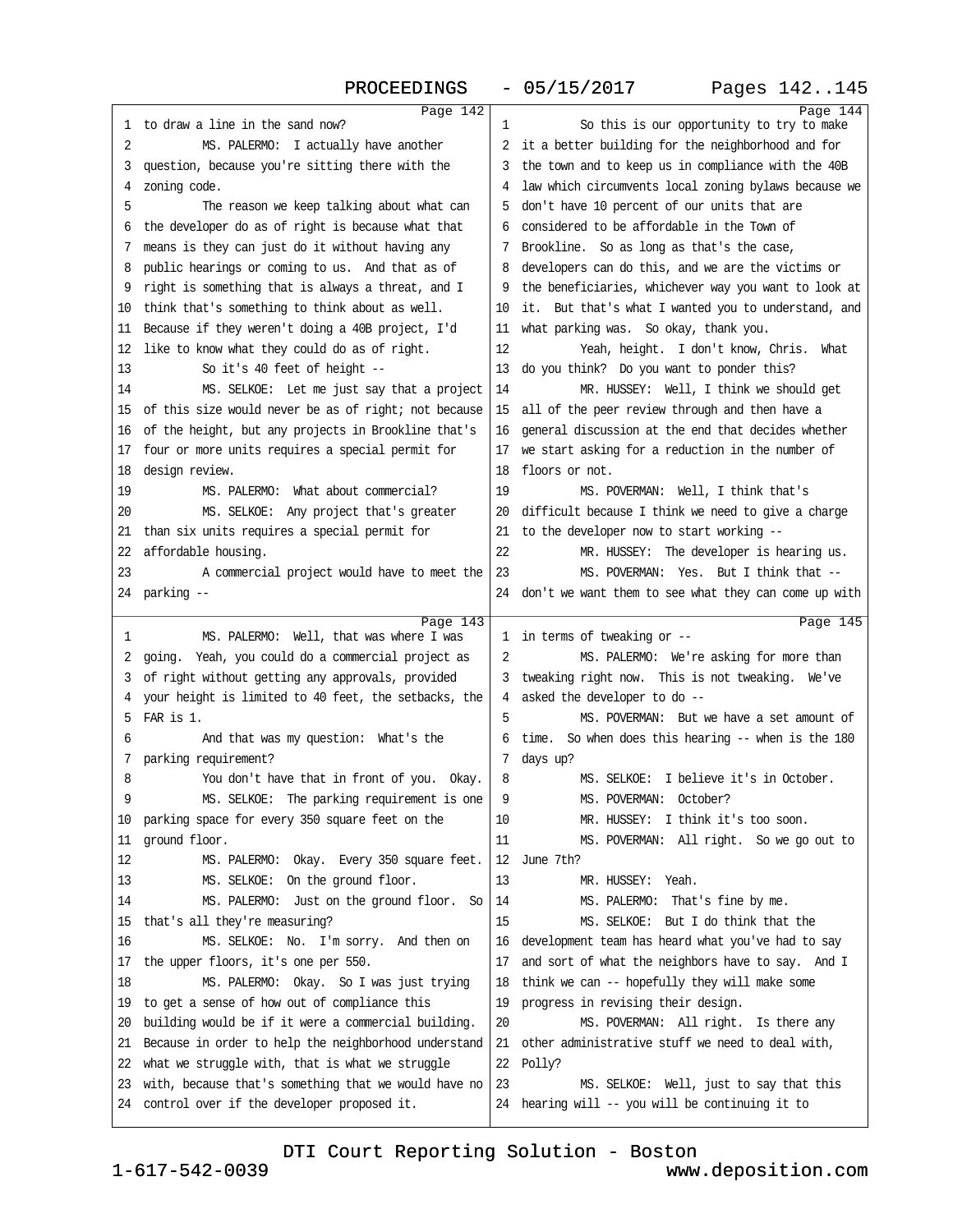<span id="page-37-0"></span>

|                                                         | Page 146 |  |
|---------------------------------------------------------|----------|--|
| 1 June 7th. And on the June 7th meeting, we will be     |          |  |
| 2 hearing from the traffic and parking peer reviewer    |          |  |
| 3 on some of the issues that were mentioned here        |          |  |
| 4 tonight.                                              |          |  |
| 5<br>We also will be hearing from Judi Barrett          |          |  |
| 6 about the parameters for 40B projects and the ins     |          |  |
| 7 and outs of what it means if, let's say, this board   |          |  |
|                                                         |          |  |
| 8 were to not approve it or to approve it with          |          |  |
| 9 conditions or -- and the implications of all that     |          |  |
| 10 and what the housing appeals court has done in other |          |  |
| 11 cases when things have not been approved.            |          |  |
| 12<br>So I think that for all of you here               |          |  |
| 13 tonight, I think it's very important that you attend |          |  |
| 14 so you can ask questions about the process and       |          |  |
| 15 understand it a little bit better.                   |          |  |
| MS. POVERMAN: Thank you. This hearing is<br>16          |          |  |
|                                                         |          |  |
| 17 adjourned until June 7th at 7:00.                    |          |  |
| (Proceedings adjourned at 10:19 p.m.)<br>18             |          |  |
| 19                                                      |          |  |
| 20                                                      |          |  |
| 21                                                      |          |  |
| 22                                                      |          |  |
| 23                                                      |          |  |
| 24                                                      |          |  |
|                                                         |          |  |
|                                                         |          |  |
|                                                         | Page 147 |  |
| 1<br>I, Kristen C. Krakofsky, court reporter and        |          |  |
| 2 notary public in and for the Commonwealth of          |          |  |
| 3 Massachusetts, certify:                               |          |  |
| That the foregoing proceedings were taken<br>4          |          |  |
| 5 before me at the time and place herein set forth and  |          |  |
| 6 that the foregoing is a true and correct transcript   |          |  |
| 7 of my shorthand notes so taken.                       |          |  |
| I further certify that I am not a relative<br>8         |          |  |
| 9 or employee of any of the parties, nor am I           |          |  |
| 10 financially interested in the action.                |          |  |
| 11<br>I declare under penalty of perjury that the       |          |  |
| 12 foregoing is true and correct.                       |          |  |
| 13<br>Dated this 24th day of May, 2017.                 |          |  |
| 14                                                      |          |  |
| 15                                                      |          |  |
|                                                         |          |  |
| 16                                                      |          |  |
| Kristen Krakofsky, Notary Public                        |          |  |
| 17 My commission expires November 3, 2017.              |          |  |
| 18                                                      |          |  |
| 19                                                      |          |  |
| 20                                                      |          |  |
| 21                                                      |          |  |
| 22                                                      |          |  |
| 23                                                      |          |  |
| 24                                                      |          |  |

[DTI Court Reporting Solution - Boston](http://www.deposition.com)

1-617-542-0039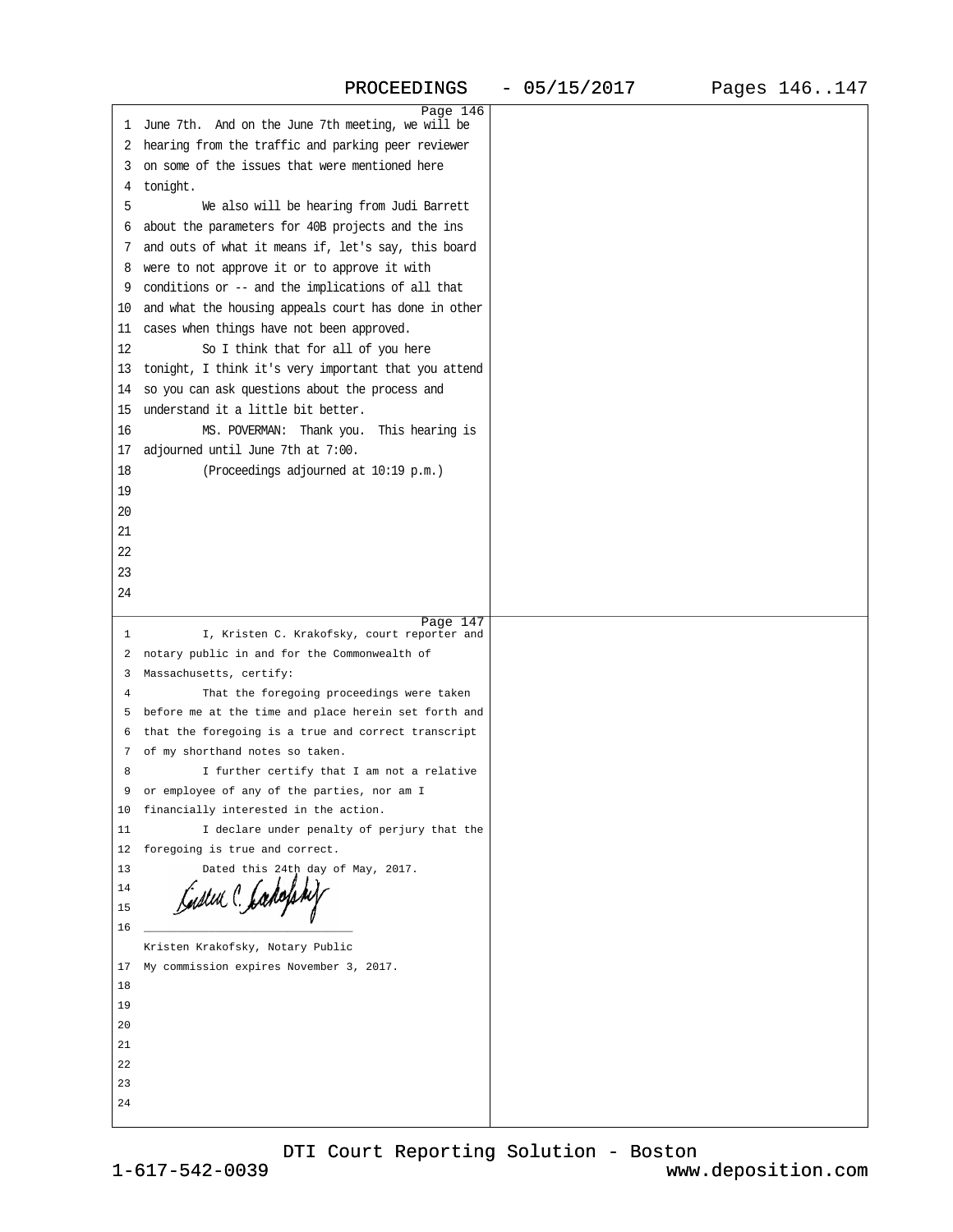PROCEEDINGS - 05/15/2017

| 1                                             | 17-apartment<br>21:24                    | 25:20 26:3 83:7 90:9<br>116:21                | 455<br>4:5 38:13 67:22 70:10    |
|-----------------------------------------------|------------------------------------------|-----------------------------------------------|---------------------------------|
|                                               | 18                                       | 30                                            | 71:10 76:19 81:14 84:19         |
| 1                                             | 25:11 36:12                              | 88:12                                         | 112:5                           |
| 8:12,18 20:5 46:24 58:20<br>91:7 139:14 143:5 | 180                                      | 310                                           | 46                              |
| 1,700                                         | 145:6                                    | 88:12 90:8 93:9                               | 107:13                          |
| 4:12,13                                       | 19                                       | 35                                            | 47<br>20:14,16                  |
| 1,735                                         | 15:2,13 125:6                            | 20:17,20 25:16 36:10                          | 48                              |
| 20:7,10                                       | 1930s<br>68:2                            | 35-foot<br>119:1                              | 52:2 95:14                      |
| 1/2<br>26:3                                   | 1981                                     | 350                                           | 4th                             |
| 10                                            | 110:4                                    | 143:10,12                                     | 6:9                             |
| 50:9 51:24 79:9 110:7                         | 19 <sub>th</sub>                         | 3rd                                           | 5                               |
| 139:15,16 144:5                               | 4:20                                     | 6:9                                           |                                 |
| 100                                           | $\mathbf{2}$                             | $\overline{\mathbf{4}}$                       | 5                               |
| 35:18 109:9                                   |                                          |                                               | 8:18 37:4 58:20 112:2<br>116:20 |
| 10:19<br>146:18                               | $\mathbf{2}$                             | 40                                            | 5,000                           |
| 11                                            | 46:19 76:18 88:5                         | 91:23 92:1 125:16<br>139:14 142:13 143:4      | 67:15                           |
| 8:16 20:5 50:10 130:15                        | 2.46<br>139:14                           | 40-foot                                       | 5-foot                          |
| 116                                           | 2.5                                      | 36:19 121:12 124:7,9                          | 21:10 45:2                      |
| 89:1                                          | 25:19                                    | 137:18 138:5                                  | 50<br>52:2                      |
| 12<br>20:4                                    | 20                                       | 40-foot-high<br>138:2                         | 500                             |
| 12-inch                                       | 15:2,13 46:18 52:1 79:11<br>124:11 141:6 | 40.0180                                       | 88:23                           |
| 95:6,11                                       | 2003                                     | 93:9                                          | 550                             |
| 121                                           | 82:15 83:9                               | 40.1004                                       | 143:17                          |
| 113:14                                        | 2006                                     | 90:8                                          | 5:00<br>41:21,24 42:19          |
| 13<br>20:5                                    | 68:2 82:20                               | 40A<br>137:15                                 |                                 |
| 143                                           | 22<br>25:11                              | 40B                                           | 6                               |
| 125:5                                         | 23                                       | 4:4 11:20 17:6 97:8 98:5,                     |                                 |
| 15                                            | 88:2                                     | 8,12,22 99:13 104:20<br>105:10 109:11 113:17, | 6<br>8:12,18 91:24              |
| 56:10,13 79:9 91:19                           | 25                                       | 21,22 119:13 122:13                           | 6,000-gallon                    |
| 15 <sub>th</sub><br>26:6                      | 99:21 100:1 128:23                       | 127:24 129:11,14,20<br>130:5,16 137:14 138:1  | 89:12                           |
| 16                                            | 26<br>127:15                             | 140:4,23 142:11 144:3                         | 64                              |
| 112:15                                        | 28th                                     | 146:6                                         | 106:6                           |
| 17                                            | 15:16                                    | 40bs<br>42:9 97:6 137:16 139:12               | $\overline{7}$                  |
| 4:9 20:2 99:18                                |                                          | 420                                           |                                 |
| 17,000                                        | $\mathbf{3}$                             | 126:2                                         | $\overline{7}$<br>8:13,22       |
| 4:10                                          | 3                                        | 45                                            | 750                             |
| $17 -$<br>20:7                                | 6:16 7:15 8:21,22 20:4                   | 52:2 133:4                                    | 88:23                           |
|                                               |                                          |                                               |                                 |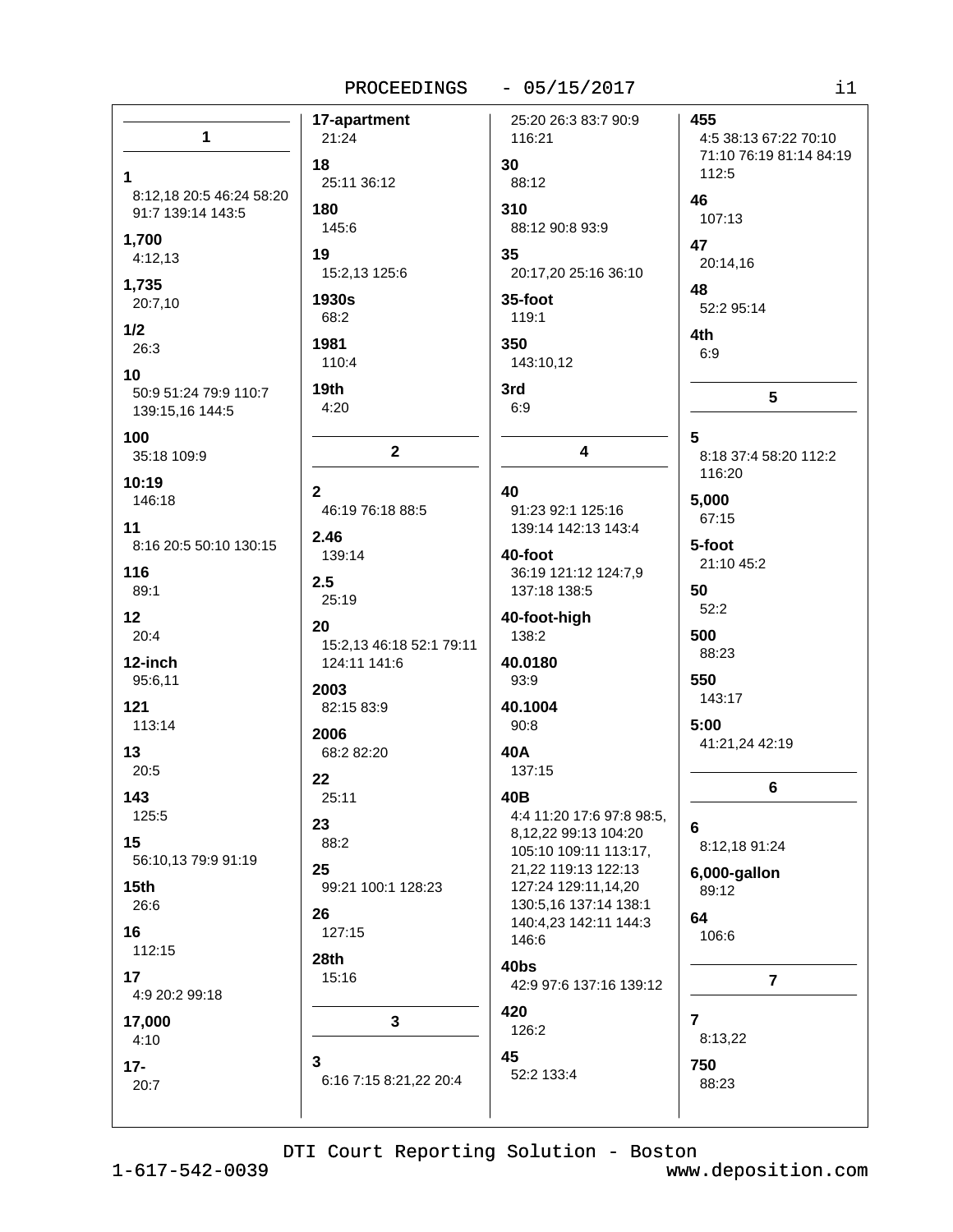## $-05/15/2017$

76 abbreviates 111:17 112:1 77  $10:8$ 78 8:15,19 10:19 101:24 104:3 111:16  $7:00$ 146:17  $7:04$  $4:2$ 7th 6:13 102:12 113:20 129:11 145:12 146:1,17 8 abuts  $\mathbf{R}$ abutter 8:13,18 50:9 88 109:16  $8:29$ 67:1  $8:38$ 67:1  $\mathbf{Q}$  $\mathbf{Q}$ 8:16 50:18 108:5 112:14 125:5 90  $9:20$ 90-degree  $29:9$  $9:00$ 41:21 A  $a.m.$ 41:21 42:19 **Abbot** 125:4 **ABBOTT** active 125:3  $45:18$ 

132:1 ability  $55:5$ able 38:3 46:16 47:2,3

abrupt 134:7

absence 55:4

absolute 101:8 133:9

absolutely 57:10 83:13 92:7 103:6 109:3 112:11 127:12

 $16:10$ 

102:3 104:2 133:13

abutters 133:9

abutting 20:17,20 25:12,18 27:18 44:22

acceptable 83:9,11 103:21

accepted 136:2

access 20:9 21:5 22:6 44:16,17

accessed  $20:8$ 

accessibility 46:17.24

accessible 11:6 46:20

accommodate  $46:2$ account

12:15 129:17,18 130:1 134:24

accurate  $35.18$ 

activity 18:9,10

actual 12:5 53:14 65:9 123:21 130:21 132:14

add 9:18 66:7,10

addition  $129.19$ 

additional 4:21 6:1,14 27:4 29:22 76:12,23 77:2 107:6 129:18

address 28:23 71:7.8 75:2 80:11 82:5 100:13 101:8,15 105:22 106:2 116:1 120:21

addressed 57:21 65:10 81:2 101:10 136:17

addressing 86:13,19 132:21

adequate 21:12 38:8 53:4 57:18 64:10 95:15

adjacent 8:1,15 9:1 48:8 61:16

adjourn 66:23

adjourned 146:17,18

adjustments 136:15

administrative 5:23 145:21

**Admittedly**  $7.11$ 

advanced 100:10

advice 105:5,6

advisory 88:2

advocates 127:11

aesthetic 113:24 114:17 119:9 124:17

aesthetics 34:6.7 133:23

affect 63:5 66:3 118:6

affordability 99:17

affordable 4:10 6:4 64:19 99:21,23 104:21 130:5 142:22  $144.6$ 

afraid  $132:11$ 

afternoon 22:22 32:11

agencies 74:11

agenda 100:8

aggravated 133:10

ago 6:9 7:9 41:15 79:11 80:23

agree 61:6,15 65:12 66:6 102:23 105:23,24 109:8 112:18 134:22 138:10  $140:10$ 

agreed 28:10 54:11

agreement 141:23

ahead 51:21

air 73:21 74:1.4.7.9 79:8.24 80:2,5 84:2 113:6 122:22

alian  $33:11$ 

**Allen** 94:22

allow 23:22 32:3 35:15 36:19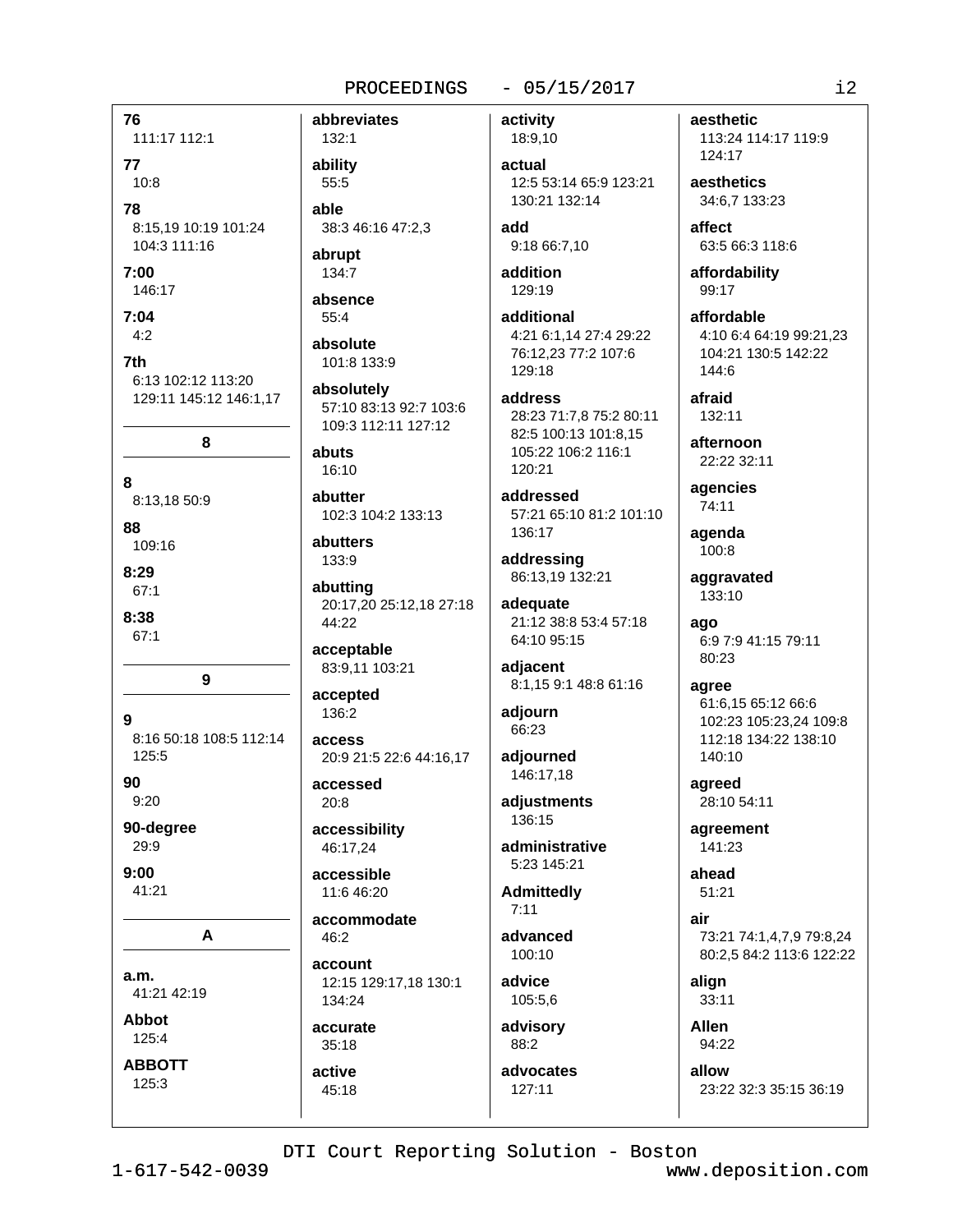93:11.13 96:24 114:8

allowed 107:11 124:17 137:18

allows 113:17 139:13

**Allston** 18:17 19:4.5.7 108:24 114:18 124:15

Allston/brighton 19:6 24:21

alternative 75:11

ambient 10:15,17,20 123:14

amend  $117:4$ 

amenities 21:22.24

amount 30:7 52:16 64:7 89:16 95:3 123:14 136:21 140:21 141:11 145:5

analysis 51:8 82:22 87:10 112:11 116:5,6 131:21

angle 29:9 65:1

Anna 127:14

**ANSI** 123:1.2

answer 14:10 34:18 35:20 75:1 129:9 139:9

answered 24:1 73:14 99:5

answers 100:4 137:9

antifreeze 111:2

anybody 13:12 86:2 91:16

anyway 30:18 32:22 37:21 38:7 77:22 88:11 125:1

apart 16:21

apartment 17:12 111:21,22

apologize 7:15 109:23 113:15 134:18

appalled 125:23,24 126:13

appeal 58:7

appeals 13:2 139:2 146:10

appear 46:4 79:18 81:18

appears 25:4,5,21 44:16,17 46:1 70:15 75:9 81:5,7,20,23

applause 113:12

applicant 4:20 6:5 87:9 97:18 98:22.24 99:2.7.9.12 100:9 101:22 102:7 104:23

application 4:5,8 7:2 11:20 22:18 98:22

applications 12:4 98:5.9

applies  $101:18$ 

apply 99:13 129:22

appreciate 131:23 132:16

appreciated 106:1

approach 39:3 45:21 124:15

approaches 21:17

approaching 29:18,20 32:13

appropriate

26:19 44:6 49:3 56:1 104:17,22

 $-05/15/2017$ 

approvals 143:3

approve 146:8

approved 42:9,12 146:11

approximately 20:14 25:11,16 26:8

**April** 4:20 6:13 15:16

architect 32:4 35:5 38:20 53:22 59:20 61:22 97:15 122:2 130:6,8,10 138:16 140:15

architect's  $48:4$ 

architectural 6:12 15:7 30:20 50:2 52:24 66:7 109:9 133:23 140:19

architecturally 66:8

architecture 16:18 17:4 22:9 106:5

area

16:3,4,13 20:11,23 21:11.23 22:20 31:20 34:11 36:9 37:3 42:6 45:13 75:9 84:6 86:1 95:3,8 96:6 103:17 123:13 130:22 131:2,6,7, 14 132:4,9,11 134:2

areas 17:10 19:12,15 84:5 110:19 115:14

 $ar<sub>en't</sub>$ 24:1 40:6

argument 49:7 98:18 127:20

arguments 132:24

arithmetic  $35:6$ 

articulated 140:13

articulation 24:15 27:16.22.24 33:2 40:16 48:5 63:20

articulations 140:17

artificial 119:17

ash 72:21

ashes 84:4

asked 4:20 6:14 7:24 9:3 10:2, 10.22 55:14 92:13 110:22 112:8 145:4

asking 23:23 34:11 54:7 85:13 94:3 127:10 141:23 144:17 145:2

aspect  $35:10$ 

aspects 130:24

assess 69:5

assessment 80:9 81:8 85:20 86:18, 21.23 91:8

assessments  $80.23$ 

assistant  $5:3$ 

associate 125:8

associated 83:20 94:7

**Associates** 6:21 87:24

assume 82:16 93:3,4

assuming 12:14 41:22 53:13 80:14

assumption

DTI Court Reporting Solution - Boston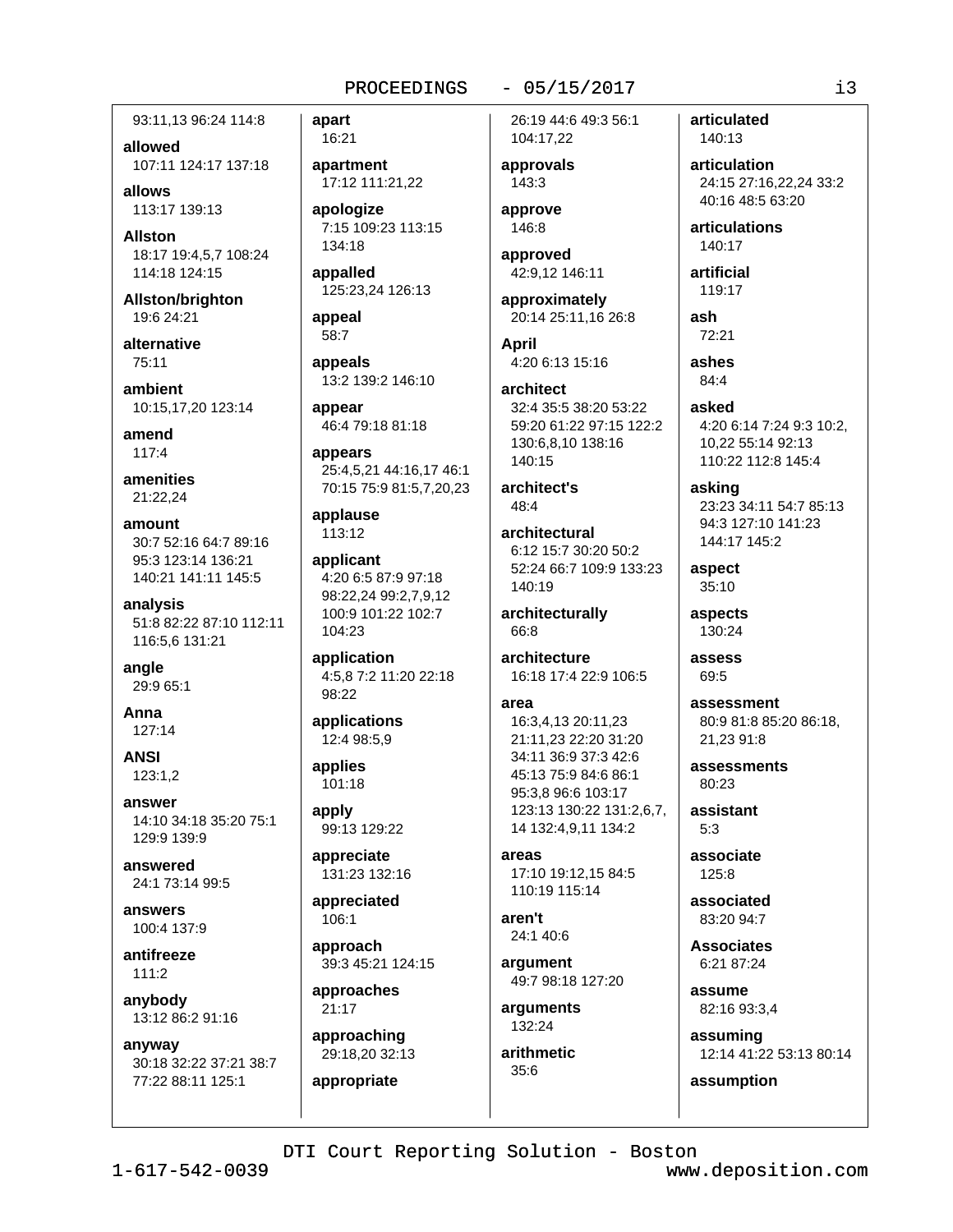## $-05/15/2017$

30:15 93:4

assured 112:12

attacks  $42.19$ 

attempt 107:17 126:11,23 134:1

attempted 100:13

attend 11:17 54:10 146:13

attended 130:16

attention 53:8

attic. 26:23 64:4

attorney  $97:1,5$ 

attractive 44:7 126:22,23 128:11

audience 14:6 23:24 40:20 41:8 59:11.18 137:21 138:4

authority 105:8

automated 33:24

available  $35.7$ 

Avenue 13:16 15:23 16:2 31:23

average 33:12

award 88:6

aware 15:4 74:11 79:10 136:3

awful  $32:11$ 

awnings

26:22

B b.good 120:13 **Babcock**  $9.15$ back 8:10.12.15 9:11 10:19 17:10 23:1,3,9 25:1,3,10, 14 29:3.11.13 33:14 36:10,12 38:11,17,19 45:19 57:1,4,6 62:2,5,11 63:19 75:1,5 96:10 104:15 118:4 124:11 130:8 136:22 139:11 background 68:6,12 71:23 72:5,18 76:22 77:18,19,23 78:3 84:7 88:10 **backs**  $60.3$ bad 124:11 balancing 129:22 balcony 30:4 31:7 **band** 

27:10.11.16 30:4

bands  $27:8$ 

banging 120:14

bank  $91:9$ 

har 100:21 101:2,3,4

**Rarrett** 113:20 129:12 146:5

harrier 74:17,22 75:14 91:23 92:8,15 93:21 94:1,5,11

**Bartash** 6:17 97:22 98:1

base

14:1 24:10.12 31:3 36:20

based 6:12 56:15 76:10 77:1 97:5 102:18 134:24 141:8.14

basement 110:10

basic 21:24 139:21

basically 34:20 37:9 41:7 48:8 56:11 67:13,18 68:1 69:2,16 70:7,17 71:11 72:19 74:6 76:20 77:4,19 78:7,12 86:18,20 96:1 99:6 101:24 102:8 115:6 116:9.13.18 118:9 132:13 137:1 139:11

basis 54:18 86:5

bay 8:20 59:12,13,17

bavs 25:24 28:3 33:17 58:24 59:3 60:1,10 140:17

**Beacon** 128:15

bear  $27.4$ 

beautiful 131:13

becomina  $82:3$ 

beginning 45:20 75:23

behavior 134:19

believe 7:3 15:4 34:14 48:23 54:24 82:21 97:1 99:23 145:8

believes 36:21 50:1

belongs 107:19 benchmark

128:20

17:22 beneficial

bend

18:11 49:1 58:18

beneficiaries 144:9

benefit 11:23 19:15 54:20,21 56:4,12 57:12

benefits 62:15

best 74:19.21

better 22:9 32:6 34:8 41:15 58:12 63:20 101:6.9 122:4 124:1 126:14 128:2 144:2 146:15

beyond 56:5

bicycle 21:23

bia 28:17 43:11 51:18 60:23 61:10 64:23 85:22 86:13 108:23 112:19 119:12 120:1 140:1

bigger 38:1 40:19 43:5 51:23 114:7 141:14.17

biggest  $37:16$ 

bill 89:6

**bit** 16:22 17:16 18:5 38:23 53:17 62:3 114:6,7 132:1 146:15

black  $101:2$ 

blame 98:9

blank 134:2

blending 123:13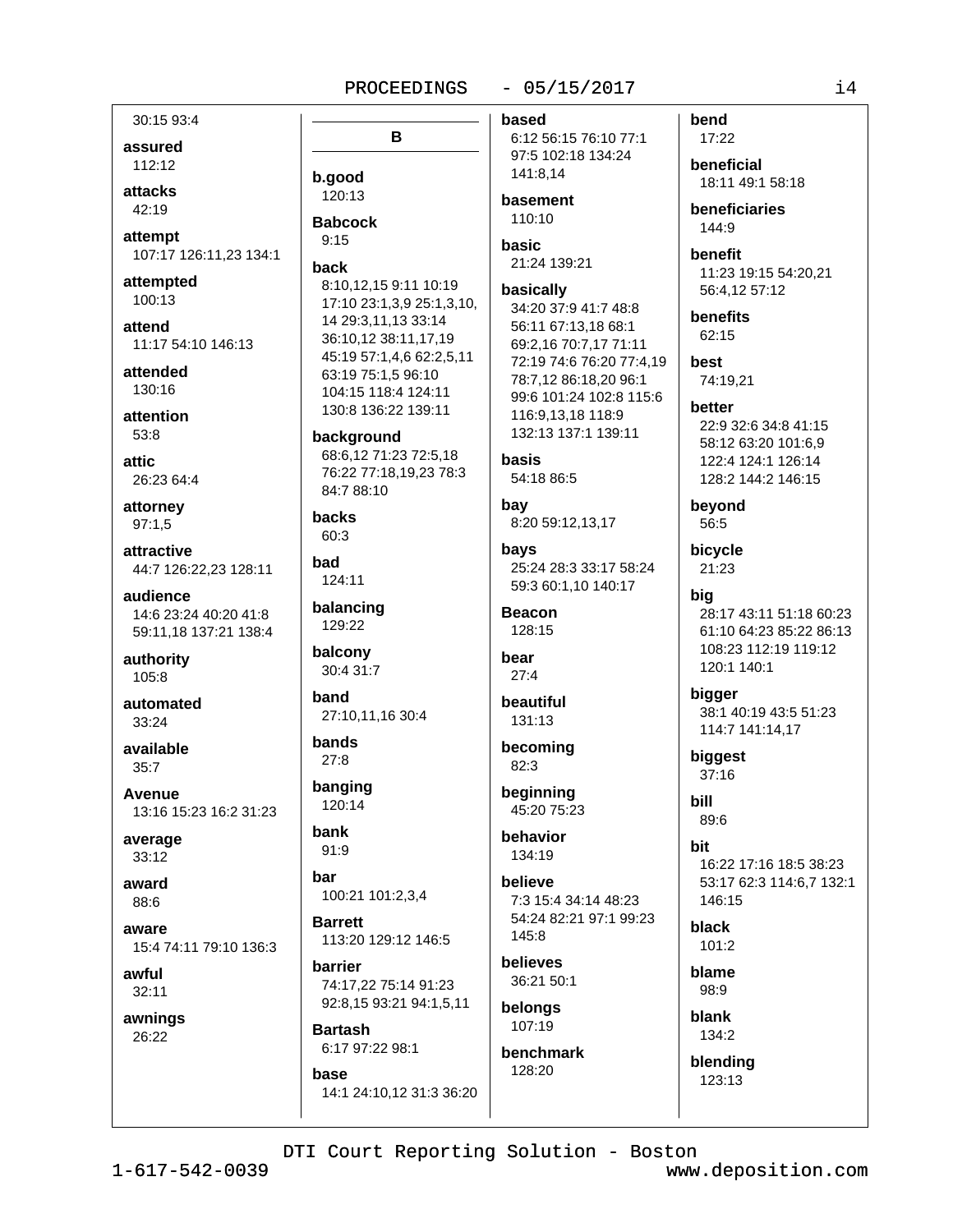## $-05/15/2017$

 $\frac{1}{1}$ 

buildings

140:1

127:22 132:10

**built** 

bunch

127:5

buv

business

110:17

bylaw

bylaws

bypass

cafe

53:4

 $35.13$ 

call

called

97:6

Cambridge

**Campbell** 

Campbells'

121:13

candles

cap

10:15.21

can't

111:15 121:17

7:16 28:1 53:12 73:3

79:20 114:10 139:4,5

calculations

111:18

79:11 86:9

56:9 88:4 137:17

C

27:10 29:24 74:5 110:11

48:15 110:15 123:2

137:16 144:4

8:1 17:12 19:13 24:7

31:4 33:15 36:20 44:2

52:2 58:9 59:10 60:15.22

69:1 74:5 113:5 114:13,

128:11 131:5.13 132:12

14, 15 118: 11 127: 24

block 15:23 33:22 130:18

blocking 106:10

**blocks** 

 $17:1$ 

blown  $119:7$ 

blue

8:3 9:16

blunder 97:17

## hoard

4:17 6:6 7:7 11:21 13:2.4 14:19,21 15:3,24 23:22 28:6,10,23 29:2 32:2 33:10 36:23 38:10.11 39:17 46:11 52:4 54:3 55:3 56:23 65:7 97:24 98:1,2 99:6 103:10 104:3,4 105:5 127:4 128:12 129:15 136:6 146:7

board's 105:8

**Bob** 

108:4 126:15

body 24:11,12,17 25:1,10 39:2,19

**Boehmer** 

4:24 12:13,21 13:1,22 14:9 19:7,23 24:4,7 26:5 30:13.18 34:23 35:3.23 37:24 38:7 40:12.22 41:11 43:17,18 44:15 47:18,24 50:15,20 51:6, 17 52:18 54:7,14,16 55:1 56:6,15 57:5,10 58:4 59:5,15,19 61:24 63:13, 16 64:15 85:11,13,14 86:4 103:14 122:4 123:9 124:14 131:10.20 135:1. 4 136:8 140:12,16

**Boehmer's** 11:23 14:6 54:20 97:19

## bordering 132:6

**Boston** 16:21 17:8,17 19:5 29:10,21 49:17 67:10 128:6,8,18 132:3,6,9

hottom 8:21 33:20 132:19

bouncing 118:10

bows 21:19

breach 98:24 99:10

hreak 66:13 67:21

breaking 26:24

# **breezes**

113:6

brevity 106:1

## brick

24:18,21 26:19,20 28:2 33:5 43:20 44:5 64:15. 18,20 121:12,20 124:7,9 134:2,8

brief  $6:7$ 

briefly 45:6 102:6

**bright**  $23:6$ 

**Brighton** 19:4

brina

7:17 101:7.13 106:17.18 110:1 124:19 130:7,9

bringing 18:9

broader 13:12 21:18

broken 16:18

## **Brookline** 29:6 30:23 31:22 97:8 98:4,6 102:8 108:24 114:21 115:4 124:13.17

127:6 128:7.13.23 130:24 132:5 139:21 142:16 144:7

**Brookline's**  $105:2$ 

brought 87:10 102:6,15 122:2

**Buckley** 133:3,4

buffer 32:3 38:9 57:2

buffering 49:24

build 71:14 124:18 138:2,5,24

## building

6:10 8:2,10,14,15,17,22 9:1,5,7,10,17,22 10:4 15:10.18.21 19:11.24 20:1,6,11,12,13,16 21:18,20,21 22:1,3,14,16 23:1,3,9,10,15,16,17 24:17 25:13,16 26:12 27:7.22 28:4.9.12.13.18. 19 29:11, 12, 17 30: 7, 11, 16 32:5,21 35:11 36:7 37:3 38:16 39:3,12,19 40:7 44:17,20 45:1,8,23 46:18,20,22 48:6,18 49:10,16 50:8 51:9,16 52:5,12,17,22 56:16 57:5,12,22 61:10,12,16 62:11 63:4,6 64:2 65:14, 16, 18, 22 66: 16, 18 69: 14, 17 70:1,15,18,20 71:16 74:5,16,17 75:13,17 79:23 81:21 85:6 87:1 91:21,24 92:12,18 93:8 94:14,15,17 96:2,3,8,13 108:18,22 109:1,7 110:18 111:23 112:3,24 113:7 114:5,6,18,20 115:15 116:13 119:11 123:5, 11, 12, 18 124: 5, 15, 20 127:18,21 128:2 130:21 131:17 132:14,17 133:6, 18, 19 134: 6, 10, 12, 13 136:12 137:18 138:2, 6 140:18 143:20 144:2

## building's 74:7

24:11,12 71:14,21

DTI Court Reporting Solution - Boston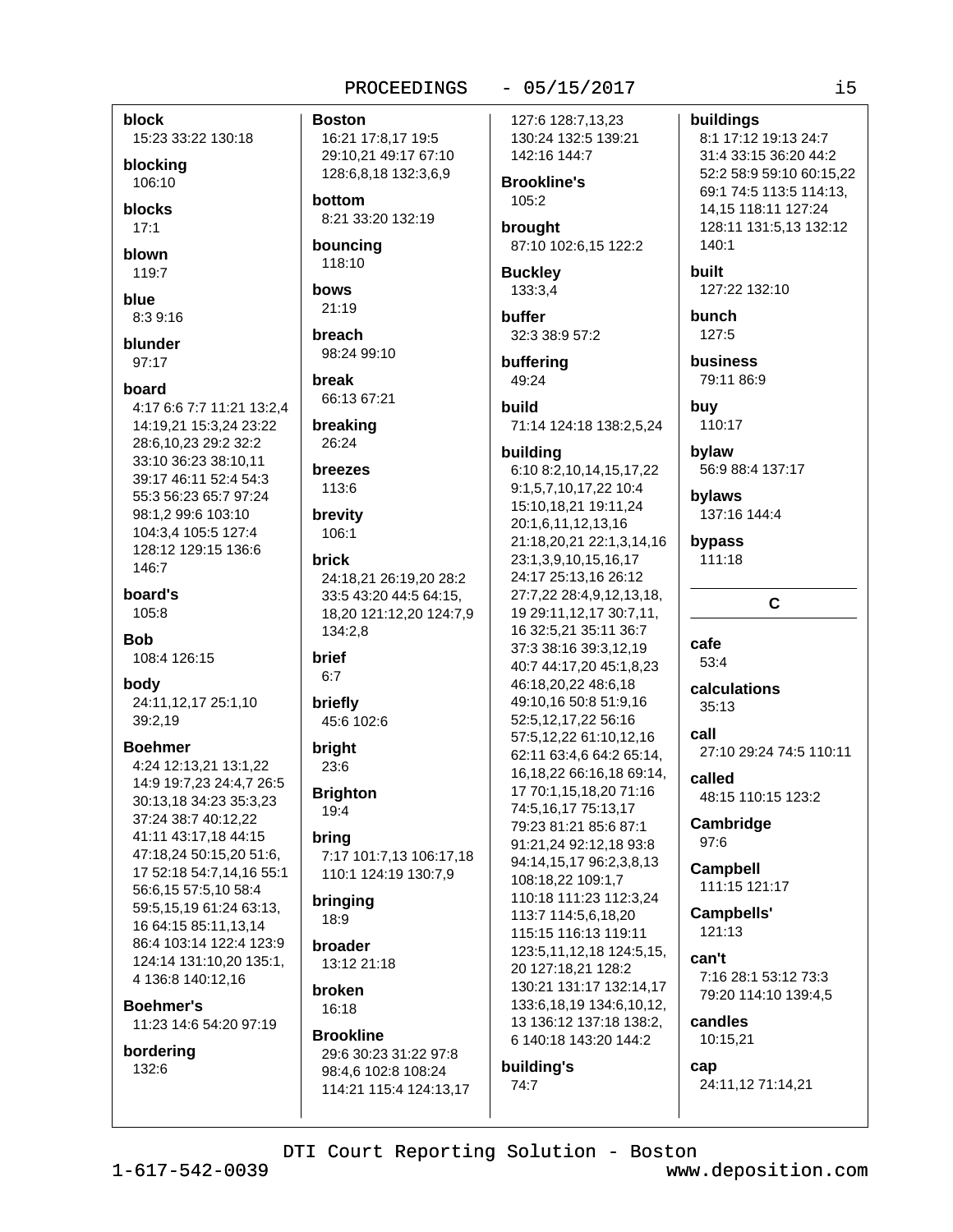## $-05/15/2017$

capped 71:15

capping

 $73:2$ carbon

115:19

care

5:23 44:6 80:16 138:21

careful 49:21

**Caroline** 133:3

carry 28:2

carrying 27:1 60:16

cars  $11:3$ 

case 12:9 87:9 88:21 112:5 144:7

cases 136:9 146:11

cast 10:12 63:24

casting 101:23

catch 18:20,21 20:18 32:14

categorize 85:15

category 44:10 77:19 79:6

caucus 127:8

cause 71:13 80:5 81:22 91:21

causing 131:5

ceiling 50:17 51:1

ceiling-to-floor 136:18

cementitious

24:24 43:23

center 9:6,16,23 10:5,7 certain

43:7 110:19 113:17

certainly 13:12 14:17 29:12 38:1 47:178:23

chair 121:14

chairing  $5:11$ 

challenge 30:20

**Chambers** 5:2 67:6.8.16 69:20 70:3. 6 71:8 72:9,12 73:17,20 74:23 75:24 76:7,15,18 77:4.10 78:12.19.22 80:21 81:13 82:11,19 83:13,15 85:17 86:5,20

chance 14:7 24:3 54:16 86:24  $121:8$ 

change 23:12 28:18 37:20.21.23 44:5 69:5 80:1,4 123:6 134:7 139:20

changed  $7:22$ 

changes 11:14,24 12:5 77:17 134:24

changing 85:5

chapter 104:20

character 122:7 123:6 131:22

characterized 68:5 104:12

charge 134:22 144:20

charged 19:12

84:3 chase 14:11 92:5 chasing  $12:1$ 

charred

check 91:13.14

chemicals  $89:1$ 

chief 112:10

children  $127:2$ 

chimney 74:6

chlorinated 73:22 76:7 79:6 80:22 81:16 90:15,21 91:12

chlorinates  $89:1$ 

choice  $87:5$ 

choose 75:15

**Chris** 11:13 61:4 63:2.4 75:20 136:24 138:16 144:12

Christo's 67:23 68:18 69:19 76:3 78:16 79:15 80:4,22 83:3 84:24 90:16

**Christopher**  $5:12$ 

circulation 44:12

circumvents  $144:4$ 

cities 127:22

citizens 126:4 129:16

city 93:18 129:12

24:17 43:20 claim 77:23 claims 98:24 clapboard

clad

43:22,23 117:13 134:8

clapboards 44:3

clarify 7:24 10:22 12:8 41:20 137:22 138:5

classic 59:14

clean 68:7 70:12 73:8 78:9

cleaned 86:10

cleaner 67:23 73:13,16,23 89:24 91:10

cleaners 68:18 69:22 79:7 90:17

cleaning 69:19

clear 7:8 25:6 31:15 33:21 34:5 43:19 46:5 54:9 55:2 59:16 62:10 83:4 113:15 128:7

clearly 24:11 126:17 136:15

client 42:2 55:2 91:22

client's 42:16

**Cliff**  $4.24$  12:14 13:1 61:6 63:11 85:13 140:12

close 10:18 17:21 20:20 26:2 70:16 74:20 82:4 90:12 91:15 112:15

closed 75:9

DTI Court Reporting Solution - Boston

 $1 - 617 - 542 - 0039$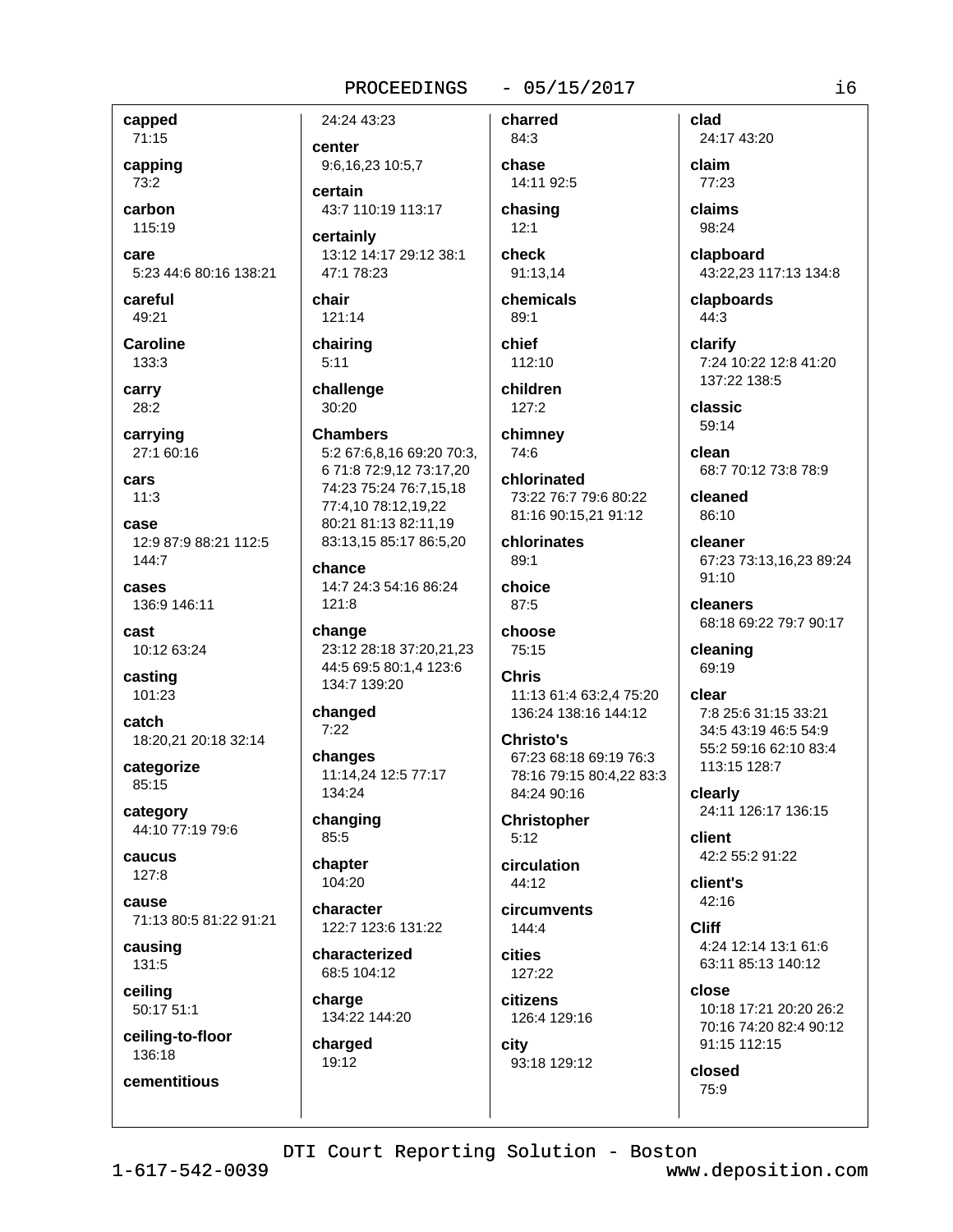## $-05/15/2017$

closer 18:2,3,9,10,16 36:14

39:11 121:13

closest 36:9 39:5

closing 83:22

closure  $89.18$ 

closure-level 85:20

**CMR** 88:12 90:8 93:9

coal 72:21 84:4,5

code 30:7 91:24 142:4

codes  $46.17$ 

coherence 16:17

coherent 16:1 17:4 30:1 45:21

cohesive 134:12

cohesive-looking 134:9

collaboration 54:17

colleague 73:6

colleagues 66:10 71:1

collected 95:4 96:8

Columbia 107:13 112:15 127:15

combination 24:23

combined 57:23

come 19:8 52:3 67:7 75:1,4 86:21 97:3 105:20 108:24 113:21 114:5

125:20 126:6.14 129:10 130:2 132:3 138:15 139:6,23 141:5,7,17 144:24

comes 73:7 92:1 96:5 115:10 138:18

comina 24:20 40:11 44:12 49:17 65:1,18 110:10 114:18 142:8

comment 6:22 21:4 27:13 28:4,16 38:22 43:18 44:4 46:7 50:5.20 54:8 63:1 65:12 66:17 82:14 97:1.14.20 104:16 107:20 108:7,12, 17 111:12 129:5 130:9 136:24

commented 63:3 130:7

commenting 42:22

comments 4:17 7:12,13 12:16 13:4, 8 14:4.16.19.20 15:8 27:21 46:9 54:24 55:5 64:21 66:19 97:12,19 101:12 104:13 107:14 108:12 114:4 115:2 121:8 130:5,20 136:3

commercial 16:7,11,12 17:2 18:9 19:3 20:7 21:6.11 24:16 30:3 31:4 36:17,19 42:5 45:12.18 104:16.22 105:9 131:7 137:24 142:19,23 143:2,20

commission  $4:18$ 

committee 88:2 103:11

common 42:14 115:13

**Commonwealth**  $9:15$ 

communicated 11:22 55:1 97:21 communication 54:18

communications 97:23

community 15:3 125:20

compared 16:19 45:22

completed 79:18 81:7

completely 48:3 107:2

compliance 143:19 144:3

complicated 56:18 129:21

comply 105:2

component 88:17.18.20

components 48:13

comport 41:22

compound 79:4

compounds 76:5 79:3.7 83:24 84:13 85:19

comprehensive  $4:4$ 

compresses 32:19

concentrated 118:16

concentrating 116:17,19

conceptual 46:14

concern 34:1 123:5

concerned 15:11 55:3 61:14 79:13 91:18 103:15 104:9,10 110:9 111:11 114:8,23

123:8 125:19

concerns 7:8 28:24 49:9 51:15 104:8 136:2.4

concluded 76:21 77:11 95:14

conclusion 77:6 95:1 138:15

conclusions 40:19

concrete 21:12 92:21

concur 14:20 133:5

conditioned  $34:16$ 

conditions 67:19 73:5 146:9

confident  $81:1$ 

confined 110:18

conform 46:17 137:15,16 140:5

confused 103:4

confusion 42:23

consider  $139:6$ 

consideration 28:6 39:24 49:6

considerations 32:22 46:13

considered 32:10 133:15 144:6

consistency 16:17

consistent 11:20 12:4 44:8 50:3,17 60:16

consists  $71.6$ 

constantly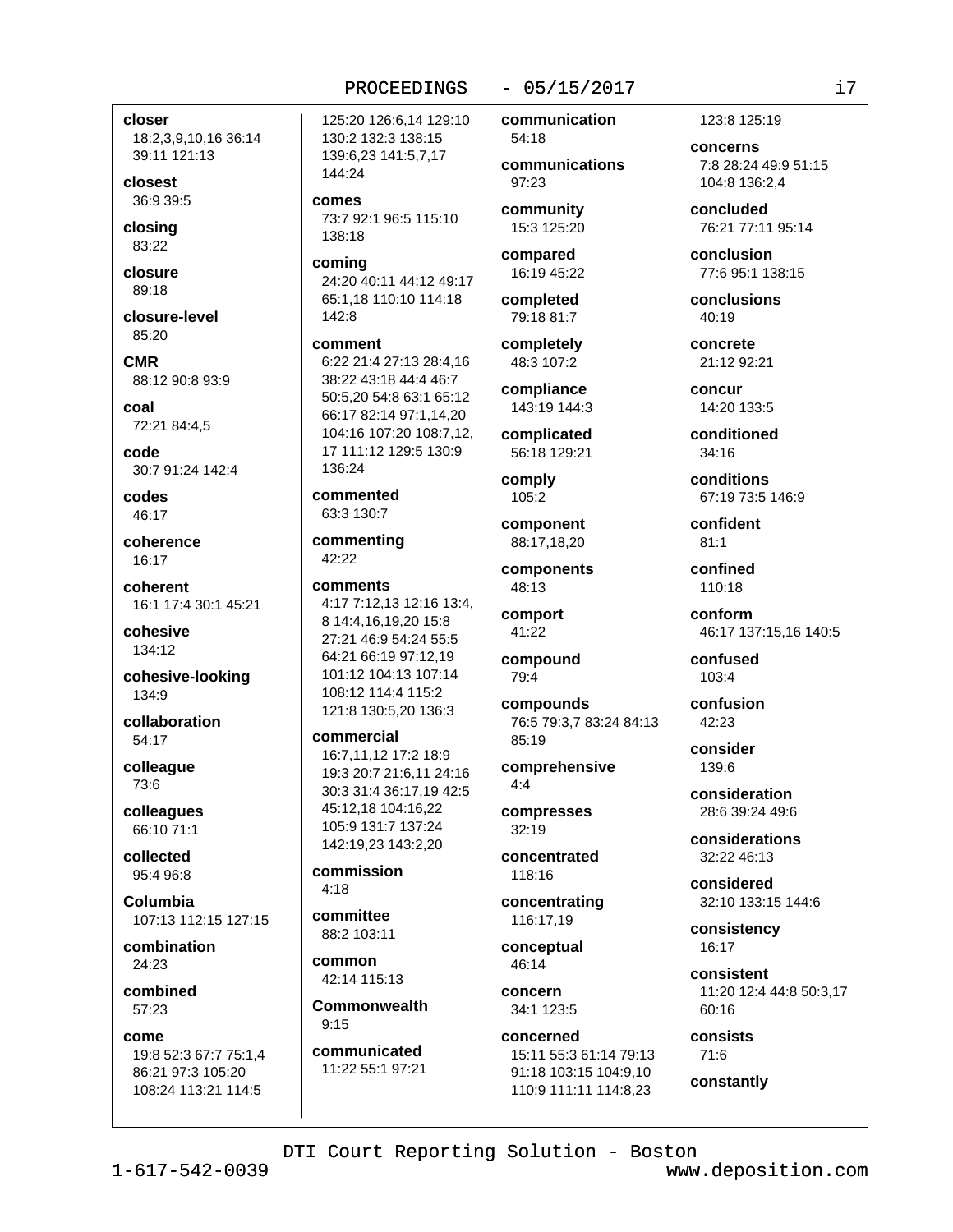## $-05/15/2017$

110:11 constraint

30:19 construct

 $4.9.92.18$ 

constructed 92:13

construction 47:11 76:11 77:1.18 92:19 125:7

consultant 6:5 68:5 77:10 82:20 113:20

**Consulting** 67:9

contacted  $91.16$ 

contain 25:21

contained 13:20 26:6

containers 96:3,9 118:1

contains 29:23

contaminant 78:9

contaminate 68:14 72:24 73:21,24

contaminated 71:5 72:4 78:4 88:14  $90.3$ 

contaminates 72:22 77:20 86:7

contamination 68:4.8 71:9 72:1 76:5 78:2 83:3 85:21 89:14. 19.22 93:19

context 9:19 13:15 23:20 103:18 109:2 113:10 124:2

contingency 77:12 83:16 84:22

continue 27:16 66:13 95:10 130:2 continued 121:10 124:19

continues 37:10 39:14

continuing 45:20 145:24

continuity 62:15 124:20

continuous 125:6

contract 116:10 117:3.4

contractor 96:4.9

contrast  $132:5$ 

contrasted  $33:3$ 

contrasting 26:23

control 98:21 99:14 108:23 143:24

controls 37:12 39:6

**Conversely** 134:2

conveyed 53:22

convinced  $33:13$ 

Coolidge 9:11 10:9 16:10 17:3 18:3.19 32:13 106:6 114:19 133:4

copious 53:20 54:4

corbelina 64:18

core 139:22

corner

8:7,8 10:18 16:10 17:3,7 18:3,19 20:8 21:2 22:4 26:20 27:7,12,13,17,20,

cracks 22 29:10 32:13 44:19.21 114:19

corners 15:18 26:21

cornice 28:7,9,15 60:15 61:6  $137:2$ 

correct 51:14 78:19 100:24 101:1 102:3 135:13

corridor 39:10

cost  $72:8$ 

cost-effective 69:13

couldn't 25:4,7 32:18 75:8 86:11

counsel 126:11

counselor 125:24

countless 132:2

couple 7:8 18:1 41:15 47:3,10 51:11 53:20 81:16 84:13  $122:1.8$ 

course 24:2 64:9.12 121:6

court 139:2 146:10

courtesy 134:20

cover 45:10 92:3 93:21 94:1,12

covered  $114:1$ 

covering 45:14 73:2

covers 20:1 94:13

cow 38:24 cramped  $33:9$ cranked  $22:14$ create

74:8

27:23 28:3 35:8 44:7 59:21 60:1,11,12 64:17 68:24 92:12 134:12

creating 28:22 30:1 37:24 39:14 49:10 56:12 62:15 84:23

creation 38:12 48:24

credit 131:20

critical 31:23 65:8,10

**Cross** 85:2

Crossing 133:19

crosswalk 100:20

**CUBE**  $6:167:15$ 

**cubic** 88:23

curb 20:24 21:2 41:1 42:14 43:9.12 45:16

current 14:1 45:11 86:6 94:15 137:14,24

currently 29:24 39:4 43:9 52:14 68:20 69:23 76:10.20 77:5.15 83:15 84:18

curve 8:11 21:15

curved 26:20

curves  $8:9$ 

DTI Court Reporting Solution - Boston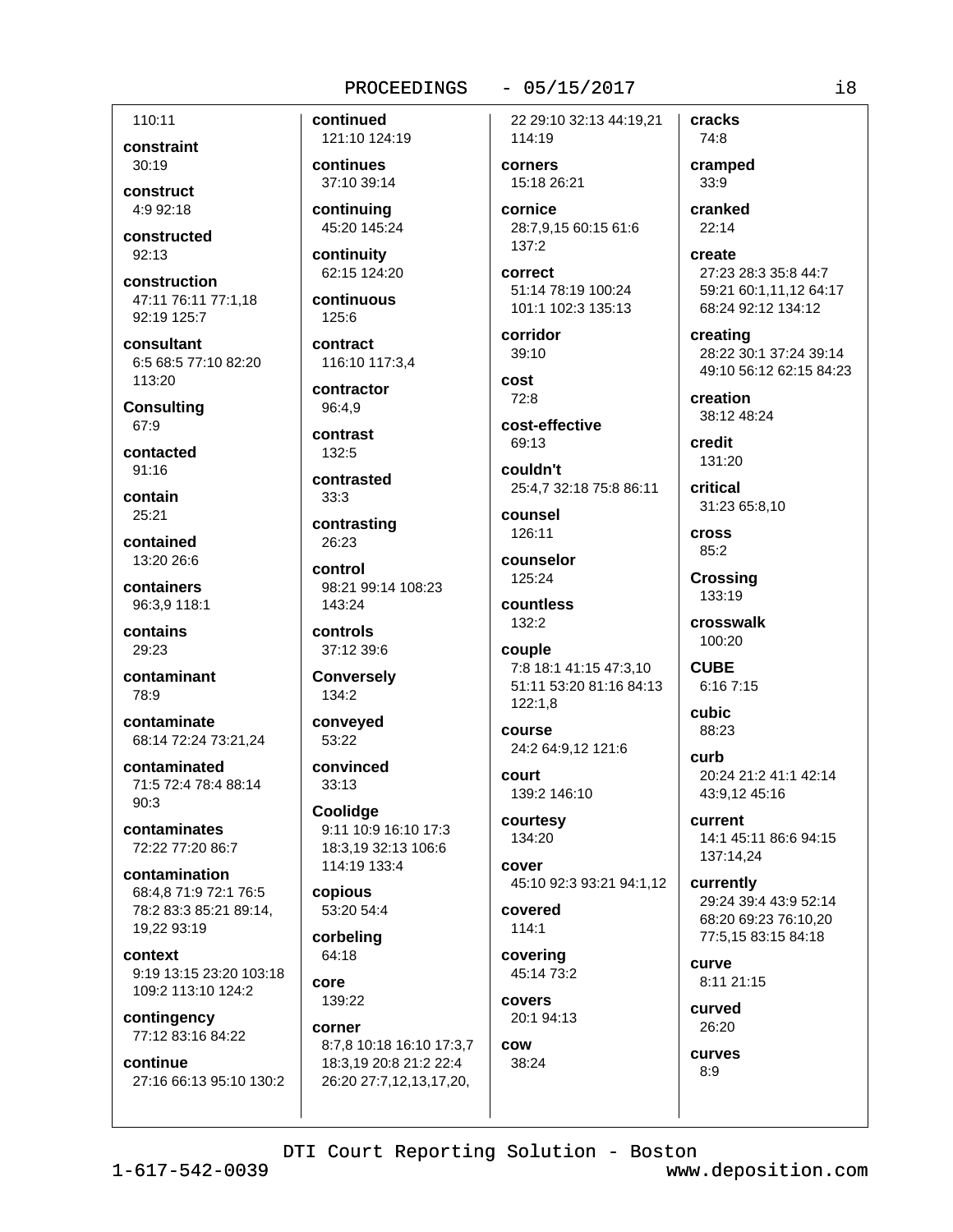## $-05/15/2017$

customarily  $6:17$ 

## cut

9:23 10:8 14:10 20:24 41:1 42:14 43:10 92:4 109:19 126:12 141:6

cuts 10:6 21:2 43:12 45:17

cutting 9:8 23:1,3,9

D

**Daily** 18:20,21 32:14

Dan  $97:4$ 

**Danesh** 4:12 35:12,17,22 43:8 47:20 50:12,18 105:16

Danny  $43:8$ 

dashed  $8:3$ 

data 69:9 84:17 119:3

date 7:21 72:6

dates 54:11

datum 60:14

**DAVID** 4:12 35:12,17,22 47:20 50:12.18

**Davis**  $104:7$ 

day 30:16 40:24 43:7 71:21  $119.1$ 

daycare 85:23

davs

73:22 117:4 145:7 deadly

117:6

deal

53:1 54:15 57:15 66:4 85:4 98:8 127:3 145:21

dealt 31:11 75:16 82:10

debate 84:7

decade 68:21 74:12

decay 127:22

decide 137:6

decided 79:14

decides  $144.16$ 

deciduous  $57:14$ 

decimated 128:19

decision 129:7 138:24

decrease 123:14

deep  $75:3$ 

deep-dive 69:3

deeper 32:2 78:23

defeated 132:20

defined 131:12

definitely 58:15 82:11

definition 56:8

degree 48:9 132:16

dearees  $9:20$ delineated 104:11

delivered 87:11 deliveries

 $21.6$ democracy

125:9.11

demolition  $15:11$ 

dense 103:12 104:5

density 15:9 18:16 103:3

deny 132:24

**DEP** 72:18 76:20 81:23 89:15, 22 90:10 91:6 110:15

department 6:14 11:22 54:23 68:23 95:24 106:4 110:11 112:8 135:4 136:7 140:15

depending 119:2

depicted 26:16 39:4 47:7

deployment 26:18

depositing 78:5

depressurize 74:6

depriving 133:19

description 19:18,19

desian 4:24 6:19 12:6 14:3,18 15:7 23:18 31:13,18 40:1 49:5.21 51:8 53:14.23 74:24 94:8 103:6 105:3 121:23 122:6 124:16 132:24 133:24 142:18 145:19

design-related 46:12

designated 43:5.6 44:21

desianed 64:1

desperately 138:21

detail 23:2 31:6 44:7 48:5 59:9 70:6,24 112:21 122:10, 11.18 140:19

detailed 14:11 19:17 41:16 46:14 47:9 65:15 70:23

detailing 31:4 33:5 50:2 57:19 60:17,20,21 63:24 64:8, 18

details 14:21 48:12 49:13,24 66:3 71:6 112:16

determinate  $37.17$ 

determine 67:19 80:9 83:2,11 90:10 100:2

develop 140:17

developed  $34:6$ 

developer 4:16 6:1 47:23 59:4 69:4 70:20 72:3 85:4,5 87:2 92:6 94:5 102:20 105:14 114:9 134:22 135:3,9,21 136:14 137:7 138:20,22 139:6 141:4,16 142:6 143:24 144:21,22 145:4

developer's 4:21 122:9

developers 126:5,6 141:5 144:8

developing  $50:2$ 

development 12:22 13:13,14 16:5,11

DTI Court Reporting Solution - Boston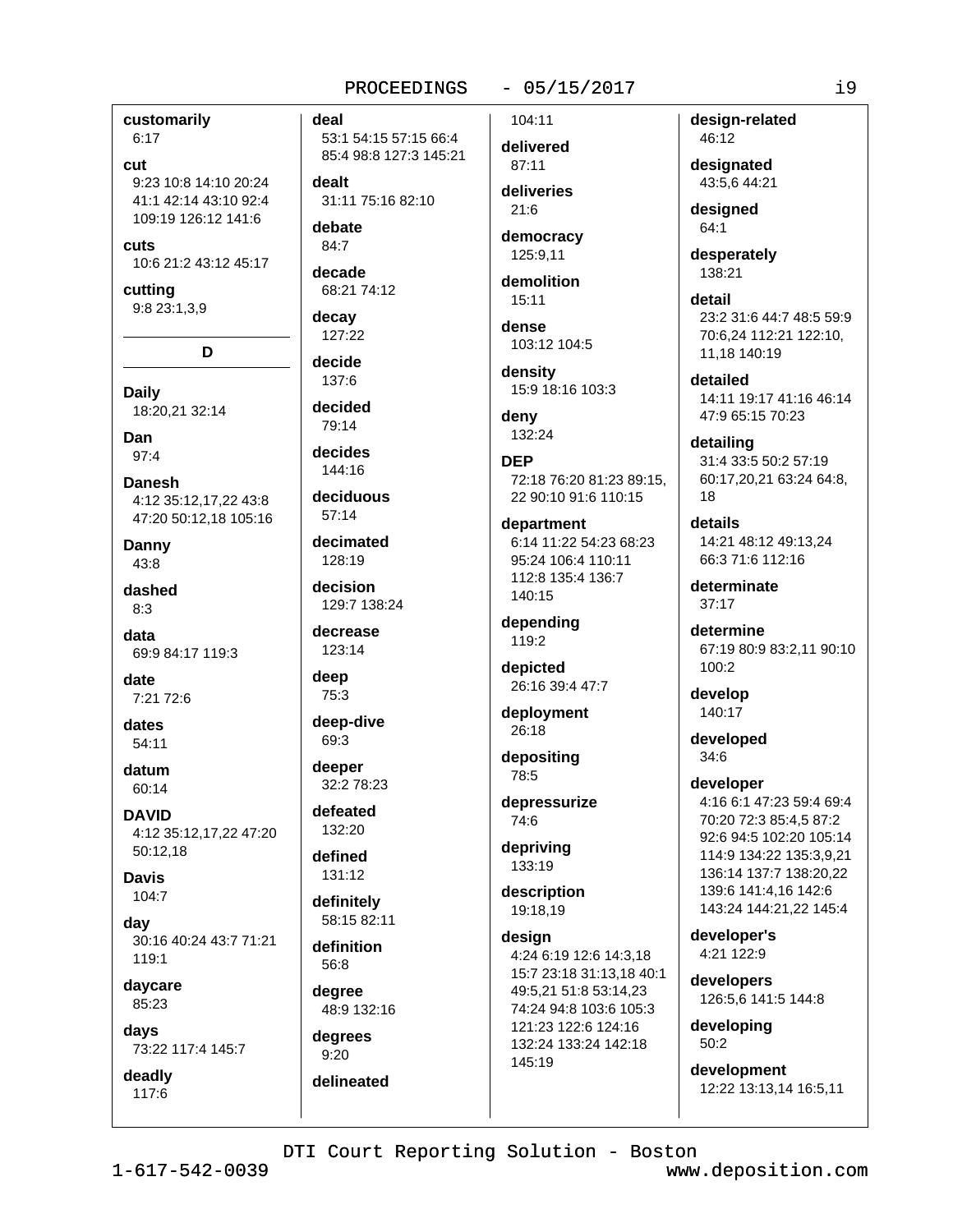## $-05/15/2017$

17:7.9 19:3 45:21 49:5 51:21 62:18 67:20 73:5 94:21 95:2,22 109:3 127:18.19.22 136:8 145:16

developments 13:6 51:20 52:6,7

develops  $31:13$ 

devoid 133:22 134:2

**DHCD** 98:7

diagram  $100:21$ 

didn't 11:17 13:18 29:3 35:5 42:18 50:11 74:23 89:14, 21 111:8 116:4,7 135:11

difference 28:17 85:22

different 37:18 83:23 86:7 124:6 138:3 139:17

differentiation  $27:15$ 

difficult 118:19 129:13,20 144:20

dig 73:3 78:23

digging 80:18 81:10

dimension 27:8.17 47:2

dimensional 103:19 113:18

dimensions 29:7 37:5 41:17 56:10

diminished 27:9 128:9,10 131:6

diminishes  $27:11$ 

diminution 18:16

dining

28:23 29:7 45:13

dinner 106:8

direct 10:13.16.18 23:7 102:3

direction 16:9.16 17:4.23 29:19 65:19 119:2 128:14,15

directly 16:23 40:5 45:12 133:11

director 5:3.8 94:23

dirt 72:16

disagree 131:10

disappointed 53:12 126:9

disappointing 53:23

disassociated  $30:1$ 

discharge  $95:10$ 

discharged 95:4

discouraged 130:23

discourteous 134:19

discuss 122:8,10 131:24 138:12

discussed 105:22

discussing 102:12 106:24 122:17

discussion 23:8 57:23 114:3,17 144:16

disingenuous 112:23

disingenuousness 112:21

dismayed

108:10 131:15

dismissed 108:12

disparity  $120:1$ 

dispersal 122:22

disposal 72:8 73:6 76:10

disposed 73:9

disrespect 112:20

disrespects 109:3

dissipated 118:15

dissipates  $17:16$ 

dissolution 16:16 17:14

distance 18:22 30:13 100:19,23 101:1,2 121:12

distances 121:11

distinguish  $23:6$ 

distribution  $43.2$ 

district 138:1

**Ditto** 5:9 94:24 95:13 102:11, 23

dive 75:3

divided 99:24 128:4

doable  $39:1$ 

dock 42:24 43:10 documented

85:18 documents 14:19

doesn't 8:11 28:18 29:8 35:6 38:20 46:4 48:23 57:11 62:13 81:18 91:6 99:4,12 107:24 126:22 128:10 134:1 139:4,5 141:10,11

doing 53:22 64:9 73:2 125:22 128:17 142:11

dollars 88:4

## don't

7:3 12:10 25:22 31:6 34:2,13,17 35:17 41:3 47:12,18 49:17 50:21 51:22 52:4 55:2,15 57:11 61:9 62:19 64:13 66:4 68:9 70:10 71:5 75:11 78:22 84:10,16,17 85:22 87:6.15 89:13.17 90:19 91:16 93:17 94:6 98:9 101:10,16 105:6 106:17 107:3 108:14 110:13 111:9,12 113:2,4 114:16 116:8 121:22 128:2,3 135:14,17 137:16 138:7, 8,23 140:22 141:14,15 143:8 144:5,12,24

## door

33:21 34:12 41:9 48:14 69:15,21 70:16 117:11

doors 31:8 37:6,8 44:24 117:16.17 120:15

dormered  $25:21$ 

double 89:12

double-loaded  $39:10$ 

downgraded 93:8

drainage 5:9 94:20 95:1,6,11,13, 16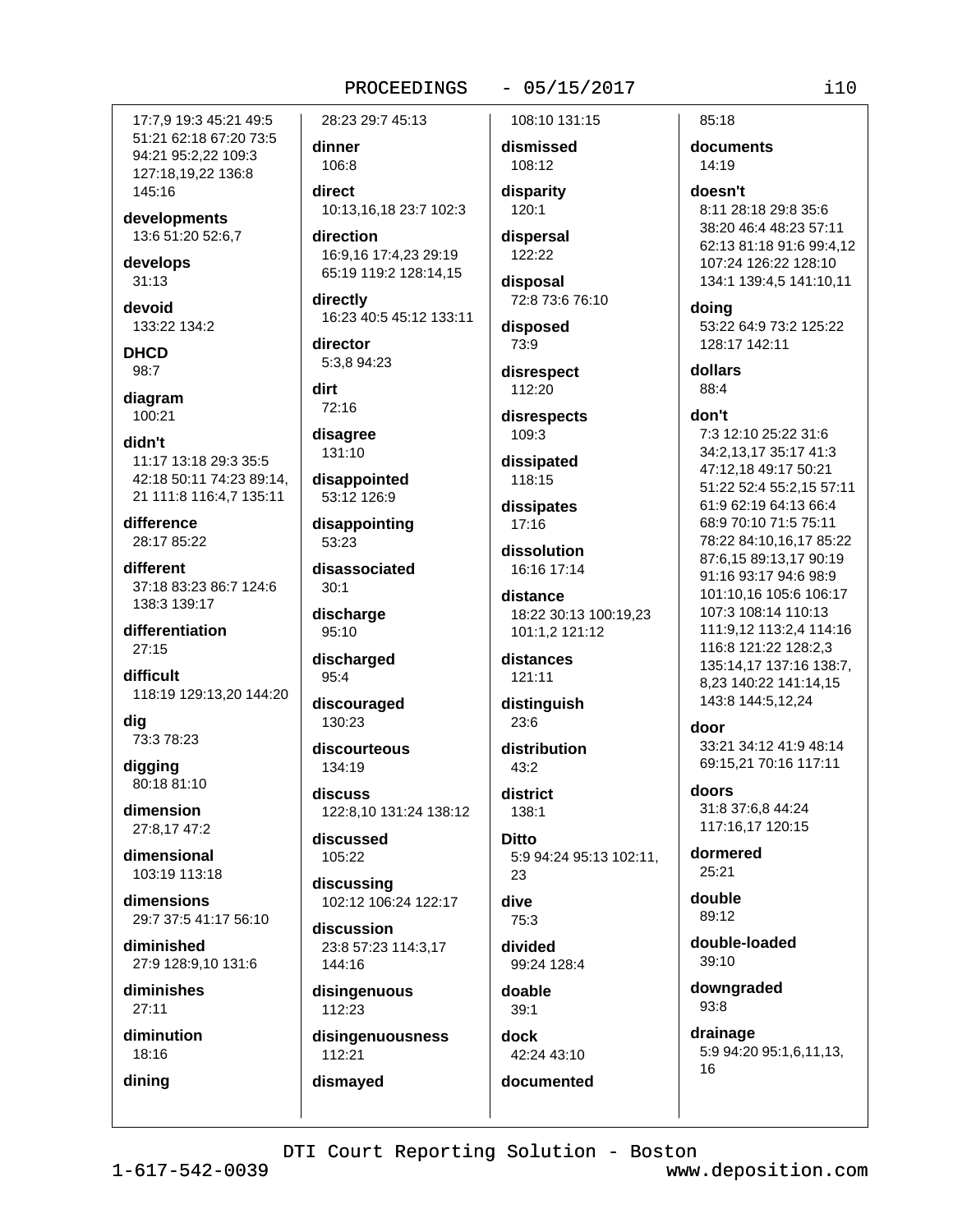## $-05/15/2017$

eleven

draining 95:5

draw

70:19 85:7 142:1 drawings

25:8 34:9,15 46:6 47:8 48:16

drill  $91:11$ 

driven

126:19

driver  $101:4$ 

drone 13:18

drop 36:7 138:11

dropped 36:10

dropping 61:7 137:2

dry 67:23 68:18 69:19,22 73:13,16,23 79:7 89:23 90:17 91:10

**Aub** 18:1 22:3 70:16 99:14 132:13

dumped  $72:21$ 

dumpsters 120:13

E

earlier 37:18 97:15 109:8 118:13 123:10

easement 102:20

easily 118:16

east  $45:1$ 

easy 40:8 60:11 eat 72:16 73:3 106:8

**Echelman** 106:3.14.18

echoina 118:9

economically 138:19,22 139:7

**Affect** 72:17 74:6

effective 23:4.10 38:9 64:19

effectively 43:4 70:22 71:9 96:14  $107:2$ 

effects  $71.14$ 

effort 124:19 133:16

earess 39:14 44:22

either 12:11 27:14 29:19 71:16 74:14 80:8 82:6 83:3 86:18,22 88:20 120:3

element  $31:1$ 

elements 29:24 30:2 65:9,10

elevation

9:21 10:8 22:11,15 26:6, 10.17 29:20.22 30:2.22 31:20 32:1,8,15,22 33:1, 6,7 34:5 35:24 36:2,22 40:15,21 41:4,7 43:21 48:7,12 49:22 56:22,23, 24 57:14,17 58:8,14,17 59:7,22 60:9 61:18,20 93:14 119:20 134:2,8

elevations 9:4 22:6 24:18.22 27:18 29:17 43:20 47:16 48:6 57:22 117:10 134:7

elevator  $47:5$ 

elevatored 46:22

 $11:1,4$ eliminate 80:12 82:7 87:3 132:13 eliminated

34:24 131:1 eliminates

 $45:15$ 

eliminating 132:21 eloauent

122:5 email

 $35:20$ emotionally

 $124:7$ 

emphasis  $102:2$ 

emphasized 108:21

employ 24:9

enable  $29.13$ 

enclosed 10:23

encountered  $31:21$ 

encourage 108:1 124:18

encouraged 107:14

engineering 5:8 94:7,23

**Engineers** 67:9

**England** 116:11

**Engler** 6:3,4 7:6 11:17 41:2,10, 13 42:2,23 54:5,8 87:9, 13 97:21

enhance 26:22 33:18 48:19 59:2  $134:1$ 

132:4 ensure 27:18 ensuring  $50:6$ entail 140:21 enter

enhanced

45:4

enjoy

10:24 44:20

enterina 30:23 31:22

entire 13:15 62:20 71:15 95:13 110:13 132:23

entirely 126:20,21

entrance 114:24 116:22 117:23 118:20 119:6

entrance/exit 117:20

entries  $30:3$ 

entry 20:12 21:22 44:18

environment 17:16 38:16 86:8

environmental 5:2 6:22,24 66:15,17 67:6,19 68:23 73:4 74:10 78:7 82:17 86:6 91:8 115:21 116:2 117:1,7 120:6,19

environmentally 66:3

equal 26:8

equally  $6:19$ 

equipment 30:5 31:15,16 47:6 49:14,18 104:11

DTI Court Reporting Solution - Boston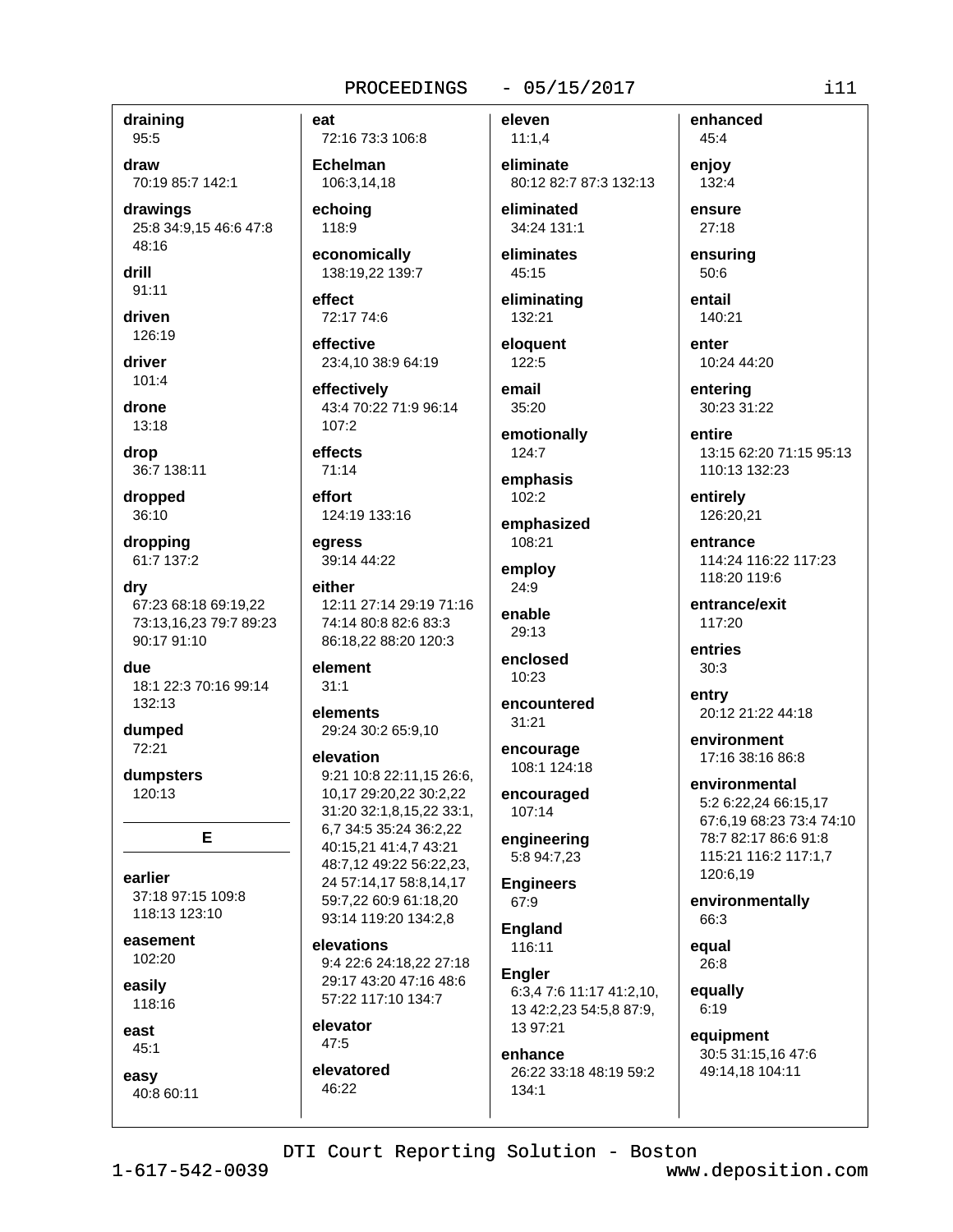$-05/15/2017$ 

especially 31:3 53:24 64:5,6 65:20 107:18

essentially 45:8 58:10 60:19 103:24 123:19 128:17

establish 102:20

estate 119:13

evening 6:17 66:14 109:8 125:3, 12 12 6:8

evenings 125:13 126:14

event 55:13.17 91:3

eventually 131:1

everybody 23:23 111:21 121:7

everybody's 128:3

evidence 99:2 129:18

evolution 79:1

evolving 68:18 82:11

exacerbated 33:7 133:7

exact 35:20

exactly 8:11 11:9 35:3 40:2 48:15 50:11 69:19 72:9 73:1 117:17

example 26:19 28:22 53:5 57:13

excessively 123:8

excite 134:1

excluding 120:22

77:7 93:24 exempts 46:19 exhaust 115:15

**Excuse** 

exhibits  $14:2$ 

exist 70:14,15

existing 15:12 20:24 23:15.16 24:15 36:18 39:22,23 41:1 45:9,16 46:1,5 59:9 69:9 79:16 84:17 118:11

exists 75:18

exit 117:19

expect 82:9 91:16

expecting 100:4

expediency 13:18

expensive  $92:2$ 

experience 26:23 33:18 45:3 48:19 49:17 59:2 140:16

expert 69:11 125:15 130:7

expertise 29:11

experts 125:22 127:16 129:19

explain 83:8 115:18 129:23

explained 96:6

exposed 18:17,21,23 48:7 75:17  $80:6$ 

exposure 18:2 23:13 32:9 69:6 expression 18:13 134:13 extends  $45.18$ 

74:13

extension 47:6

extensive  $21:2$ 

extent 105:9

exterior  $30:4$ 

extremely 107:22

F-r-e-d 115:4

fabulous  $4.7$ 

facade 31:14 32:11 39:5 44:8 63:20 64:20 134:4

F

face 20:16 26:1 30:6 112:5  $124:14$ 

faces  $36:4$ 

facility 73:10

facing 22:11 30:10 49:22 58:2 66:1 70:3 100:7 117:12 128:6,8 134:3 141:19

fact 22:4 23:11 33:10 53:1 84:20 99:8.10 101:3 109:3 118:8 127:11

factors 129:24

failed  $124:4$ 

fair 35:22 89:16 136:21 falls 16:21 family 106:9 fans 115:15 fantastic  $6:298:19$ far 15:7 17:9 18:6 23:19 33:14 36:16 38:11 55:19 61:14 80:24 104:5 112:18 113:16 114:4 138:5 139:14 143:5

faster  $90:2$ 

140:21

69:13 118:15

fairly

falling

 $8:17$ 

feasible 138:19.22

feel 13:14 100:11.13 103:9 104:3 107:23 108:14 131:24 138:9

feeling 65:3

## feet

4:10,13 8:16,21 20:7,11, 14, 16, 17, 20 25: 11, 16, 20 26:3 36:10,11,12 37:4 50:18 52:2 56:10 91:19 100:22 101:3 112:2 116:20.21 124:11 139:14,15,16 142:13 143:4,10,12

fellow  $122:3$ 

fellows 87:24

felt 125:20 130:16

fence 106:16,19,21,22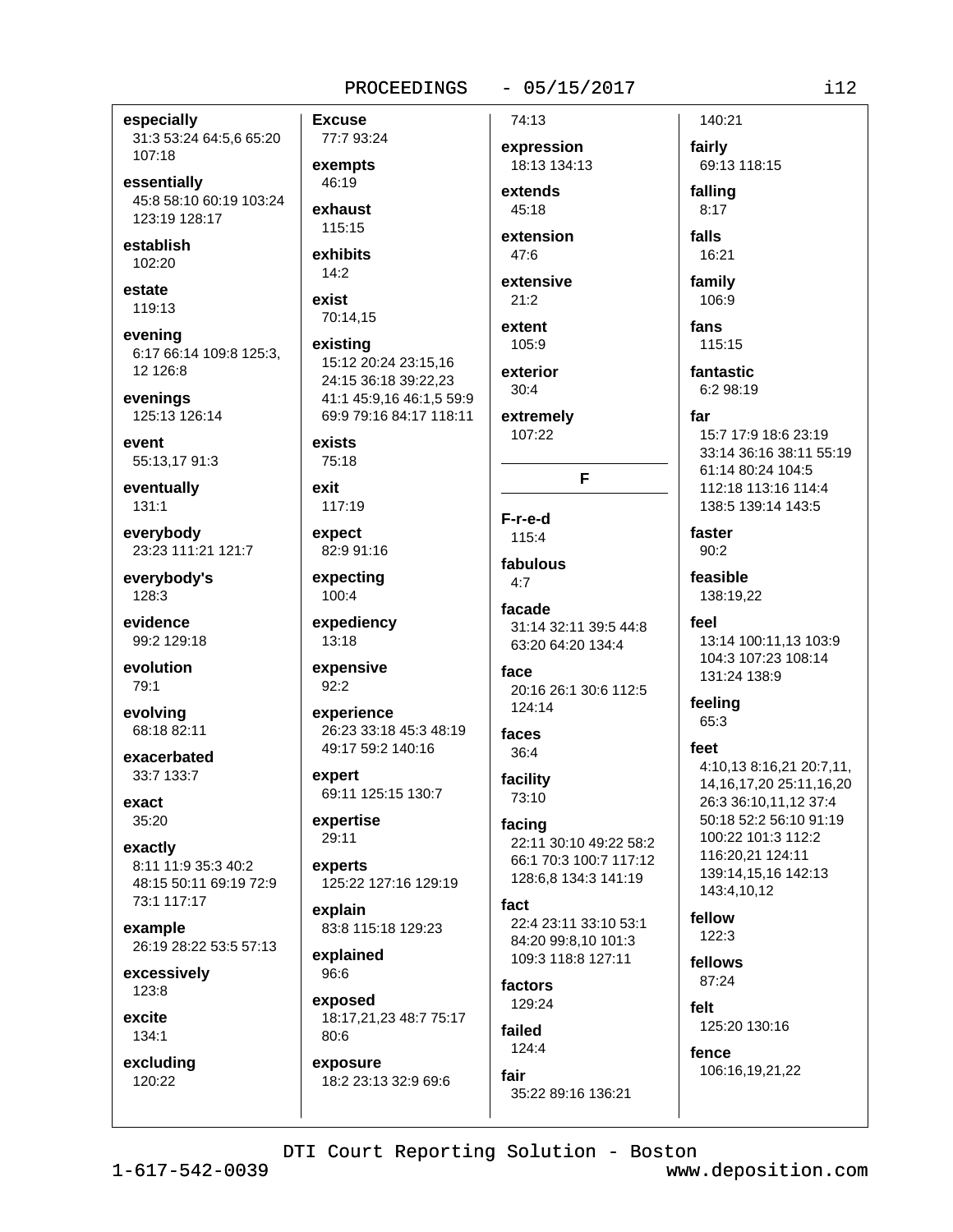## $-05/15/2017$

fenestration 39:22 134:3

fewer 46:18

fiberglass 89:12,13 110:7 124:24

field  $80:8$ 

figure 82:24 121:18

file 73:15 75:8 93:8

fill 73:8 77:22 140:19

filters 115:19

final 95:16,17 141:11

**Finally** 133:23

financially 118:22

find 77:20 81:17 89:21 91:14 102:14 111:8 129:17

finding 81:3

findings 6:23 67:13

fine 19:22 44:14 61:18 102:16 103:3 145:14

fire 46:3 110:11 112:3,5,8,10

firemen 112:6

## first

4:16 5:24 6:10 7:23 9:10 25:20,24 31:21 32:4 39:12 49:16 51:6 54:19 63:15 71:2 82:10 88:11 89:11 91:6 98:20 108:7 111:17 112:4 130:17 133:5 134:18

first-floor 24:14 61:21 105:1

124:1 fits 9:19 13:14 140:18 five

82:15 99:22 108:9 fixture

 $10:13$ flag

91:10

fit

flagged 98:16

flat 20:15 26:8,14,15 30:5  $41:6$ 

flat-roofed 114:13.15

flattens 18:4

flexibility 40:2

flexible 42:2,16 43:15

floor 6:10 8:21 25:1,10,17,20, 24 28:8 30:4 31:9 33:20 39:13,15 46:13 50:7,10, 19,23 63:15 111:18,19 112:4,5 133:11 139:8 143:11.13.14

floor- $61:8$ 

floor-to-50:6.22

floor-to-floor 51:13 61:11 136:17  $137:3$ 

floors 25:12 27:9 50:9 137:7 143:17 144:18

flow  $90:2$ 

flows  $95:9$ 

focus  $14:3$ 

focusing

15:22 16:3 folks 103:16 135:20

follow 8:11 26:20

followed 16:6 17:1

follows  $21:15$ 

food 115:19 125:2

foot 8:12,13,16,18,22 10:14, 21 25:4,5 50:9,10 56:13 58:20

footage 33:19 52:11,16,21 59:1

footpath 133:17

footprint 20:2,6 36:8

foreground 9:10 59:8

forget 36:11

forgot 90:23 110:2

forklifts 43:11

form 118:5 120:17

formal  $11:24$ 

former 21:1 72:22 113:7

forthcoming  $122:11$ 

fortress-like 134:4

forum 109:21

forward 7:6,12 54:12 125:13 found 57:24 84:12 86:11 89:14 91:8,11 122:14

foundation 71:16 74:8

four 4:9 99:22.23.24 103:21 124:20 134:11 142:17

four-story 19:24 28:12 36:14 39:18  $111:22$ 

fourth 39:15 133:11

fourth-floor  $28:7$ 

frames  $16:4$ 

frankly 29:21 42:8 97:17,22 103:9

**Fred** 6:20 87:19,23 115:3

free-standing 39:3

friendly 44:1 113:9

front 39:11 58:6,15 62:8,16 96:7 98:14 131:8 143:8

frontina 48:8

frustration 103:7

**FSL** 6:21 82:16 87:23

full 27:14 36:13

fully 41:16 45:11.14 46:20 104:11,12

fun 67:3

function 34:6 58:14 123:12

fundamentals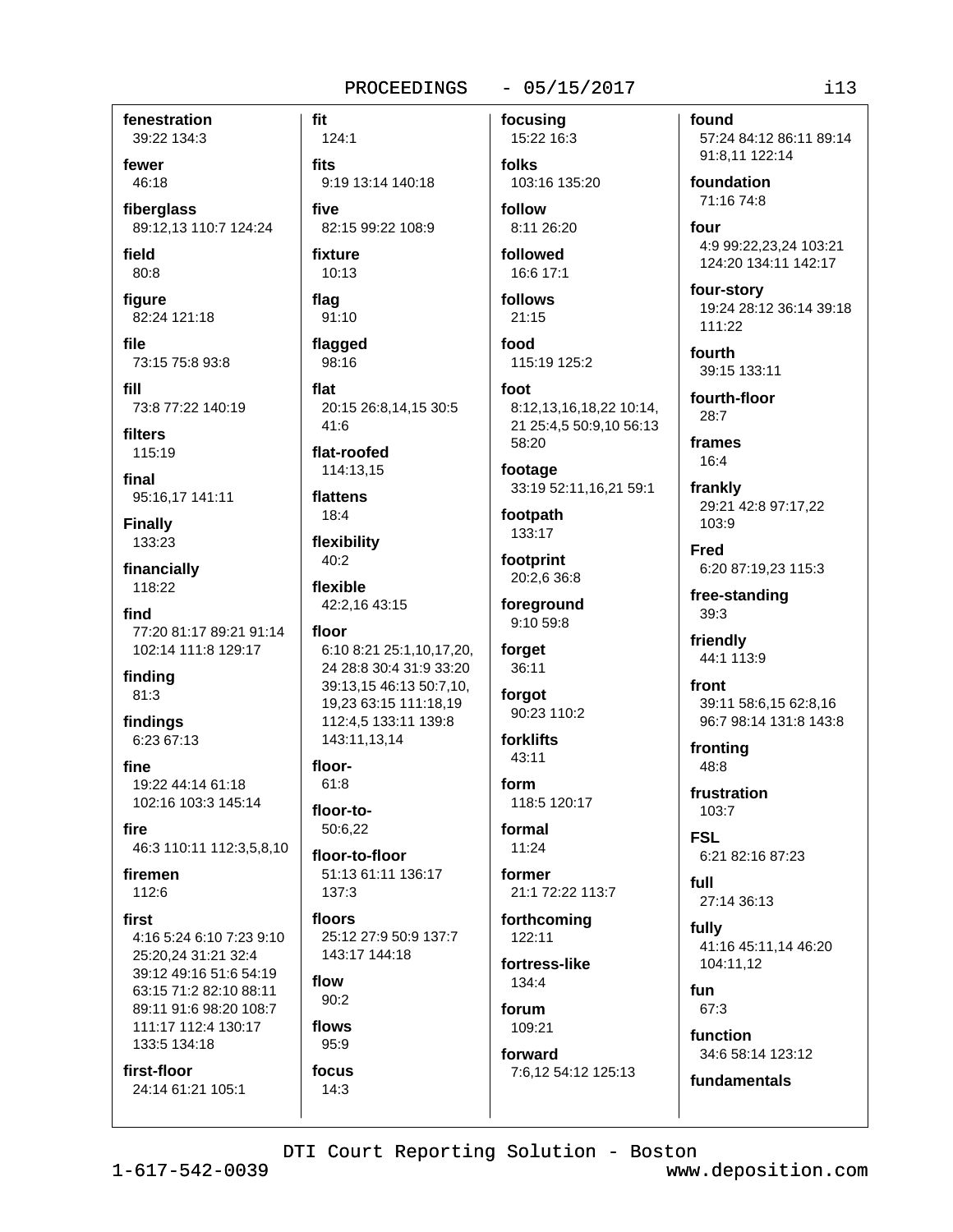## $-05/15/2017$

19:20 funnel

123:20 funneled

 $123.15$ 

## further

29:3.13.14 31:5 36:12 83:10 84:19 87:7 94:8  $133.10$ 

**Fuss** 67:9

future 17:6 31:19 47:15 51:21 128:20 139:24

G

qain 57:15 60:23

gained 33:20

**Gallimore** 130:14,15 132:2

garage 33:21,23 34:12,15 35:1,8

48:14 100:15.16 111:10

## gas

9:9 10:7 15:12 16:5.24 17:1 18:18 32:14.19 68:1,2,3 72:23 76:4 83:19.22 91:18 93:6 106:15,20 110:3 113:6,7 116:18 118:14

gasoline 79:3 84:13 85:19

gateway 114:21

gather 131:8

gathering  $127:7$ 

general 7:11 18:7 23:21 50:21 144:16

generally 16:15 26:16 45:2

10:11 33:23 generating

qenerated

133:21

**aenericness** 133:24

generous 50:24

## qentle 21:15

**gentleman** 128:4.22 130:4

Geoff 6:4 41:2 43:15 55:11 87:8

geology 116:11

## George 125:4

aermane 103:12

qetting 46:7 62:5 65:3 66:2 105:24 140:24 143:3

give 102:8 121:8 126:12 129:2 131:20 134:22 144:20

## given

21:1 23:14 26:11 28:6 32:9 51:7,19,20 55:18 140:23

gives 8:13 123:3

giving 63:7 88:9

alad 89:20

qlass 24:24 123:19

## ao

7:18 9:20 14:8 19:16,19 26:13 27:5 43:13 55:19 66:15 70:6 71:2,5 74:8 75:12 80:5,8 84:2 88:18, 20,22,24 89:10 90:7

104:15 108:1 112:7.16. 22 114:4 116:20 119:1 126:7,24 128:14 139:23 145:11

qo-forward 54:18

goal 28:11

God 125:17 126:5

## goes

8:9 9:15 37:10 39:10 41:9 45:19 54:18 85:17. 22 86:15 113:17 131:11 139:11

## going

4:3,23 5:1,6 6:11,15,20, 21 7:17,20 11:19 12:21 13:15 17:8 21:2 23:22 26:21 27:5 28:1 29:16 30:16 34:14,16 35:23 37:20,23 38:1 40:18 43:9,11,12 44:11 47:24 51:10 52:11 53:19.22 54:15,16,21 55:4 66:2,4, 12.14.15.22 67:5.21 69:6 71:1.20 73:24 75:2 80:16 86:22 90:6 107:1 108:24 109:10 112:3,22 113:16 114:5,6 115:13 117:12, 14, 17, 19, 23, 24 118: 2, 9, 24 119:4,5,7,22 120:16 121:18,20,22 123:6 125:13,14,18 126:5,6 127:4,10 131:1,7,18 132:13 137:5 139:20 140:1.21 141:6 143:2

#### gold 98:5

## good

18:11,22 22:6 26:21 27:23 29:5 43:24 46:15 49:11 61:5 78:7 80:24 88:17 92:24 100:3 109:19 112:24 116:6 125:3 128:1 130:19 137:2,19

## grade 20:14,15 25:20

grandchildren 125:17 127:2

granting 105:8

great 12:24 47:16 57:14 67:17 87:22 97:3 105:21 113:12 114:1,20

greater 27:15 98:3 99:24 122:18  $142.20$ 

greatest 50:22

greatly 27:9 33:6

greed 126:19

areen 62:16 123:11 124:12 128:16 141:20

greenery 133:22

# **Griffin**

6:16 7:14,15 26:4 35:9 53:17

## ground

10:23 33:17,20 36:24 48:21 58:24 70:19 74:3. 4,7 80:23 143:11,13,14

ground-mounted 47:12

**aroundwater** 74:3 76:4 80:24 81:13,19

82:14,15 83:1 84:13  $90:1,2,3$ 

Group 46:19,24

groups 97:7 135:1

guess 5:17.18 52:3 78:15 99:4.

8 103:4 107:4 125:10 guessing

40:24

quidelines 41:23

guys 7:21 60:5 65:22 141:24

DTI Court Reporting Solution - Boston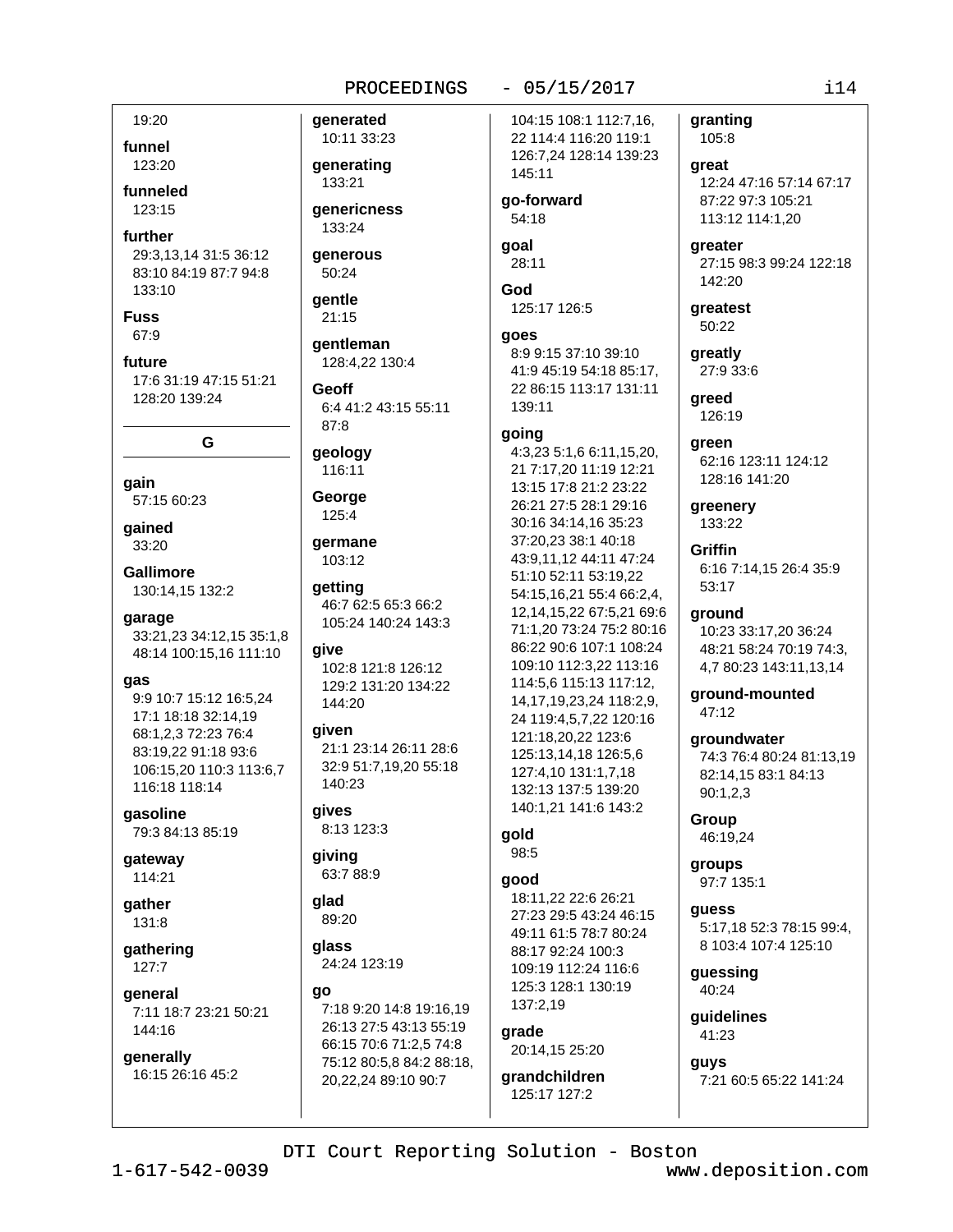## $-05/15/2017$

76:19 81:14 95:6,9,11  $H$ 100:15,17 102:2 104:1 106:11 107:1,7 112:5 114:19.22 119:20 124:2. habitable 3,21 126:2 128:5,18 25:22 49:11 131:6,11,14,22,24 133:7 hadn't 139:15 140:20 65:17 hasn't hamburger 15:14 82:6 84:3 haven't hand 81:7 122:7 62:14 106:2 hazard handled 93:14  $47:4$ **HDPE** hang 91:22 131:7 he's hanging 6:21 12:23 50:15 53:23 38:19 54:21 90:16,24 94:2,4 102:13 137:7 happen 28:15 74:2 80:16 134:20 head 141:20 happened 78:21 109:24 135:2,15, health  $17$ 5:10 71:13 72:17 86:8  $95:23$ happening 69:15 70:21 87:3 117:23 hear 118:3 131:4 5:6 6:20 7:5 43:1 54:1 55:8 67:5 97:18 105:13 happens 114:1 116:4 137:10 45:22 83:18 128:20 141:3,8 139:24 heard happy 4:17 7:2,4,7 50:6 53:20 13:16 14:9 30:23 55:1 103:14 129:4 hard 135:16,24 145:16 10:14 111:24 141:8 hearing harder 4:4.16 5:12 7:13 67:4 79:17 101:23 105:18 108:20 113:19 122:19 130:16 **Harvard** 144:22 145:6,24 146:2,5, 4:5 8:4,5 9:4,7,13,23 16 10:1,3,17 13:7,10,15,16 15:22 16:2,4,16,19,20,23 hearings 17:9,22 18:8 20:9,13,23 122:13 142:8 21:11,17 22:19 24:9,16, heart 20 25:2 26:14,17 28:20,  $42:19$ 24 29:8,14,18 31:22 36:14 37:11 40:21 44:19 heating 45:5,13,14,17,19,21 49:7 70:16,17 51:19,21 52:7,13,23 heavier 55:21 58:6,8,10,11,15  $84:1$ 61:17,18 62:20 67:22 69:21 70:3,10 71:10

heavy hip 30:3 89:2 height 15:9 20:13,15 26:7,8 27:1,14 28:18,19 36:14 50:7,23 51:13,16 52:4 55:19 61:9,12 103:14,15, 18.21 104:9 107:2.10 108:22 109:1 120:1 132:16 133:6,16 136:16 138:11 139:13 141:24 142:13,16 143:4 144:12 heights 50:17 51:1 136:18 137:3 held 135:9 help 27:6 38:20 39:7.19 40:9 60:9,18 123:23 129:13, 23 143:21 helpful 19:22 61:3 102:15 129:10,17 136:14 141:1 helps 26:24 123:14 hara's 39:8 106:21 Hi 108:4 109:15 112:13 113:13 121:7 133:3 hide  $32:5$ hierarchy 128:24 hiah 59:8 79:4 84:6 88:15 121:21 122:21 141:5

higher 114:7

highly  $108:13$ 

hill 90:7 97:2.4.5.11 98:20 99:16,20 100:4 101:13, 16,20 103:2,4,8 104:19 108:9.10 109:19 115:6. 24 120:20 134:18

25:21 26:12 historically

118:21 hit 22:15 29:8 hoist 110:23

hold  $24:2$ 

holistically 103:19

## home 5:17 25:14,19 26:7 33:12 37:1 39:23 62:12

homeowner  $112.14$ 

homes 44:8 50:4

hone 13:8

hope 54:3 111:7,9 113:8 125:17 129:23 130:1

hopefully 120:20 145:18

hoping 136:22

horizontally 90:11

horrible  $121.23$ 

hours 22:22 40:24 43:15

house 111:17 117:12 121:13,17

houses 82:1 119:22,23 128:16

housina 6:4 104:21 130:5 139:2 142:22 146:10

**Housman**  $107.13$ 

human 126:21

DTI Court Reporting Solution - Boston

 $1 - 617 - 542 - 0039$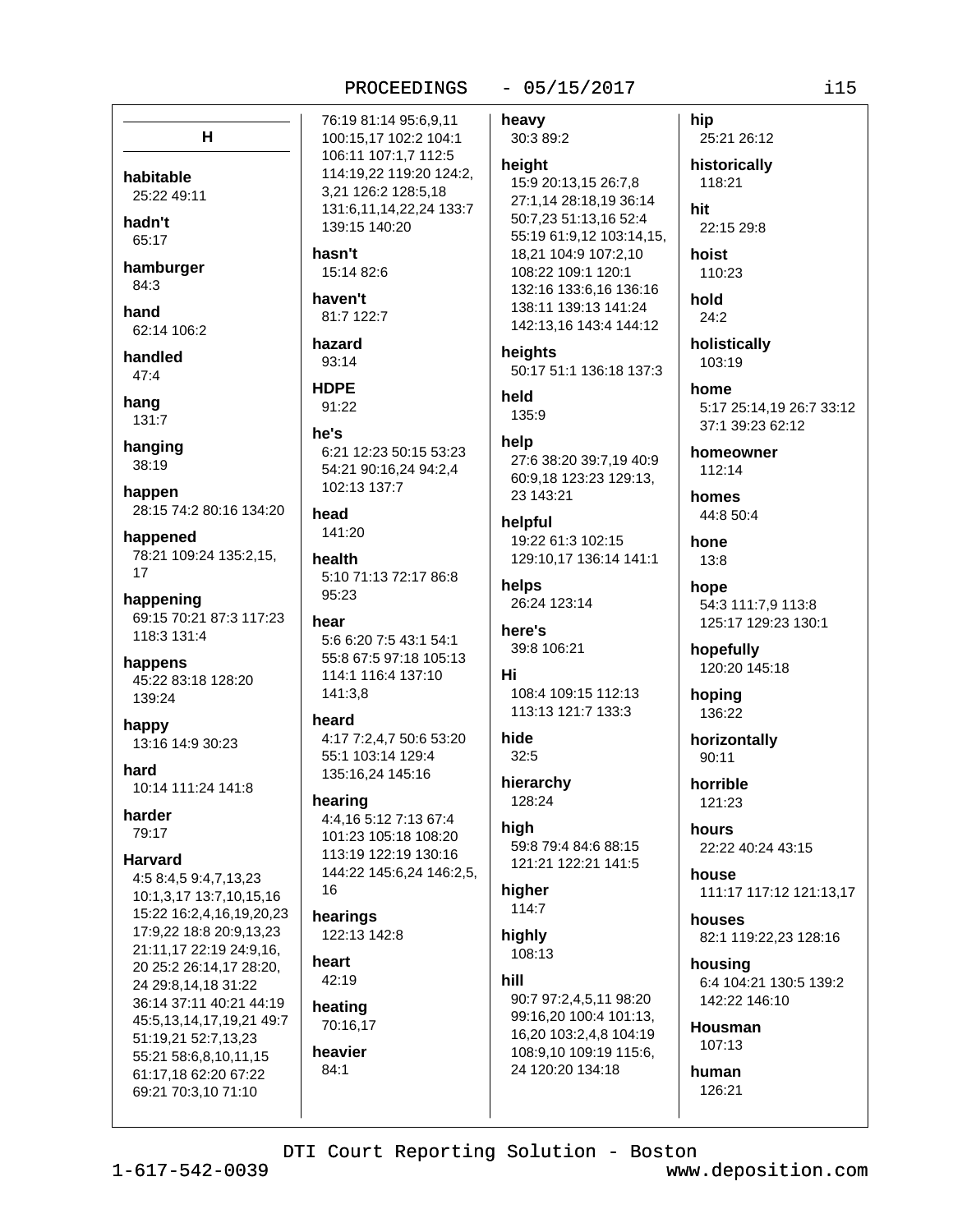## $-05/15/2017$

humm 121:19

hundreds 88:3

**Hussev** 

5:13 11:14 12:7 30:15 34:23 61:5 62:24 63:9 75:21 92:20 95:20 96:18. 20 137:1 139:9 144:14, 22 145:10,13

## **HVAC**

79:23 115:11

hydrant 46:3

**Hydraulic**  $111.4$ 

hydrocarbon  $84:1$ 

hydrocarbons 71:12 84:1

**I'd** 13:3,7 35:18 61:11 108:7 109:13 125:8 139:9

141:18 142:11

 $\mathbf{I}$ 

## **PH**

6:7 14:2.13.16.21.23 19:19 23:17 24:4 40:18 44:15 45:6 46:12 48:22 49:14 51:12 83:7 88:11 106:18,22 107:5 125:23, 24

I'm

4:6 5:11 7:17,20 12:14 13:1.16 14:9 15:3 21:3 25:8 27:4,19 29:16 30:9 31:15 33:13 34:11 35:5 37:7 39:8 40:23 41:22.24 44:10 47:24 50:13 53:12. 13,19 54:6 55:15 57:3 58:13.14 59:20.24 60:4 62:9 63:22 66:6,12 67:9, 10 70:22 71:1 78:13 81:1 82:23 86:13 89:20 94:3 97:5 100:4 103:4 106:12, 13 107:14 108:5 109:15 110:2 112:13,21 113:13, 14, 15, 23 114: 8 115: 17

119:2 121:4 122:3.4 123:8 125:4,19 126:9 127:4 130:17,23 131:15, 18,19 132:11,12 136:22 138:15,20,23 143:16

## l've

13:5.10 14:12 15:24 47:22 48:10 53:17 55:13 57:21 82:10 88:1.2 90:1 110:4 127:16 128:23 130:16 137:1

## idea

18:7,11 32:6 43:24 45:23 46:15 64:3 123:10 137:3

ideally 55:21

identical 130:19

identify 83:17 105:20,21

illustrate 12:23 100:17

imagine 87:5 121:16

immediately 16:6

imminent  $93:14$ 

## impact 17:20.24 18:11 22:19 37:19.21.23 38:2.18 52:21 55:4 65:18 67:20

73:5 106:9 119:11 **impacts** 

60:7 85:1 102:3 104:12

impervious 95:3,8

implications 146:9

important

14:17,18 17:24 19:10 23:6 30:22 32:23 33:16 34:20 40:13 42:3 48:2 52:23 61:17 62:21 65:20 118:22 130:11 146:13

imposing 133:6

33:6 improved 140:13 **improvements** 36:21

improve

inadequate 99:13

inappropriate 108:14 109:18

**Inaudible** 50:12

inch  $90:5$ 

include

37:6 46:14 56:1 included

14:2 20:2 22:17 30:2 41:17 117:3

**includes** 16:5,11 49:2,23 104:24

including 4:9 22:5 45:8,12

income  $112:1$ 

inconsistent 42:12

incorporates 135:20

increase 28:21 36:24 80:19

increased 33:4 45:4 48:17,21 60:20  $140:11$ 

increases 36:13 72:7

increasing 23:4,10 28:20 33:11 36:23 49:6,9 107:15

independently 57:24

indicate 24:13 26:7 47:1 68:6

indicated  $7:122:19$ 

**indicates** 20:22 indication 123:3 indicator 123:2 infill 34:7,13 *infills*  $35:15$ information 6:1.15 7:18.21.22 11:7 136:19 ingest 71:12 72:15 initial  $4.15$ input 129:7,15 ins 146:6

inside 50:18 70:18

insightful  $51:8$ 

insisted 138:20

inspected  $111:13$ 

install 92:8 94:5

instance 74:17 85:24

instinct  $32:4$ 

institutional 109:7.12

**instruments** 123:4

integrated 38:23 39:2,18 57:20

integration 45:7 49:19

intended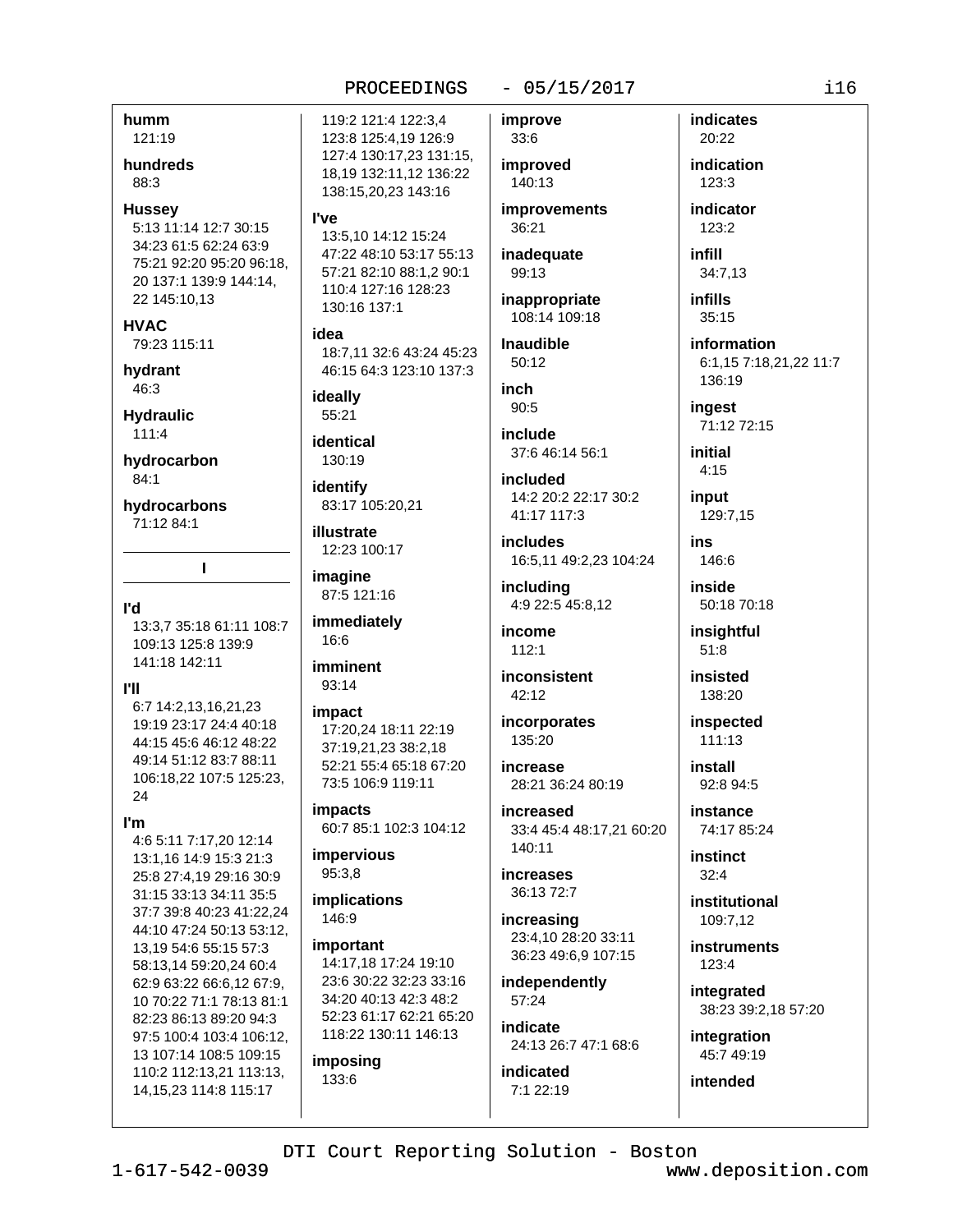$i17$ 

|                        | PROCEEDINGS                                               | $-05/15/2017$                              | i17                                              |
|------------------------|-----------------------------------------------------------|--------------------------------------------|--------------------------------------------------|
| 104:20                 | involve                                                   | 107:4 108:19 109:1                         | jungle                                           |
| intense                | 135:11                                                    | 111:16,21 112:2,23                         | 133:21                                           |
| 17:15 32:9 104:5       | involved                                                  | 114:1,22 116:8 117:1,6,                    | jurisdictional                                   |
|                        | 53:14,18                                                  | 13 119:10 120:19                           | 97:12 98:15 99:16                                |
| intensify              |                                                           | 121:19,21,23 123:6                         |                                                  |
| 28:11                  | isn't                                                     | 124:7,8,10,11 126:9,20,                    | K                                                |
| intent                 | 20:14 25:6 31:19 32:4<br>34:21 58:20 64:10 90:12          | 22 128:9,10 129:21<br>130:18 132:6,7,17,21 |                                                  |
| 36:6                   | 100:8 126:24 138:23                                       | 140:6 142:13 143:17                        |                                                  |
| intentionally          |                                                           | 145:8,10 146:13                            | <b>Karen</b>                                     |
| 120:3                  | issue                                                     |                                            | 5:14                                             |
|                        | 30:19 34:19 52:5 61:10                                    | items                                      | Kate                                             |
| interactive            | 63:18 68:11,15,17,18,22                                   | 109:13                                     | 5:11 85:11                                       |
| 55:12                  | 69:4,12,16 73:6,7 74:19                                   | its                                        | keep                                             |
| <b>interest</b>        | 79:2,10,20 80:21 81:5,9,<br>11 82:1,5,10,12 84:17         | 21:1 25:20 26:18,19                        | 24:4 40:18 89:17 137:13                          |
| 17:19 27:24 28:3 50:22 | 89:8 90:19 98:3,16,20,21                                  | 27:14 113:10 114:22                        | 142:5 144:3                                      |
| 57:19 59:21 64:17      | 100:14,18 102:17 103:1                                    | 115:12 133:24                              |                                                  |
| interesting            | 105:6                                                     |                                            | keeping<br>114:22 140:14                         |
| 18:18 34:13 102:1      |                                                           | J                                          |                                                  |
| interior               | issued<br>6:22                                            |                                            | kept                                             |
| 21:22 74:7,9           |                                                           | James                                      | 89:20                                            |
|                        | <b>issues</b>                                             | 111:15                                     | key                                              |
| internal               | 15:7,9 18:12 31:11 63:2                                   | Janet                                      | 93:15                                            |
| 79:24                  | 70:8 97:13 98:16,19<br>100:7,10,12 102:13                 | 106:3                                      | kicks                                            |
| interpretation         | 103:9,10 105:22 106:2                                     |                                            | 70:17                                            |
| 54:22                  | 146:3                                                     | jarring<br>134:9                           | kidding                                          |
| interrupt              | it'll                                                     |                                            | 121:5                                            |
| 131:19                 | 88:20 111:23                                              | <b>JCHE</b>                                |                                                  |
| intersection           |                                                           | 62:18                                      | kind                                             |
| 95:11 100:14,18        | it's                                                      | <b>JFK</b>                                 | 13:8 15:18 16:16 17:15<br>18:16 21:19 22:1 27:20 |
|                        | 12:4 13:22 16:9 17:14                                     | 133:19                                     | 32:19 43:11 50:3 63:23                           |
| intimately             | 18:17,21,23 19:4,5 20:3<br>22:4 23:5 25:3,16,19           | Joanna                                     | 68:13,17 71:10 73:23                             |
| 7:10                   | 26:3 27:19,24 29:9 30:8,                                  | 130:14                                     | 74:15 75:12 77:22 78:22                          |
| introduce              | 13, 18, 19 31: 9, 12 32: 5                                |                                            | 79:1 81:4 82:3 84:1                              |
| 5:5 67:7               | 33:2,21 34:5,16 36:3,8,                                   | job<br>61:6 126:9                          | 105:9 107:3 109:20                               |
| intrusion              | 10 37:5,19 38:15,16                                       |                                            | 119:23 120:14                                    |
| 79:2 84:16 91:15       | 39:1,4,9 40:22 41:6,7,11                                  | John                                       | kinds                                            |
| investigate            | 42:3,6,11,24 43:4,5,6,9,                                  | 5:2 67:5,8                                 | 64:18 89:1,2                                     |
| 77:14                  | 10, 12, 23, 24 45: 246: 5                                 | Judi                                       | kitchens                                         |
|                        | 50:7,18,21 53:6,23                                        | 113:20 129:12,23 137:12                    | 112:4                                            |
| investigating          | 54:14,19 55:11 56:18<br>57:20,23 58:20 60:1               | 146:5                                      |                                                  |
| 54:10                  | 62:12,21 63:16 64:1,5,16                                  | <b>Judith</b>                              | know                                             |
| investigation          | 65:2 66:14 69:20,22                                       | 112:13                                     | 11:18 17:5,13,19 18:20<br>21:1 23:6 25:23 27:23  |
| 75:4 91:7              | 70:1,4 71:11,12 72:1,2,5,                                 | jump                                       | 29:6 31:7,19 34:2 35:9,                          |
| investigations         | 11,23 73:5,6 74:2,14,17,                                  | 30:9                                       | 14 40:8 41:15 43:1,4,10,                         |
| 72:5                   | 19 75:6 76:9,17 77:23                                     |                                            | 11 47:13,18 48:13 50:11                          |
| invisible              | 78:2,3,24 80:1,12 82:5,                                   | jumped                                     | 51:19,24 52:9 53:9 56:18                         |
| 117:6                  | 11 84:2,3,20 85:8,24                                      | 50:10                                      | 57:22 58:11 59:9,20                              |
|                        | 86:1,2 88:15 89:9 92:1,2,<br>17, 18, 22, 24 93: 12 96: 14 | June                                       | 60:4,14,19 62:1,4,14,19                          |
| invited                | 98:10,21 99:11 100:1                                      | 102:12 113:20 129:11                       | 64:13 65:22 69:11 70:8,                          |
| 113:20                 | 101:3 102:15,24 105:24                                    | 145:12 146:1,17                            | 9,11 72:13,21 73:13                              |
|                        |                                                           |                                            |                                                  |

DTI Court Reporting Solution - Boston

 $1 - 617 - 542 - 0039$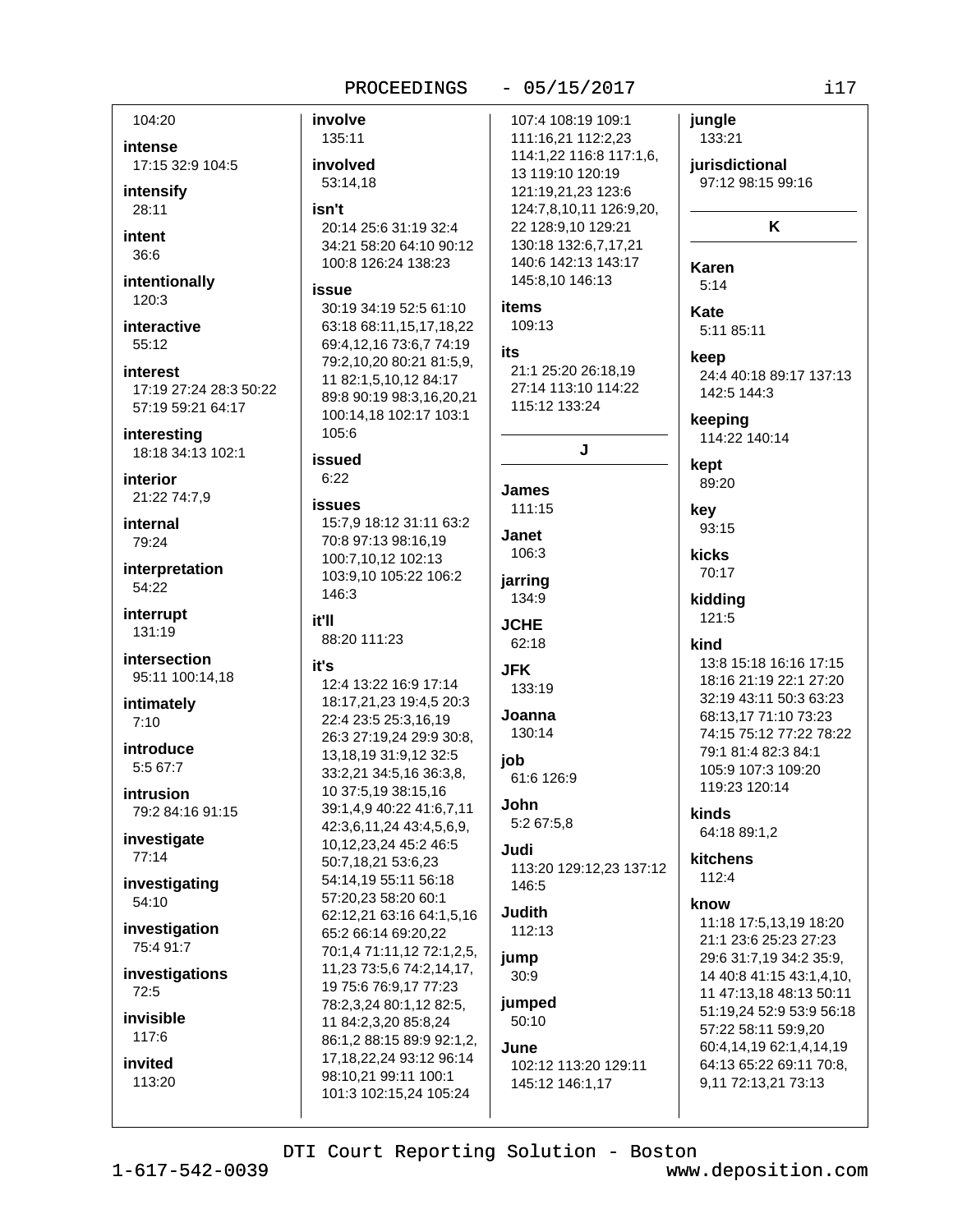## $-05/15/2017$

74:14 75:6.16 78:7.21 79:9,11 80:7 81:15,20,21 82:2 84:2,6,8 85:9,19 86:12.21 87:3.15 92:14 93:2 94:6 100:7,12 102:11 103:8 104:13 113:18 115:6 116:6,8,22 117:6 119:8,10,12 121:21.22 122:4 124:7 125:1 126:19 135:7,14, 17 136:12 138:8 140:19 141:6,8,12 142:12 144:12 knowing 47:13 52:20 knowledge 75:23 knows 6:19 47:23 Kolodner 127:14 130:3 **Krakofsky**  $5:16$ **Kristen**  $5:16$ L L-e-b-o-w 87:19 laboratory 82:22 **lack** 27:21 30:1 106:10 107:5, 6.8.10 122:10 133:7 134:20 lacks  $33:1$ ladder  $112.6$ lading 89:6 land 97:5 landfill 88:21,22 89:3

33:9 46:8 49:2 62:5,17, 23

landscaping 55:23 56:20 58:19 71:16

language 24:14 50:3

**lanterns** 123:10

lap 43:23 44:5

large 14:14 16:13 17:5 23:15 27:10 30:5 45:16 70:15 108:18 131:16,22 132:18

largely  $6:13$ 

larger 9:14 13:14 85:6 103:22 133:12 136:13

largest 28:14

Lark 5:12 11:10 51:3 61:1 73:11 75:23 78:11 93:24 94:3 135:5 138:13

lastly 10:22

late 105:24 120:14 125:21

law 77:13 89:9 129:20,22 140:23 144:4

Lawton 119:22

lay 92:2 126:12

layouts 46:15

**LCP** 87:10

leader 95:5

leak

leadership 128:13

leaking 110:6 125:1 **leaks** 83:19

89:13.21

learn 49:5

learned  $26:2$ 

lease 98:23.24 99:2.7.10.14

leaves  $8:22$ 

Lebow 6:21 87:18,19,23 88:9 90:15,17,19,23 91:5 92:7,10 93:3 94:13,16 110:24 111:4

leeway 126:13

left 5:4 9:6 10:1,5 11:3 68:4 70:4 76:22 119:21 130:8 131:20 133:20

legal 98:18 105:5

lends 134:4

length  $13:15$ 

lengthiest 128:4

Lepson 108:4 109:17 126:15

 $let's$ 82:23 93:3,4 146:7

letter 15:11 28:5 112:17

**letters** 15:2,5,13 34:1 129:16

letting 62:2 121:7

level 10:23 24:23,24 26:24 28:15,16 31:8 33:17

36:24 43:3 44:7 46:24 47:13 48:21 49:3 56:1 57:18 58:24 59:8 60:17 61:8.21 62:12 71:11 85:18 88:15 107:7 125:9 126:10

levels 68:8 72:23 79:4 83:7.9. 23 84:6,12 85:18,21

liability 70:10

license 102:9

licensed 67:10 73:9 75:5 87:14

life 118:6

lift 110:24 111:1,9

**lifts** 101:19

liaht 10:13,15,16,17,19,20 22:13 23:7 32:11 123:3 133:9

lighting 10:10,12 46:10 122:21, 22,23,24 123:1,4,7

lights 10:15

**likes**  $125:10$ 

**limitations** 30:6,10,11

limited 21:10,21 22:12 40:24 44:18 45:9 143:4

**limits** 113:18

line 8:3,4,5,9,17,23 21:14,19 26:2 28:24 30:14.24 37:5,13 44:23 95:11 100:23 101:2 105:20 107:18 116:13.14.19 117:21 120:16 124:19 132:19 142:1

DTI Court Reporting Solution - Boston

landscape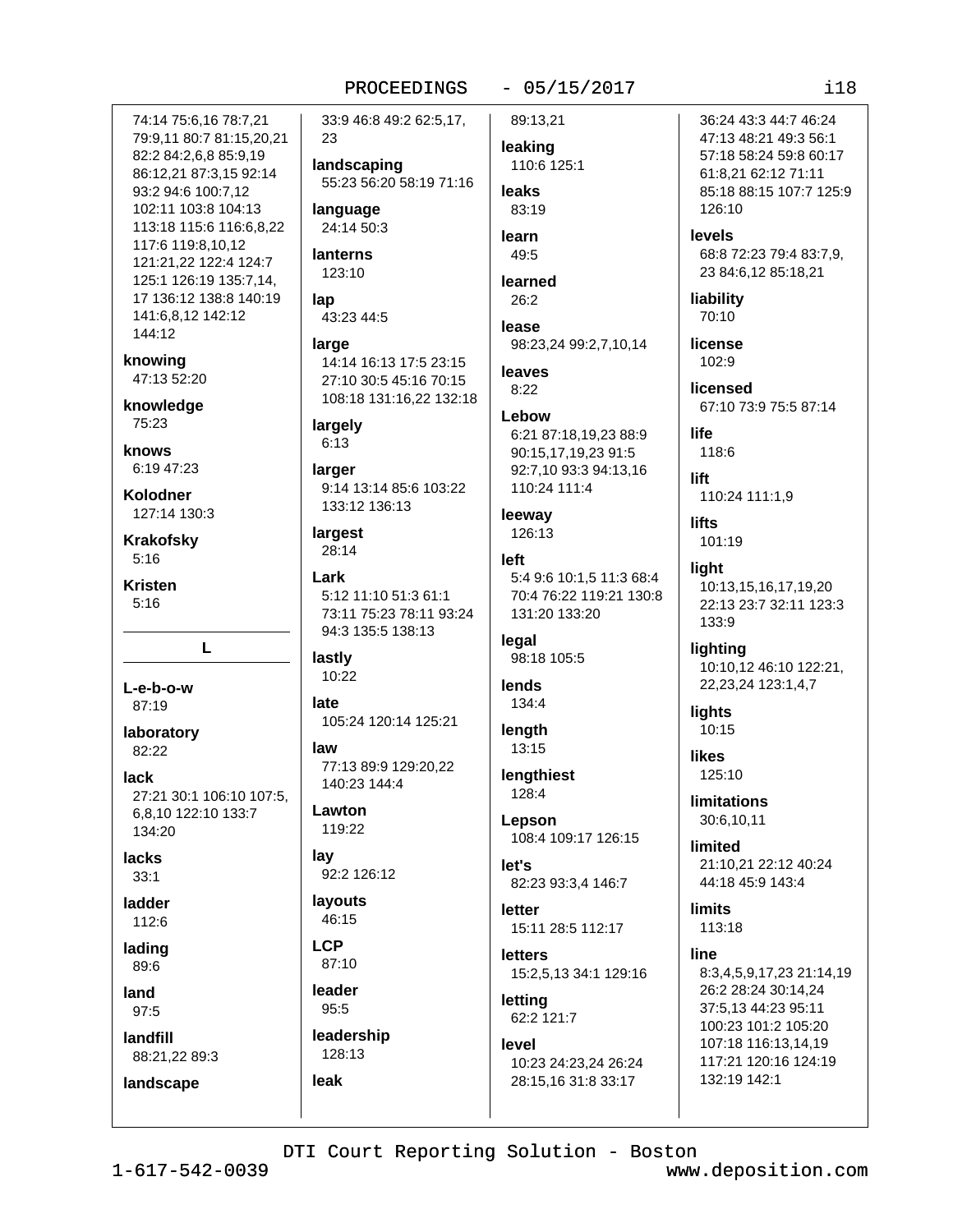88:20 lines

60:14.15 112:24 118:8 135:22

linger 131:3

lined

listed

76:20

listen 55:6 129:2

listened 127:16

listening 138:15

## little

14:11 16:22 20:18 21:18 29:9,21 30:24 38:23 44:1 53:17 62:3,20 63:19 85:3 88:9 97:10 113:6,24 114:6,7 124:12 126:12, 13 130:17,20 132:1 133:20 146:15

#### live

103:16 108:5 111:16 125:5 126:24 127:15 130:15 133:4

hevil

125:16 130:22

livening 64:20

livina 124:13 126:20

## loading

20:22 21:3 40:21 41:4, 16,21,23 42:4,9,10,13, 22,24 96:6 102:5,21,22 105:4 117:22

# lobby

21:23

local 132:21 144:4

## locate 40:4 111:9

located

51:10 59:4 69:19 73:13 100:22

## **location** 15:21 40:9 49:3 56:2 102:22 114:16 119:13, 14.15 136:20

**locations** 39:23

#### logical 29:12

lona 54:13 62:19 64:16 66:14 71:13 72:14.16 101:24 130:22 144:7

## longer

78:3

## look

7:6,12 15:19,20 20:18,19 24:19 29:6 32:6 35:7 37:13 38:3 41:7 54:17 59:8,23 66:9 68:3 69:4,9 79:17 80:8 81:17 85:8 107:24 108:2 119:18 120:4 121:21 123:12 124:1 127:21 138:9 139:5 140:12 144:9

## looked

31:4 67:18 81:6 116:24  $117:1$ 

## looking

7:9 9:5,14,22 13:9 18:20 19:2,13 24:21 29:9 33:15 36:6.11 37:15 41:3.5 51:20 57:7 63:16 75:10 78:16 81:15,23,24 106:13.14.20 114:4 117:14 119:22 120:7,18  $121:1.17$ 

## **looks**

79:14 120:5 121:19 122:6 125:9,11 133:11

#### loose  $93:7$

lose 33:19 59:1

loss 131:5 133:9

## $I$ nt

8:4 16:11 17:18,19 19:3 22:5 25:6 31:9,11 32:11 38:15 40:2 48:8 58:7

 $-05/15/2017$ 

59:6 60:15 62:13 63:2.23 71:13 72:19 81:15 84:4 88:1 89:17 90:1,2 97:6 102:1 111:5 112:24 113:4 123:24 124:6 129:21 134:3 139:11

 $let$ s 56:17 60:7 139:12

**huol** 7:8 55:1

love  $141:18$ 

# low

68:7 71:11 72:23 84:12, 14 85:18.20 88:15

low-level 68:14 72:1 77:20 78:1

**lower** 139:8 141:13

## **LSP** 76:21 77:5 82:18 87:12, 13.16 89:6 91:1 92:24 116:1.4

**lumens** 123:2

## mail  $21.23$

main 8:19 25:10 27:19 30:21 39:2,18

M

major 31:21 94:22 97:17 99:11

## making 11:24 27:19 35:4 36:17 50:24 63:19 109:19 123:12 141:2

**Maloney** 5:9 95:24 96:11 115:18

manage 71:5 78:8

## managed  $77:1$

management 47:11 68:14 71:4 74:19. 21 76:11.14 86:14 88:5 95:22 122:24

mandated 137:17 140:5.7

manhole 95:5

manufacturer  $122:12$ 

marked  $10:16$ 

marketable 50:24

marketing 61:9

marks  $15:17$ 

**Martin**  $5:14$ 

masonry 24:13,22,23 27:8,11,16 30:6 48:16 64:3,4,7,8 134:7

mass 132:14

**Massachusetts** 67:11 72:20 77:12 83:16 84:21 86:6

**Masshousing** 99:1,20

massing 23:1,3,10 36:7

material 24:23 25:17 26:18,21 43:24 44:5 48:15 68:12 71:23 72:4 77:18 78:4  $81.18$ 

materials 4:21 14:14 22:18 24:15 26:7 27:15 31:6 33:9.21 34:21 63:22 71:12 76:22 134:5,11 136:18,19

math 99:22

matters 97:8 113:21,24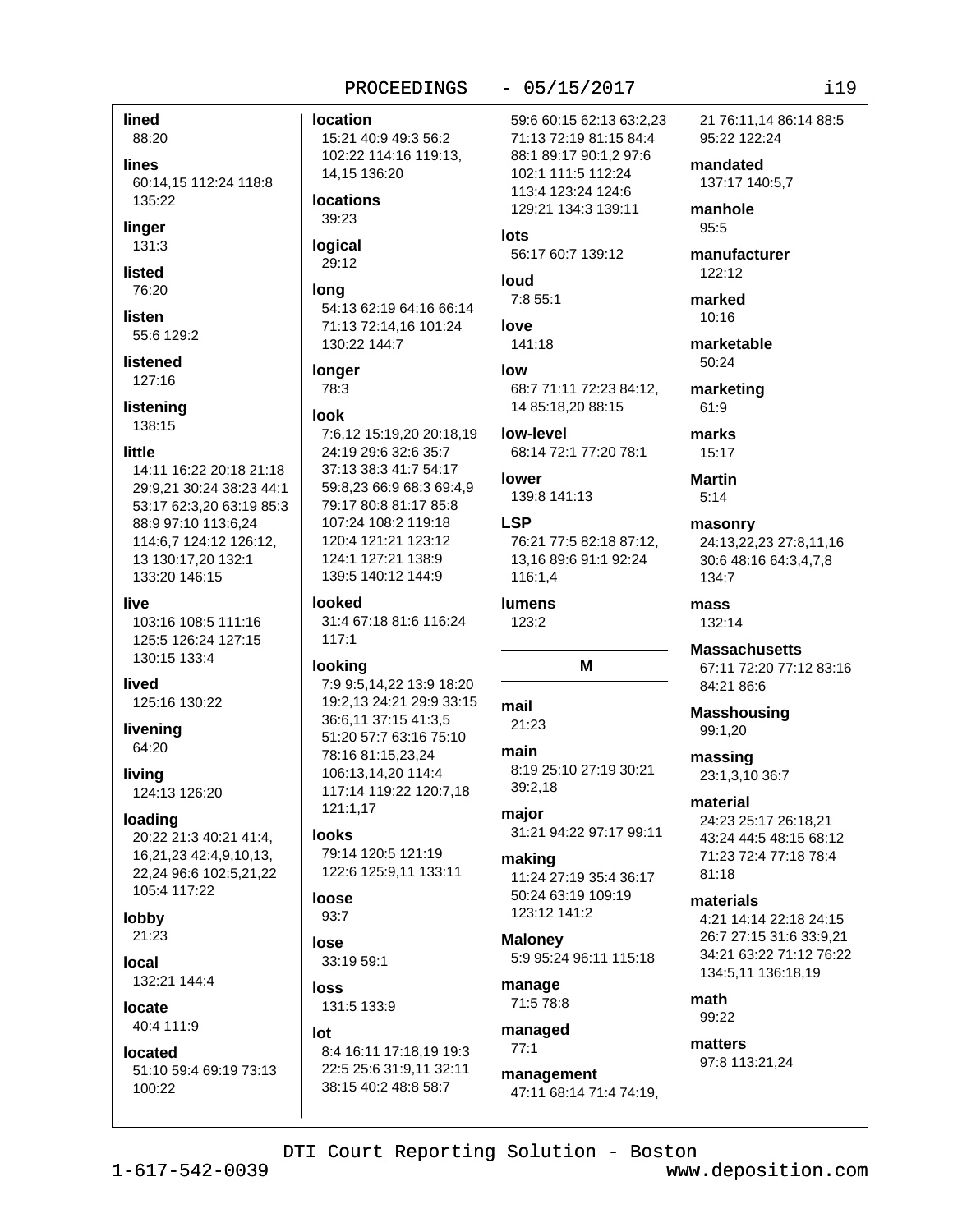## $-05/15/2017$

# max

10:16,17

maximize 39:24

maximum 20:15 22:23

**Maxx** 16:14 17:11

## mean

37:2 47:23 51:17,18 57:11 60:6 63:17,21 72:12 76:12 77:3.4 78:6. 24 93:15.19 104:18 118:24 119:5,12 122:2 125:12 139:4.5 140:22 141:10,11,14

means 34:17 64:14 142:7 146:7

meant 31:1 64:11

measure 100:24 101:1

measured  $100.23$ 

measurement 122:23 123:1

measuring 100:18 143:15

mechanical 30:5 31:15.16 35:1 47:6 49:14,18 104:10 122:10

mechanicals 136:20,21

mechanism 70:21

mechanized  $20:6$ 

mediocre 133:24

meet 46:23 142:23

meeting 6:7,8 11:15,18 108:5 112:14 115:22 116:3 117:2 122:13 125:4 127:6 129:11 135:7,10, 15,19 136:1,5 139:22 146:1

member 40:20 41:8 59:11.18 88:2 97:16 108:5 112:14 125:5 137:21 138:4

members 65:8 127:6 129:15 135:3

membrane 91:23

memo 6:13,22 83:6

memos  $5:7$ 

mention 29:3 49:19 51:13 59:23 122:1 124:4,14

mentioned 5:13 39:16 48:13 58:23 88:7 116:7,17 146:3

mesh 34:7,12,20,24 35:15

mess 121:22

message 124:16

metal 34:7,12,23 48:14 110:5

metals  $89:2$ 

meteorological 119:3

meters 43:14

methods 72:24

microphone 97:10 105:20 121:5

migrate 81:22 82:8

migrated 82:7 migrates

 $81:4$ 

migrating 73:19 74:15 75:7 86:24

migration 69:12 73:20 78:18 80:19 86:16

mills 91:23 92:1

mind 52:19 137:13

mindful 139:4

minimal 33:7 38:2 104:1.2

minimally 47:7

minimize  $140.22$ 

minimized 22:23.50:7

minimum 10:18,20 38:8 56:10 133:8

minor 38:24

minute 5:5 131:19

minutes 66:23 108:9 117:4

mirror 109:17

misrepresentative 107:22

missing 16:19

**MIT** 106:5

mitigate 74:18 123:23 133:16

mitigated 132:16

mitigation 130:21

mixed-use 20:10 24:8

mixed-used 19:24 mock 126:11 model 122:12 modeling  $90:2$ modern  $64:1$ moment 27:24 monolithic 113:5 months 22:13 125:6 morning 22:13,15,21 42:1 107:9 move 17:17 18:3.16 28:14 29:16 46:12 47:24 54:12 68:11 71:20,24 90:4 98:15 103:1 134:17 moved 102:16 movement  $33:4$ moving 16:15,20 23:17 24:5 32:12 37:19.22.24 44:10 55:17 72:3,4

multiple 75:13

multistory 114:13,15

municipal  $95:6$ 

muster 121:23

myriad 88:24

mythical 113:1 119:21 120:4 123:22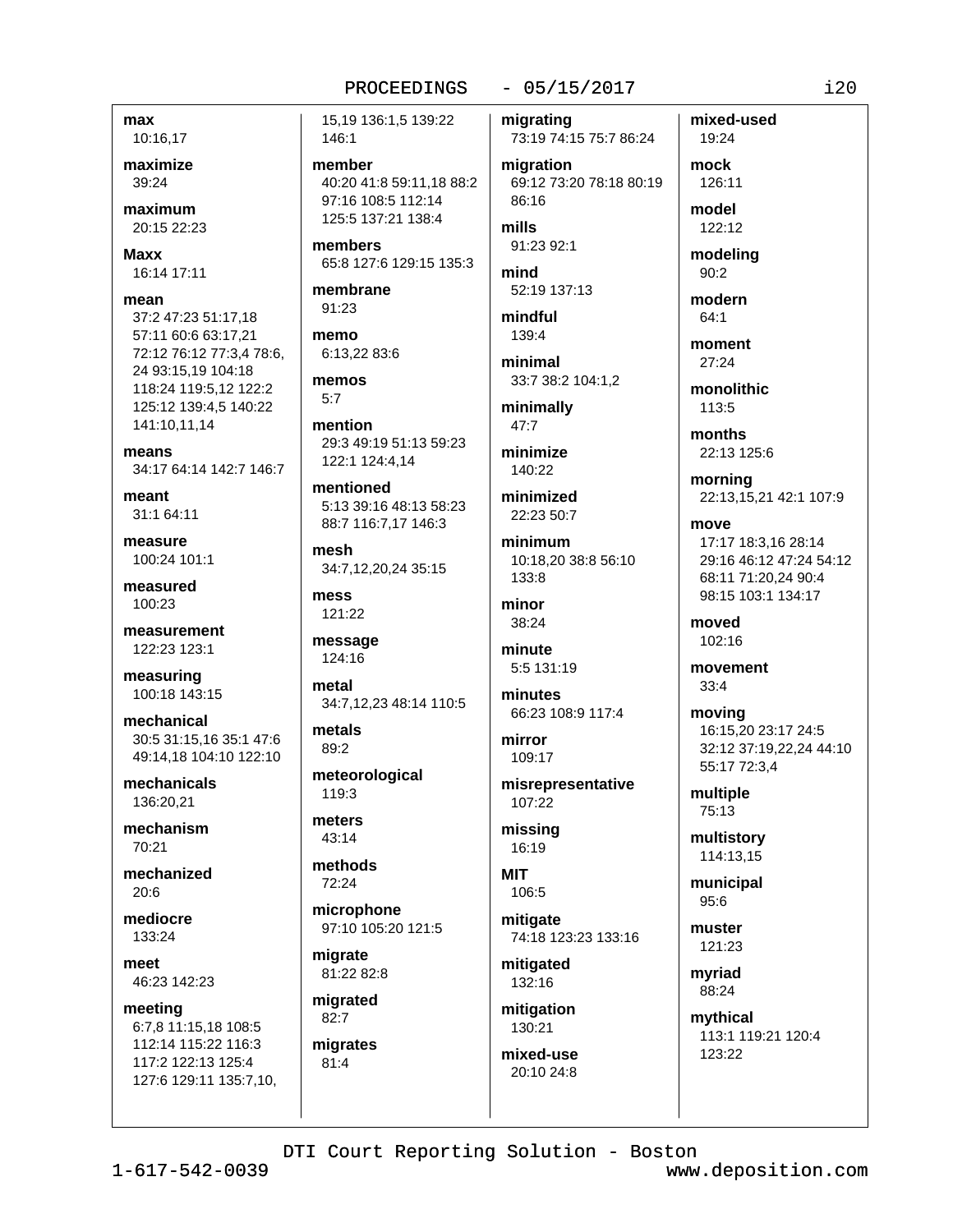N

name 6:3 7:14 43:8 67:8 87:19 88:7 97:4 106:3 108:4

110:3 111:15 115:3 125:3 127:14 128:3 130:14 133:3

**Naples** 

 $16:8$ 

narrow  $21:13$ 

narrowing 21:16

native 115:5

naturally  $35:8$ 

nature 63:3,5 78:23 109:9 125:15

navigate 129:13

near 20:17 23:1,3

nearby 78:16 132:9

necessarily 13:18 72:2 83:4 85:9

necessary 48:24 50:1 76:23 83:1

necessitated  $31:15$ 

need

13:18 31:5,11,17 34:17 48:13 55:8,24 62:11 65:10 66:20 83:10 86:22 87:15 92:14 93:2 94:6 102:23 107:3 111:13 114:16 125:20 127:8 136:19 140:11 144:20 145:21

heeded 133:13,18 137:15

needs

33:14 40:16 53:7 60:9

65:5 103:17,18 132:21

negative 124:16

negatively 38:18 55:4

negotiate 29:14

neighbor 21:11 22:12,21 23:2,4, 13,14 38:18 48:22 49:23, 24 58:2,18 65:5 70:12 93:5,7 140:11 141:18

neighbor's 25:14 26:12 117:12

neighborhood 6:8 48:18 53:10 60:22,23 62:7 79:21 91:13.14 97:7 105:13 107:23 109:2,4 112:20 114:12,21 115:5 120:2 123:7,20 127:1 128:1 129:3 132:23 135:7,10,20 136:1,12 140:14 143:21 144:2

neighborhood's 136:4

neighborhoods 123:16

neighboring 25:19 33:15 36:5 37:1 39:23 44:1 67:23 68:19 69:1,3,7,10 70:10 75:4 79:17 81:24 86:16

neighbors 9:24 11:16 33:4 36:9 39:5.20 40:9 54:3 62:8 72:10,11 80:20 97:2 103:16 114:22 116:20 120:12 125:9 126:1 130:2,19 137:9 145:17

neighbors'  $40:5$ 

neither 27:20

nervous 130:17

never 88:6 89:19 111:20 142:15

new

7:18,23 11:7 12:15 14:2 19:24 26:9 39:22 46:2,7 94:16 108:5 110:17 112:3 116:11 127:5

 $-05/15/2017$ 

nice

60:11.24 65:16.21 111:21 117:13 119:19 120:5,10 123:12 132:7,  $10$ 

nicely  $16:1$ 

**Nick** 6:15,19 7:15 11:17 53:13 Nick's

54:22

night 106:8 115:9 120:14 125:21

niahts 125:21

noise 33:23 34:2,19 101:14,17 115:7,8,9 118:4,9 120:9, 14,17 123:15

noisier 123:17

non-40b 140:4

nonconformities 103:20

nonexistent 47:17

normal 49:4

north 9:5 10:4 22:20 25:6 44:24 124:14

north-facing 22:11 48:7

northeast 72:20

northerly 17:23

northwest 17:23 22:5 44:19 7:7 32:1 42:4 46:17

noted 28:5 45:2 55:23 124:13

notes 53:20 54:4

note

notice 27:9 100:10 127:9

noticed 65:17

notion 45:20

nowadays 74:18

number 13:6 14:14 15:24 31:14 56:16 58:5 59:22 60:10 108:16 115:20 117:16 122:12 125:13 141:13 144:17

 $\Omega$ 

numbers  $10:13$ 

O'neill

67:9

objections 125:14

obligation 93:10

obliterates 107:3.5

obscure  $120:4$ 

obstructive  $47.16$ 

obvious 70:12 125:21

obviously 12:1 18:22 26:14 28:18 50:23 55:21

occupants 68:10 69:17 75:17

occupied 25:23 45:11 96:13

DTI Court Reporting Solution - Boston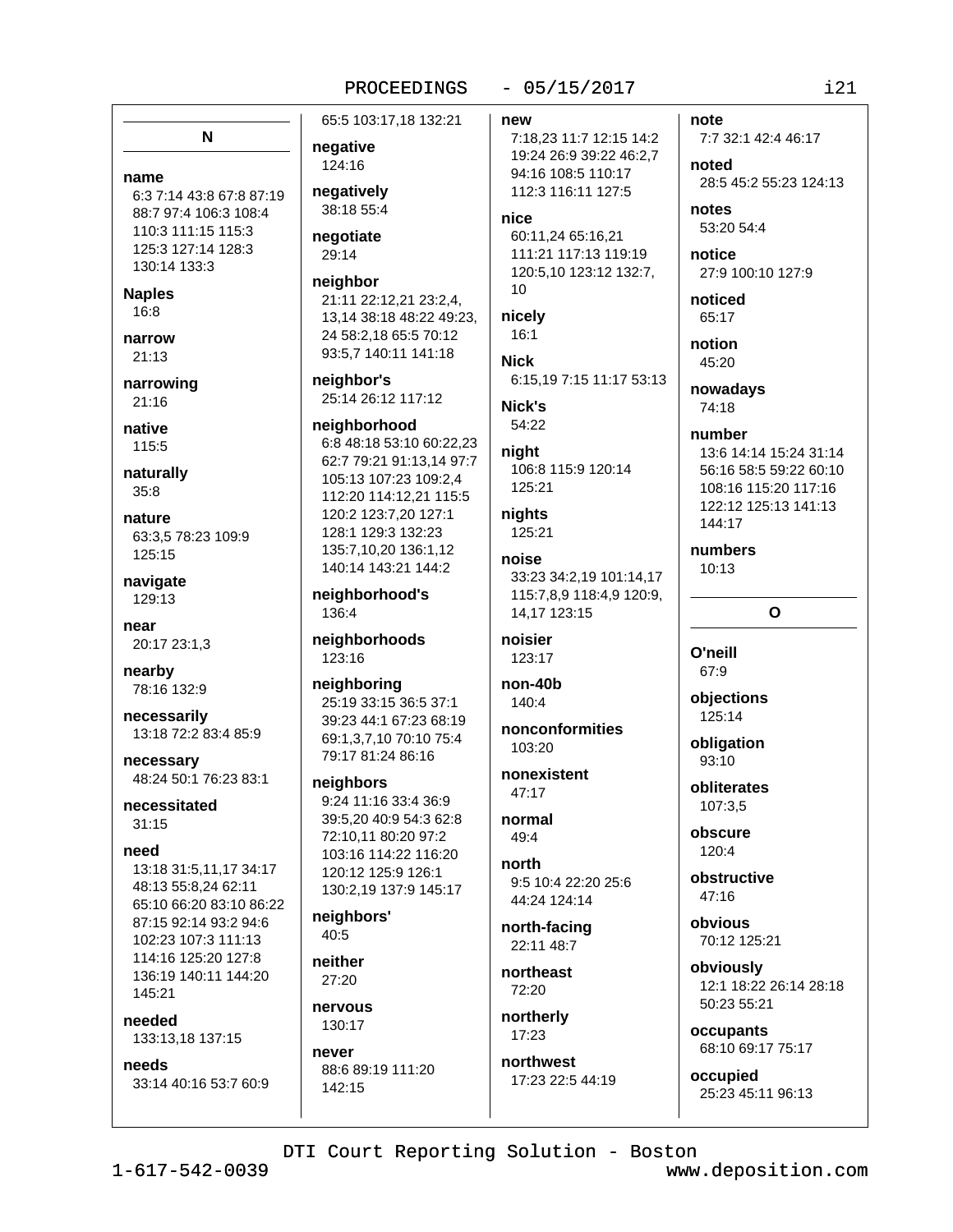## $-05/15/2017$

outdoor

occupy 111:17

occurred 80:18

occurs 20:16

**October** 145:8.9

odd 81:4 102:18

odors 115:19

off-site 71:24 85:17 86:15

oftentimes 83:17

Oh  $12:19$ 

oil 93:7 111:4

#### okay

4:13 5:22 12:7 19:7 26:5 30:17 35:21 38:6 43:18 50:20 52:10 53:11 56:11 70:5 75:19,24 76:1,9,18, 19 77:9 78:10,14 80:15 82:13 83:14 86:4 87:6 88:8 90:18 94:18 96:23 101:13,20 103:14 105:11 106:14,19 112:12 113:23 114:10 134:17 135:14.18 141:5 143:8.12.18 144:11

old

12:16 73:22 115:4 120:10

on-site 68:15 86:14

ODCA 18:20 51:6 96:12 98:9,12

one's 131:7

one-bedroom  $20:4$ 

one-shot 54:15

one-story 24:16 124:5 ones 20:4 75:14 123:22 125:1 online 122:15

open 16:14 18:19 19:15 21:8,9 22:4 34:18,20 35:7 38:12,17 44:24 45:15 56:4,6,8,13,17 103:22 109:21 113:3 118:12 132:4,22 133:18,20,22

open-air  $34:14$ 

open-to-corner  $32:14$ 

openings 27:11 30:7 53:2

opinion 29:23 38:19 56:12,21 60:9 64:11 84:9 86:22 133:12 134:6 138:17

opportunity 54:1 58:24 65:21 115:24 120:21 144:1

opposed 13:9 18:4 27:1 28:12 39:3 55:18,20 129:4 131:3 132:8

opposite  $9:12.13$ 

opposition 15:5

oppressive  $124:10$ 

optional 89:9

orange  $15:19$ 

order 39:24 110:19 143:21

organic 76:5

orientation 19:13 22:3

28:22 48:24 133:10 outfit 123:4 outline  $31:12$ outlined 48:11 **outs** 146:7 outside 105:7.17 115:15

overall 61:13 131:22

overbuilt 132:9

overhang 63:4

overturn 138:24

overview 67:12

overwhelming 109:1

owner 85:10 91:13 106:5

owner's  $82:16$ 

owners 70:9

P

P-i-n-c-h-e-s 115:4

p.m. 4:2 67:1 146:18

package 57:20

page 76:16,18 83:7

pages 95:14

**PAH** 

83:7

**PAHS** 83:24 85:18 paid 126:3 paint 15:19 paintings 41:11 palatable  $141:2$ Palermo 5:12 11:12 12:17 51:4 52:9 53:11,19 54:6 55:7, 11 56:11 57:7 58:1,22 59:13 61:2 66:20 69:18 70:1.5 72:7 73:12.18 74:21 75:19 81:10 82:18 87:12,14 90:16,24 91:4 92:4,8,11,17,22 93:23 94:2,4 96:21,22 102:17 135:6,11,14,18 136:5,10

143:1,12,14,18 145:2,14 palette 24:15

panels 34:7,13,24

138:14 139:3 142:2,19

paper  $71:4$ 

paragraph 76:17

parallel  $10:3$ 

parameters 113:22 146:6

parcels 78:16

park 96:6

parking

9:6 10:6,23 15:9 16:10, 13 17:10 19:2.14 21:11 22:5.20 25:6 31:20 33:22,24 34:11,14 35:8, 10 40:23 43:5,14 45:12, 16 48:8 60:6 96:7 105:3 113:4 114:24 115:8 120:22 122:11 134:3

DTI Court Reporting Solution - Boston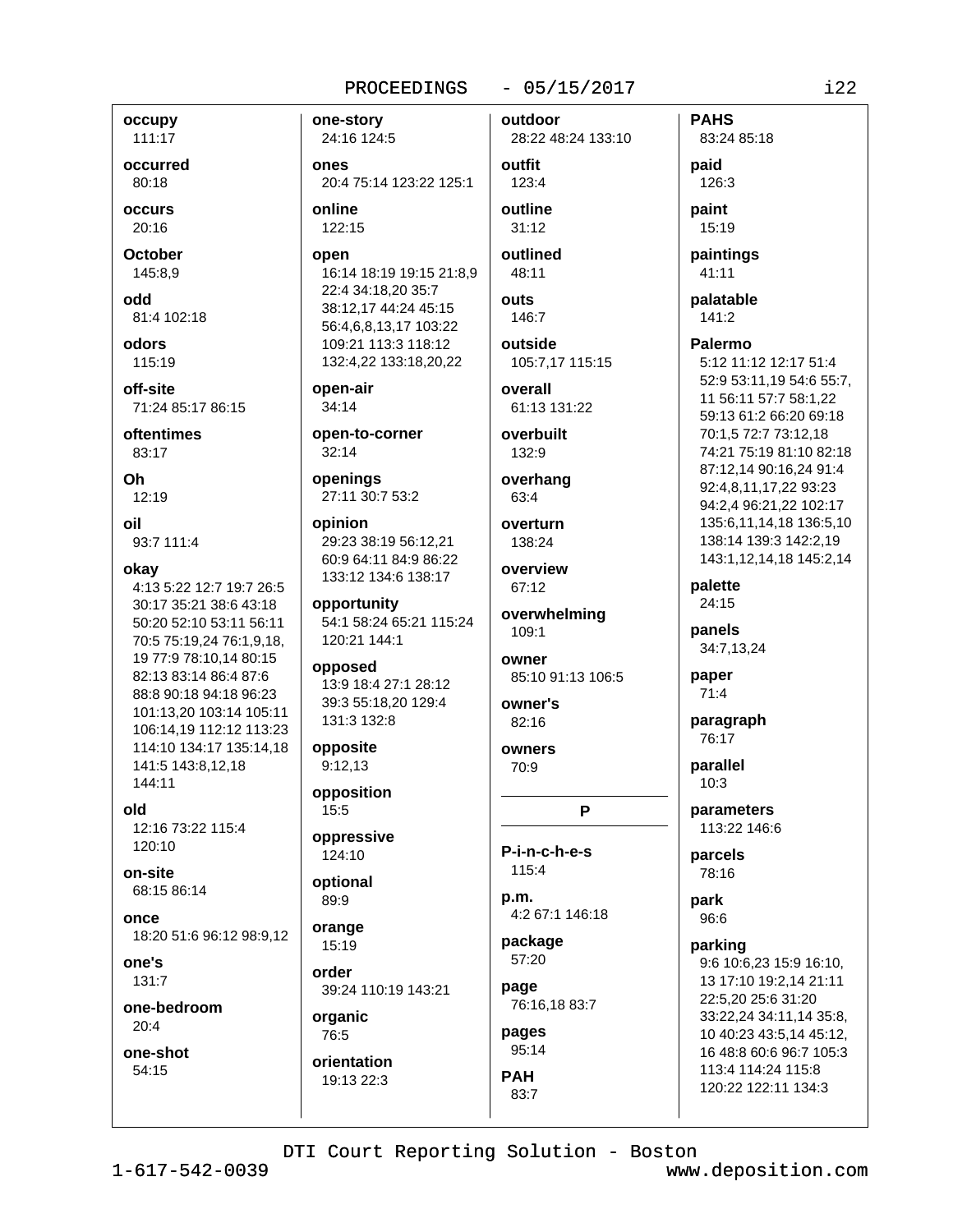pedestrian-friendly

 $17:16$ 

## $-05/15/2017$

142:24 143:7.9.10 144:11 146:2

#### part

41:18 48:10 62:2 64:24 81:1 88:11 92:18 97:17 98:13 102:19 108:11 111:24 130:24 131:21 132:5 133:21 134:23

particular 17:24 18:13 23:9,14 43:6 51:8 58:13

particularly 13:6 26:11 33:2 34:19 48:6 49:1 59:7

partly 121:20

parts 14:24 16:2 57:16,18 67:21

party 84:23

pass 121:23 131:2

passed 19:18

Pat 5:9 95:24 96:11 115:18

path 39:15

patio  $133:11$ 

pattern 27:2 60:11

patterns 26:23

paved 45:13

pavement  $41:7.8$ 

paving 45:14

paying 87:4

pedestrian 26:22 33:18,22 44:16,17 45:3 48:19 59:2 128:9

pedestrians 124:9 peer 4:24 5:2 6:23 11:24 12:13 13:2,5 34:3 42:21 54:2 67:6 101:12 104:7. 13 144:15 146:2 **PEL** 99:15 penetrations  $31:14$ penthouses  $47:6$ people 4:6 19:16 35:24 38:18 42:18 59:6 64:22 66:15, 23 73:3 74:18 79:12 80:5 89:17 93:11 105:13

106:22 108:1 110:16,17 117:11 118:24 119:5 124:2 125:13.16 126:16. 23 131:2 132:3,6 136:11 139:19

people's 86:8

perceived 58:17 124:8

percent 35:18 99:21 100:1 109:9 141:6 144:5

percentage 129:7

perception 28:17 127:12

perfectly 20:14 93:1

perimeters  $45:1$ 

period 72:14.16

permanence 26:20 permit

4:5 99:13 142:17,21

112:20 person 53:15 130:13

perpetrated

personal 134:19

personally 33:13 38:14 138:10 140:8

perspective 17:20,21 30:20 31:24 32:16,17 40:12,14 45:24 48:5 79:19 129:1 136:11

perspectives  $20:19$ 

## **Peter** 5:8 6:17 7:15 11:18 35:12,19 38:24 53:12,18 54:9,14,19 55:14 94:23 95:13 97:18 102:11,23

Peter's 55:3

petroleum 88:18.19

## petty 93:17

phase 81:4 88:5 91:7

phone 47:21

phonetic  $40:8$ 

photograph 47:20

photos 106:7

physically 124:8

pick 96:4

picked 117:22

picture

picket 106:16,19,21,22 40:10 51:18

piece 18:8 20:10 25:3 37:4 47:22

pieces  $31:9$ 

pile  $72:13$ 

**Pinches** 115:3 120:24

pipe 95:6

place 5:20 17:21 27:23 72:22 93:6 111:6 112:6 118:10 132:8.10

placed 39:13

placement 39:21 49:4,23 56:3

plainness  $33:6$ 

plan 5:9,10 10:11 20:22 21:9, 15 39:9 41:5,17 46:7,8, 10 49:2 55:24 60:6 62:5, 17,23 71:4 77:12 83:16 84:22 95:16,22 96:1,12, 16

plane  $60:2$ 

planned  $52:14$ 

planner 38:20

planners  $5:14$ 

planning 4:17 5:4 6:14 11:22 14:19,21 17:13 28:6,10, 23 29:2 32:2 33:10 36:23 38:10.11 39:12.17 45:24 46:11 52:4 54:23 56:23 65:7 97:24 103:10 104:4 135:4,12 136:6,7 140:15

plans

21:3 46:13 47:1,11 53:1,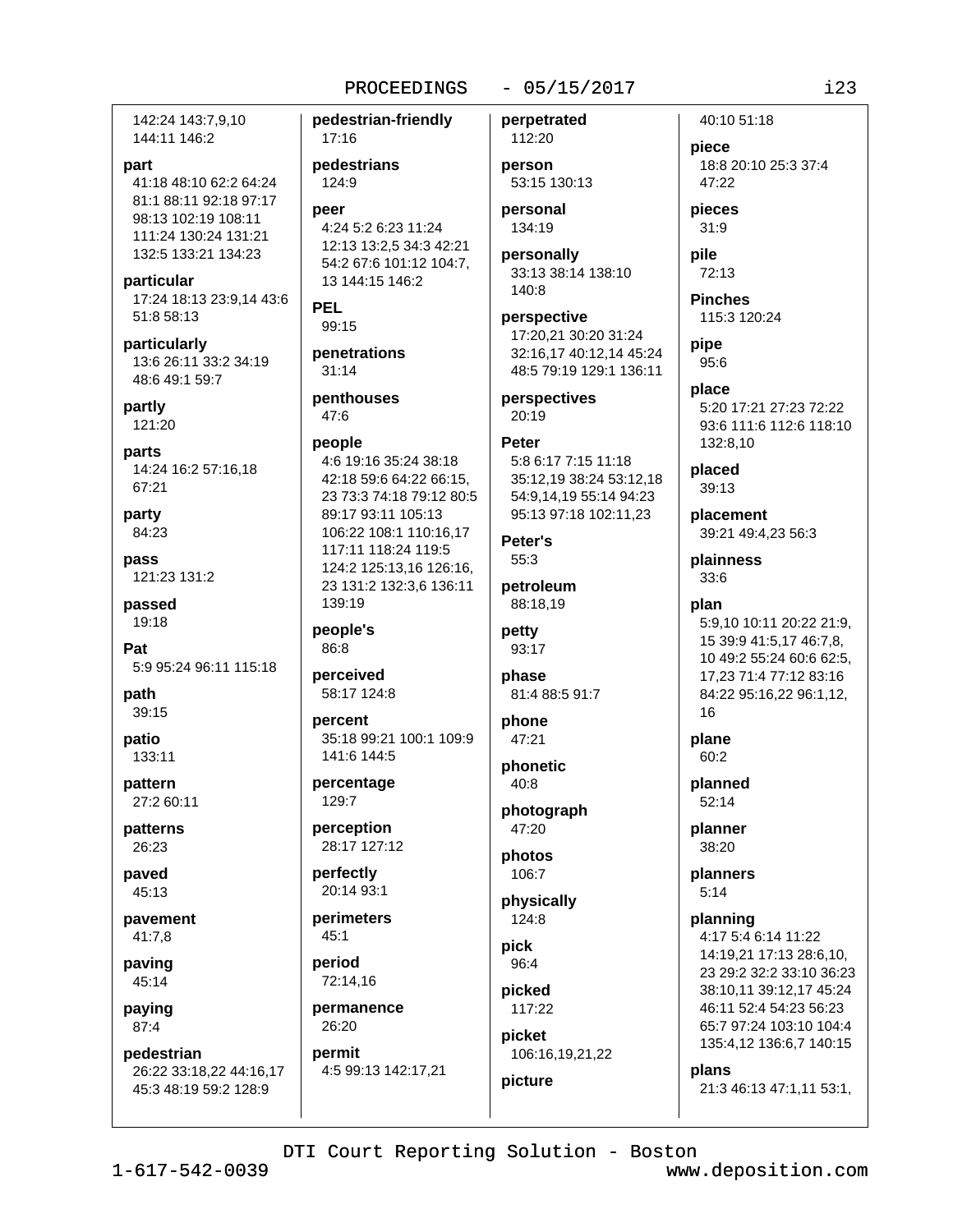## $-05/15/2017$

354:16

plant 57:1,2 88:19

planting 21:13,17 57:14

plantings 57:13 123:21 133:22

playing 133:20

please 67:7 77:7 94:10 105:14. 17.19.22 106:1

pleasing 130:24 131:15

plenty 23:24 58:9

plume 90:4,10,12,13

plus 115:12.14 116:21

pneumatic 110:24 111:1

podium  $107:15$ 

point

10:20 14:23 27:19 30:21 31:12 35:4 39:16.17.21 47:5,14 51:22 52:12 55:13 56:19,24 63:23 96:24 97:16 98:14.17 99:6 100:3,19 121:11 130:4 137:6,10,20 138:10

pointed 65:1 126:16

pointing 114:9

points 43:7 47:10 48:1 100:5 109:20

pole 46:4

pollution 115:10 118:5 120:18

## **Polly**

5:3,7,13 41:15 94:19

102:14 135:8 137:23 138:4 145:22

polyaromatic 71:11 83:24

ponder 144:13

poor 114:21 115:1

populating 29:4

portion 102:9 131:22

pose 69:6 71:22 72:14 81:8 86:7

poses  $71:17$ 

posing 68:9 84:10 86:2

position 98:8,11

positive 65:14

possibility 61:19 141:23

possible 26:10 31:13.19 60:1 61:21 80:17 107:17 115:14 118:14

possibly 115:24 116:17

posted 112:17

potential 21:13 49:10 73:18 81:21 82:8 85:7 115:16 116:22 131:16

potentially 25:22 29:4 49:11 51:9 59:4 80:4 92:23 116:12 130:23 139:6

pour 111:2.6

Poverman 4:3,13 5:11 7:4 11:10,13 12:10,19,24 13:20 19:6,

21 23:21 24:6 30:9.17 35:9,14,21 37:22 38:6 40:10 41:19 42:18 43:17 44:14 47:15,22 50:13 51:2 55:9 57:3 59:16 61:1.4 63:1.11.14 64:13. 21 66:22 67:2.14 69:24 70:23 72:10 73:11 75:20, 22 76:1,9,16,24 77:7 78:10,14,20 80:14 82:9, 13,22 83:14 85:12 86:17 87:6,16,20 88:8 90:13, 18,21 91:3 92:15 93:21, 24 94:3,9,15,18 95:18 96:15,18,21,23 97:9 98:17 99:19 100:2 101:6. 14 102:14,24 103:3,6 104:18 105:11 106:12.17 107:12 108:3 109:6.14. 22 111:14 112:10 113:11 120:23 121:2 122:15,19 129:9 130:12 131:18 133:2 134:16 136:24 137:19,23 138:8 140:8 144:19,23 145:5,9,11,20 146:16

practical 117:10 119:9

practically 115:5

practice 74:19.22 78:7 136:9

precedent 114:5 127:17,20,23,24 128:18

**Precinct** 108:5 112:14 125:5

precludes  $33:8$ 

predatory 98:12

prefer 66:18

prepared 94:21 120:20

preponderance  $20:3$ 

prerequisite 98:21

prerogative 23:23 98:2 101:20 present 4:22 102:12 125:14 presentation

4:15 5:24 6:12 7:17 11:8, 11 12:15 24:2 26:6 37:15 53:24 114:18 117:18  $121.9122.9$ 

presentations 13:11 14:12

presenting 6:11.16 7:13

preservation 4:18 45:9 103:11

preserved  $5:18$ 

president 87:23

pressure 70:18

pressurizing 79:24

presumably 12:3 83:20

presume 70:9

pretty 21:22,24 24:11 53:2 60:16 66:14 92:1 93:14 115:17 118:12 140:1 141:22

prevent 69:14 70:21 74:13

previous 12:4 13:10 19:18 68:5 77:10 84:9 116:14 120:9 122:13 128:22

previously 11:9 96:7

primary 44:18 48:6 131:4

prior 11:24

prioritize 52:19

DTI Court Reporting Solution - Boston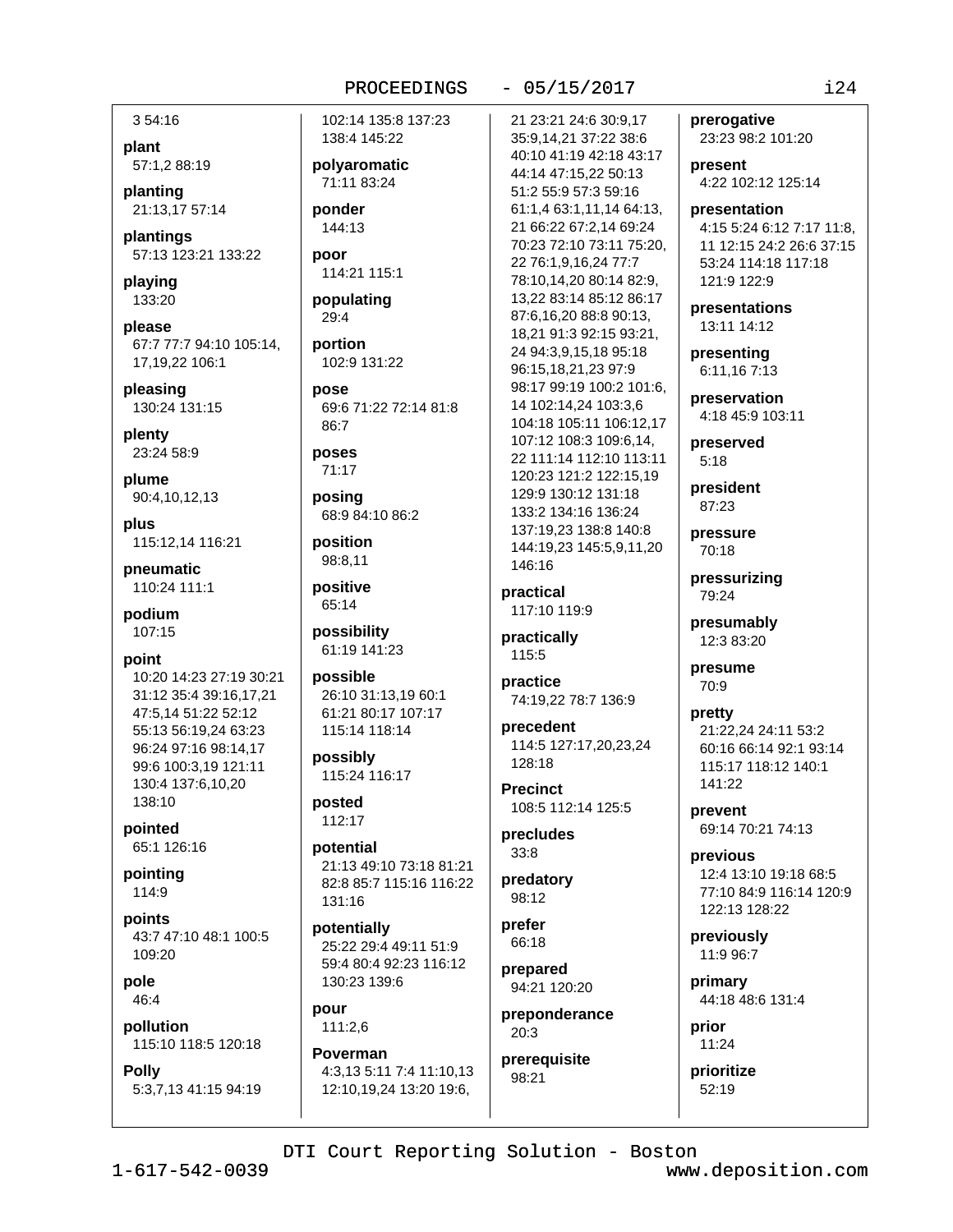## $-05/15/2017$

prioritized 57:8 58:5

priority 55:18,19

pristine 86:10

privacy 39:24 133:10

private 96:4,9 133:17

proactive 80:15 86:19

probably 19:9 20:24 22:9 50:16 59:6 85:15 90:4 93:18 115:13 137:10

problem 30:8 64:23 80:10 96:11 99:11 111:20 116:12.22 139:23

problems 92:12 118:14 120:12 131:4

proceed 12:12

proceedings 4:1 5:15,20 96:24 146:18

process 54:14 55:12 113:16,22 146:14

produce 56:1 99:2

professional 14:18 67:10 75:5 86:22 87:14

professor 106:4

profile  $80:1$ 

program  $20:2$ 

progress 145:19

project 8:18 15:5 19:20 22:9 26:16 31:24 38:21 42:5 52:15 53:16 56:14 62:21 74:15 87:4 97:13 99:18, 23 100:7,12 101:23 103:12 104:5,24 124:1 126:18 138:1.19 139:7. 14,23 140:4,9,12 141:2 142:11,14,20,23 143:2

projects 42:8 98:12 140:4 142:16 146:6

prominent  $29:19$ 

prominently 24:18

promoting 127:20

proof  $99:7$ 

properties 78:21 79:8,17 80:18 85:2

#### property

8:3,5,9,17,23 20:17,21 21:14 25:12 26:1,2 30:14 37:4 42:10.11 44:22 46:23 67:22,23 68:1,5, 19,20 69:3,7,10,12 70:4, 11 71:10 73:2,19 79:23 82:4 85:5.10 86:16 90:7. 12 93:5,8,12 94:12 98:23 103:22,24 104:6 106:23 107:18 110:8 112:15 116:13,14,19 117:21 118:8,20 120:16

proponent 50:1 58:18

proportion 8:19 112:19

proportioning 24:10

proportions  $33:1$ 

proposal 19:23 21:3 42:7,17 43:21

propose 60:8

proposed 8:2,16 9:5,17,22 10:4,11 16:5 20:22 21:21 22:2

24:8 26:9 31:24 33:22 36:6 41:20 42:4 45:15,18 46:6 95:2,5 96:12 106:10 130:21 133:19,24 143:24

proposing 99:23 102:7

protect 69:17 126:10

protecting  $85:1$ 

protection 68:23 74:11 92:23

protruding 59:13

provide 4:20 10:2.10 21:5 44:6 58:16.19 62:16 99:7 104:21 133:18

provided 7:19 11:8 37:14 143:3

provides 103:24 124:12

provision 93:11

proximity 56:17

prudent 40:4 82:5 85:8

psychologically  $132:7$ 

## public

4:18 5:10 7:2 36:3.4 48:10 56:17 95:23 97:1 102:10 108:11,15 133:17 136:1 142:8

public's 129:6 130:9

pull 5:17.19 31:9 43:4 83:18

pulled 29:13 57:1.4.6 76:21 82:20 87:24 89:11

pulling 29:10 43:3 63:18 83:18, 21 116:18

79:5 punched  $27:11$ 

pump

punctuated  $17:10$ 

punish

141:15 purpose 35:16

purposes 39:12

purview 115:21

pushing  $62:2$ 

## put

14:7 47:16 57:16 58:6.15 72:18 74:16 78:2 79:22 91:22 92:15,17 94:16,17 98:7,10 108:16 110:6 111:22 127:8

puttina 81:21 85:6 116:13 123:5

## Q

quality 118:6 124:12

**auestion** 

11:19 35:19 47:11 53:12 58:22 61:22 73:4 82:24 83:12 85:11,13 94:9 99:4,17 104:22 115:7,10 116:8 117:2.8.9 118:4 120:19 122:20 128:21 139:10 142:3 143:6

## questions

7:11.12 11:11 12:10 13:13 14:10 15:2 23:19, 23 24:1,3 47:3 51:5 54:7 67:15 70:24 73:11 75:21, 22 87:7 95:19 96:19,20 116:1,2 120:6,8,24 127:10 146:14

quibble  $84:8$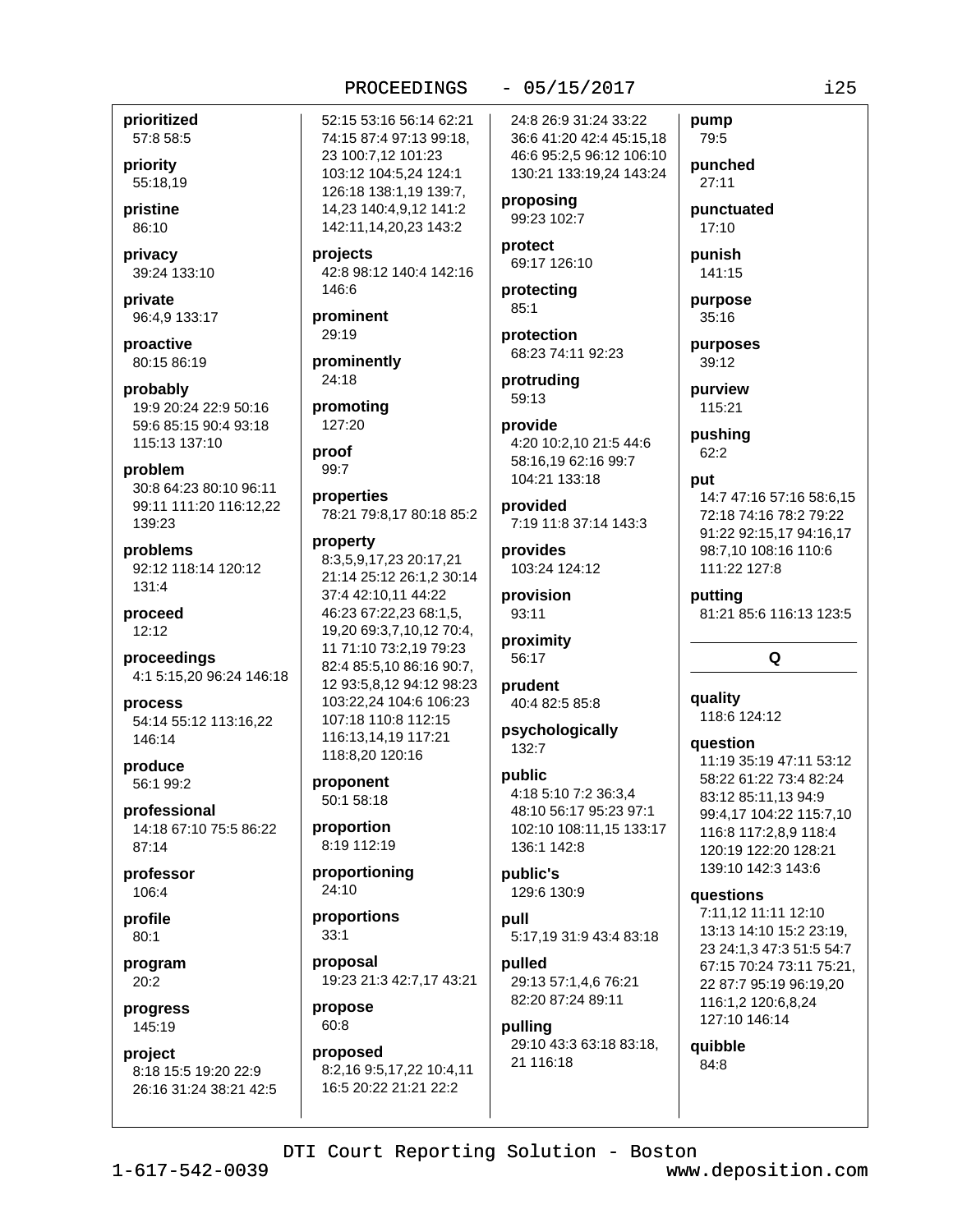realistic

## $-05/15/2017$

**auick** 22:7 27:6 35:6 98:19 107:20

## quickly

7:20 14:11 19:19 24:19 48:1 49:19 118:15

## **aujet**

77:8 123:16

# quieter

123:20

quite 26:2 42:11 49:15 50:8 58:12 102:4 126:16 131:11 132:5 134:8 135:2 140:23

## R

radon 116:8,11,17 117:5

raise 100:5,9

## raised 43:3 97:13 102:15,24 103:9,10

raises  $91:10$ 

raising  $97:16$ 

ratio 99:17

rationale 127:17

reaches  $90:6$ 

## read 10:14 15:4 24:11 63:22 73:15 129:16

reading 26:24 28:11 53:3 75:8  $83:6$ 

ready 138:10

#### real

37:19 86:15 107:22 119:12 123:22

140:24 reality 89:5 really 12:16 13:8 14:3,20 16:1 17:15 18:11,18 25:4 28:1 30:21.22 31:5 34:17 36:4 37:16,20 38:14 41:5 48:2,9 50:21,22 51:17 58:20 60:23.24 61:9 62:21 64:20 65:10,14,16, 21 67:21 68:9,15 69:5 70:8 71:17,19 72:12 73:5 79:20 80:10 81:8 84:8. 14.16.24 86:13 92:14 93:2 98:4.10.18 109:18. 19 113:8,15 114:20,23 122:7 123:22 124:19 132:15 139:19

#### realm 48:10

rear 38:22 39:1,13 49:20 61:15 117:11,23 137:4

reason 56:20 57:10 58:16 142:5

reasonable 50:8 93:1 141:7,10,16

reasons 18:1 50:23 57:15 118:23

reassembling 67:3

reassurance  $55:8$ 

reassured 53:21

recall  $4:8$ 

receive  $22:12$ 

received 6:13 13:4

recess  $67:1$ 

recessed 27:14 53:2 recessing 33:20

recognize 52:12 136:14

recognized 118:5 120:17

recommend 38:11 58:2 69:2,4,16 74:22,23 85:4

recommendation 36:22 75:15 86:17 87:2 94:2.4

recommendations 27:3 71:3

recommended 32:2 33:11 38:10 74:24 91:22 92:5

reconvene  $4:4$ 

reconvening  $67:3$ 

record 6:3 7:14 41:18 66:24  $97.4108.16$ 

records 89:20

recycling 88:19 89:3,4 96:2 117:24

red  $91:10$ 

reduce  $52:16$ 

reduces 70:18 95:2

reducing 61:8 136:17 137:3

reduction 61:11.12 141:24 144:17

reemphasize 49:14

reevaluate 96:14 refer

15:1 117:16

reference 13:23 references

 $12:17$ 

referred 72:5 79:2 118:13

referrina 78:10,13

reflected 134:11

reflects 123:18.19

refocus  $27:6$ 

regard 85:24

regarding 28:24

regardless 84:9

regional  $5:4$ 

regulated 68:13 78:3,6 85:24

regulating 77:13

regulation 76:12,13,23 77:2

regulations 72:19 77:15,20 84:15 86:6,12 88:13

regulatory 84:18

relate 28:13

related 15:8 79:2 83:21

relates  $51:19$ 

**Relating** 82:13

relation 19:14

relative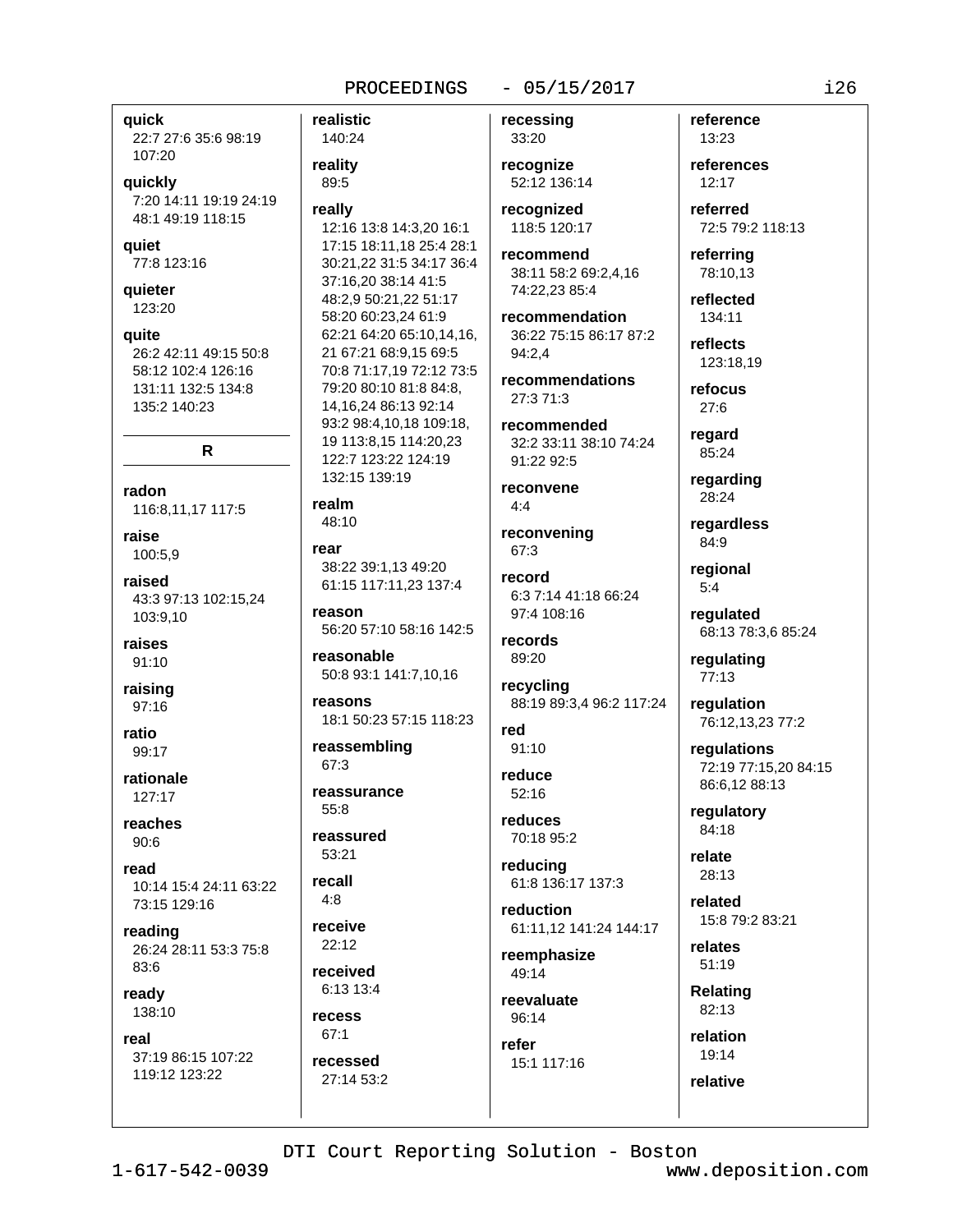6:23 11:15 32:1 42:12.16 74:7

relatively 46:14 123:16 141:7.9

release 68:20 73:15 74:20 78:3 79:15 82:4 83:17 84:23  $85.1$ 

released 73:21 79:4

releases 68:22 80:22

relevant 88:8 119:10 128:22

relief 65:6 104:21,24

relocating  $28:7$ 

remainder  $45.14$ 

remaining  $95:8$ 

remediate  $77:14$ 

remediation 80:11 86:19

remember 12:20 29:2 40:14 62:19 110:5 124:23 128:3

reminding 40:13

remotely 107:24

remove 119:20

removed 46:2 68:3

renderings 24:13 26:17

renovated 122:6

renovation  $17:6$ 

rent 61:10 111:17,24 118:21 rental 46:18,23 112:1

rented 118:21

rentina 111:20

repeat 27:6 31:2 48:22 64:22 125:24

repetitiously 19:9

replace 113:8

replaced 110:5

## report 4:23 5:1 12:18 13:21,23 14:6 15:1 19:9 40:18 52:12 58:23 59:24 70:7 78:14 89:19 90:24 91:7 94:20 95:1,14,15 128:4

reportable 89:15

reported 89:22 90:9

reporting 53:15

reports 66:21 89:18

represent 55:15 97:7

representative 139:22

represented 102:18

representing  $97:2$ 

represents  $9.161304$ 

request 95:15 102:19 137:11

requested 41:14 116:9

require 78:8 115:17

## $-05/15/2017$

required 46:20,23 52:15 56:3 77:12,15 91:12,13 99:1 116:9 139:16

requirement 37:6 68:7 84:18 90:8 143:7.9

requirements 46:19 105:2,3,4 113:18 115:18

requires 29:22 91:9,24 99:20 129:21 142:17,21

residences  $82:2$ 

resident 106:5 113:14 115:4

residential 4:9 17:12 20:3,12 21:7 33:3 36:18 44:18 48:18 50:9 53:10 60:13 61:16 69:6 82:3 85:6 124:21 133:17

residents 38:13 44:20 129:3

residents' 129:1

resolve 31:23

respect 81:11 100:6 138:17

respects 92:23

respond 87:10.18

response 46:10 54:21

responsibility 84:21 85:9

responsible 60:5 84:23,24

rest 5:5 11:8 112:11

restaurant 43:13 115:16,17 116:15

113:1 restoring  $18:8$ result 21:16 137:9

restore

results

133:9 136:23

retail 4:11,14 9:7,9 10:6 104:18,19 105:1 115:14

retained 129:12

retaining 28:8

review 6:23 11:24 12:13 14:1,13 35:5,6 46:24 76:11 84:9 95:17 105:3 142:18 144:15

reviewed 14:15 52:6 94:22 95:13, 23

reviewer 4:24 5:2 13:2,5 21:4 34:3 36:20 42:21 48:23 54:2 67:6 101:12 104:7.14 146:2

reviewer's 29:23

reviewing 34:3 79:19

revise 9:3 54:15

revisina 145:19

ridge 26:7

riaht

5:23 7:6 8:8 9:7,23,24 10:7,9 11:2 12:19 13:8 18:24 20:9 21:4 24:4 25:8,14 26:3 35:3,4,23 38:4 58:19 66:22 67:2,16 69:20.21 80:3 81:6 82:9 86:1,3 98:6 99:5 100:5, 22 101:8 102:9 103:8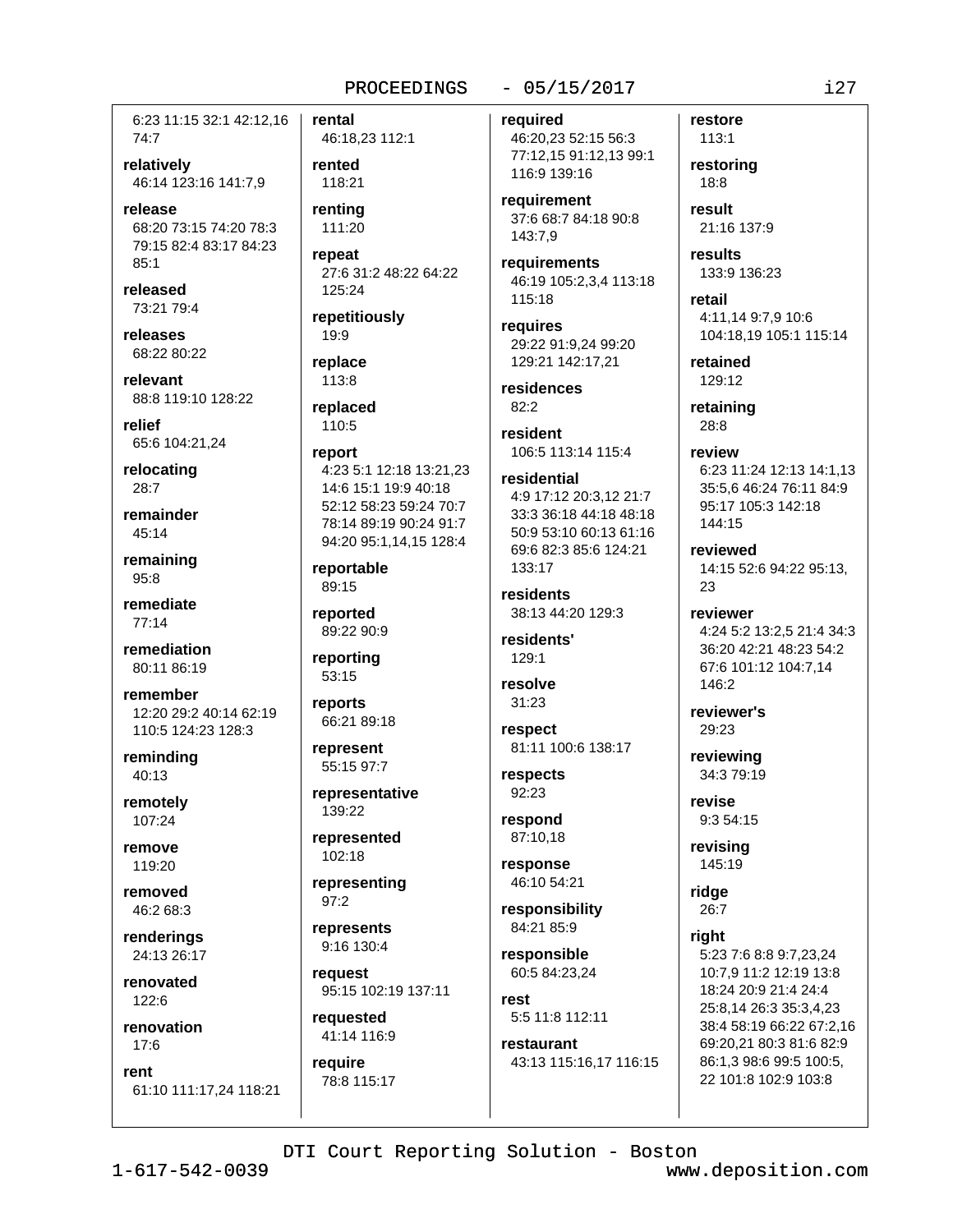## $-05/15/2017$

104:4 109:22 110:20 116:20 120:16 121:15 124:9 134:14 136:10 139:24 140:2.3 142:6.9. 12,15 143:3 145:3,11,20

rights 126:4

risk 68:9 69:6 71:18,19,22 72:1,2,11,15 73:20 80:13,17,19 84:10 86:2,

 $7,15$ risks

86:13,14

road 16:8 17:22 18:4 21:19 51:24 52:1 110:21

role 128:13

roof 25:21 26:9,12,14 28:14 49:18 50:16 95:4.5 115:11 137:2

rooftop 30:5 47:5

room 63:7 96:2.10 105:18 117:20

**Rosen** 121:3,4 122:16,20 126:15

roughly 21:5 119:23

round  $100:3$ 

rounds  $27:7$ 

route 80:9,11,15

row 113:4

rule  $69.11826$ 

rules

88:13 rumbling

117:24 run 64:16 run-through  $22:7$ running

10:3 64:15 rush

98:5 126:11

**Russell** 130:15

S

safely 29:15

safest  $93:18$ 

safety 49:8 58:13 64:24 114:23 sake

13:17 14:5 93:4

sample 82:1,15

samples 81:14,16 82:14,15

sampling  $83:1$ 

sand  $142:1$ 

satisfy 137:8

save 113:11

saved 88:3 120:10

saw 20:7 21:8,15 22:7 26:9 42:19 46:9 56:4 68:16 83:23

saying 12:23 14:13 45:19 50:15 56:22 59:19.24 62:9 70:22 76:2 79:16 86:23 91:1 102:21 111:7 114:10 137:23 138:21,23

141:5 says 90:9 99:22

scale 9:14.19 22:2 23:15 24:14 28:9,13 36:7 60:12,21 126:21 132:22

**Schlatter** 113:13,23

science 74:15 87:4

scope 101:22 103:5,7 105:7 109:5 114:2

screen 32:3,7 57:17,19

screened  $36:2,4$ 

screening 47:7 48:14 49:3,13 56:2, 20 58:16

se 41:4 52:5

**SEB** 6:4 41:2

second 4:16 25:11 66:9 76:16 88:11 111:18 112:4 130:16

section 9:9,12,18,20 10:3 37:14 76:15 90:9 128:5.6.8

sections 128:5

**Secure** 126:3

secured 126:1

See 6:14 8:1 9:5,16 10:24 12:5 15:6 16:15 29:13 32:20 34:8 37:15.17 40:11 49:18 59:8 61:11 63:21 66:9,10 68:9,11 80:15 82:1,23 84:10,16, 17 86:16 93:17 96:14 100:21 113:3 116:7

117:10 121:19 131:15.23 132:2 134:24 135:19 136:23 141:19 144:24

seeina 6:18 53:14 86:13 132:12 139:18 141:11

seeking 104:23

seen 7:21 29:20 103:18 141:9

sees 101:4

selected 134:6

selection 26:18

selective 13:8 14:24

selectmen 103:11 104:4

## **Selkoe**

5:3.13 12:21 14:5 42:21 56:8 69:22 94:20 95:21 96:17 99:15 101:11.18 102:11 113:19 122:17 135:9.13.16.23 136:7 137:13 138:7 139:2 140:3 142:14,20 143:9, 13,16 145:8,15,23

sends 54:23 124:16

SANSA 18:7 27:18 36:16 61:8 62:13 83:12 132:10 143:19

sensitivity 60:20

sentiment 99:9

serious 116:12 117:5

seriously 65:23 118:6 129:16

seriousness  $55:5$ 

serves

DTI Court Reporting Solution - Boston

 $1 - 617 - 542 - 0039$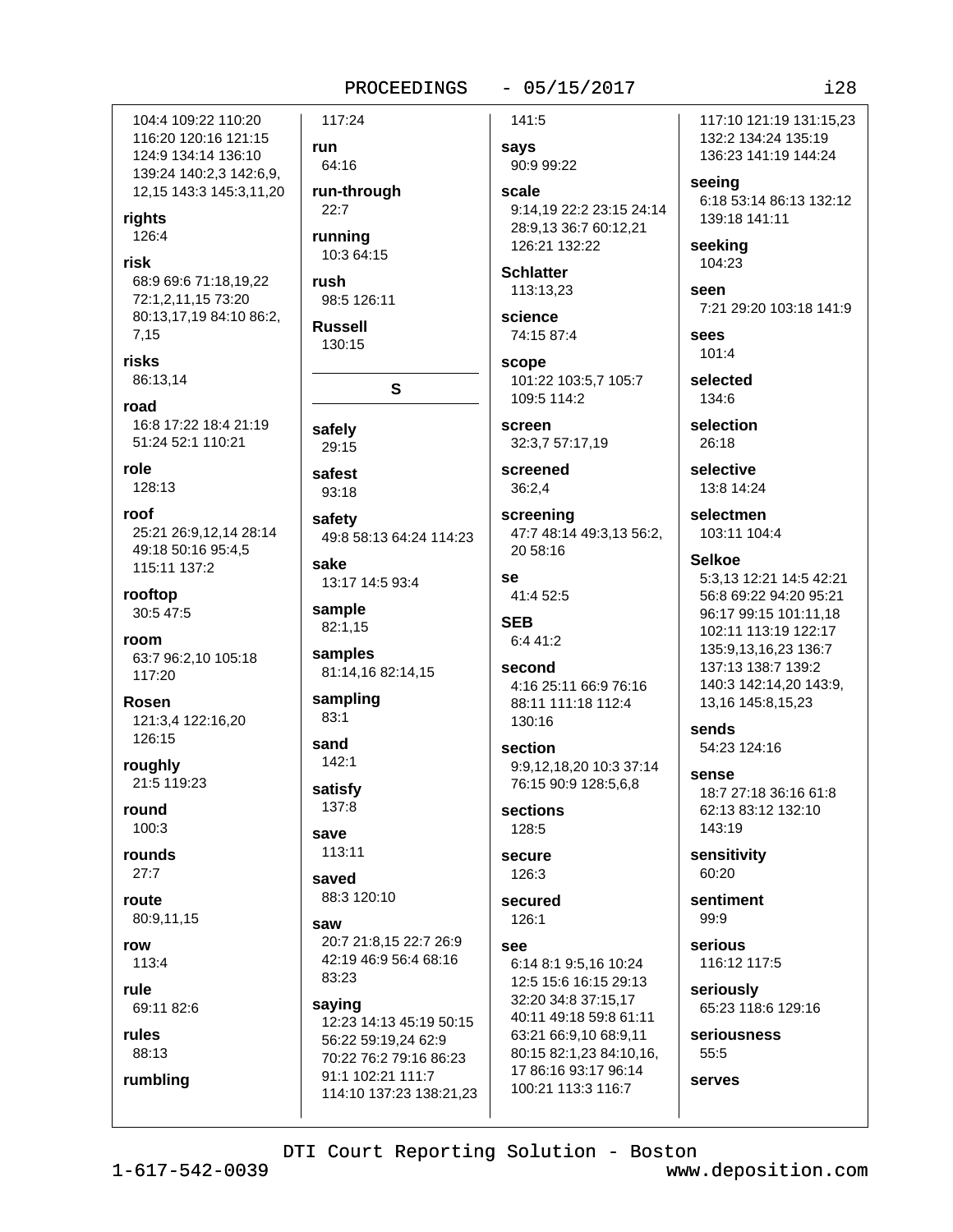## $-05/15/2017$

 $129$ 

16:14 123:11 service 30:3 31:8 37:6,8 44:24 116:15 117:16,17 119:4 120:9.15 set 17:9 25:1,3,10 33:14 36:10 37:5 62:11 77:14 83:16 113:4 124:10 140:13 145:5 setback 21:12 23:16 25:7 28:20 32:2 33:5,7,12,16 36:24 38:1,8 39:6 45:2 48:17, 21 52:13.19.22.23 55:20. 22 57:8 58:3.10 60:20 61:15,17,20 63:14 65:4 104:2 107:1,6,10 114:14, 16 115:1 124:6 133:8.12. 15 137:4 139:15.17 setbacks 7:24 8:24 21:10 33:11 45:4 52:20 55:18,19 57:22 58:5 61:14 64:23 short 103:20,23,24 104:1,10 106:10 107:6.16.17 108:18 121:10 124:3.5 128:16 133:7 136:16 138:3 139:15 140:10 141:1,14,17 143:4 setting 29:3 38:11 51:9 128:18 seven-page show 14:24 SAVANTAAN 99:24 115:12 shading  $32:10$ shadow 17:24 22:8,17 37:19,21, 23 38:2 101:21 106:9 sic. shadowed  $102:2$ side shadows 22:22 37:17 101:21.24 shameful 98:13 Shan-a-punjab 106:23

shapes 10:12 shared 102:22 shares 99:9 Shaw 109:15 110:1 111:1,5 sheet  $95:8$ Shimon's 106:15.20 shingles 44:3 shocked 109:20 shocking 102:4 shoot  $35:20$  $30:8$ shorter 132:17 shortly 20:19 shouldn't 73:8 9:18.21 10:11.14 14:1 15:17 34:8 47:21 53:1 62:18 106:22 119:19 120:1 showing 50:8 shown 134:19  $8:16$ 9:12,13 17:8 22:16 29:10 30:12 37:9,10 45:23 53:7 58:21 66:1 100:20 116:21 118:20 119:6,9, 10,21 141:19

sides 17:18.19 18:6.15.17 22:4 38:15 107:17 124:20 134:11 sidewalk 16:8.13.14 17:2 21:13.16 28:21 29:4,7 33:9 37:9 49:6.11 65:2 71:17 100:15 siding 24:24 43:22,23 44:5  $117:13$ sight 128:10 28:24 100:19,23,24 sites 101:1 107:18 93:18 sight-distance sits  $100.12$ signed  $89:6$ sittina significant 142:3 18:5 23:12 100:11 104:23 133:21 141:1 significantly six  $27:12$ 142:21 similar size 24:7,14 60:12 79:7 **Similarly** 13:24 sizes simplest 32:24 75:13 skills simply  $102:21$ sky simulated 119:17 single slab  $11:5$ single-family slack 62:12 single-story sleek 16:7.12 17:2 64:1 sister's slide 111:24 sit slides 72:13 126:10 site slightly 4:19 6:24 10:2,12 13:9 89:23 15:9,12,15,17 16:10,24

20:1,22 21:1,9 22:4 29:20 33:14 45:8,11,15 46:5 62:8 67:10.19.20 68:10,12,21 71:10,15,21, 23 72:14 73:7 74:20 75:5 76:2.3.10.19.20 77:5.11. 16,17 78:2 81:6,8,11,22 83:2,3 84:10 85:16 87:14 91:15 93:20 95:2,8,9,16 98:21 99:13 103:6,13 108:1 110:13,16,17,22, 23 111:1,11,12 125:7 67:24 86:1,2 5:4 81:18 108:8 121:15 situation 6:24 115:8 109:4 132:14 141:13 142:15

140:16

23:4,7,11 37:1,12,17,18 38:3 39:6.20 113:5

92:20.21

126:12

7:23 14:1 107:21

12:22 13:24 21:9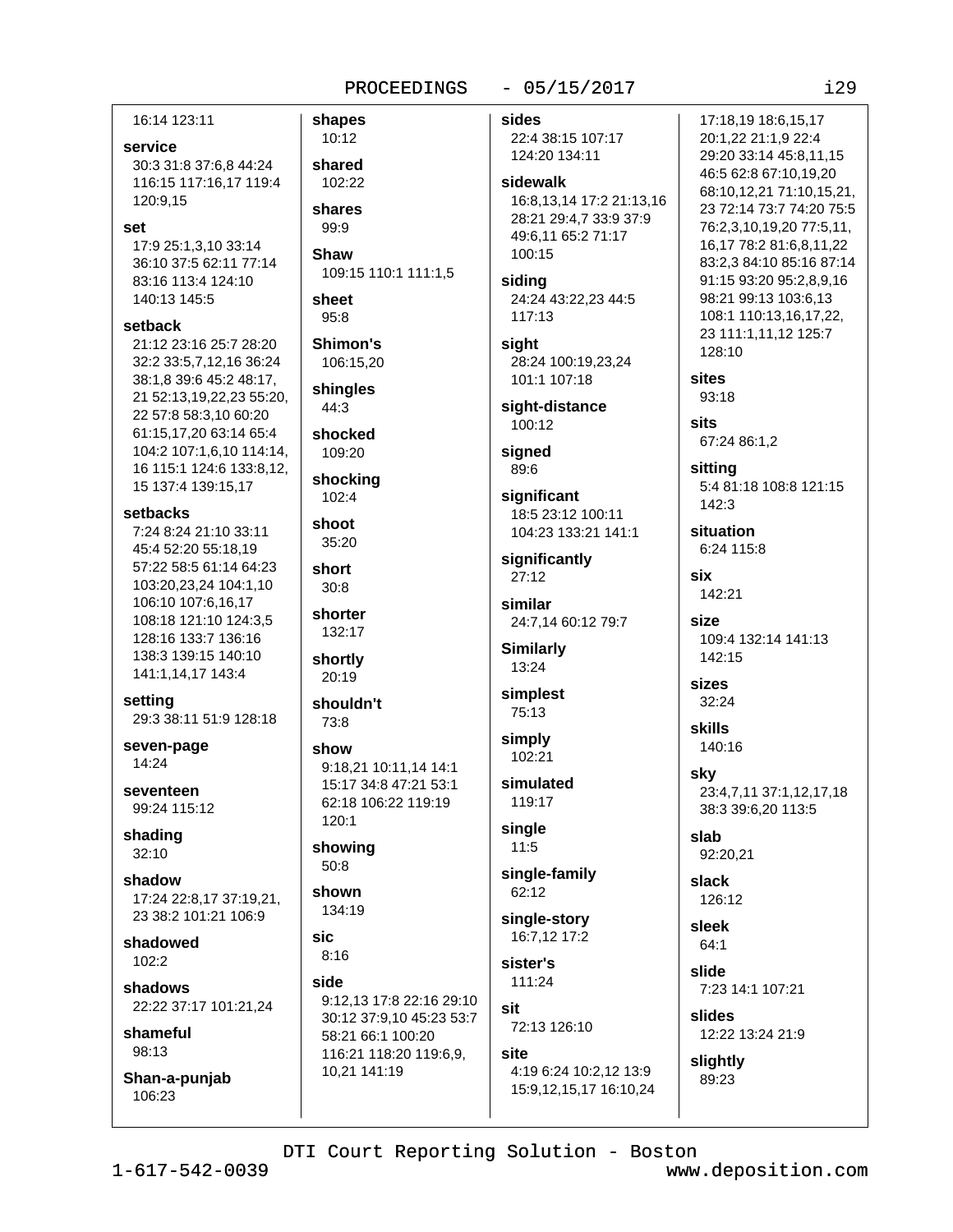## $-05/15/2017$

**Sloat** 109:15

slope 26:13

slowly 97:10

small 16:11 23:15 28:16 31:12 38:16 45:13 53:4 61:10 65:2 108:19 118:8 130:4

smaller 28:8 128:16 133:14

smaller-scale 33:3 59:9 60:12

smell 73:23,24 79:5

smells 110:10

smoother  $53.9$ 

so-called 46:14

sociologist 127:18

soften 63:6

softening 33:8 63:12

soil

68:13,14,15 71:5,13,20 72:3,13,19 73:7 74:3 76:4,11 77:1,11 78:8,9 80:18 81:1,13,19 82:15 85:15,17 86:15 88:12,14 110:12

## solar

18:2 57:15

## sold

110:7 111:6

soldier 64:9,12

solidity  $27:18$ 

solitary 134:8

solved 63:18

solvent 68:19 73:22 74:20 76:8 79:15 80:3.22

solvents 68:22 79:6 81:16

somebody 40:11 91:7 110:20 118:19

somewhat  $32:17$ 

 $S<sub>00n</sub>$ 62:7 127:7 145:10

sorry 9:13 30:9 57:3 106:13 110:2 131:19 143:16

sort 15:6 38:24 48:1 59:14 64:7 65:20 92:4 132:7 137:12 145:17

sorts 54:17

sound 45:23 118:14

sounds 67:16 117:13

south  $9:14$ 

southern  $23:13$ 

#### space

4:11,14 11:5,6 19:15 20:8 21:6,8,9 25:22 28:21.22 32:7.19 34:16 35:7 38:12,17 48:24 49:7,11 56:4,7,9,13,17 58:20 62:9.16 102:21 103:22 105:1 108:19 113:3 115:14 118:8,12 123:11 124:12 128:16 132:22 133:18,20,22 143:10

spaces 11:1,4 20:5,6 40:23

43:14 96:7 speak

97:9 113:21 117:21 130:17

speakers 133:6

speaking 45:2

speaks 98:3

special 142:17,21

specialist 44:12 129:11

specific 7:10 14:3 42:6 48:12 104:6 105:6 136:19

specifically 42:5 55:24 103:20 120:7 122:21 135:17

specious 127:20

spill 90:9,15,22 91:9,12,20 93:5

spite 23:11

spoke 121:10 123:9

spot 43:5 111:10

**spots** 16:18

square 4:10,13 9:16 20:7,10 33:19 52:11.16.21 59:1 104:7 143:10,12

squished 65:3

**stackers**  $11:2$ 

stacking  $11:3$ 

staff 97:24 135:12 136:7

stage 40:1 134:17 stair 39:14,18

staircase  $8:20$ 

stairway 111:19

stairwell 37:7 38:22 39:1,8,10,11, 13 44:23 49:20

stand  $62:2$ 

standard 11:5 122:24 123:1

standards 17:14 29:7 114:8

standing 99:12

stands 50:20 132:24

**Starbucks** 16:12 66:1 69:21 70:2 117:21 134:3 141:19

staring 40:5

stark 33:2 63:3 109:7,12

stark-looking  $59.7$ 

stark/institutional 63:5

start 8:3.8 12:5 14:13 17:12 51:12 97:14 144:17,21

started 64:9 79:11 86:9

starting 36:22

**starts** 76:2

state 77:19 79:14 91:24 98:6, 10 137:17 140:6

state's 98:13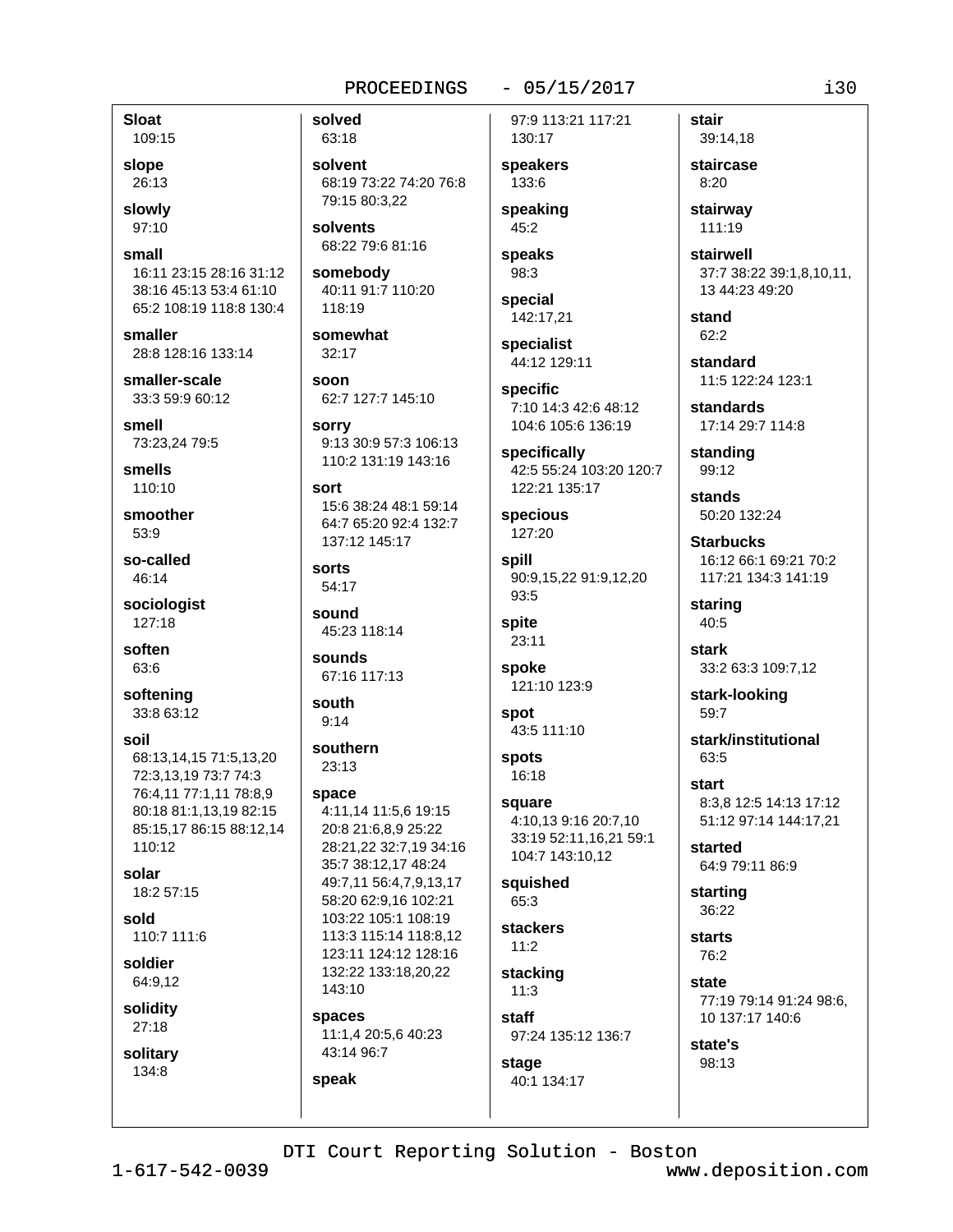# $-05/15/2017$ 16:1.2 18:2 62:20

stated 37:2 98:22 104:8 139:13 statement 28:15 78:15 states 72:20 station 9:9 10:7 15:12 16:5,24 17:1 18:18 32:14,19 68:2,3 83:19,22 91:19 93:6 106:15,20 110:4 113:7 116:15 120:10,11 **stations** 72:23 status  $93.9$ statute 104:20 stay 60:2 126:5 131:3 stavs 21:18 26:15 steep 26:11 stenographer 121:14 step 25:15 steps 20:17,19 25:14 65:23 sticks  $8:21$ stone 63:24 123:19 stop 100:21 stopped 115:6 storage 21:23 stores 131:8 stories 25:20 36:8 64:6 103:21

stormwater 88:5 95:4,10 story 25:3 64:4 132:18 straight 8:10 21:19 112:7

strategies 48:11

strategy 36:16 49:13

stream 132:3 140:18

#### street

4:5 8:1,4,6,13 9:1,3,4,7, 8,11,14,23,24 10:1,4,17, 24 13:7,10,15 15:22 16:6,16,19,23 17:7,10 18:8,10,24 20:9,13,23 21:10,12,14,17 22:12,16, 20,22 23:14 24:9,16 25:2,19 26:5,10,13,14,17 28:14,20 29:1,14,18 32:15 34:10 36:5,15 37:11,14 39:20 41:12 44:2,9,19,22 45:5,9,13, 17,22 46:1 48:7,17,22 49:3,7 50:4 51:19,21 52:8,13,14,22,23 53:7 55:20 56:2 58:6,8,10,11, 15 60:16 61:17,18,20 62:20 67:22 69:21 70:3 71:10 76:19 81:14 95:7.9 100:16,19 102:1,2 103:23 104:2,3 106:6,11 107:1.8.21 108:6 109:16 110:4 111:16 112:1.5.15 113:14 114:19.23.24 118:1 119:7.20.23.24 123:17 124:2,4,21 125:6 126:2 127:15 128:5,15, 19 130:15 131:6,12,14, 23 132:1,8 133:4,8,15 134:4 139:15 140:20

street along  $8:4$ 

**streets** 19:14

stretch

streetscape  $113:2$ 

stretches 16:20 strictly  $28:4$ 

strikes 105:4.7

strip 21:13,17

strong 24:13

struck 65:17

structure 17:5 25:18 26:1,9 31:21 36:5 45:15 46:3

**structures** 24:9 44:2

struggle 143:22

studied 127:19

studies 22:8,17 56:22 83:21

**Studio**  $7:15$ 

study 17:18 27:4 29:23 32:8 40:17 56:21 60:8 74:14 75:6 101:21

studying 59:21

**stuff** 84:3 141:21 145:21

stylistically 65:11

subiect 16:10.24 26:1 76:12 77:2

submission 46:13

submitted 41:14.16 46:10 47:8 94:21 95:17,22 101:21

substantial 53:2 68:4 138:11 substituting 53:15 subsurface 76:4 successful 26:18 successfully 135:3 succinctly 87:21 sucked 68:24 80:2

substantive

97:13 100:6

sucking  $69:7$ 

**Sue** 107:13

suggest 54:13 59:3

suggested 92:24

suggestion  $42:13$ 

suitable 33:1 44:7

Suited  $22:9$ 

summarizing  $5:7$ 

summary 48:1 54:23 76:1

summer 22:13,23

summoned  $121:5$ 

sun 32:10 38:4 113:4

**Sundav** 132:2

sunny

sunlight 22:6,15 23:5,8 107:8 131:5,9

DTI Court Reporting Solution - Boston

 $1 - 617 - 542 - 0039$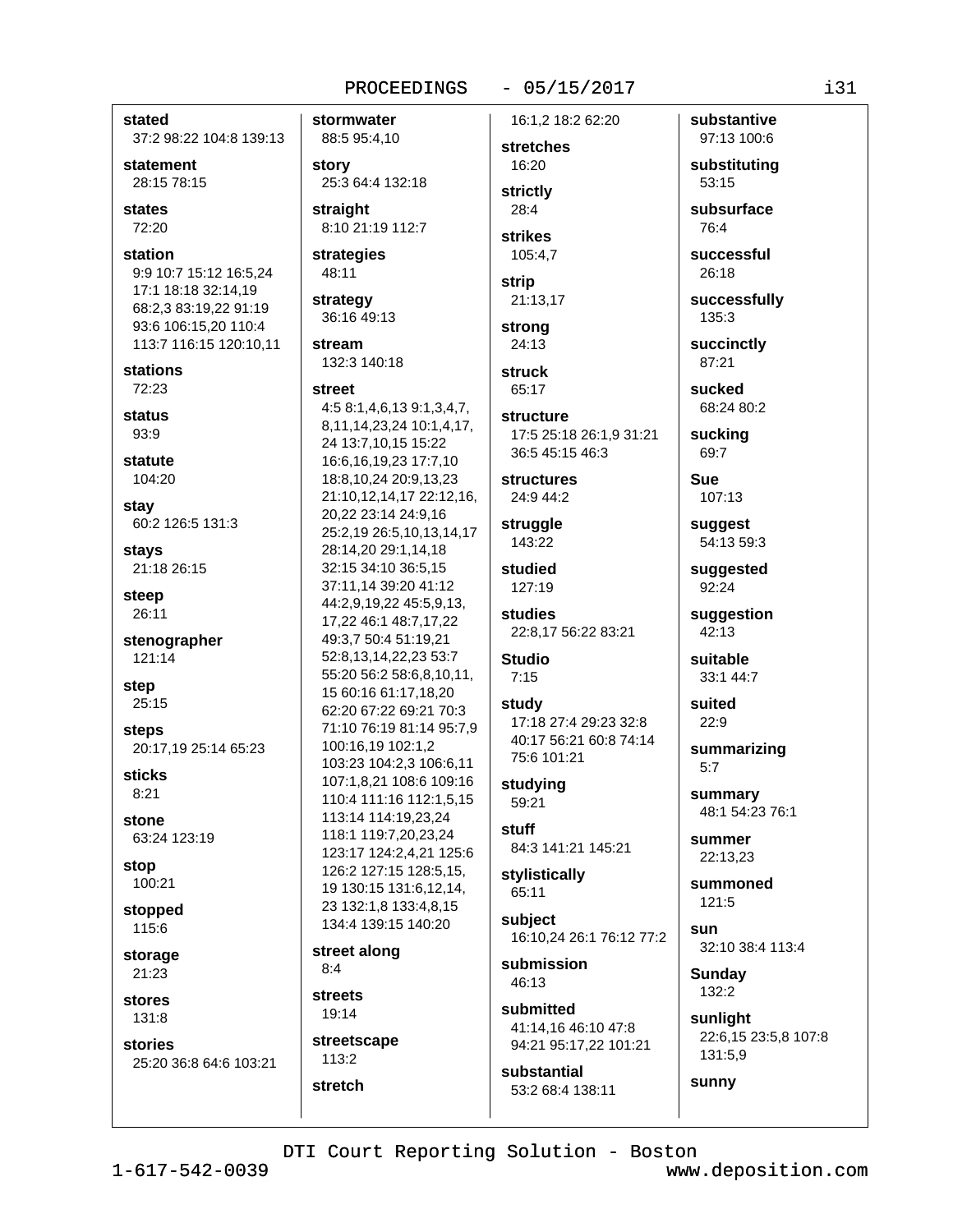## $-05/15/2017$

111:22,23

## support

104:13 107:16 121:10 124:18 129:5

supposed 28:2,3 86:10

#### sure

12:8 15:3 19:21 37:7 41:24 50:14 63:22 70:20 74:14 75:16 76:16 85:12 97:11 98:20 106:12 108:18 115:17 119:2 122:3,4

surfaces  $123:18$ 

surprising 18:14 19:1 22:1 29:21  $49:15$ 

surround  $10:14$ 

surrounded  $8:2$ 

surrounding 9:19 80:17 120:2 123:13

susceptible 98:11

suspect 87:1 88:21 90:3

suspected  $12:8$ 

sweet 73:24

system 24:10 33:24 34:2 70:17 74:5 88:5 122:11

systems 70:16 75:13 79:24

T

 $T.J.$ 16:14 17:11

tables 53:5 tailored

86:12

5:20,23 13:7 14:23 39:22 51:14 53:20 54:3 55:5

65:22 66:13 71:23 78:1 79:17 80:9,10,16 85:16 88:11 89:3,4 105:6 108:1 119:16 128:13 129:15,17 137:7

## taken

take

44:6 65:24 67:1 72:11 81:14 124:24 129:18,24

takes 12:14 17:22 117:5 134:9

talented  $122:3$ 

#### talk

4:6 13:16 17:14 22:8 23:2.5 47:10 66:16 97:10 101:16 102:5 103:13 105:14 109:13 116:2 124:3 137:11

talked 38:23 40:15 44:23 49:8 127:17

talking 4:6 16:4 25:8 36:1 39:8 58:13 63:24 83:6 90:13, 16,24 94:11 101:7 108:9 110:2,3 120:15 140:3 142:5

## $tall$ 25:16 26:11 36:19 52:2 114:12,15 137:18 140:2

tank 83:18 89:17

tanker  $93:7$ 

tanks 68:2 76:21 82:20 83:19, 21 88:1 89:11,12,13,21 110:3,5,7 124:24

#### taped  $5:16$

taper 50:16

target  $82:2$ team

4:22 12:22 94:21 95:22 136:8 145:16

technical 7:10 17:20 84:8 116:6  $120:8$ 

technically 70:9

tectonic  $28:4$ 

teeth 16:19

tell

25:4.7 28:1 34:15 35:17 47:4 75:8 79:20 87:20,21 112:24 127:8.11.19 128:24 137:6 139:19

temple 17:5

tenant 99:1,8,10

tenants 49:10

tend  $61.6$ 

term 71:13 109:7

terminated 99:3.8

terms 65:3.9 66:1 121:11 122:24 135:1 141:1  $145:1$ 

terrible 121:22

 $<sub>1</sub>$ </sub> 89:4 110:17

tested 82:23 83:8 110:12,13,14

testimony 4:19 7:2 12:2 129:17 130:8

testing 84:19 85:14 89:17 110:16,18,20

tests 83:10 88:24 89:2,5

120:11 thank 6:5 7:13 12:9 24:6 43:15 51:2,4,6 55:7 59:5 61:2 62:24 75:19 77:8 87:6

**Texaco** 

93:1 94:18 95:18 97:16 103:1.2 105:11.18 106:2 107:12 108:3 109:14 111:14 112:9,12 113:10 115:2 120:23 121:2,9 124:21 127:13 129:8 130:11 133:1,2 134:15, 16 144:11 146:16 thanks

30:17 40:13 121:7

## there's

8:4,20 11:1,5,14 16:13 17:22 18:18.19 20:10 27:10 30:15 31:1,7 34:11,12 35:7 37:8 40:1, 2.12.24 41:6 43:10 47:1 51:23 54:17 58:9 64:6,7, 11 66:9 68:4,6,13 69:8, 11,12 70:11,20 74:8,12 75:12,14 77:15 79:1,20 80:3 83:15.19 84:18 86:23.24 87:15 88:13 89:8 91:10,14 98:23 100:11,14 103:22 109:10 114:14 115:13 122:11 124:3,5 131:8 136:21

they'll 47:2 61:10 127:3,6 138:24

## they're

5:18 12:16 14:14 34:8,13 50:8 57:7.24 63:21.24 70:8 73:1 75:9 79:12.16 81:24 83:11 84:1,7 91:12 100:18 102:21 114:2 117:14 119:7 123:2,5 124:17 127:9 141:6 143:15

they've 79:18 81:3

thick 91:23 92:1 thickness

 $50:16$ 

DTI Court Reporting Solution - Boston

 $1 - 617 - 542 - 0039$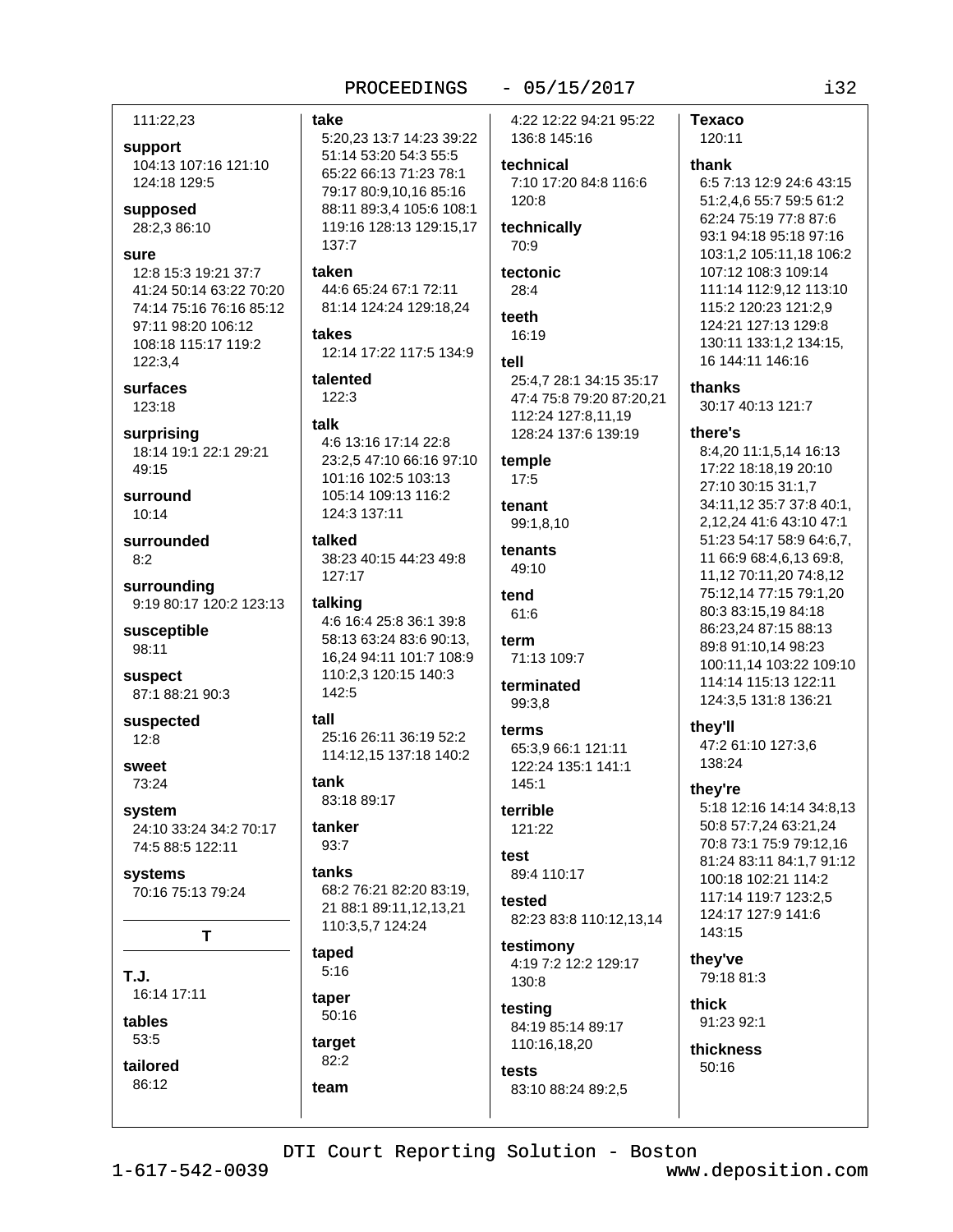thinking

## $-05/15/2017$

#### thing

18:5,14 19:1 29:5 45:6 49:12 51:12 55:13 62:5 63:19 82:3 85:8 89:10 92:10.24 112:2 113:1 115:14 116:4,7 120:4,15 121:24 132:20 137:8,12

#### things

5:23 12:1 31:17 41:13,19 44:15 49:4,21 51:12 53:21 59:22 60:4,7 65:14 69:13 71:17 74:12.16 80:2 83:20 85:7 93:15 111:2 115:20 116:16 117:10 118:2 119:8 122:1,9 126:12 127:9 135:17,19 141:9 146:11

#### think

5:22 6:8 7:1,4 11:18 12:3,12,17 13:3,5,24 14:2 15:2 18:6,7,11,14 19:1,21 20:15 23:21 29:5 31:3 32:6,16,17,20,23,24 33:15 34:4,16,18 36:1 38:14,15,17 39:1,16 40:3,7,15,16,22 41:3,4, 14 42:2,3 43:19,22,24 45:23 47:22 48:13 49:7, 9,16 50:7,10,15,21 51:22,24 52:4,10,20,22, 24 53:6,7,21 55:3 57:11, 23 58:7,11,12 59:6,15,23 61:5,9,15,18,22 62:4,6, 10 63:9,11,16,17 64:5, 10,11 65:4,8,13,15,19 66:2,12,20 82:4 85:7 96:23 97:17,23 98:3,12 101:6,22 102:23 103:14, 16 105:5 107:9,22 108:13,22 109:6 110:13 111:12 112:8,23 114:1, 17,20 115:10 116:5,23, 24 119:10,12,16,24 120:2,6,7,18,19 121:1 123:24 124:13 126:8,9, 14,16 127:5 130:10,12 131:23 132:19,23 134:10,23 135:2,24 136:3,13 137:2,5,7 138:7 140:11,14,22,24 141:4, 10,11,22 142:10 144:13, 14, 19, 20, 23 145: 10, 15, 18 146:12,13

## $62:1$ third 25:12 28:8 61:7 111:18 third-floor 25:22 thirteen  $11:1$ **Thorndike** 8:7,10,13,15,19 9:8,10, 13,21,24 10:6,8,19,24 16:6 18:22 20:8,21 21:10,14 22:12,16,21 23:14 24:19 25:2,13,19 26:5.12 28:14 29:8 32:15 33:4,8,12 34:10 36:5 39:20 40:11 44:8,22 45:4,17 48:6,17,22 49:22 50:4 52:14,22 53:6 55:20 57:8 61:20 63:7 64:23 65:5 78:20 95:9.12 100:14,16,17,19 101:24 104:1,3 107:21 108:6 109:16 110:4 111:16 112:1 113:14 114:24 118:1 119:7.24 123:16 133:8.15 137:4 139:16

140:10,20 141:18 thorough

48:3 51:7

thought 13:17 19:17 55:14 57:1 122:5 125:2 138:13,14

thousands 88:3

threat 117:6 142:9

three 11:2 20:5 22:4,5 24:18 36:8 43:20 89:12 115:13 134:7,21

three-story 28:12 37:4 39:5 117:14

throw 115:23

tie 48:18 63:1 tie-in

62:19

heit 101:9 115:9 116:3 117:2 56:21 62:22 topsoil tight 85:23  $16:7$ total time  $11:1.4$ 11:11 12:11,12 23:24 totally 42:3,16 72:14,16 76:21 13:22 82:10 90:6 101:9 108:19. 20 126:20 129:23 130:23 touch 145:6 45:6 times tough 15:24 19:9 41:21 81:5  $30:8$ titrate town 40:8 5:1 14:6 18:12 30:24 31:22 41:14,22 43:14 to-floor 54:9,11 55:15 72:2 88:2, 61:9 3,6 93:19 97:21 98:7,9 todav 102:8 107:15 108:5 14:7 105:22 106:7 114:8 109:4 110:19 112:14 121:19 118:1 125:4 126:4 127:5 128:12 129:13 139:21,22 today's 140:6 144:3,6 17:13 84:15 town's hlot  $5:8.21$ 25:17 102:19 toxins Tom 111:5 113:13 tradeoff **Tommy**  $51:1$ 110:5 111:2 124:23 traditional tomorrow 24:9 63:23 64:3 112:17 traditionally toniaht 27:23 4:21 6:11,18 7:5 12:2 13:3 26:3 53:13,24 traffic 54:10.19 55:1 57:21 5:8 42:21 100:7 101:5,7 87:10 100:8 103:13 102:13 107:19 115:7 114:1 121:9 146:4,13 120:22 123:14 128:9 146:2 tonight's 5:11,15 37:14 101:23 transcribed 5:15 107:4 tons 40:6 88:24 transcript 55:10 top 9:4 25:1,3,10,17 28:7,9 transcripts 30:4 31:8 50:9 61:7  $5:19$ 76:17,18 120:13 transformer 47:12 49:4 56:3

top-floor  $33:5$ 

topic

36:17 53:9 60:24 62:6

DTI Court Reporting Solution - Boston

transition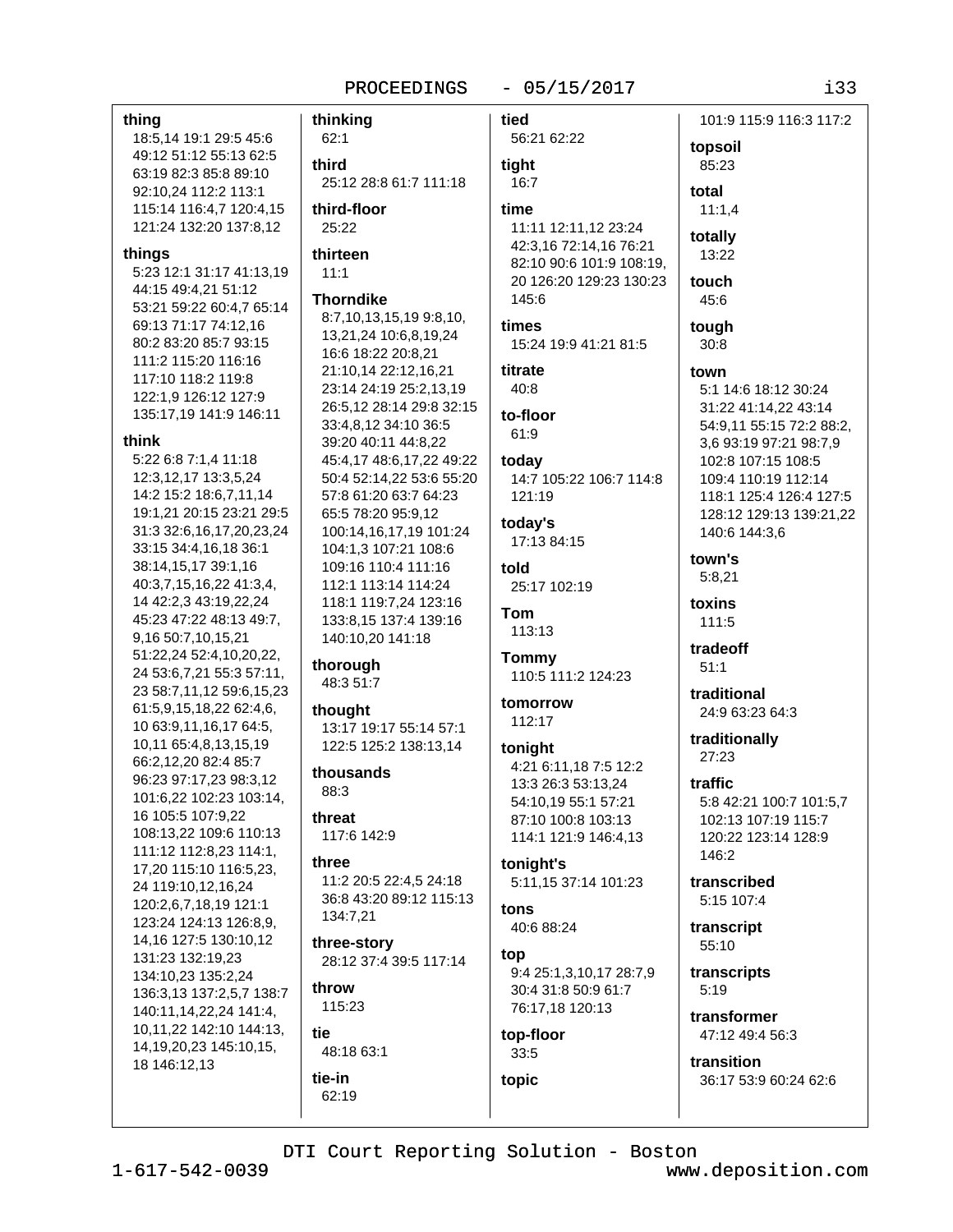## $-05/15/2017$

133:14.16

transpired 108:8

transportation 88:14 94:23

transported 88:12 89:7

trash 5:10 47:4 95:21 96:1,2,3, 4,5,8,10,12,15 117:19,22 120:13

treat  $73:1$ 

treated 68:21 108:11,15

treating 48:9

tree 45:9 46:1 47:19 119:21 120:5

trees 46:5.6 47:17 49:4 56:2 57:2.14.16 119:17 123:22 131:12

tremendous 64:7

tricky 29:9

tried  $32:18$ 

trigger 84:15

tripartite  $24:10$ 

truck 43:4 91:20 96:5

trucked  $73:8$ 

trucks 43:2

true

82:7

truly 99:12

30:4 31:8 trust 86:23 trv

truncated

14:3 80:9 106:2 144:1

trvina 64:2 82:23 92:9 118:24 119:6 120:3 121:17 122:5 143:18

tunnel 118:18 119:5 120:8

turn  $8:7$ 

turning 43:12

turns 19:10 89:23

tweaking 65:15 145:1,3

**Twenty** 80:23

two 5:19 6:9 11:3,21 25:24 29:17 43:13 49:21 52:20 58:5 64:6 65:8,9 67:21 71:3 96:7 109:13 115:13 128:5 137:7

two-bedroom  $20:4$ 

two-dimensional  $41:5$ 

two-family 111:16 119:23

two-mile  $16:1$ 

two-minute 66:13

two-story 24:17

twos  $20:5$ tvina

60:21 62:14 type

140:14 types

86:7

typically 54:23 74:12 77:21 82:2 89:13 135:23

## $\mathbf U$

ubiauitous  $72.24$ 

ugly 107:7

ultimate  $52:11$ 

ultimately 103:12 129:22

unanimously 129:4

unclear 113:24

uncomfortable 98:7

unconscionable 107:11

undergoing  $17:6$ 

understand 30:10 59:17 62:6 103:7 107:19 143:21 144:10 146:15

understanding 48:9 62:9 78:24

**Understood**  $86:4$ 

unexpectedly  $22:18$ 

unfortunate 98:4

unfortunately 35:13 98:6

**UNIDENTIFIED** 40:20 41:8 59:11.18 137:21 138:4

unintentionally

unique 85:3

120:3

unit 46:15 59:1 115:12

units 4:9.10 20:3.4 39:22 46:16,18,21,23 50:24 56:16 99:18,21,24 115:11,12 141:13 142:17,21 144:5

unlined 88:21.22

unnecessary 92:23

unpleasant  $141:3$ 

unquestionably 23:12

unspecified 24:22

up-close 15:20

updated 6:12 64:2

upgraded 89:23

upper 62:2 143:17

upper-story  $37:16$ 

upset 108:10

upstairs  $33:19$ 

upwards 26:13

urban 13:14 15:7 17:13 23:19 38:16 45:24 72:19 77:22 84:5 127:19,21 133:21

usable 38:12,17 48:24 49:6 52:11,16 56:6,8,13

use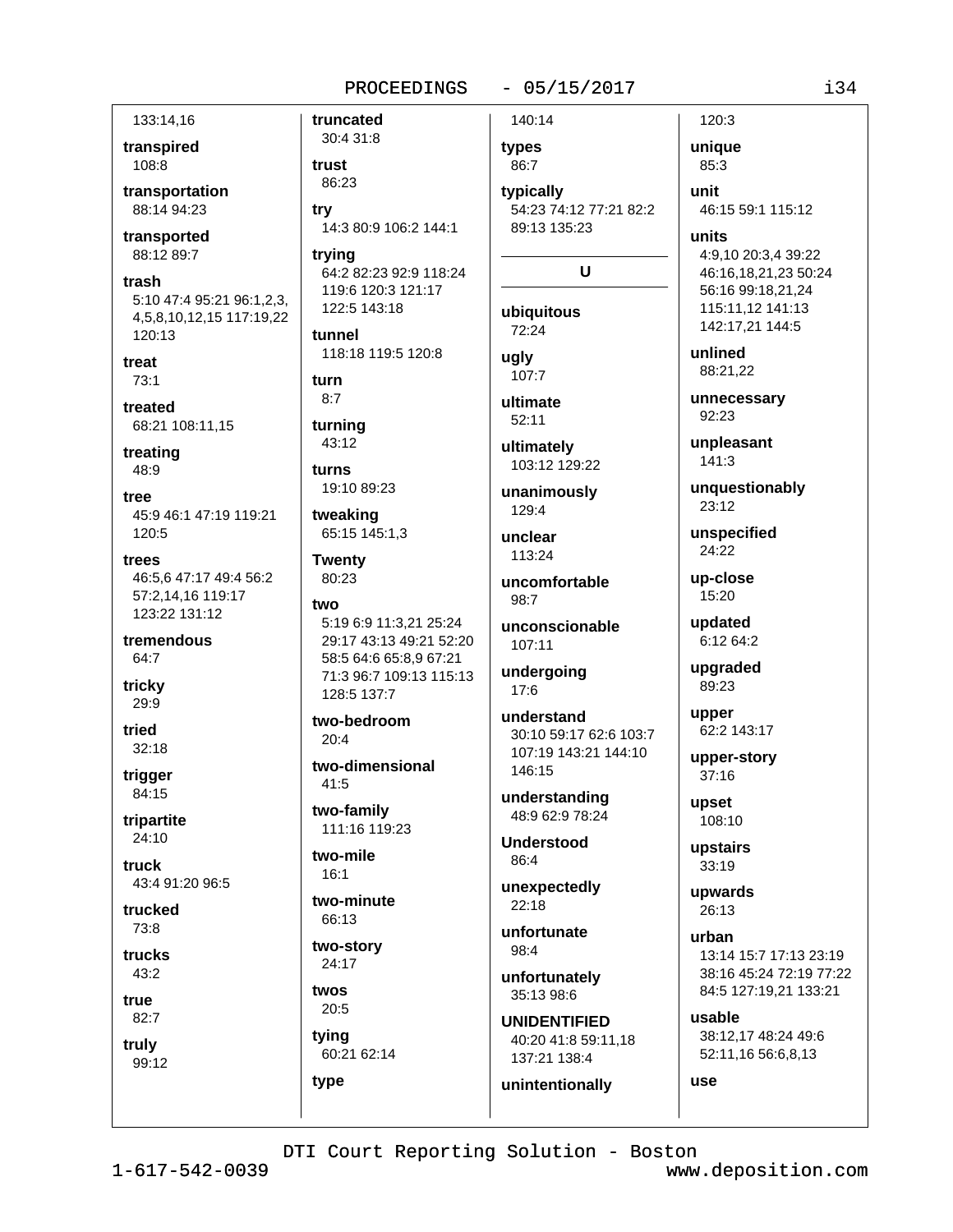## PROCEEDINGS

 $-05/15/2017$ 

 $135$ 

12:21 21:1.7 26:22 29:4 33:13,17 42:16 43:6 45:12,18 58:24 69:5 73:1 77:17 79:7 84:5.10 85:5. 23 88:16 96:3 97:5 102:9,20 104:16,18,19 105:9 116:15 118:11

useful 61:23 62:4

usefulness

28:21 58:8

users 69:17 71:18,22

uses 16:7.12 24:16 37:7 42:6 104:22 115:16 120:9

usually 73:1 91:9 110:18

utility  $46:3$ 

 $\mathbf v$ 

valid 132:23

value 51:23 63:8,12 128:24

Vanderkay  $112:13$ 

vapor 74:16.22 75:14 78:17 79:2,20 80:19 81:4 84:16 86:16,24 91:15,23 92:8, 12 94:5

vapors 68:24 69:7 70:14.19 81:22 89:10 91:21 141:20

variety 29:24 49:9

various 37:7 44:24 129:24

vegetation 141:19

vegetative 32:3 38:9

vehicle 44:11 ventilate 34:17 ventilated  $35:8$ ventilation 35:1.10.16 verbal  $12:2$ version 64:3 versus  $23:7$ vertical  $24:10$ vertically 64:16 90:11 viable 139:7 victims 144:8 **Victorian** 59:14 view 18:19,21,23 19:2,10 23:5 24:20 32:3.18 36:3.4 37:1,12,18 39:6,20 64:22 106:8,10 107:5,7,9,18 119:19 128:18 129:6 131:13 140:8 views 23:11 33:22 vigorous 107:16 virtually 17:9 18:24 22:7 130:18 visibility  $115.1$ 

visible 24:19 29:18 30:2.22 32:15 45:16 47:8 49:13, 15

visit 4:19 103:17 visiting 106:4 vista 131:11 visual 64:17 **VOCS** 73:15,19 81:11 voice 129:1,5,6 voiced 130:19 volatile 76:5 79:3 volatilize 79:5.8

volatilizes  $74.4$ 

W

wait 37:22 66:16

waivers 105:9

walk 7:20 15:23 117:20 132:11

walk-through  $15:16$ 

walkable 132:11

walked 15:14 73:23

walking 111:7 132:4

wall 39:13 58:1,3 117:11,14 118:16,17 119:1 121:12, 20 124:7,9

walled 89:12

want 35:17 42:18 43:19 49:17 50:1 51:11 53:21 54:8 57:17 66:15,24 67:12

70:7.24 74:24 75:3.12 84:8 85:23 87:18 97:14, 16 98:13,15,17 99:5 100:5 101:10,16 102:5 104:15 107:16 108:16,17 112:11 113:3,4 121:9 122:1.8 125:10.23 126:8 128:14 131:2,7 133:5 134:14.18 136:13 137:10 139:1,19,20 141:15,24 144:9,13,24

wanted 9:18 12:8 41:20 73:12 97:11 100:8 107:20 109:17 110:1.12 121:11 135:6 144:10

wants 15:20 98:1

warehouse  $43.21226$ 

wasn't 47:3 83:4 89:22 103:15 104:8 111:10 117:3

watch  $5:17$ 

watching 55:12 108:8

water 66:23

waters  $129:13$ 

watershed  $95:3$ 

wax 122:5

way

9:15 13:9,16,19 16:8 17:2,4 27:2 33:18 39:9 40:4,6 41:24 42:14 47:17 51:18 55:4 57:14 60:11 62:1.6.10 64:16 75:12 82:5 83:16 84:21 93:3 100:24 101:1 102:9.10. 18 108:15,23 112:19 124:8 131:11,14 144:9

ways 16:22 30:24 52:24 59:21 60:10.13 62:21 63:19 64:19 69:8 81:4 125:22

DTI Court Reporting Solution - Boston

 $1 - 617 - 542 - 0039$ 

www.deposition.com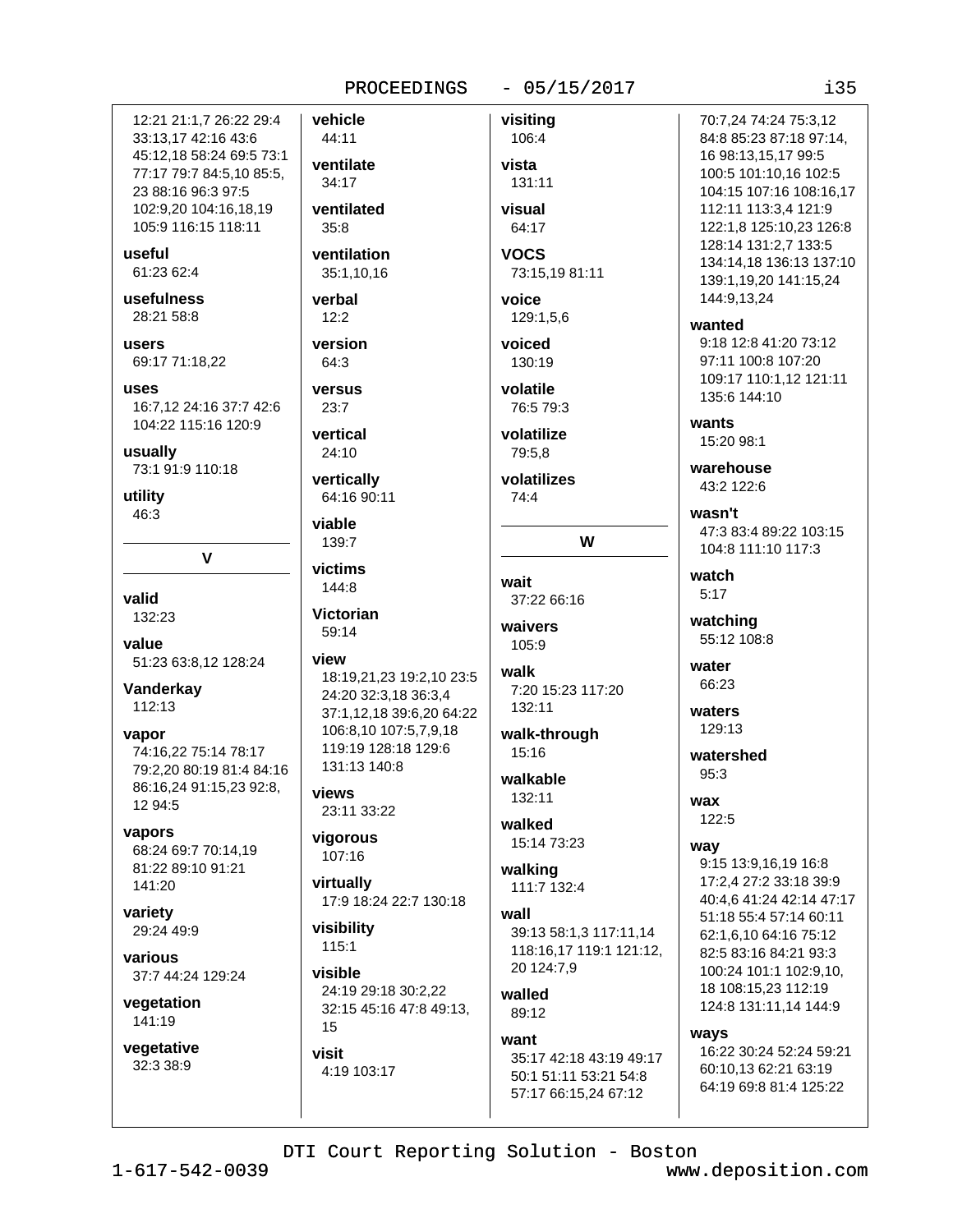## PROCEEDINGS

## $-05/15/2017$

written

129:20

we'd 79:16 134:23

we'll

7:5 12:1 18:12 20:18 54:11 67:14 80:15 89:10 101:13 122:17 136:23 139:3

## we're

4:3,23 6:11,15,20 7:9 12:1 16:3 23:22 35:23 36:5,11 43:15 53:14 54:2,15 66:2,14 67:20 83:6 87:24 90:11 91:15 101:7 102:12 106:12.23 113:16 120:15 126:4.20 136:3 137:5 141:10,22 145:2

we've 6:8 7:1,18 10:16 52:5 96:6 113:20,24 114:12, 13,14 135:16,24 136:2,9 141:9 145:3

weather 119:4

weather's 121:18

weh 131:21

website 5:20,21 14:7,15 15:1

week 6:23

weeks 5:19 6:9 7:8 41:15

weight 129:2

wells  $91:11$ 

went 38:11 80:24 81:1

weren't 19:16 53:13 79:12 137:14 138:1 142:11

119:1

winter

west

 $9:22$ 

west-facing 57:13 westerly  $18:4$ western  $32:9$ what's 28:1 42:12 59:11 66:3.8 68:10 69:15 78:21 80:16 86:14 98:4 103:4,5 114:5 117:23 118:2 131:3 141:7 143:6 whatnot 41:17 whatsoever  $128.2$ wheel 96:9 whichever 144:9 white 106:15,19,20,22 125:3,4 who's  $34.3$ wide 84:5 138:6 **Williams**  $17:7$ willing 125:17 126:5 **WOLSA** win  $28:3$ Winchester 125:5 wind 118:18 119:2,4,5 120:8 window 8:20 26:23 32:24 39:23 59:13,14,17 121:17 windows 37:16 40:3,4,6,7,9 49:23  $64:1$ windy

22:24

won't 15:23 71:22 111:23 112:16

wondering 61:19

wood-framed  $59:10$ 

word 78:17 126:19 140:20

words 81:10

work 42:15 58:12 77:15 79:18 88:1 93:11 97:6 116:5 124:1 136:21 140:22

worked 31:17 32:7

working 7:9 58:12 87:1 96:14 135:1 144:21

works 31:5 39:9 42:15

worried 79:12

worry 92:9,10

worrying 69:15

118:7 worth

63:16 worthy

 $23:8$ wouldn't

35:1 38:4 57:12,19 128:12

wraps  $31:2$ 

write 112:16

writing  $12:3$ 

84:22 136:2 wrong 32:16,17 51:15 119:14,  $15$ 

Y

13:4,21,22 42:19 54:20

wrote 88:4 89:19

vard 62:9 133:12

vards 62:8,16 88:23

yeah 12:19 26:4 40:12,13 69:20 71:8 78:12 82:19 86:20 99:20 100:4 102:24 104:19 137:19 143:2 144:12 145:13

vear 38:5 90:5,23 101:24

year-round  $22:7$ 

years 11:22 51:24 52:1 79:9,11 80:23 88:3 110:7 125:16 128:24

vou'd 14:8 34:24

you'll 8:1 9:5,16 12:5 14:7 24:3 127:1 131:23

you're 11:19 16:15.20 17:11 18:20 24:21 40:4 41:3.5 45:22 47:13 53:15 72:4 74:20 78:4.10 83:18 86:21 94:11 109:22 116:12 119:4,22 121:22 128:17 139:18,20 140:3 142:3

you've 31:3 50:5 55:17 61:5 65:23 139:11 145:16

DTI Court Reporting Solution - Boston

www.deposition.com